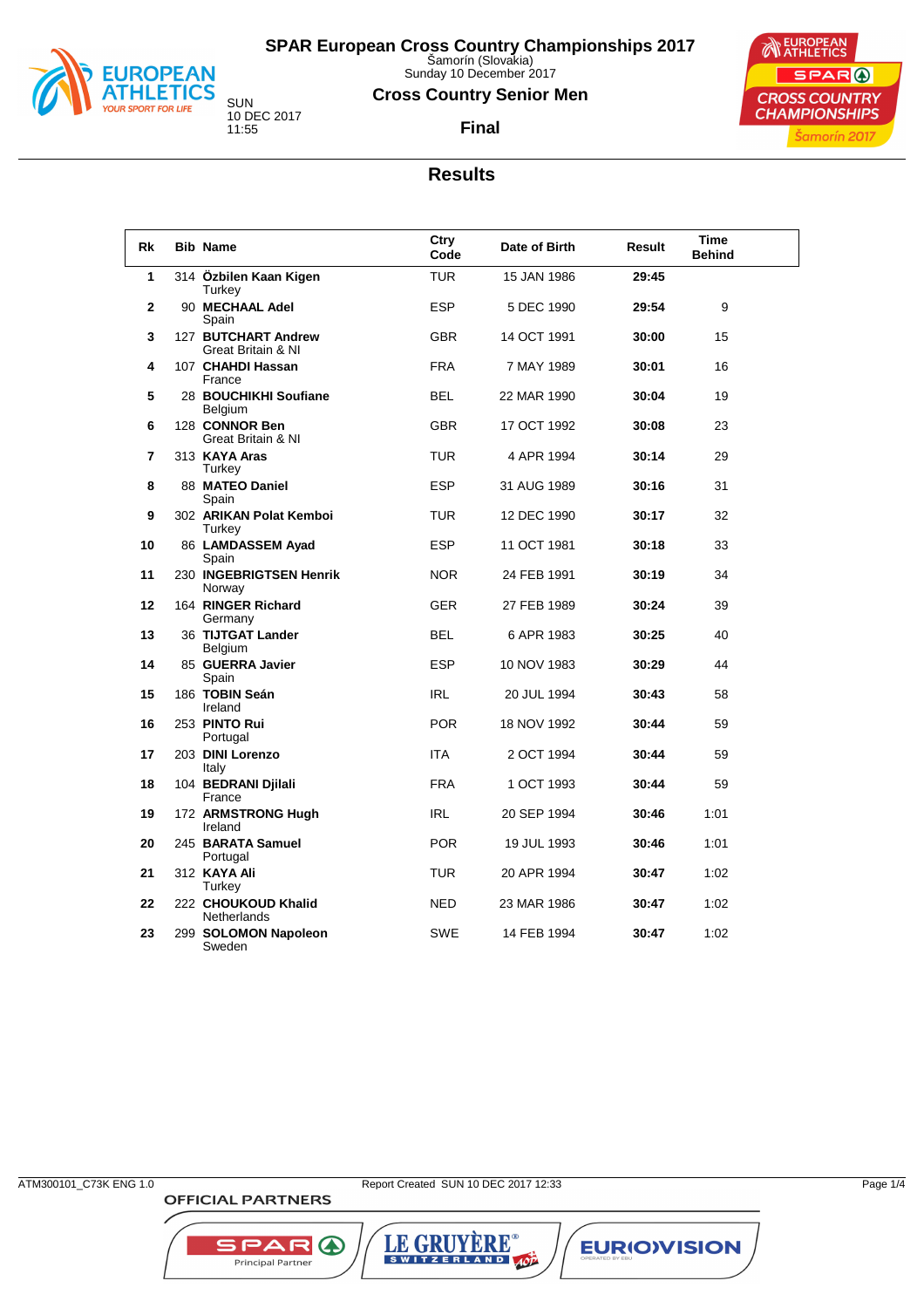

Sunday 10 December 2017

#### **Cross Country Senior Men**

**Final**



#### **Results**

| Rk | <b>Bib Name</b>                          | Ctry<br>Code | Date of Birth | Result | <b>Time</b><br><b>Behind</b> |  |
|----|------------------------------------------|--------------|---------------|--------|------------------------------|--|
| 24 | 178 MAUNSELL Kevin<br>Ireland            | <b>IRL</b>   | 6 MAY 1981    | 30:49  | 1:04                         |  |
| 25 | 74 ULAD Abdi Hakin<br>Denmark            | <b>DEN</b>   | 14 JUN 1991   | 30.51  | 1:06                         |  |
| 26 | 138 LANCASHIRE Tom<br>Great Britain & NI | <b>GBR</b>   | 2 JUL 1985    | 30:54  | 1:09                         |  |
| 27 | 63 HESSELBJERG Ole<br>Denmark            | <b>DEN</b>   | 23 APR 1990   | 30:57  | 1:12                         |  |
| 28 | 61 GLANS Peter<br>Denmark                | <b>DEN</b>   | 5 JAN 1993    | 31:00  | 1:15                         |  |
| 29 | 273 RAESS Jonas<br>Switzerland           | <b>SUI</b>   | 8 MAR 1994    | 31:00  | 1:15                         |  |
| 30 | 290 EKVALL Mikael<br>Sweden              | <b>SWE</b>   | 18 JUN 1989   | 31:03  | 1:18                         |  |
| 31 | 232 KÅRBØ Tom Erling<br>Norway           | <b>NOR</b>   | 4 FEB 1989    | 31:04  | 1:19                         |  |
| 32 | 26 VOJTA Andreas<br>Austria              | AUT          | 9 JUN 1989    | 31:05  | 1:20                         |  |
| 33 | 69 NIJHUIS Thijs<br>Denmark              | <b>DEN</b>   | 20 SEP 1992   | 31:06  | 1:21                         |  |
| 34 | 108 CHOQUERT Benjamin<br>France          | <b>FRA</b>   | 17 APR 1986   | 31:07  | 1:22                         |  |
| 35 | 331 SIRUK Dmytro<br>Ukraine              | <b>UKR</b>   | 12 APR 1991   | 31:10  | 1:25                         |  |
| 36 | 94 PÉREZ Juan<br>Spain                   | <b>ESP</b>   | 6 NOV 1988    | 31.13  | 1:28                         |  |
| 37 | 113 GRAS Michael<br>France               | <b>FRA</b>   | 15 SEP 1991   | 31:17  | 1:32                         |  |
| 38 | 148 TEUTEN Alex<br>Great Britain & NI    | <b>GBR</b>   | 3 JAN 1992    | 31:20  | 1:35                         |  |
| 39 | 236 VEDVIK Marius Øyre<br>Norway         | <b>NOR</b>   | 18 MAR 1992   | 31:21  | 1:36                         |  |
| 40 | 205 FONTANA Michele<br>Italy             | <b>ITA</b>   | 13 JUN 1991   | 31:22  | 1:37                         |  |
| 41 | 79 ESPAÑA Jesús<br>Spain                 | <b>ESP</b>   | 21 AUG 1978   | 31.23  | 1:38                         |  |
| 42 | 216 GIRGENSONS Janis<br>Latvia           | <b>LAT</b>   | 20 AUG 1991   | 31:24  | 1:39                         |  |
| 43 | 324 KOVAL Vasyl<br>Ukraine               | <b>UKR</b>   | 11 NOV 1989   | 31:26  | 1:41                         |  |
| 44 | 20 PFEIL Valentin<br>Austria             | <b>AUT</b>   | 17 JUL 1988   | 31:27  | 1:42                         |  |
| 45 | 145 STABLER Sam<br>Great Britain & NI    | <b>GBR</b>   | 17 MAY 1992   | 31:31  | 1:46                         |  |
| 46 | 263 SOARE Nicolae Alexandru<br>Romania   | <b>ROU</b>   | 25 AUG 1991   | 31:31  | 1:46                         |  |

**OFFICIAL PARTNERS** 

**SPAR A** 

Principal Partner

LE GRUYÈRE®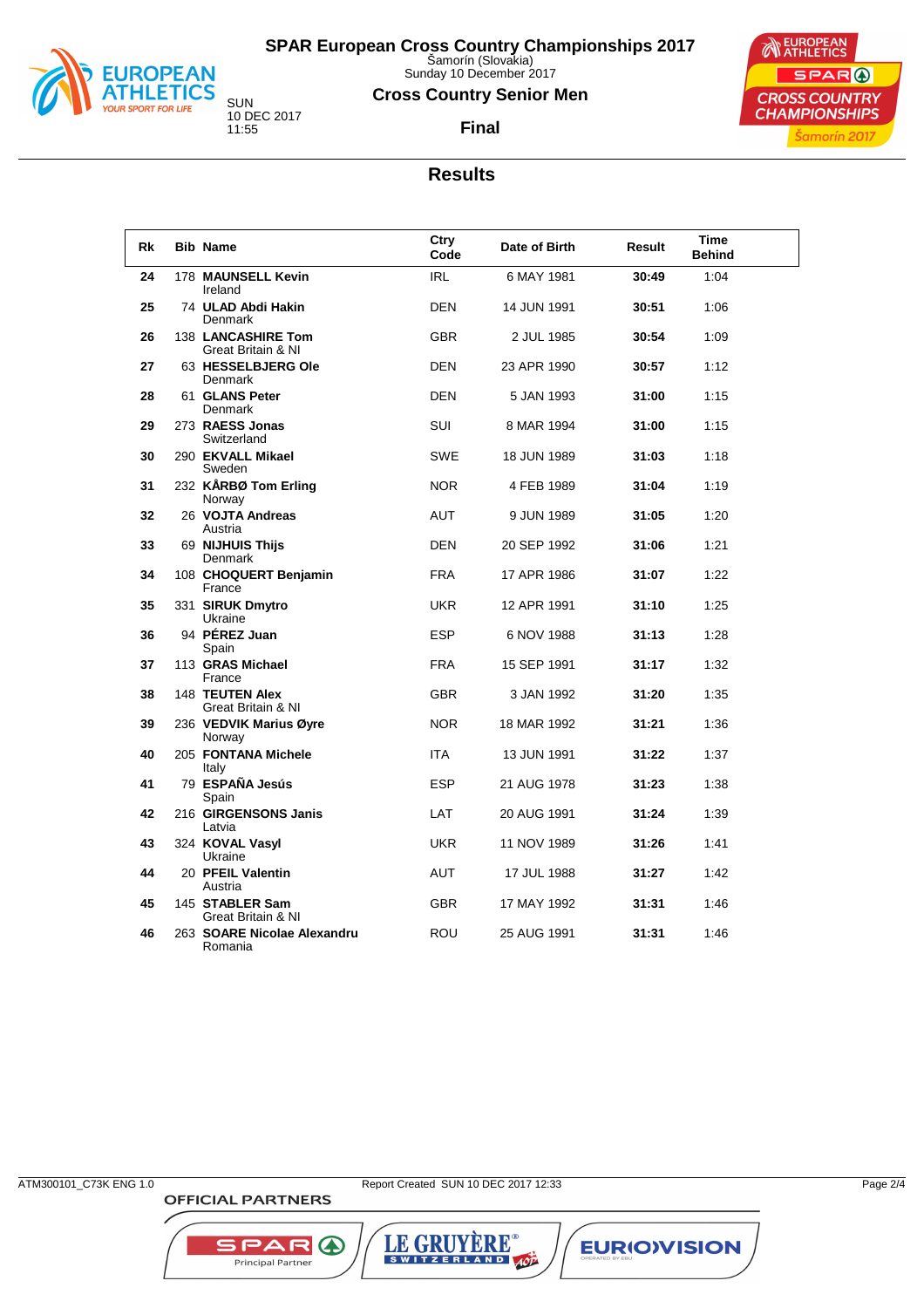

Sunday 10 December 2017

#### **Cross Country Senior Men**

**Final**



## **Results**

| Rk | <b>Bib Name</b>                              | Ctry<br>Code | Date of Birth | Result | <b>Time</b><br><b>Behind</b> |  |
|----|----------------------------------------------|--------------|---------------|--------|------------------------------|--|
| 47 | 119 MALATY Benjamin<br>France                | <b>FRA</b>   | 7 MAY 1986    | 31:32  | 1:47                         |  |
| 48 | 184 POLLOCK Paul<br>Ireland                  | <b>IRL</b>   | 25 JUN 1986   | 31:35  | 1:50                         |  |
| 49 | 218 BERTAŠIUS Simas<br>Lithuania             | LTU          | 31 OCT 1993   | 31:35  | 1:50                         |  |
| 50 | 39 JUNUZOVIC Osman<br>Bosnia and Herzegovina | <b>BIH</b>   | 28 SEP 1993   | 31:39  | 1:54                         |  |
| 51 | 174 DOONEY Kevin<br>Ireland                  | <b>IRL</b>   | 7 JUL 1993    | 31:40  | 1:55                         |  |
| 52 | 227 EDMAN Ferdinand Kvan<br>Norway           | <b>NOR</b>   | 12 FEB 1993   | 31:43  | 1:58                         |  |
| 53 | 214 ZANATTA Paolo<br>Italy                   | <b>ITA</b>   | 10 APR 1982   | 31:44  | 1:59                         |  |
| 54 | 244 ALMEIDA Hugo<br>Portugal                 | <b>POR</b>   | 1 SEP 1988    | 31:45  | 2:00                         |  |
| 55 | 309 DEMIR Alper<br>Turkey                    | <b>TUR</b>   | 6 JAN 1990    | 31:46  | 2:01                         |  |
| 56 | 115 GUIMARD Freddy<br>France                 | <b>FRA</b>   | 26 DEC 1986   | 31:47  | 2:02                         |  |
| 57 | 233 Øygard Eivind<br>Norway                  | <b>NOR</b>   | 18 FEB 1992   | 31:51  | 2:06                         |  |
| 58 | 296 NILSSON David<br>Sweden                  | <b>SWE</b>   | 16 APR 1987   | 31:53  | 2:08                         |  |
| 59 | 283 SAHAJDA Tibor<br>Slovakia                | <b>SVK</b>   | 18 DEC 1990   | 31:55  | 2:10                         |  |
| 60 | 294 LUNDGREN Daniel<br>Sweden                | <b>SWE</b>   | 4 JUL 1985    | 32:00  | 2:15                         |  |
| 61 | 42 NIKOLOV lolo<br><b>Bulgaria</b>           | <b>BUL</b>   | 4 FEB 1984    | 32:03  | 2:18                         |  |
| 62 | 15 KETEMA Lemawork<br>Austria                | <b>AUT</b>   | 22 OCT 1985   | 32:03  | 2:18                         |  |
| 63 | 59 FAURSCHOU Jesper<br>Denmark               | <b>DEN</b>   | 1 JUL 1983    | 32:06  | 2:21                         |  |
| 64 | 287 Åhwall Andreas<br>Sweden                 | <b>SWE</b>   | 19 OCT 1989   | 32:13  | 2:28                         |  |
| 65 | 252 PIMENTEL Licínio<br>Portugal             | <b>POR</b>   | 12 APR 1977   | 32:17  | 2:32                         |  |
| 66 | 323 KAZBAN Artem<br>Ukraine                  | <b>UKR</b>   | 23 MAR 1990   | 32:21  | 2:36                         |  |
| 67 | 207 GERRATANA Giuseppe<br>Italy              | <b>ITA</b>   | 8 NOV 1992    | 32.21  | 2:36                         |  |
| 68 | 18 LISTABARTH Stephan<br>Austria             | AUT          | 29 MAY 1993   | 32:21  | 2:36                         |  |
| 69 | 285 VARGA Richard<br>Slovakia                | <b>SVK</b>   | 28 JAN 1989   | 32:24  | 2:39                         |  |

**OFFICIAL PARTNERS** 

**SPAR A** 

Principal Partner

LE GRUYÈRE®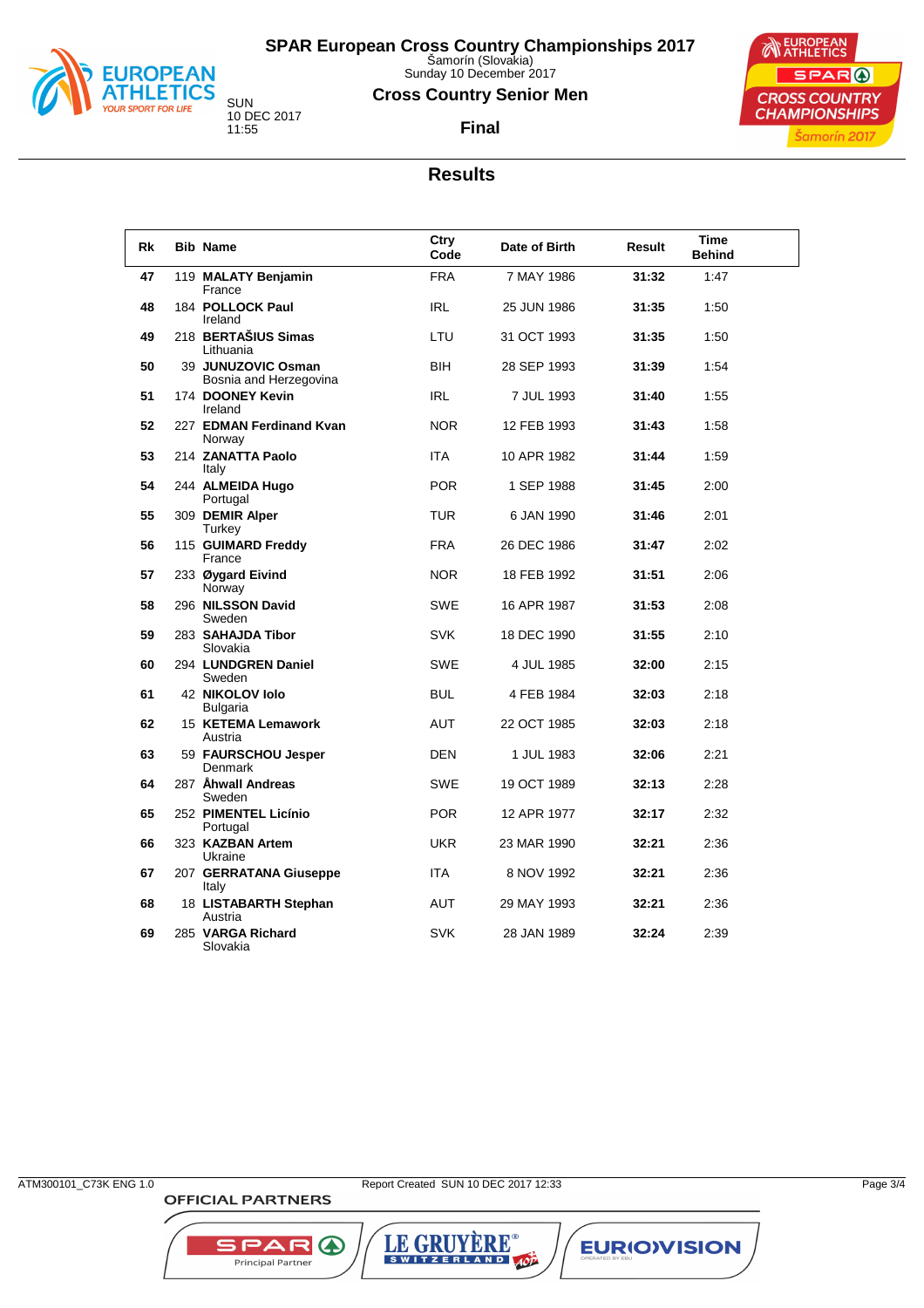

Sunday 10 December 2017

#### **Cross Country Senior Men**

**Final**



#### **Results**

| Rk | <b>Bib Name</b>                          |        | Ctry<br>Code | Date of Birth | Result                       | <b>Time</b><br><b>Behind</b> |      |  |
|----|------------------------------------------|--------|--------------|---------------|------------------------------|------------------------------|------|--|
| 70 | 50 HOMOLÁC Jirí<br><b>Czech Republic</b> |        |              | <b>CZE</b>    | 25 FEB 1990                  | 32:28                        | 2:43 |  |
| 71 | 239 GLOWALA Robert<br>Poland             |        |              | <b>POL</b>    | 29 OCT 1992                  | 32:37                        | 2:52 |  |
| 72 | 187 TRAVERS John<br>Ireland              |        |              | <b>IRL</b>    | 16 MAR 1991                  | 32:50                        | 3:05 |  |
| 73 | 284 URBAN Jozef<br>Slovakia              |        |              | <b>SVK</b>    | 24 JAN 1986                  | 33.15                        | 3:30 |  |
| 74 | 57 DAHL-JESSEN Mikkel<br>Denmark         |        |              | <b>DEN</b>    | 20 DEC 1994                  | 33.26                        | 3:41 |  |
| 75 | 332 ZHUKOV Yehor<br>Ukraine              |        |              | <b>UKR</b>    | 26 FEB 1992                  | 34:04                        | 4:19 |  |
| 76 | 10 KËLLËZI Ilir<br>Albania               |        |              | <b>ALB</b>    | 8 JUL 1988                   | 36:04                        | 6:19 |  |
|    | 135 GRIFFITHS Dewi<br>Great Britain & NI |        |              | <b>GBR</b>    | 9 AUG 1991                   | <b>DNF</b>                   |      |  |
|    | 220 FOLCHERI Sonny<br>Monaco             |        |              | <b>MON</b>    | 17 DEC 1987                  | <b>DNF</b>                   |      |  |
|    | 25 THEUER Timon<br>Austria               |        |              | <b>AUT</b>    | 5 MAR 1994                   | <b>DNF</b>                   |      |  |
|    | <b>Intermediate Times:</b>               | 210m   | 28.27        | 107           | CHAHDI Hassan (FRA)          |                              |      |  |
|    |                                          | 660m   | 1:48.96      | 107           | CHAHDI Hassan (FRA)          |                              |      |  |
|    |                                          | 1110m  | 3:10.25      | 107           | CHAHDI Hassan (FRA)          |                              |      |  |
|    |                                          | 2610m  | 7:36.55      | 135           | <b>GRIFFITHS Dewi (GBR)</b>  |                              |      |  |
|    |                                          | 4110m  | 11:58.91     | 127           | <b>BUTCHART Andrew (GBR)</b> |                              |      |  |
|    |                                          | 5610m  | 16:22.93     | 127           | <b>BUTCHART Andrew (GBR)</b> |                              |      |  |
|    |                                          | 7110m  | 20:48.70     | 127           | <b>BUTCHART Andrew (GBR)</b> |                              |      |  |
|    |                                          | 8610m  | 25:10.15     | 314           | Özbilen Kaan Kigen (TUR)     |                              |      |  |
|    |                                          | 10110m | 29:29.40     | 314           | Özbilen Kaan Kigen (TUR)     |                              |      |  |



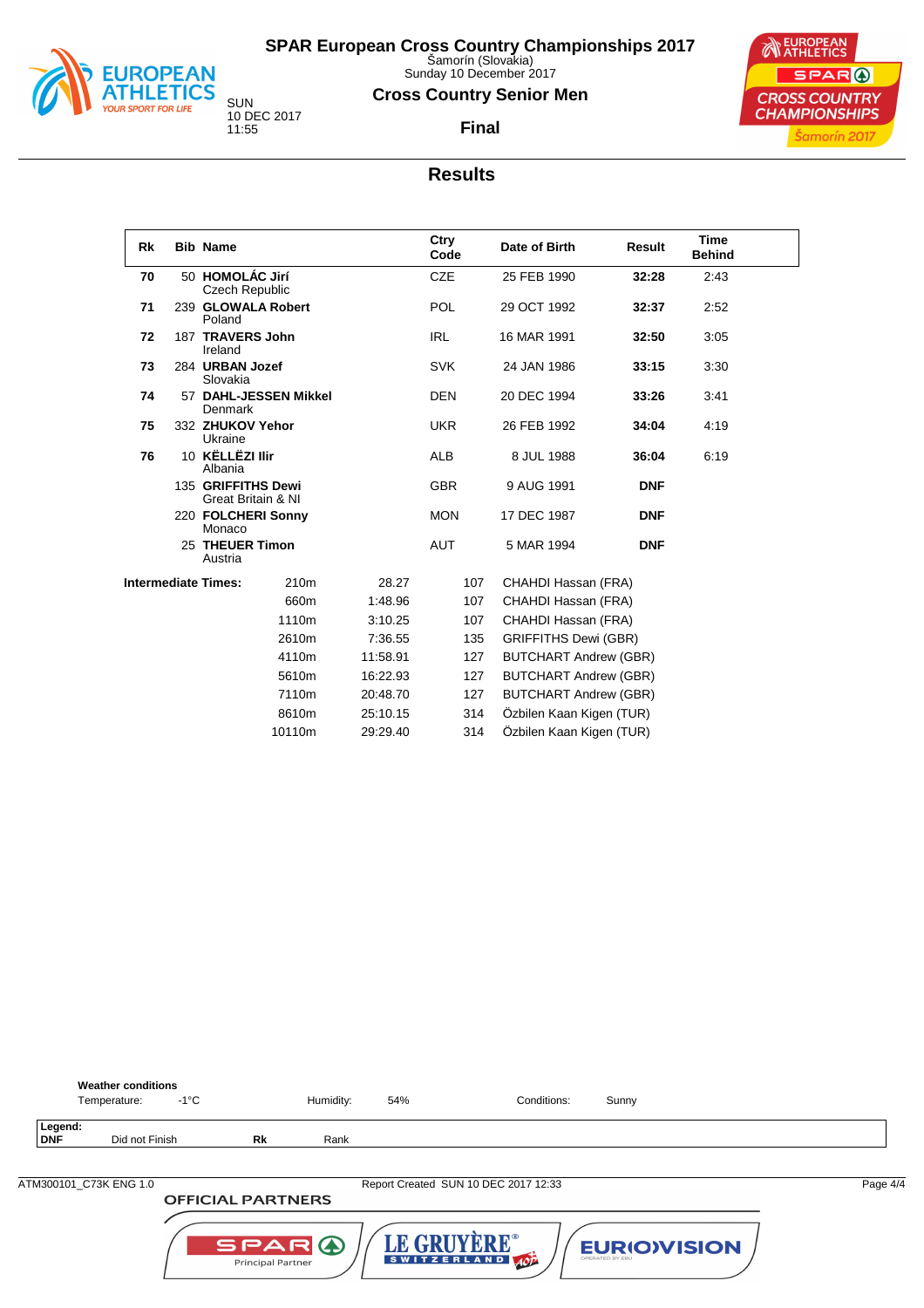

Sunday 10 December 2017

#### **Cross Country Senior Men**

**Final**

10 DEC 2017

EUROPEAN SPAR ( **CROSS COUNTRY CHAMPIONSHIPS** Šamorín 2017

## **Race Analysis**

| Rk           |              | <b>Bib Name</b>       |                            |                     |                      |                      | Ctry<br>Code        |                      | Date of Birth            | Result | <b>Time</b><br><b>Behind</b> |
|--------------|--------------|-----------------------|----------------------------|---------------------|----------------------|----------------------|---------------------|----------------------|--------------------------|--------|------------------------------|
|              | 210m         | 660m                  | 1110m                      | 2610m               | 4110m                | 5610m                | 7110m               | 8610m                | 10110m                   |        |                              |
| 1.           | 314          |                       | Ozbilen Kaan Kigen         |                     |                      |                      | TUR                 |                      | 15 JAN 1986              | 29:45  |                              |
|              | 30(4)        | 1:51(3)<br>1:22       | 3:14(7)<br>1:24            | 7:39(10)<br>4:25    | 12:04<br>(9)<br>4:25 | 16:28<br>(5)<br>4:24 | 20:50(3)<br>4:22    | 25:11<br>(1)<br>4:21 | 29:30(1)<br>4:20         | 16     |                              |
| $\mathbf{2}$ | 90           | <b>MECHAAL Adel</b>   |                            |                     |                      |                      | <b>ESP</b>          |                      | 5 DEC 1990               | 29:54  | 9                            |
|              | 30(10)       | 1:51(6)<br>1:22       | 3:14(2)<br>1:23            | (2)<br>7:37<br>4:24 | 12:00<br>(3)<br>4:23 | 16:24<br>(2)<br>4:24 | 20:49 (2)<br>4:26   | (2)<br>25:11<br>4:22 | $29:34$ (2)<br>4:24      | 21     |                              |
| 3            | 127          |                       | <b>BUTCHART Andrew</b>     |                     |                      |                      | GBR                 |                      | 14 OCT 1991              | 30:00  | 15                           |
|              | 33 (52)      | 1:52(8)               | 3:14(3)                    | (3)<br>7:38         | 11:59<br>(1)         | 16:23(1)             | 20:49 (1)           | $25:15$ (3)          | 29:43 (3)                |        |                              |
|              |              | 1:20                  | 1:23                       | 4:24                | 4:22                 | 4:25                 | 4:26                | 4:26                 | 4:28                     | 17     |                              |
| 4            | 107          | <b>CHAHDI Hassan</b>  |                            |                     |                      |                      | <b>FRA</b>          |                      | 7 MAY 1989               | 30:01  | 16                           |
|              | 29(1)        | $1:49$ (1)<br>1:21    | 3:11(1)<br>1:22            | (5)<br>7:38<br>4:28 | 12:05 (10)<br>4:27   | 16:28<br>(4)<br>4:24 | 20:52(5)<br>4:25    | (6)<br>25:24<br>4:33 | $29:47$ (4)<br>4:23      | 14     |                              |
| 5            | 28           |                       | <b>BOUCHIKHI Soufiane</b>  |                     |                      |                      | BEL                 |                      | 22 MAR 1990              | 30:04  | 19                           |
|              | 31 (29)      | 1:52(12)              | 3:15(10)                   | 7:39<br>(7)         | 12:02(6)             | 16:28<br>(6)         | 20:52 (6)           | 25:24<br>(4)         | 29:48 (5)                |        |                              |
|              |              | 1:21                  | 1:23                       | 4:24                | 4:23                 | 4:27                 | 4:24                | 4:32                 | 4:25                     | 17     |                              |
| 6            | 128          | <b>CONNOR Ben</b>     |                            |                     |                      |                      | <b>GBR</b>          |                      | 17 OCT 1992              | 30:08  | 23                           |
|              | 30(8)        | 1:52(9)<br>1:22       | 3:15(12)<br>1:24           | (8)<br>7:39<br>4:24 | 12:00<br>(4)<br>4:22 | 16:24<br>(3)<br>4:25 | $20:51$ (4)<br>4:28 | 25:24<br>(5)<br>4:33 | 29:53(6)<br>4:29         | 16     |                              |
| 7            | 313          | <b>KAYA Aras</b>      |                            |                     |                      |                      | TUR                 |                      | 4 APR 1994               | 30:14  | 29                           |
|              | 33 (56)      | 1:54(29)<br>1:22      | 3:16(18)<br>1:22           | 7:45(18)<br>4:30    | 12:11 (13)<br>4:27   | 16:35<br>(9)<br>4:24 | $21:01$ (8)<br>4:27 | 25:31(7)<br>4:30     | 29:57 (7)<br>4:27        | 18     |                              |
| 8            | 88           | <b>MATEO Daniel</b>   |                            |                     |                      |                      | <b>ESP</b>          |                      | 31 AUG 1989              | 30:16  | 31                           |
|              | 33 (54)      | 1:55(49)<br>1:23      | 3:17(34)<br>1:22           | 7:46 (19)<br>4:30   | 12:14 (17)<br>4:28   | 16:41 (15)<br>4:28   | 21:10 (14)<br>4:30  | 25:40<br>(9)<br>4:30 | $30:01$ (8)<br>4:22      | 16     |                              |
| 9            | 302          |                       | <b>ARIKAN Polat Kemboi</b> |                     |                      |                      | TUR                 |                      | 12 DEC 1990              | 30:17  | 32                           |
|              | 34 (73)      | 1:56(59)<br>1:23      | 3:18(45)<br>1:23           | 7:39(11)<br>4:22    | 12:01<br>(5)<br>4:23 | 16:29<br>(7)<br>4:28 | 20:59 (7)<br>4:31   | 25:31<br>(8)<br>4:33 | $30:01$ (9)<br>4:30      | 16     |                              |
| 10           | 86           |                       | <b>LAMDASSEM Ayad</b>      |                     |                      |                      | <b>ESP</b>          |                      | 11 OCT 1981              | 30:18  | 33                           |
|              | 32 (32)      | 1:55(42)<br>1:24      | 3:17(35)<br>1:23           | 7:47(21)<br>4:30    | 12:12 (14)<br>4:25   | 16:36 (11)<br>4:25   | 21:09 (10)<br>4:34  | 25:40 (10)<br>4:31   | 30:01 (10)<br>4:22       | 17     |                              |
| 11           | 230          |                       | <b>INGEBRIGTSEN Henrik</b> |                     |                      |                      | <b>NOR</b>          |                      | 24 FEB 1991              | 30:19  | 34                           |
|              | 30(13)       | 1:53(17)              | 3:16(20)                   | 7:40 (13)           | 12:05(12)            | 16:36 (13)           | 21:10 (12)          | 25:42 (11)           | 30:04 (11)               |        |                              |
|              |              | 1:23                  | 1:24                       | 4:25                | 4:25                 | 4:32                 | 4:34                | 4:33                 | 4:22                     | 16     |                              |
| 12           |              | 164 RINGER Richard    |                            |                     |                      |                      | <b>GER</b>          |                      | 27 FEB 1989              | 30:24  | 39                           |
|              | 31 (17)      | 1:54(35)<br>1:24      | 3:16(21)<br>1:22           | 7:39<br>(6)<br>4:23 | $12:02$ (8)<br>4:24  | 16:34 (8)<br>4:32    | 21:09 (9)<br>4:36   | 25:43 (13)<br>4:35   | 30:11 (13)<br>4:28       | 14     |                              |
|              |              | <b>TIJTGAT Lander</b> |                            |                     |                      |                      | BEL                 |                      |                          | 30:25  | 40                           |
| 13           | 36<br>31(18) | 1:53(20)              | 3:15(13)                   | $7:39$ (9)          | 12:05(11)            | 16:36 (12)           | 21:10 (11)          | 25:43 (14)           | 6 APR 1983<br>30:10 (12) |        |                              |
|              |              | 1:23                  | 1:23                       | 4:24                | 4:26                 | 4:32                 | 4:34                | 4:34                 | 4:27                     | 15     |                              |
| 14           | 85           | <b>GUERRA Javier</b>  |                            |                     |                      |                      | ESP                 |                      | 10 NOV 1983              | 30:29  | 44                           |
|              | 34 (72)      | 1:57 (63)<br>1:24     | 3:20(58)<br>1:23           | 7:50 (36)<br>4:30   | 12:14 (16)<br>4:25   | 16:41 (14)<br>4:28   | 21:10 (13)<br>4:30  | 25:43 (12)<br>4:33   | 30:12 (14)<br>4:30       | 17     |                              |

**OFFICIAL PARTNERS** 

SPAR A

Principal Partner

ATM300101\_C77B ENG 1.0 Report Created SUN 10 DEC 2017 12:33 Page 1/6

LE GRUYERE®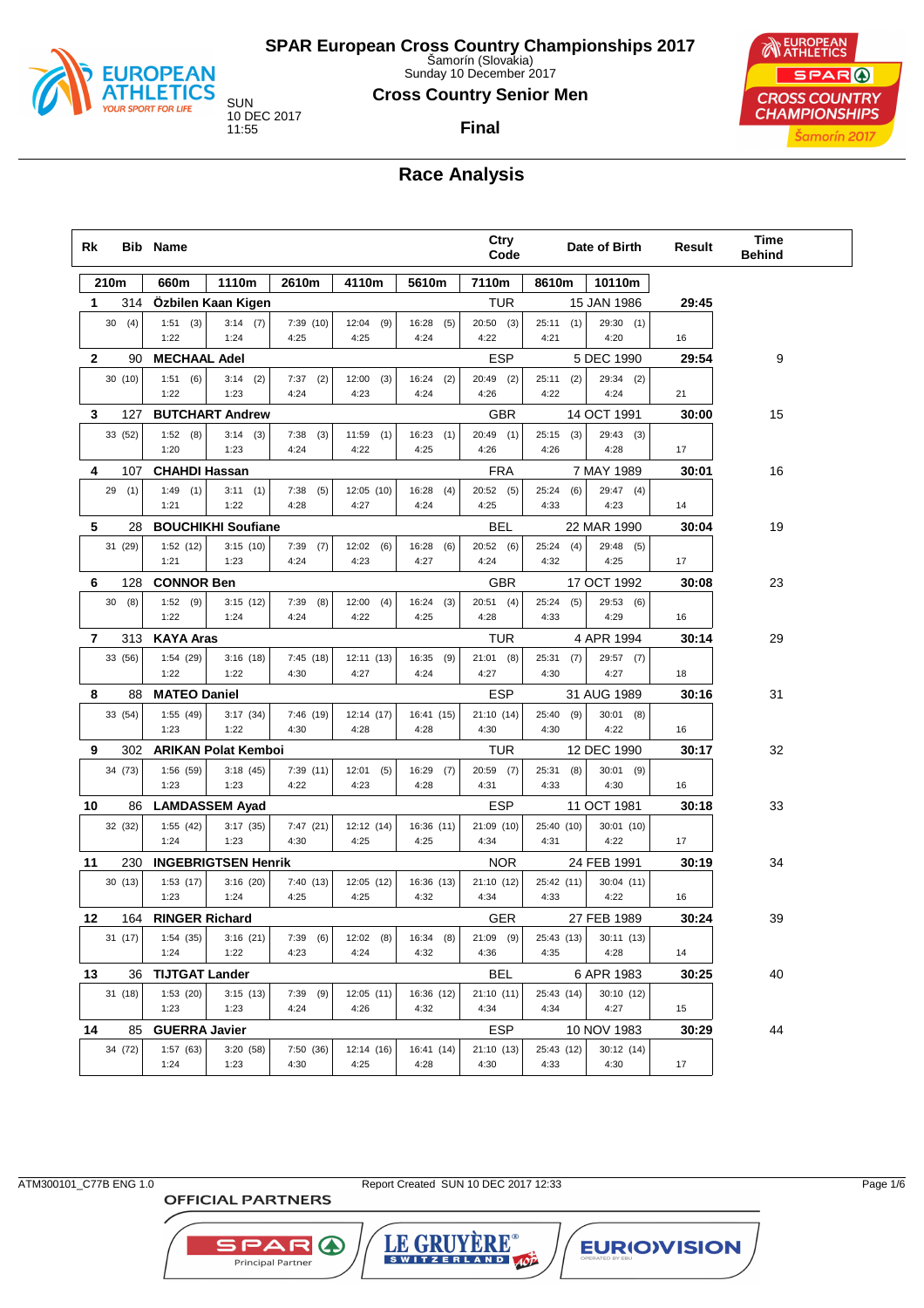

Sunday 10 December 2017

#### **Cross Country Senior Men**

**Final**

10 DEC 2017



## **Race Analysis**

| Rk |                | <b>Bib Name</b>        |                         |                   |                    |                    | Ctry<br>Code       |                    | Date of Birth             | Result | <b>Time</b><br><b>Behind</b> |  |
|----|----------------|------------------------|-------------------------|-------------------|--------------------|--------------------|--------------------|--------------------|---------------------------|--------|------------------------------|--|
|    | 210m           | 660m                   | 1110m                   | 2610m             | 4110m              | 5610m              | 7110m              | 8610m              | 10110m                    |        |                              |  |
| 15 | 186            | <b>TOBIN Seán</b>      |                         |                   |                    |                    | <b>IRL</b>         |                    | 20 JUL 1994               | 30:43  | 58                           |  |
|    | 30(7)          | 1:53(18)<br>1:23       | 3:16(24)<br>1:24        | 7:49 (33)<br>4:33 | 12:21 (30)<br>4:33 | 16:54 (22)<br>4:33 | 21:30 (23)<br>4:37 | 26:05 (24)<br>4:35 | 30:31 (19)<br>4:26        | 13     |                              |  |
| 16 | 253            | <b>PINTO Rui</b>       |                         |                   |                    |                    | <b>POR</b>         |                    | 18 NOV 1992               | 30:44  | 59                           |  |
|    | 30(11)         | 1:52(11)               | 3:15(17)                | 7:41(15)          | 12:12 (15)         | 16:46 (16)         | 21:24 (17)         | 26:03 (16)         | 30:31 (18)                |        |                              |  |
|    |                | 1:22                   | 1:24                    | 4:26              | 4:31               | 4:34               | 4:39               | 4:39               | 4:28                      | 14     |                              |  |
| 17 | 203            | <b>DINI Lorenzo</b>    |                         |                   |                    |                    | ITA                |                    | 2 OCT 1994                | 30:44  | 59                           |  |
|    | 31 (28)        | 1:58(70)               | 3:21(67)                | 7:55 (52)         | 12:25 (44)         | 17:00 (35)         | 21:33 (30)         | 26:04 (21)         | 30:30 (15)                |        |                              |  |
|    |                | 1:27                   | 1:24                    | 4:35              | 4:31               | 4:35               | 4:34               | 4:32               | 4:26                      | 15     |                              |  |
| 18 | 104            | <b>BEDRANI Djilali</b> |                         |                   |                    |                    | <b>FRA</b>         |                    | 1 OCT 1993                | 30:44  | 59                           |  |
|    | 29(3)          | 1:51(7)<br>1:23        | $3:15$ (9)<br>1:24      | 7:42(16)<br>4:28  | 12:14 (18)<br>4:32 | 16:46 (18)<br>4:33 | 21:24 (16)<br>4:38 | 26:03 (17)<br>4:40 | 30:31 (17)<br>4:28        | 14     |                              |  |
| 19 | 172            |                        | <b>ARMSTRONG Hugh</b>   |                   |                    |                    | IRL                |                    | 20 SEP 1994               | 30:46  | 1:01                         |  |
|    | 31 (22)        | 1:54(32)               | 3:18(42)                | 7:51(40)          | 12:24 (40)         | 16:57 (30)         | 21:31 (27)         | 26:04 (19)         | 30:30 (16)                |        |                              |  |
|    |                | 1:24                   | 1:24                    | 4:33              | 4:33               | 4:34               | 4:34               | 4:34               | 4:27                      | 16     |                              |  |
| 20 | 245            | <b>BARATA Samuel</b>   |                         |                   |                    |                    | <b>POR</b>         |                    | 19 JUL 1993               | 30:46  | 1:01                         |  |
|    | 31(14)         | 1:53(16)<br>1:23       | 3:15(16)<br>1:23        | 7:47 (22)<br>4:32 | 12:17 (21)<br>4:31 | 16:54 (20)<br>4:37 | 21:30 (20)<br>4:37 | 26:04 (20)<br>4:35 | 30:33 (23)<br>4:29        | 14     |                              |  |
|    |                |                        |                         |                   |                    |                    |                    |                    |                           |        |                              |  |
| 21 | 312<br>34 (77) | <b>KAYA Ali</b>        |                         | 7:46 (20)         |                    | 16:46 (17)         | TUR<br>21:30 (18)  |                    | 20 APR 1994<br>30:32 (20) | 30:47  | 1:02                         |  |
|    |                | 1:56(57)<br>1:22       | 3:18(47)<br>1:23        | 4:29              | 12:15 (19)<br>4:29 | 4:32               | 4:44               | 26:05 (25)<br>4:36 | 4:27                      | 16     |                              |  |
| 22 | 222.           |                        | <b>CHOUKOUD Khalid</b>  |                   |                    |                    | <b>NED</b>         |                    | 23 MAR 1986               | 30:47  | 1:02                         |  |
|    | 33 (53)        | 1:55(46)               | 3:17(33)                | 7:47 (25)         | 12:17 (22)         | 16:54 (25)         | 21:30 (22)         | 26:05 (22)         | 30:32 (22)                |        |                              |  |
|    |                | 1:23                   | 1:22                    | 4:31              | 4:31               | 4:37               | 4:36               | 4:35               | 4:28                      | 15     |                              |  |
| 23 | 299            |                        | <b>SOLOMON Napoleon</b> |                   |                    |                    | <b>SWE</b>         |                    | 14 FEB 1994               | 30:47  | 1:02                         |  |
|    | 30<br>(6)      | 1:51(5)                | 3:15(8)                 | 7:38<br>(4)       | $12:02$ (7)        | 16:35 (10)         | 21:18 (15)         | 25:59 (15)         | 30:32 (21)                |        |                              |  |
|    |                | 1:22                   | 1:24                    | 4:24              | 4:24               | 4:34               | 4:43               | 4:42               | 4:34                      | 16     |                              |  |
| 24 | 178            | <b>MAUNSELL Kevin</b>  |                         |                   |                    |                    | <b>IRL</b>         |                    | 6 MAY 1981                | 30:49  | 1:04                         |  |
|    |                |                        | 3:16(26)                | 7:48 (29)         | 12:21 (29)         | 16:56 (27)         | 21:30 (19)         | 26:05 (23)         | 30:33 (24)                |        |                              |  |
|    |                |                        |                         | 4:32              | 4:34               | 4:35               | 4:34               | 4:35               | 4:29                      | 16     |                              |  |
| 25 |                | 74 ULAD Abdi Hakin     |                         |                   |                    |                    | DEN                |                    | 14 JUN 1991               | 30:51  | 1:06                         |  |
|    | 32 (37)        | 1:54(34)<br>1:23       | 3:17(30)<br>1:23        | 7:48 (27)<br>4:31 | 12:18 (25)<br>4:31 | 16:54 (23)<br>4:36 | 21:31 (25)<br>4:37 | 26:04 (18)<br>4:34 | 30:34 (25)<br>4:30        | 17     |                              |  |
| 26 | 138            | <b>LANCASHIRE Tom</b>  |                         |                   |                    |                    | <b>GBR</b>         |                    | 2 JUL 1985                | 30:54  | 1:09                         |  |
|    | 32 (48)        | 1:52(15)               | 3:15(11)                | 7:40 (12)         | 12:15 (20)         | 16:54 (21)         | 21:30 (24)         | 26:11 (28)         | 30:41 (27)                |        |                              |  |
|    |                | 1:20                   | 1:23                    | 4:25              | 4:36               | 4:39               | 4:37               | 4:41               | 4:30                      | 14     |                              |  |
| 27 | 63             |                        | <b>HESSELBJERG Ole</b>  |                   |                    |                    | DEN                |                    | 23 APR 1990               | 30:57  | 1:12                         |  |
|    | 34 (70)        | 1:57(64)               | 3:21(65)                | 7:56 (54)         | 12:24 (41)         | 16:55 (26)         | 21:31 (28)         | 26:11 (29)         | 30:40 (26)                |        |                              |  |
|    |                | 1:24                   | 1:25                    | 4:35              | 4:28               | 4:32               | 4:36               | 4:40               | 4:30                      | 17     |                              |  |
| 28 | 61             | <b>GLANS Peter</b>     |                         |                   |                    |                    | DEN                |                    | 5 JAN 1993                | 31:00  | 1:15                         |  |
|    | 32 (42)        | 1:56(52)<br>1:24       | 3:19(52)<br>1:24        | 7:51 (42)<br>4:33 | 12:22 (33)<br>4:31 | 16:56 (29)<br>4:35 | 21:31 (26)<br>4:35 | 26:08 (27)<br>4:38 | 30:45 (28)<br>4:37        | 16     |                              |  |

**OFFICIAL PARTNERS** 

**SPAR A** 

Principal Partner

ATM300101\_C77B ENG 1.0 Report Created SUN 10 DEC 2017 12:33

LE GRUYERE®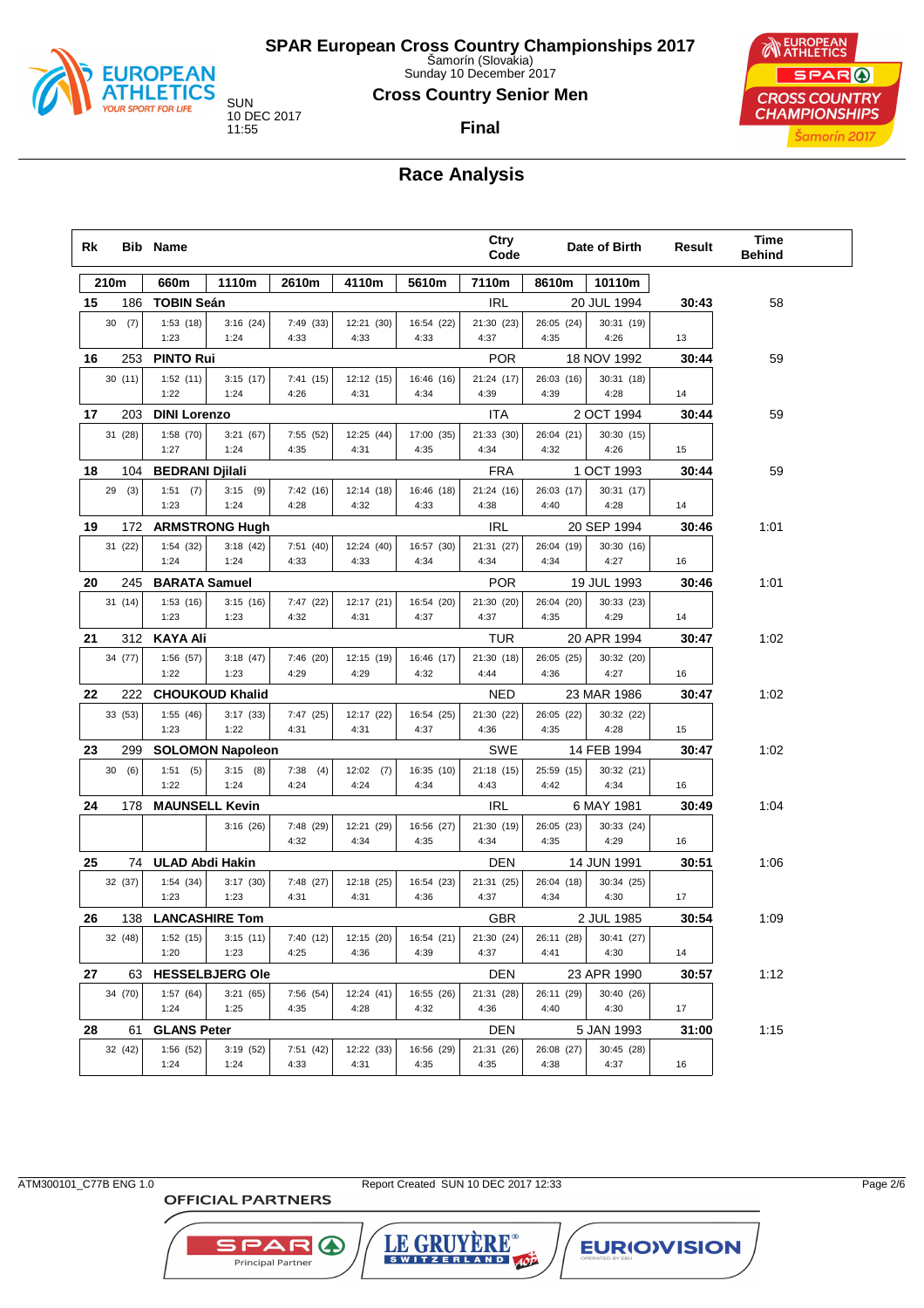

Sunday 10 December 2017

#### **Cross Country Senior Men**

**Final**

10 DEC 2017



# **Race Analysis**

| Rk |         |    | <b>Bib Name</b>      |                                       |                  |                    |                    | Ctry<br>Code       |                    | Date of Birth      | Result | <b>Time</b><br><b>Behind</b> |  |
|----|---------|----|----------------------|---------------------------------------|------------------|--------------------|--------------------|--------------------|--------------------|--------------------|--------|------------------------------|--|
|    | 210m    |    | 660m                 | 1110m                                 | 2610m            | 4110m              | 5610m              | 7110m              | 8610m              | 10110m             |        |                              |  |
| 29 | 273     |    | <b>RAESS Jonas</b>   |                                       |                  |                    |                    | SUI                |                    | 8 MAR 1994         | 31:00  | 1:15                         |  |
|    | 32 (45) |    | 1:56(50)<br>1:24     | 3:19(57)<br>1:24                      | 7:53(46)<br>4:34 | 12:26 (46)<br>4:34 | 17:04 (42)<br>4:39 | 21:42 (37)<br>4:38 | 26:20 (35)<br>4:39 | 30:47 (30)<br>4:27 | 14     |                              |  |
| 30 | 290     |    | <b>EKVALL Mikael</b> |                                       |                  |                    |                    | SWE                |                    | 18 JUN 1989        | 31:03  | 1:18                         |  |
|    | 32 (35) |    | 1:55(44)             | 3:18(46)                              | 7:51(41)         | 12:21 (28)         | 16:54 (24)         | 21:30 (21)         | 26:08 (26)         | 30:46 (29)         |        |                              |  |
|    |         |    | 1:24                 | 1:24                                  | 4:33             | 4:30               | 4:34               | 4:36               | 4:39               | 4:39               | 18     |                              |  |
| 31 | 232     |    |                      | <b>KÅRBØ Tom Erling</b>               |                  |                    |                    | <b>NOR</b>         |                    | 4 FEB 1989         | 31:04  | 1:19                         |  |
|    | 31(21)  |    | 1:54(30)             | 3:17(32)                              | 7:50 (37)        | 12:23 (38)         | 17:00 (34)         | 21:37 (33)         | 26:15 (32)         | 30:50 (31)         |        |                              |  |
|    |         |    | 1:23                 | 1:23                                  | 4:33             | 4:34               | 4:37               | 4:38               | 4:39               | 4:35               | 15     |                              |  |
| 32 | 26      |    | <b>VOJTA Andreas</b> |                                       |                  |                    |                    | AUT                |                    | 9 JUN 1989         | 31:05  | 1:20                         |  |
|    | 32 (31) |    | 1:55 (39)            | 3:18(40)                              | 7:49 (32)        | 12:22 (32)         | 16:56 (28)         | 21:33 (29)         | 26:15 (33)         | 30:50 (32)         |        |                              |  |
|    |         |    | 1:24                 | 1:24                                  | 4:31             | 4:34               | 4:35               | 4:37               | 4:43               | 4:35               | 15     |                              |  |
| 33 |         | 69 | <b>NIJHUIS Thijs</b> |                                       |                  |                    |                    | DEN                |                    | 20 SEP 1992        | 31:06  | 1:21                         |  |
|    | 33 (57) |    | 1:57(62)             | 3:20(60)                              | 7:54 (49)        | 12:26 (47)         | 17:05 (43)         | 21:42 (39)         | 26:21 (37)         | 30:51 (33)         |        |                              |  |
|    |         |    | 1:24                 | 1:24                                  | 4:34             | 4:33               | 4:39               | 4:38               | 4:39               | 4:31               | 15     |                              |  |
| 34 | 108     |    |                      | <b>CHOQUERT Benjamin</b>              |                  |                    |                    | <b>FRA</b>         |                    | 17 APR 1986        | 31:07  | 1:22                         |  |
|    | 32 (43) |    | 1:56(54)<br>1:24     | 3:19(56)<br>1:24                      | 7:53(45)<br>4:34 | 12:26 (45)<br>4:34 | 17:04 (41)<br>4:39 | 21:42 (36)<br>4:38 | 26:20 (34)<br>4:39 | 30:52 (34)<br>4:32 | 15     |                              |  |
| 35 | 331     |    | <b>SIRUK Dmytro</b>  |                                       |                  |                    |                    | <b>UKR</b>         |                    | 12 APR 1991        | 31:10  | 1:25                         |  |
|    | 33 (55) |    | 1:55(36)             | 3:18(43)                              | 7:51(43)         | 12:23 (39)         | 17:00 (36)         | 21:36 (32)         | 26:15 (31)         | 30:54 (35)         |        |                              |  |
|    |         |    | 1:22                 | 1:24                                  | 4:34             | 4:33               | 4:37               | 4:37               | 4:39               | 4:39               | 17     |                              |  |
| 36 | 94      |    | PÉREZ Juan           |                                       |                  |                    |                    | <b>ESP</b>         |                    | 6 NOV 1988         | 31:13  | 1:28                         |  |
|    | 32 (46) |    | 1:56 (53)            | 3:19(53)                              | 7:48 (30)        | 12:18 (26)         | 16:53 (19)         | 21:33 (31)         | 26:15 (30)         | 30:55 (36)         |        |                              |  |
|    |         |    | 1:24                 | 1:23                                  | 4:30             | 4:31               | 4:35               | 4:41               | 4:42               | 4:40               | 18     |                              |  |
| 37 | 113     |    | <b>GRAS Michael</b>  |                                       |                  |                    |                    | <b>FRA</b>         |                    | 15 SEP 1991        | 31:17  | 1:32                         |  |
|    | 32 (34) |    | 1:55(40)             | 3:18(41)                              | 7:51 (39)        | 12:24 (42)         | 17:00 (38)         | 21:39 (34)         | 26:20 (36)         | 30:59 (37)         |        |                              |  |
|    |         |    | 1:24                 | 1:23                                  | 4:33             | 4:34               | 4:37               | 4:39               | 4:42               | 4:39               | 18     |                              |  |
| 38 | 148     |    | <b>TEUTEN Alex</b>   |                                       |                  |                    |                    | <b>GBR</b>         |                    | 3 JAN 1992         | 31:20  | 1:35                         |  |
|    | 30(5)   |    | 1:52(10)<br>1:23     | 3:15(14)<br>1:24                      | 7:44(17)<br>4:29 | 12:18 (23)<br>4:34 | 16:58 (31)<br>4:41 | 21:40 (35)<br>4:42 | 26:25 (38)<br>4:46 | 31:05 (38)<br>4:41 | 16     |                              |  |
| 39 |         |    |                      |                                       |                  |                    |                    | <b>NOR</b>         |                    | 18 MAR 1992        | 31:21  | 1:36                         |  |
|    | 236     |    | 1:54(27)             | <b>VEDVIK Marius Øyre</b><br>3:17(29) | 7:50 (38)        | 12:23 (36)         | 17:00 (37)         | 21:43 (40)         | 26:30 (40)         | 31:06 (39)         |        |                              |  |
|    | 31 (26) |    | 1:23                 | 1:24                                  | 4:34             | 4:33               | 4:38               | 4:43               | 4:48               | 4:37               | 16     |                              |  |
| 40 |         |    |                      | 205 FONTANA Michele                   |                  |                    |                    | ITA                |                    | 13 JUN 1991        | 31:22  | 1:37                         |  |
|    | 31 (27) |    | 1:55(48)             | 3:19(54)                              | 7:57 (58)        | 12:33 (55)         | 17:12 (48)         | 21:52 (44)         | 26:33 (42)         | 31:08 (40)         |        |                              |  |
|    |         |    | 1:25                 | 1:24                                  | 4:39             | 4:36               | 4:40               | 4:40               | 4:42               | 4:35               | 15     |                              |  |
| 41 | 79      |    | <b>ESPAÑA Jesús</b>  |                                       |                  |                    |                    | ESP                |                    | 21 AUG 1978        | 31:23  | 1:38                         |  |
|    | 33 (68) |    | 1:57(65)             | 3:21(66)                              | 7:56 (55)        | 12:31 (49)         | 17:13 (52)         | 21:56 (52)         | 26:33 (41)         | 31:09 (41)         |        |                              |  |
|    |         |    | 1:24                 | 1:25                                  | 4:36             | 4:35               | 4:43               | 4:43               | 4:38               | 4:36               | 15     |                              |  |
| 42 | 216     |    |                      | <b>GIRGENSONS Janis</b>               |                  |                    |                    | LAT                |                    | 20 AUG 1991        | 31:24  | 1:39                         |  |
|    | 33 (66) |    | 1:56 (56)            | 3:19(55)                              | 7:57 (57)        | 12:32 (53)         | 17:13 (51)         | 21:52 (49)         | 26:34 (45)         | 31:09 (42)         |        |                              |  |
|    |         |    | 1:23                 | 1:24                                  | 4:38             | 4:36               | 4:41               | 4:40               | 4:42               | 4:36               | 16     |                              |  |

**OFFICIAL PARTNERS** 

**SPAR A** Principal Partner

ATM300101\_C77B ENG 1.0 Report Created SUN 10 DEC 2017 12:33

LE GRUYERE®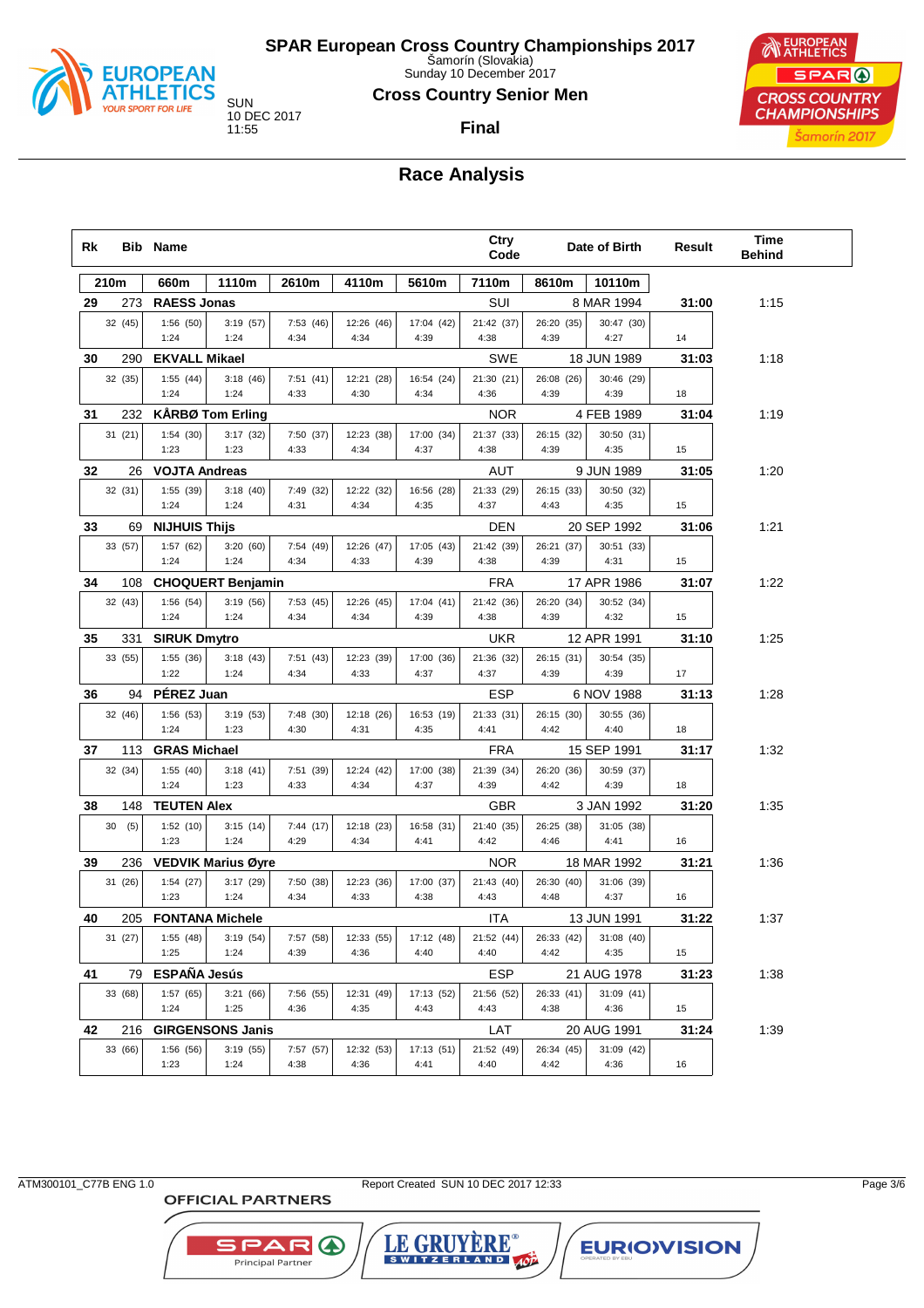

Sunday 10 December 2017

#### **Cross Country Senior Men**

**Final**

10 DEC 2017



**Race Analysis**

| Rk |         | <b>Bib Name</b>       |                                |                   |                    |                    | Ctry<br>Code       |                    | Date of Birth      | Result | Time<br><b>Behind</b> |
|----|---------|-----------------------|--------------------------------|-------------------|--------------------|--------------------|--------------------|--------------------|--------------------|--------|-----------------------|
|    | 210m    | 660m                  | 1110m                          | 2610m             | 4110m              | 5610m              | 7110m              | 8610m              | 10110m             |        |                       |
| 43 | 324     | <b>KOVAL Vasyl</b>    |                                |                   |                    |                    | <b>UKR</b>         |                    | 11 NOV 1989        | 31:26  | 1:41                  |
|    | 33 (61) | 1:56(60)<br>1:24      | 3:20 (59)<br>1:24              | 7:58 (59)<br>4:38 | 12:33 (54)<br>4:36 | 17:13 (49)<br>4:40 | 21:52 (48)<br>4:40 | 26:33 (43)<br>4:42 | 31:11(43)<br>4:38  | 16     |                       |
| 44 | 20      | <b>PFEIL Valentin</b> |                                |                   |                    |                    | AUT                |                    | 17 JUL 1988        | 31:27  | 1:42                  |
|    | 32 (33) | 1:55(37)<br>1:23      | 3:17(37)<br>1:23               | 7:48 (28)<br>4:31 | 12:21 (31)<br>4:34 | 16:58 (32)<br>4:37 | 21:42 (38)<br>4:45 | 26:29 (39)<br>4:47 | 31:11(44)<br>4:43  | 17     |                       |
| 45 | 145     | <b>STABLER Sam</b>    |                                |                   |                    |                    | <b>GBR</b>         |                    | 17 MAY 1992        | 31:31  | 1:46                  |
|    | 30(9)   | 1:51(4)               | 3:14(5)                        | 7:41(14)          | 12:18 (24)         | 17:02 (40)         | 21:52 (47)         | 26:39 (49)         | 31:16(46)          |        |                       |
|    |         | 1:21                  | 1:24                           | 4:27              | 4:37               | 4:45               | 4:51               | 4:47               | 4:38               | 15     |                       |
| 46 | 263     |                       | <b>SOARE Nicolae Alexandru</b> |                   |                    |                    | ROU                |                    | 25 AUG 1991        | 31:31  | 1:46                  |
|    | 32 (35) | 1:53(24)<br>1:22      | 3:17(27)<br>1:24               | 7:49 (34)<br>4:33 | 12:23 (37)<br>4:34 | 17:06 (45)<br>4:43 | 21:52 (46)<br>4:47 | 26:36 (47)<br>4:44 | 31:16(45)<br>4:41  | 16     |                       |
| 47 | 119     |                       | <b>MALATY Benjamin</b>         |                   |                    |                    | <b>FRA</b>         |                    | 7 MAY 1986         | 31:32  | 1:47                  |
|    | 31 (25) | 1:53(23)<br>1:22      | 3:15(15)<br>1:23               | 7:48 (31)<br>4:33 | 12:25 (43)<br>4:37 | 17:05 (44)<br>4:41 | 21:49 (42)<br>4:45 | 26:35 (46)<br>4:47 | 31:16(47)<br>4:42  | 16     |                       |
| 48 | 184     | <b>POLLOCK Paul</b>   |                                |                   |                    |                    | <b>IRL</b>         |                    | 25 JUN 1986        | 31:35  | 1:50                  |
|    | 31(15)  | 1:52(14)<br>1:22      | 3:17(31)<br>1:25               | 7:55(51)<br>4:39  | 12:31 (50)<br>4:36 | 17:07 (46)<br>4:37 | 21:47(41)<br>4:41  | 26:33 (44)<br>4:47 | 31:20 (48)<br>4:47 | 16     |                       |
| 49 | 218     |                       | <b>BERTAŠIUS Simas</b>         |                   |                    |                    | LTU                |                    | 31 OCT 1993        | 31:35  | 1:50                  |
|    | 33 (69) | 1:59(76)<br>1:26      | 3:23(77)<br>1:25               | 8:06(75)<br>4:43  | 12:46 (71)<br>4:41 | 17:28 (65)<br>4:42 | 22:11 (59)<br>4:43 | 26:49 (56)<br>4:39 | 31:23 (49)<br>4:34 | 13     |                       |
| 50 | 39      |                       | <b>JUNUZOVIC Osman</b>         |                   |                    |                    | BIH                |                    | 28 SEP 1993        | 31:39  | 1:54                  |
|    | 32 (38) | 1:55(45)              | 3:17(28)                       | 7:53 (47)         | 12:31 (51)         | 17:13 (53)         | 21:56 (53)         | 26:41 (50)         | 31:24(51)          |        |                       |
|    |         | 1:24                  | 1:22                           | 4:37              | 4:38               | 4:43               | 4:43               | 4:46               | 4:43               | 16     |                       |
| 51 | 174     | <b>DOONEY Kevin</b>   |                                |                   |                    |                    | <b>IRL</b>         |                    | 7 JUL 1993         | 31:40  | 1:55                  |
|    | 31 (20) | 1:54(28)<br>1:23      | 3:17(38)<br>1:24               | 7:53 (48)<br>4:36 | 12:29 (48)<br>4:36 | 17:12 (47)<br>4:43 | 21:53 (50)<br>4:41 | 26:39 (48)<br>4:47 | 31:23 (50)<br>4:45 | 17     |                       |
| 52 | 227     |                       | <b>EDMAN Ferdinand Kvan</b>    |                   |                    |                    | <b>NOR</b>         |                    | 12 FEB 1993        | 31:43  | 1:58                  |
|    | 31 (19) | 1:53(21)<br>1:23      | 3:16(23)<br>1:24               | 7:47 (23)<br>4:31 | 12:23 (35)<br>4:36 | 17:02 (39)<br>4:40 | 21:52 (45)<br>4:51 | 26:46 (53)<br>4:55 | 31:30 (52)<br>4:44 | 14     |                       |
| 53 | 214     | <b>ZANATTA Paolo</b>  |                                |                   |                    |                    | ITA                |                    | 10 APR 1982        | 31:44  | 1:59                  |
|    | 33 (64) | 1:57 (68)             | 3:22 (69)                      | 7:59 (63)         | 12:37 (60)         | 17:17 (57)         | 22:00 (54)         | 26:49 (55)         | 31:30 (53)         |        |                       |
|    |         | 1:25                  | 1:25                           | 4:38              | 4:39               | 4:41               | 4:44               | 4:49               | 4:42               | 15     |                       |
| 54 |         | 244 ALMEIDA Hugo      |                                |                   |                    |                    | <b>POR</b>         |                    | 1 SEP 1988         | 31:45  | 2:00                  |
|    | 31 (16) | 1:53(22)<br>1:23      | 3:16(22)<br>1:24               | 7:47 (24)<br>4:31 | 12:19 (27)<br>4:32 | 16:59 (33)<br>4:40 | 21:49 (43)<br>4:51 | 26:42 (51)<br>4:53 | 31:30 (54)<br>4:49 | 15     |                       |
| 55 | 309     | <b>DEMIR Alper</b>    |                                |                   |                    |                    | <b>TUR</b>         |                    | 6 JAN 1990         | 31:46  | 2:01                  |
|    | 32 (41) | 1:55(41)<br>1:23      | 3:19(51)<br>1:24               | 7:55 (53)<br>4:37 | 12:33 (58)<br>4:39 | 17:18 (58)<br>4:45 | 22:03 (56)<br>4:46 | 26:49 (54)<br>4:46 | 31:31 (55)<br>4:42 | 16     |                       |
| 56 | 115     | <b>GUIMARD Freddy</b> |                                |                   |                    |                    | <b>FRA</b>         |                    | 26 DEC 1986        | 31:47  | 2:02                  |
|    | 32 (50) | 1:56(51)<br>1:24      | 3:21(61)<br>1:25               | 8:00(66)<br>4:40  | 12:37 (61)<br>4:38 | 17:16 (55)<br>4:40 | 22:03 (55)<br>4:47 | 26:51 (58)<br>4:49 | 31:31 (56)<br>4:41 | 17     |                       |

**OFFICIAL PARTNERS** 

**SPARO** 

Principal Partner

ATM300101\_C77B ENG 1.0 Report Created SUN 10 DEC 2017 12:33

LE GRUYERE®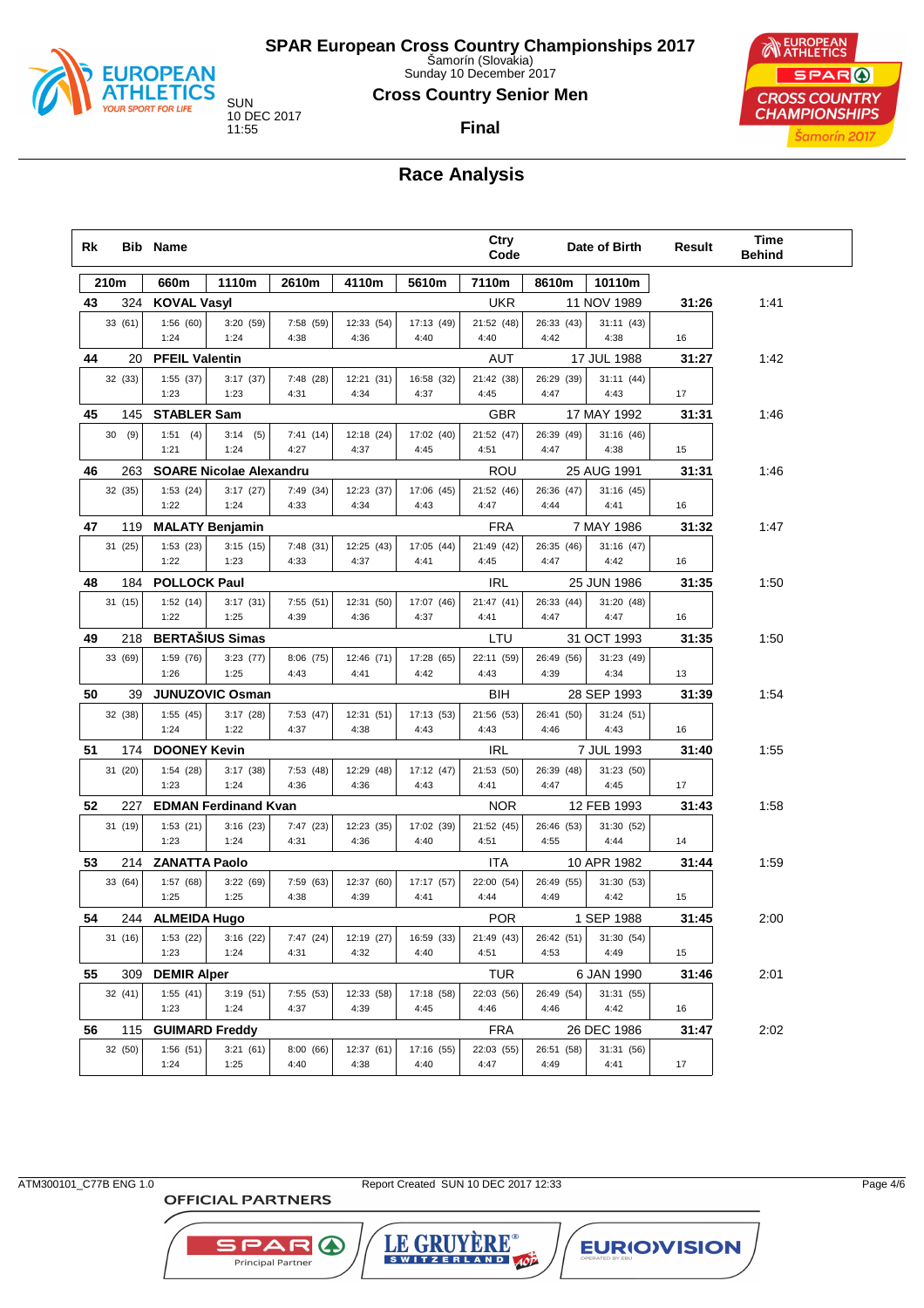

Sunday 10 December 2017

#### **Cross Country Senior Men**

**Final**

10 DEC 2017

EUROPEAN SPAR ( **CROSS COUNTRY CHAMPIONSHIPS** Šamorín 2017

# **Race Analysis**

| Rk |         | <b>Bib Name</b>         |                           |                   |                    |                    | Ctry<br>Code       |                    | Date of Birth      | Result | Time<br><b>Behind</b> |
|----|---------|-------------------------|---------------------------|-------------------|--------------------|--------------------|--------------------|--------------------|--------------------|--------|-----------------------|
|    | 210m    | 660m                    | 1110m                     | 2610m             | 4110m              | 5610m              | 7110m              | 8610m              | 10110m             |        |                       |
| 57 | 233     | Øygard Eivind           |                           |                   |                    |                    | <b>NOR</b>         |                    | 18 FEB 1992        | 31:51  | 2:06                  |
|    | 32 (40) | 1:55(38)<br>1:23        | 3:18(44)<br>1:24          | 7:54 (50)<br>4:36 | 12:33 (57)<br>4:40 | 17:16 (56)<br>4:44 | 22:03 (57)<br>4:47 | 26:50 (57)<br>4:47 | 31:35 (57)<br>4:45 | 17     |                       |
| 58 | 296     | <b>NILSSON David</b>    |                           |                   |                    |                    | SWE                |                    | 16 APR 1987        | 31:53  | 2:08                  |
|    | 30 (12) | 1:52(13)<br>1:22        | 3:16(19)<br>1:24          | 7:47 (26)<br>4:32 | 12:23 (34)<br>4:36 | 17:22 (59)<br>4:59 | 22:18 (65)<br>4:57 | 27:01 (61)<br>4:44 | 31:36 (58)<br>4:35 | 17     |                       |
| 59 | 283     | <b>SAHAJDA Tibor</b>    |                           |                   |                    |                    | <b>SVK</b>         |                    | 18 DEC 1990        | 31:55  | 2:10                  |
|    | 34 (75) | 1:58(75)                | 3:22(76)                  | 8:01(67)          | 12:34 (59)         | 17:13 (50)         | 21:55 (51)         | 26:44 (52)         | 31:37 (59)         |        |                       |
|    |         | 1:25                    | 1:24                      | 4:39              | 4:34               | 4:39               | 4:42               | 4:50               | 4:53               | 18     |                       |
| 60 | 294     |                         | <b>LUNDGREN Daniel</b>    |                   |                    |                    | SWE                |                    | 4 JUL 1985         | 32:00  | 2:15                  |
|    | 31 (24) | 1:53(25)<br>1:23        | 3:18(39)<br>1:25          | 7:57 (56)<br>4:40 | 12:37 (62)<br>4:41 | 17:23 (60)<br>4:46 | 22:11 (60)<br>4:49 | 27:00 (59)<br>4:50 | 31:44 (60)<br>4:44 | 16     |                       |
| 61 | 42      | <b>NIKOLOV lolo</b>     |                           |                   |                    |                    | BUL                |                    | 4 FEB 1984         | 32:03  | 2:18                  |
|    | 34 (76) | 1:58(74)<br>1:25        | 3:22(74)<br>1:24          | 7:59 (64)<br>4:37 | 12:39 (63)<br>4:41 | 17:26 (63)<br>4:47 | 22:15 (62)<br>4:49 | 27:06 (63)<br>4:51 | 31:49 (62)<br>4:44 | 14     |                       |
| 62 | 15      |                         | <b>KETEMA Lemawork</b>    |                   |                    |                    | AUT                |                    | 22 OCT 1985        | 32:03  | 2:18                  |
|    | 32 (49) | 1:55(43)<br>1:23        | 3:18(49)<br>1:24          | 7:52 (44)<br>4:34 | 12:31 (52)<br>4:40 | 17:16 (54)<br>4:45 | 22:07 (58)<br>4:51 | 27:01 (60)<br>4:54 | 31:46 (61)<br>4:46 | 17     |                       |
| 63 | 59      |                         | <b>FAURSCHOU Jesper</b>   |                   |                    |                    | DEN                |                    | 1 JUL 1983         | 32:06  | 2:21                  |
|    | 34 (78) | 1:58(73)<br>1:25        | 3:22(75)<br>1:25          | 8:02 (73)<br>4:40 | 12:44 (67)<br>4:42 | 17:28 (66)<br>4:45 | 22:15 (63)<br>4:47 | 27:05 (62)<br>4:50 | 31:49 (63)<br>4:45 | 17     |                       |
| 64 | 287     | <b>Ahwall Andreas</b>   |                           |                   |                    |                    | SWE                |                    | 19 OCT 1989        | 32:13  | 2:28                  |
|    | 32 (39) | 1:54(31)                | 3:17(36)                  | 7:58(61)          | 12:46 (69)         | 17:37 (69)         | 22:32 (70)         | 27:22 (68)         | 31:57 (64)         |        |                       |
|    |         | 1:23                    | 1:24                      | 4:42              | 4:48               | 4:52               | 4:56               | 4:50               | 4:35               | 17     |                       |
| 65 | 252     | <b>PIMENTEL Licínio</b> |                           |                   |                    |                    | <b>POR</b>         |                    | 12 APR 1977        | 32:17  | 2:32                  |
|    | 32 (44) | 1:54(33)<br>1:23        | 3:18(48)<br>1:25          | 7:58 (62)<br>4:41 | 12:41 (66)<br>4:43 | 17:28 (64)<br>4:48 | 22:20 (66)<br>4:53 | 27:13 (65)<br>4:53 | 32:00 (65)<br>4:47 | 18     |                       |
| 66 | 323     | <b>KAZBAN Artem</b>     |                           |                   |                    |                    | <b>UKR</b>         |                    | 23 MAR 1990        | 32:21  | 2:36                  |
|    | 31 (23) | 1:53(26)<br>1:23        | 3:16(25)<br>1:24          | 7:50 (35)<br>4:34 | 12:33 (56)<br>4:44 | 17:23 (62)<br>4:51 | 22:18 (64)<br>4:55 | 27:18 (66)<br>5:01 | 32:06 (67)<br>4:49 | 15     |                       |
| 67 | 207     |                         | <b>GERRATANA Giuseppe</b> |                   |                    |                    | <b>ITA</b>         |                    | 8 NOV 1992         | 32:21  | 2:36                  |
|    | 33 (65) | 1:57(67)                | 3:22(71)                  | 8:01 (69)         | 12:44 (68)         | 17:38 (70)         | 22:30 (69)         | 27:26 (69)         | 32:08 (68)         |        |                       |
|    |         | 1:24                    | 1:25                      | 4:40              | 4:44               | 4:54               | 4:53               | 4:56               | 4:42               | 14     |                       |
| 68 |         |                         | 18 LISTABARTH Stephan     |                   |                    |                    | AUT                |                    | 29 MAY 1993        | 32:21  | 2:36                  |
|    | 33 (62) | 1:57(66)<br>1:25        | 3:22(70)<br>1:25          | 7:59 (65)<br>4:38 | 12:40 (64)<br>4:41 | 17:23 (61)<br>4:44 | 22:15 (61)<br>4:52 | 27:09 (64)<br>4:55 | 32:05 (66)<br>4:57 | 16     |                       |
| 69 | 285     | <b>VARGA Richard</b>    |                           |                   |                    |                    | SVK                |                    | 28 JAN 1989        | 32:24  | 2:39                  |
|    | 29(2)   | 1:50(2)<br>1:21         | 3:14(6)<br>1:25           | 8:01 (68)<br>4:47 | 12:46 (70)<br>4:46 | 17:35 (68)<br>4:49 | 22:25 (67)<br>4:51 | 27:19 (67)<br>4:54 | 32:09 (69)<br>4:51 | 16     |                       |
| 70 | 50      | <b>HOMOLÁC Jirí</b>     |                           |                   |                    |                    | CZE                |                    | 25 FEB 1990        | 32:28  | 2:43                  |
|    | 32 (30) | 1:58(71)                | 3:22(72)                  | 8:03 (74)         | 12:50 (74)         | 17:42 (71)         | 22:35 (71)         | 27:27 (71)         | 32:12 (70)         |        |                       |

**OFFICIAL PARTNERS** 

**SPAR A** 

Principal Partner

ATM300101\_C77B ENG 1.0 Report Created SUN 10 DEC 2017 12:33

LE GRUYERE®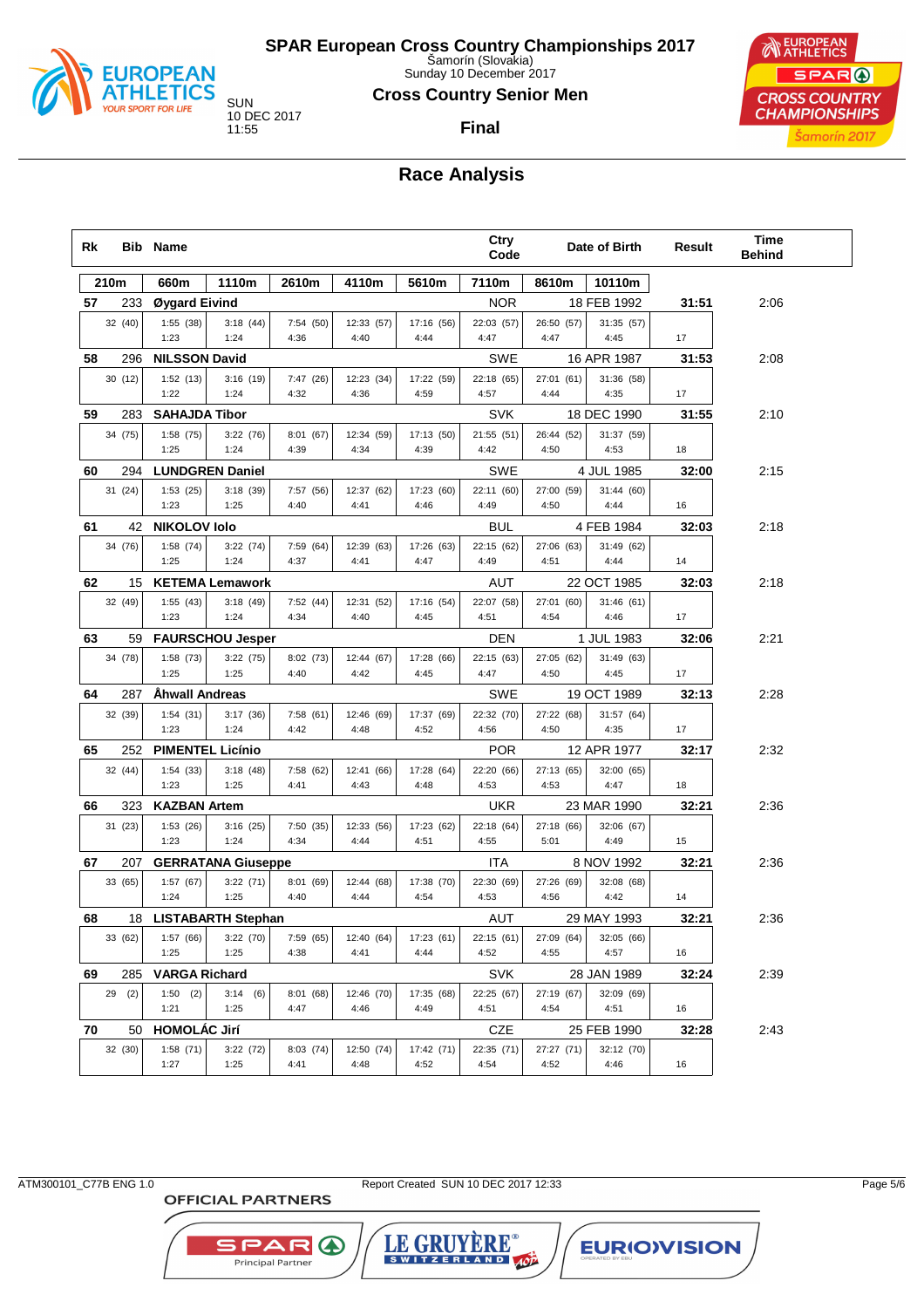

Sunday 10 December 2017

#### **Cross Country Senior Men**

**Final**

10 DEC 2017



# **Race Analysis**

| Rk |         | <b>Bib Name</b>       |                           |           |             |            | Ctry<br>Code |            | Date of Birth | <b>Result</b> | <b>Time</b><br><b>Behind</b> |  |
|----|---------|-----------------------|---------------------------|-----------|-------------|------------|--------------|------------|---------------|---------------|------------------------------|--|
|    | 210m    | 660m                  | 1110m                     | 2610m     | 4110m       | 5610m      | 7110m        | 8610m      | 10110m        |               |                              |  |
| 71 | 239     |                       | <b>GLOWALA Robert</b>     |           |             |            | POL          |            | 29 OCT 1992   | 32:37         | 2:52                         |  |
|    | 32 (47) | 1:55(47)              | 3:19(50)                  | 7:58 (60) | 12:40 (65)  | 17:29 (67) | 22:26 (68)   | 27:26 (70) | 32:19 (71)    |               |                              |  |
|    |         | 1:23                  | 1:24                      | 4:40      | 4:42        | 4:50       | 4:58         | 5:00       | 4:53          | 18            |                              |  |
| 72 | 187     | <b>TRAVERS John</b>   |                           |           |             |            | IRL          |            | 16 MAR 1991   | 32:50         | 3:05                         |  |
|    | 33 (51) | 1:56(58)              | 3:21(64)                  | 8:02(72)  | 12:50 (73)  | 17:51 (73) | 22:44 (72)   | 27:38 (72) | 32:31 (72)    |               |                              |  |
|    |         | 1:24                  | 1:25                      | 4:41      | 4:49        | 5:02       | 4:54         | 4:54       | 4:54          | 19            |                              |  |
| 73 | 284     | <b>URBAN Jozef</b>    |                           |           |             |            | <b>SVK</b>   |            | 24 JAN 1986   | 33:15         | 3:30                         |  |
|    | 33 (63) | 1:58(72)              | 3:22(73)                  | 8:06(76)  | 12:58 (75)  | 17:54 (74) | 22:50 (73)   | 27:52 (73) | 32:56 (73)    |               |                              |  |
|    |         | 1:25                  | 1:25                      | 4:44      | 4:52        | 4:57       | 4:56         | 5:03       | 5:05          | 19            |                              |  |
| 74 | 57      |                       | <b>DAHL-JESSEN Mikkel</b> |           |             |            | <b>DEN</b>   |            | 20 DEC 1994   | 33:26         | 3:41                         |  |
|    | 34 (71) | 1:57(69)              | 3:21(68)                  | 8:02(71)  | 12:47 (72)  | 17:48 (72) | 22:58 (74)   | 28:04 (74) | 33:08 (74)    |               |                              |  |
|    |         | 1:24                  | 1:24                      | 4:41      | 4:46        | 5:01       | 5:11         | 5:06       | 5:05          | 18            |                              |  |
| 75 | 332     | <b>ZHUKOV Yehor</b>   |                           |           |             |            | <b>UKR</b>   |            | 26 FEB 1992   | 34:04         | 4:19                         |  |
|    | 33 (59) | 1:56(55)              | 3:21(62)                  | 8:08 (77) | 13:10 (76)  | 18:15 (75) | 23:28 (75)   | 28:35 (75) | 33:47 (75)    |               |                              |  |
|    |         | 1:23                  | 1:25                      | 4:48      | 5:02        | 5:06       | 5:14         | 5:07       | 5:12          | 18            |                              |  |
| 76 | 10      | <b>KËLLËZI Ilir</b>   |                           |           |             |            | <b>ALB</b>   |            | 8 JUL 1988    | 36:04         | 6:19                         |  |
|    | 34 (74) | 2:03(78)              | 3:37(78)                  | 8:49 (78) | 14:09 (77)  | 19:36 (76) | 25:03 (76)   | 30:01 (76) | 35:40 (76)    |               |                              |  |
|    |         | 1:29                  | 1:35                      | 5:13      | 5:21        | 5:27       | 5:28         | 4:58       | 5:39          | 24            |                              |  |
|    | 135     | <b>GRIFFITHS Dewi</b> |                           |           |             |            | <b>GBR</b>   |            | 9 AUG 1991    | <b>DNF</b>    |                              |  |
|    | 33 (58) | 1:53(19)              | 3:14(4)                   | 7:37(1)   | $12:00$ (2) |            |              |            |               |               |                              |  |
|    |         | 1:20                  | 1:22                      | 4:23      | 4:23        |            |              |            |               |               |                              |  |
|    | 220     | <b>FOLCHERI Sonny</b> |                           |           |             |            | <b>MON</b>   |            | 17 DEC 1987   | <b>DNF</b>    |                              |  |
|    | 33 (67) | 2:01(77)              | 3:37(79)                  | 9:17 (79) |             |            |              |            |               |               |                              |  |
|    |         | 1:28                  | 1:36                      | 5:40      |             |            |              |            |               |               |                              |  |
|    | 25      | <b>THEUER Timon</b>   |                           |           |             |            | <b>AUT</b>   |            | 5 MAR 1994    | <b>DNF</b>    |                              |  |
|    | 33 (60) | 1:56(61)              | 3:21(63)                  | 8:01 (70) |             |            |              |            |               |               |                              |  |
|    |         | 1:24                  | 1:25                      | 4:41      |             |            |              |            |               |               |                              |  |

**Weather conditions**<br>Temperature: -1°C Temperature: -1°C Humidity: 54% Conditions: Sunny **Legend: Did not Finish <b>Rk** Rank

**OFFICIAL PARTNERS** 

ATM300101\_C77B ENG 1.0 Report Created SUN 10 DEC 2017 12:33 Page 6/6

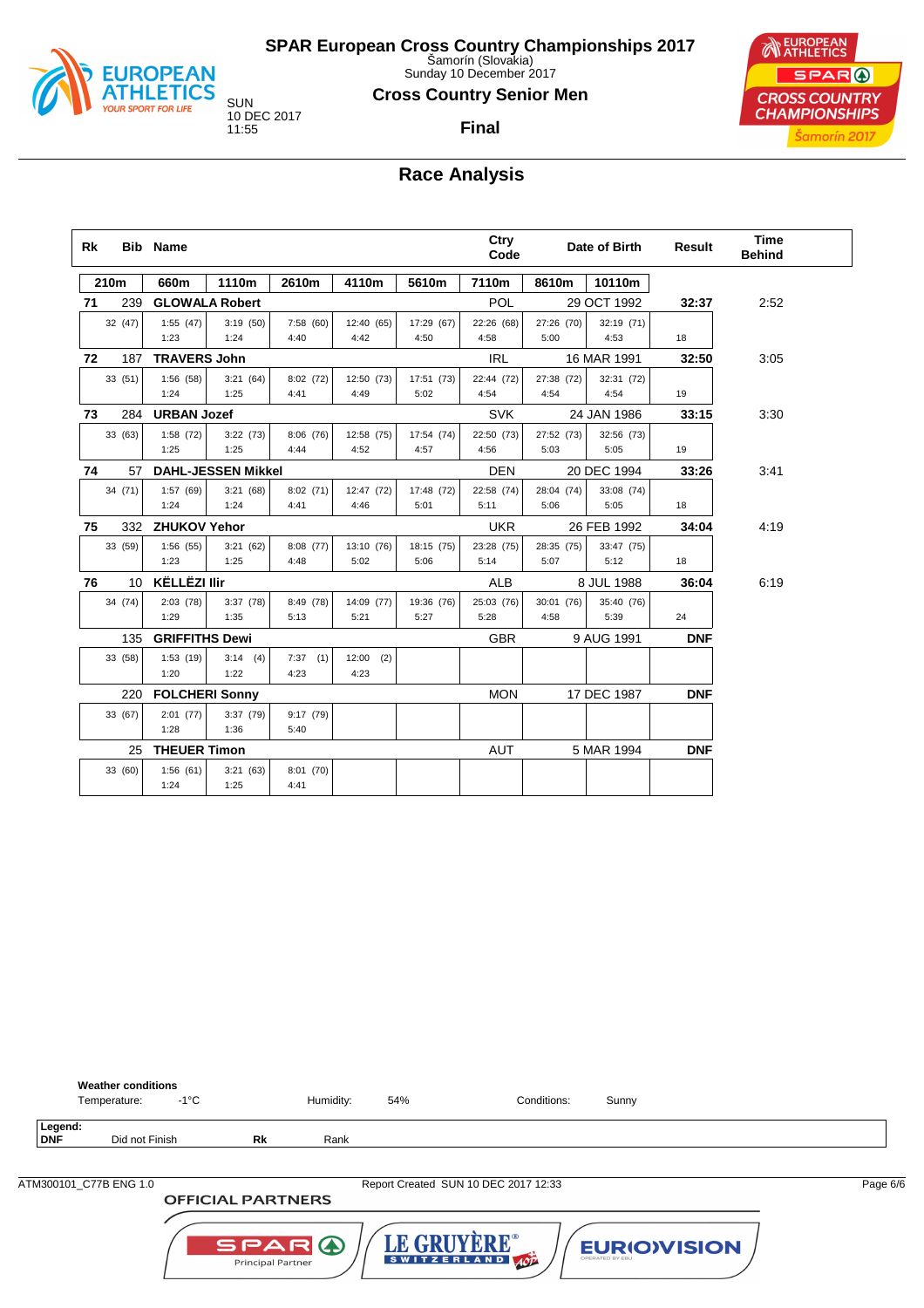

Sunday 10 December 2017

**Cross Country Senior Men Team**

**Final**

10 DEC 2017

**CROSS COUNTRY CHAMPIONSHIPS** 

## **Results**

#### **Distance: 10180 m**

**NEUROPEAN** 

SPAR (

Šamorín 2017

| Rank Ctry    |                                     |     | <b>Bib Name</b>         | <b>Time</b> | <b>Position</b> | <b>Points</b>  |
|--------------|-------------------------------------|-----|-------------------------|-------------|-----------------|----------------|
| 1            | Turkey (TUR)                        |     |                         |             |                 | 17             |
|              |                                     |     | 314 Özbilen Kaan Kigen  | 29:44.84    | 1               | $\mathbf{1}$   |
|              |                                     |     | 313 KAYA Aras           | 30:13.47    | $\overline{7}$  | $\overline{7}$ |
|              |                                     |     | 302 ARIKAN Polat Kemboi | 30:16.62    | 9               | 9              |
|              |                                     |     | 312 KAYA Ali            | 30:46.50    | 21              |                |
|              |                                     |     | 309 DEMIR Alper         | 31:45.40    | 55              |                |
| $\mathbf{2}$ | Spain (ESP)                         |     |                         |             |                 | 20             |
|              |                                     | 90  | <b>MECHAAL Adel</b>     | 29:53.78    | $\mathbf{2}$    | $\mathbf{2}$   |
|              |                                     | 88  | <b>MATEO Daniel</b>     | 30:15.74    | 8               | 8              |
|              |                                     | 86  | LAMDASSEM Ayad          | 30:17.98    | 10              | 10             |
|              |                                     |     | 85 GUERRA Javier        | 30:28.09    | 14              |                |
|              |                                     | 94  | PÉREZ Juan              | 31:12.10    | 36              |                |
|              |                                     |     | 79 ESPAÑA Jesús         | 31:22.97    | 41              |                |
| 3            | <b>Great Britain &amp; NI (GBR)</b> |     |                         |             |                 | 35             |
|              |                                     |     | 127 BUTCHART Andrew     | 29:59.13    | 3               | 3              |
|              |                                     | 128 | <b>CONNOR Ben</b>       | 30:07.76    | 6               | 6              |
|              |                                     | 138 | <b>LANCASHIRE Tom</b>   | 30:53.87    | 26              | 26             |
|              |                                     |     | 148 TEUTEN Alex         | 31:19.72    | 38              |                |
|              |                                     |     | 145 STABLER Sam         | 31:30.42    | 45              |                |
|              |                                     |     | 135 GRIFFITHS Dewi      | <b>DNF</b>  |                 |                |
| 4            | France (FRA)                        |     |                         |             |                 | 56             |
|              |                                     |     | 107 CHAHDI Hassan       | 30:00.07    | 4               | $\overline{4}$ |
|              |                                     | 104 | <b>BEDRANI Djilali</b>  | 30:43.80    | 18              | 18             |
|              |                                     |     | 108 CHOQUERT Benjamin   | 31:06.07    | 34              | 34             |
|              |                                     |     | 113 GRAS Michael        | 31:16.20    | 37              |                |
|              |                                     | 119 | <b>MALATY Benjamin</b>  | 31:31.64    | 47              |                |
|              |                                     |     | 115 GUIMARD Freddy      | 31:46.85    | 56              |                |
| 5            | Ireland (IRL)                       |     |                         |             |                 | 58             |
|              |                                     |     | 186 TOBIN Seán          | 30:42.71    | 15              | 15             |
|              |                                     |     | 172 ARMSTRONG Hugh      | 30:45.02    | 19              | 19             |
|              |                                     | 178 | MAUNSELL Kevin          | 30:48.27    | 24              | 24             |
|              |                                     | 184 | POLLOCK Paul            | 31:34.60    | 48              |                |
|              |                                     | 174 | DOONEY Kevin            | 31:39.49    | 51              |                |
|              |                                     |     | 187 TRAVERS John        | 32:49.21    | 72              |                |

**OFFICIAL PARTNERS** 

SPAR A

Principal Partner

ATM310000\_C73X ENG 1.0 Report Created SUN 10 DEC 2017 12:33

LE GRUYÈRE®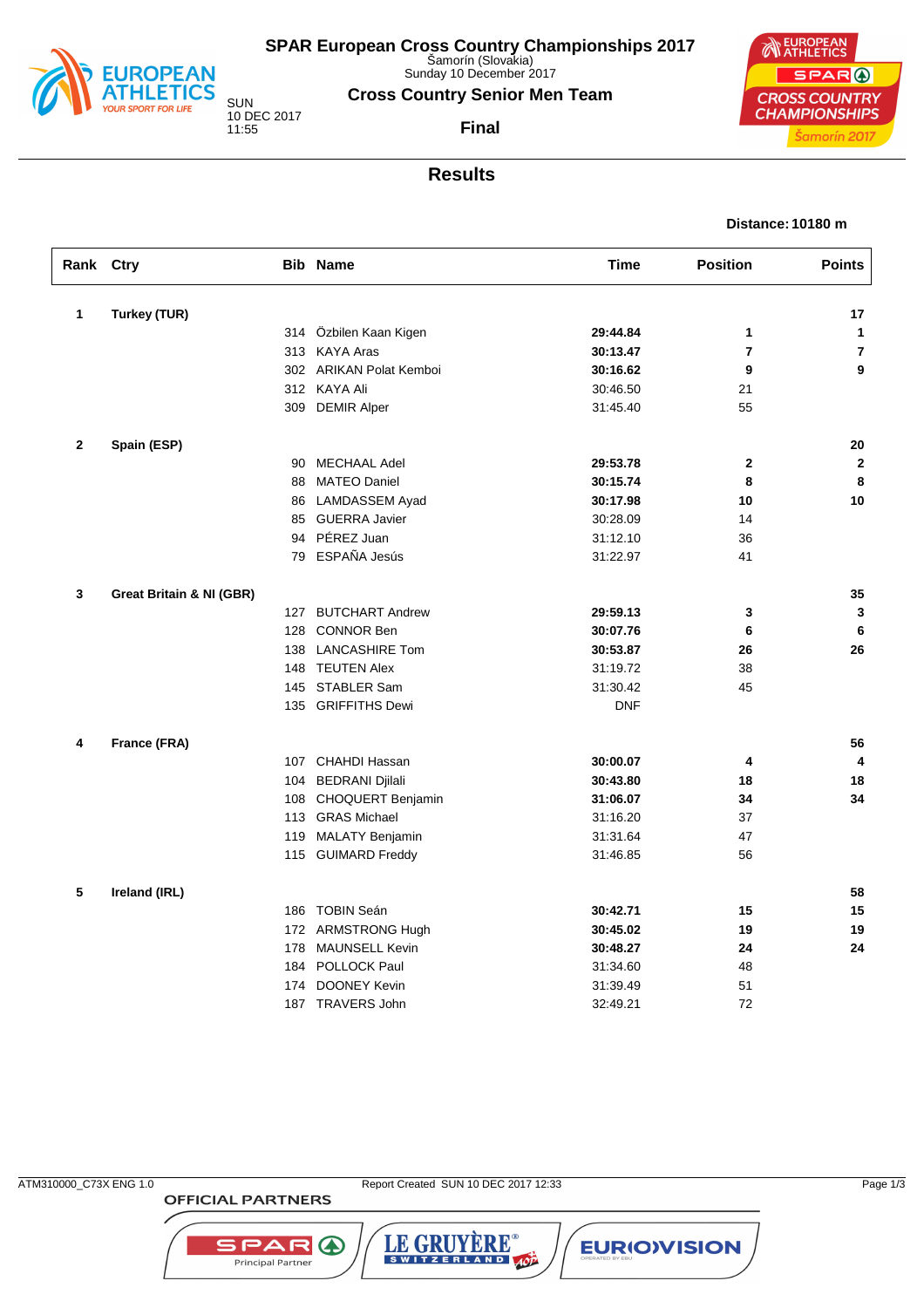

Sunday 10 December 2017

**Cross Country Senior Men Team**

**Final**

10 DEC 2017

**NEUROPEAN** SPAR ( **CROSS COUNTRY CHAMPIONSHIPS** Šamorín 2017

## **Results**

#### **Distance: 10180 m**

| Rank Ctry               |                       |     | <b>Bib Name</b>          | <b>Time</b> | <b>Position</b> | <b>Points</b> |
|-------------------------|-----------------------|-----|--------------------------|-------------|-----------------|---------------|
| 6                       | Denmark (DEN)         |     |                          |             |                 | 80            |
|                         |                       |     | 74 ULAD Abdi Hakin       | 30:50.17    | 25              | 25            |
|                         |                       | 63  | <b>HESSELBJERG Ole</b>   | 30:56.10    | 27              | 27            |
|                         |                       | 61  | <b>GLANS Peter</b>       | 30:59.39    | 28              | 28            |
|                         |                       | 69  | <b>NIJHUIS Thijs</b>     | 31:05.30    | 33              |               |
|                         |                       |     | 59 FAURSCHOU Jesper      | 32:05.39    | 63              |               |
|                         |                       |     | 57 DAHL-JESSEN Mikkel    | 33:25.67    | 74              |               |
| $\overline{\mathbf{r}}$ | Norway (NOR)          |     |                          |             |                 | 81            |
|                         |                       |     | 230 INGEBRIGTSEN Henrik  | 30:18.99    | 11              | 11            |
|                         |                       |     | 232 KÅRBØ Tom Erling     | 31:03.79    | 31              | 31            |
|                         |                       |     | 236 VEDVIK Marius Øyre   | 31:20.89    | 39              | 39            |
|                         |                       |     | 227 EDMAN Ferdinand Kvan | 31:42.76    | 52              |               |
|                         |                       |     | 233 Øygard Eivind        | 31:50.58    | 57              |               |
| 8                       | <b>Portugal (POR)</b> |     |                          |             |                 | 90            |
|                         |                       |     | 253 PINTO Rui            | 30:43.50    | 16              | 16            |
|                         |                       | 245 | <b>BARATA Samuel</b>     | 30:45.72    | 20              | 20            |
|                         |                       | 244 | ALMEIDA Hugo             | 31:44.24    | 54              | 54            |
|                         |                       |     | 252 PIMENTEL Licínio     | 32:16.79    | 65              |               |
| 9                       | Italy (ITA)           |     |                          |             |                 | 110           |
|                         |                       | 203 | <b>DINI Lorenzo</b>      | 30:43.79    | 17              | 17            |
|                         |                       | 205 | <b>FONTANA Michele</b>   | 31:21.92    | 40              | 40            |
|                         |                       | 214 | <b>ZANATTA Paolo</b>     | 31:43.77    | 53              | 53            |
|                         |                       |     | 207 GERRATANA Giuseppe   | 32:20.57    | 67              |               |
| 10                      | Sweden (SWE)          |     |                          |             |                 | 111           |
|                         |                       |     | 299 SOLOMON Napoleon     | 30:46.85    | 23              | 23            |
|                         |                       |     | 290 EKVALL Mikael        | 31:02.65    | 30              | 30            |
|                         |                       | 296 | <b>NILSSON David</b>     | 31:52.46    | 58              | 58            |
|                         |                       | 294 | <b>LUNDGREN Daniel</b>   | 31:59.48    | 60              |               |
|                         |                       |     | 287 Åhwall Andreas       | 32:12.82    | 64              |               |
| 11                      | Austria (AUT)         |     |                          |             |                 | 138           |
|                         |                       | 26  | <b>VOJTA Andreas</b>     | 31:04.35    | 32              | 32            |
|                         |                       |     | 20 PFEIL Valentin        | 31:26.64    | 44              | 44            |
|                         |                       |     | 15 KETEMA Lemawork       | 32:02.31    | 62              | 62            |
|                         |                       | 18  | LISTABARTH Stephan       | 32:20.67    | 68              |               |
|                         |                       |     | 25 THEUER Timon          | <b>DNF</b>  |                 |               |

**OFFICIAL PARTNERS** 

**SPAR A** 

Principal Partner

LE GRUYÈRE®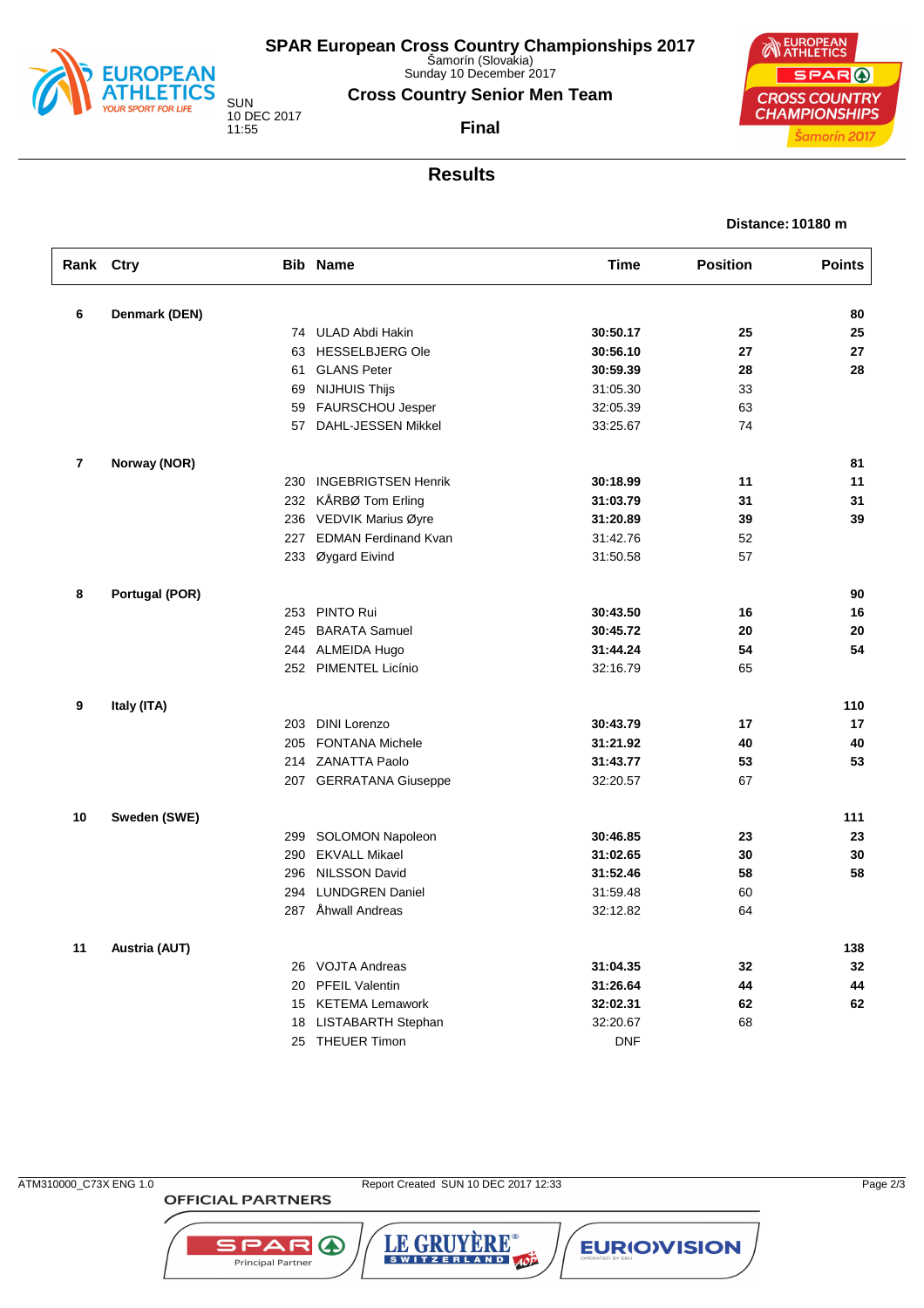

Sunday 10 December 2017

**Cross Country Senior Men Team**

**Final**

10 DEC 2017 11:55

**NEUROPEAN** SPAR ( **CROSS COUNTRY CHAMPIONSHIPS** Šamorín 2017

## **Results**

#### **Distance: 10180 m**

| Rank Ctry |                |     | <b>Bib Name</b>      | <b>Time</b> | <b>Position</b> | <b>Points</b> |
|-----------|----------------|-----|----------------------|-------------|-----------------|---------------|
| 12        | Ukraine (UKR)  |     |                      |             |                 | 144           |
|           |                | 331 | SIRUK Dmytro         | 31:09.27    | 35              | 35            |
|           |                |     | 324 KOVAL Vasyl      | 31:25.17    | 43              | 43            |
|           |                | 323 | <b>KAZBAN Artem</b>  | 32:20.39    | 66              | 66            |
|           |                |     | 332 ZHUKOV Yehor     | 34:03.69    | 75              |               |
|           |                |     |                      |             |                 |               |
| 13        | Slovakia (SVK) |     |                      |             |                 | 201           |
|           |                | 283 | SAHAJDA Tibor        | 31:54.18    | 59              | 59            |
|           |                | 285 | <b>VARGA Richard</b> | 32:23.45    | 69              | 69            |
|           |                |     | 284 URBAN Jozef      | 33:14.31    | 73              | 73            |

**OFFICIAL PARTNERS** 



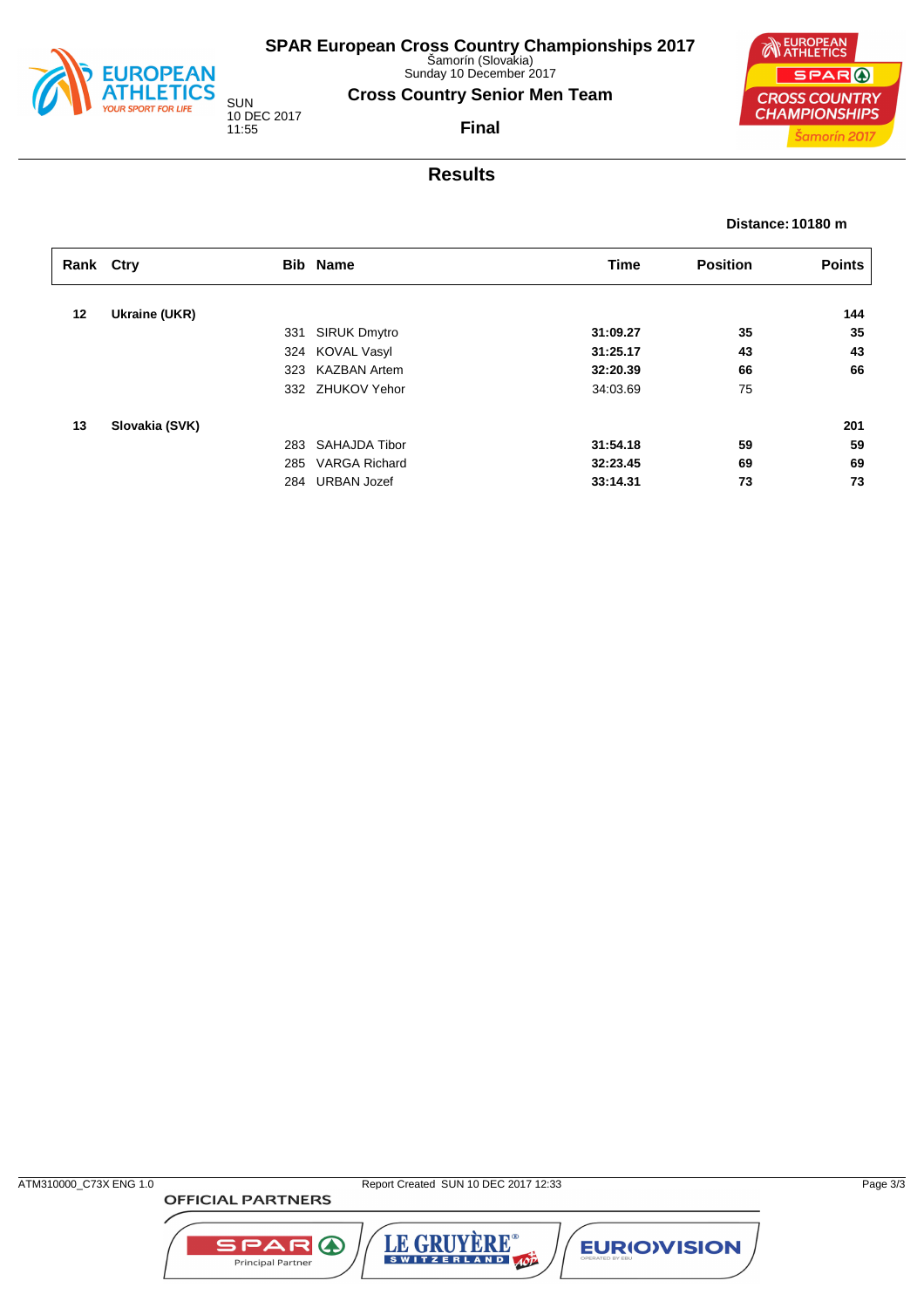

Sunday 10 December 2017

#### **Cross Country Senior Women**

**Final**



## **Results**

| Rk             | <b>Bib Name</b>                            | Ctry<br>Code | Date of Birth | Result | <b>Time</b><br><b>Behind</b> |
|----------------|--------------------------------------------|--------------|---------------|--------|------------------------------|
| 1              | 768 CAN Yasemin<br>Turkey                  | <b>TUR</b>   | 11 DEC 1996   | 26:48  |                              |
| $\mathbf{2}$   | 756 BAHTA Meraf<br>Sweden                  | <b>SWE</b>   | 24 JUN 1989   | 27:03  | 15                           |
| 3              | 696 GRØVDAL Karoline Bjerkeli<br>Norway    | <b>NOR</b>   | 14 JUN 1990   | 27:04  | 16                           |
| 4              | 717 BÂRCA Roxana<br>Romania                | <b>ROU</b>   | 22 JUN 1988   | 27:21  | 33                           |
| 5              | 620 BURKARD Elena<br>Germany               | <b>GER</b>   | 10 FEB 1992   | 27:21  | 33                           |
| 6              | 613 TAYLOR Charlotte<br>Great Britain & NI | <b>GBR</b>   | 17 JAN 1994   | 27:23  | 35                           |
| $\overline{7}$ | 738 SCHLUMPF Fabienne<br>Switzerland       | <b>SUI</b>   | 17 NOV 1990   | 27:24  | 36                           |
| 8              | 599 GORECKA Emelia<br>Great Britain & NI   | <b>GBR</b>   | 29 JAN 1994   | 27:34  | 46                           |
| 9              | 612 STEEL Gemma<br>Great Britain & NI      | <b>GBR</b>   | 12 NOV 1985   | 27:41  | 53                           |
| 10             | 614 TWELL Steph<br>Great Britain & NI      | <b>GBR</b>   | 17 AUG 1989   | 27:43  | 55                           |
| 11             | 718 BOBOCEL Ancuta<br>Romania              | ROU          | 3 OCT 1987    | 27:46  | 58                           |
| 12             | 651 MCCORMACK Fionnuala<br>Ireland         | IRL          | 24 SEP 1984   | 27:48  | 1:00                         |
| 13             | 556 GEBRE Trihas<br>Spain                  | <b>ESP</b>   | 29 APR 1990   | 27:53  | 1:05                         |
| 14             | 783 KALYUZHNA Viktoriya<br>Ukraine         | <b>UKR</b>   | 11 JUL 1994   | 27:54  | 1:06                         |
| 15             | 610 PARTRIDGE Lily<br>Great Britain & NI   | <b>GBR</b>   | 9 MAR 1991    | 27:55  | 1:07                         |
| 16             | 726 SIMION Cristina<br>Romania             | <b>ROU</b>   | 20 NOV 1991   | 27:58  | 1:10                         |
| 17             | 560 LUGUEROS Nuria<br>Spain                | <b>ESP</b>   | 9 APR 1988    | 27:59  | 1:11                         |
| 18             | 714 RIBEIRO Sara Catarina<br>Portugal      | <b>POR</b>   | 31 MAY 1990   | 28:00  | 1:12                         |
| 19             | 760 LARSSON Maria<br>Sweden                | <b>SWE</b>   | 24 MAR 1994   | 28:05  | 1:17                         |
| 20             | 712 PEN Marta<br>Portugal                  | <b>POR</b>   | 31 JUL 1993   | 28:12  | 1:24                         |
| 21             | 586 PERRAUX Claire<br>France               | <b>FRA</b>   | 6 OCT 1987    | 28:13  | 1:25                         |
| 22             | 711 MONTEIRO Inês<br>Portugal              | <b>POR</b>   | 18 MAY 1980   | 28:13  | 1:25                         |
| 23             | 533 JØRGENSEN Anna Holm<br>Denmark         | <b>DEN</b>   | 29 DEC 1987   | 28:13  | 1:25                         |
| 24             | 674 ROFFINO Valeria<br>Italy               | <b>ITA</b>   | 9 APR 1990    | 28:14  | 1:26                         |

LE GRUYÈRE®

**EURIOVISION** 

SPAR A

Principal Partner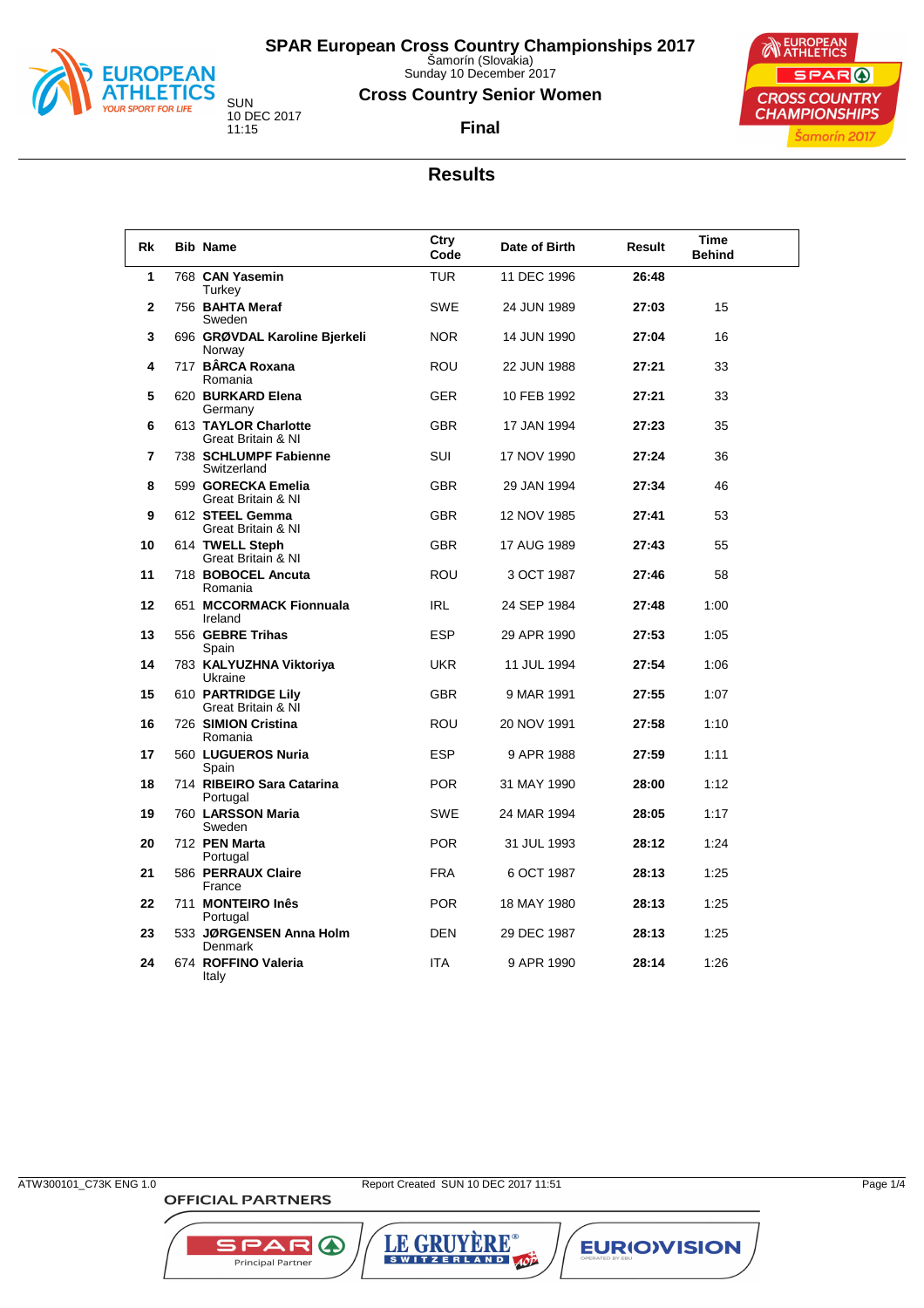

Sunday 10 December 2017

#### **Cross Country Senior Women**

**Final**



SUN 10 DEC 2017 11:15

| <b>Rk</b> | <b>Bib Name</b>                                               | Ctry<br>Code | Date of Birth | Result | Time<br><b>Behind</b> |
|-----------|---------------------------------------------------------------|--------------|---------------|--------|-----------------------|
| 25        | 577 GUERIN Aurore<br>France                                   | <b>FRA</b>   | 1 APR 1990    | 28:15  | 1:27                  |
| 26        | 775 KAYA Özlem<br>Turkey                                      | TUR          | 20 APR 1990   | 28:16  | 1:28                  |
| 27        | 767 AYDEMIR Esma<br>Turkey                                    | <b>TUR</b>   | 1 JAN 1992    | 28:17  | 1:29                  |
| 28        | 619 AMRHEIN Fabienne<br>Germany                               | <b>GER</b>   | 25 NOV 1992   | 28:18  | 1:30                  |
| 29        | 729 SOKOLENKO Yekaterina<br><b>Authorized Neutral Athlete</b> | <b>ANA</b>   | 13 SEP 1992   | 28:20  | 1:32                  |
| 30        | 559 LOZANO Ana<br>Spain                                       | <b>ESP</b>   | 22 FEB 1991   | 28:20  | 1:32                  |
| 31        | 702 RUTKOWSKA Katarzyna<br>Poland                             | POL          | 14 JAN 1994   | 28:23  | 1:35                  |
| 32        | 564 PÉREZ Marta<br>Spain                                      | <b>ESP</b>   | 19 APR 1993   | 28.25  | 1:37                  |
| 33        | 764 AKDAG Meryem<br>Turkey                                    | <b>TUR</b>   | 5 AUG 1992    | 28:27  | 1:39                  |
| 34        | 648 HEASLIP Shona<br>Ireland                                  | <b>IRL</b>   | 18 SEP 1994   | 28:31  | 1:43                  |
| 35        | 673 MERLO Martina<br>Italy                                    | <b>ITA</b>   | 19 FEB 1993   | 28:32  | 1:44                  |
| 36        | 531 GLAD Simone<br>Denmark                                    | <b>DEN</b>   | 12 AUG 1990   | 28:33  | 1:45                  |
| 37        | 633 REHBERG Maya<br>Germany                                   | <b>GER</b>   | 28 APR 1994   | 28:34  | 1:46                  |
| 38        | 655 O'FLAHERTY Kerry<br>Ireland                               | <b>IRL</b>   | 15 JUL 1981   | 28:35  | 1:47                  |
| 39        | 591 WESTPHAL Liv<br>France                                    | <b>FRA</b>   | 22 DEC 1993   | 28:39  | 1:51                  |
| 40        | 647 FINN Michele<br>Ireland                                   | <b>IRL</b>   | 16 DEC 1989   | 28:39  | 1:51                  |
| 41        | 572 CHEVALIER GARENNE Floriane<br>France                      | <b>FRA</b>   | 6 AUG 1991    | 28:39  | 1:51                  |
| 42        | 742 TRESCH Martina<br>Switzerland                             | SUI          | 10 JUN 1989   | 28:41  | 1:53                  |
| 43        | 581 MEZEGHRANE Samira<br>France                               | <b>FRA</b>   | 29 DEC 1979   | 28:45  | 1:57                  |
| 44        | 511 TRUYERS Imana<br>Belgium                                  | <b>BEL</b>   | 7 NOV 1993    | 28:45  | 1:57                  |
| 45        | 724 PISCU Andreea Alina<br>Romania                            | <b>ROU</b>   | 9 JUN 1996    | 28:46  | 1:58                  |
| 46        | 517 MIRCHEVA Militsa<br><b>Bulgaria</b>                       | <b>BUL</b>   | 24 MAY 1994   | 28:49  | 2:01                  |
| 47        | 657 ROSS Fionnuala<br>Ireland                                 | IRL          | 5 NOV 1990    | 28.53  | 2:05                  |
| 48        | 615 VERNON Elle<br>Great Britain & NI                         | <b>GBR</b>   | 11 DEC 1983   | 28:53  | 2:05                  |

LE GRUYÈRE®

**EURIOVISION** 

SPAR A

Principal Partner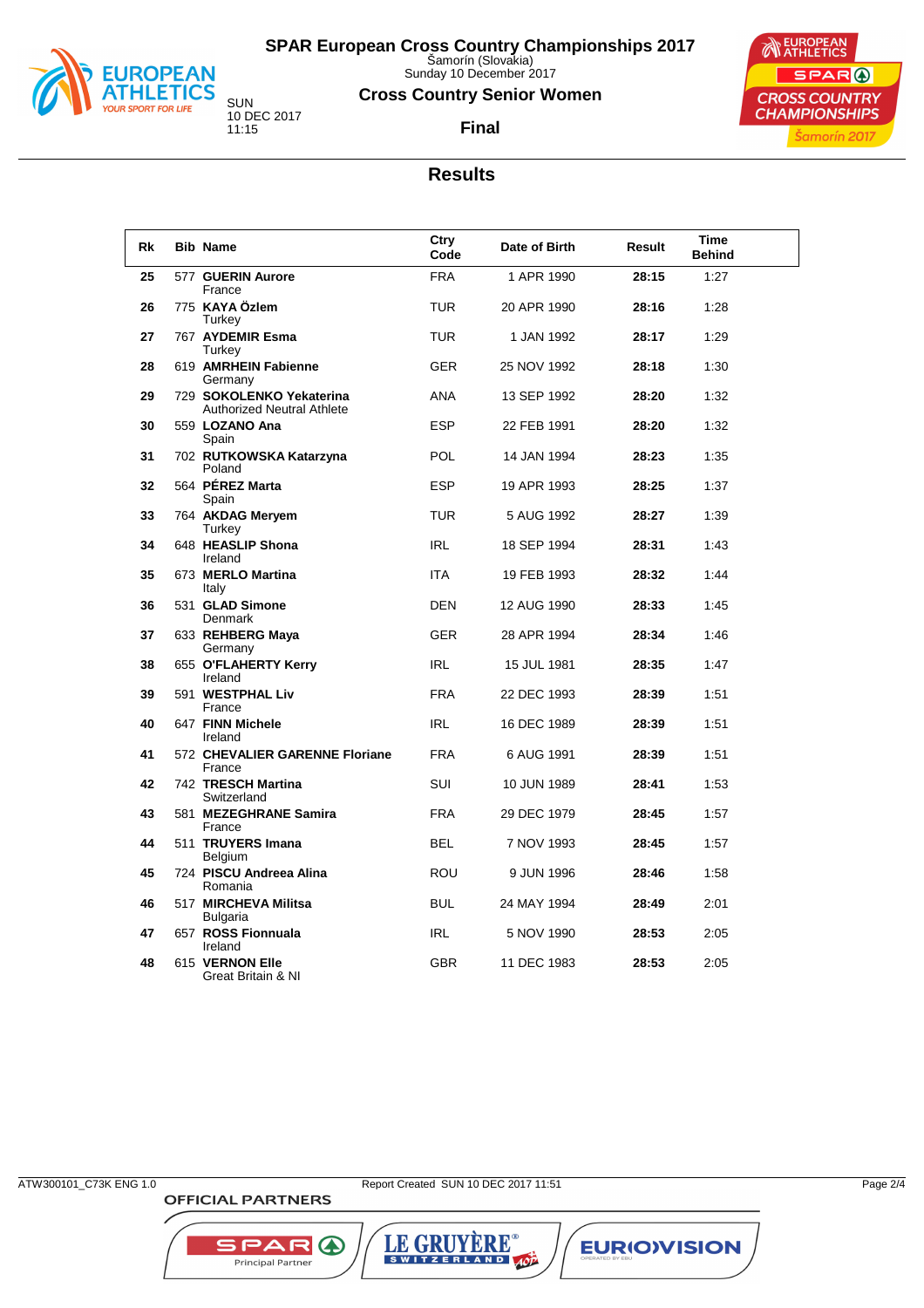

Sunday 10 December 2017

#### **Cross Country Senior Women**



SUN 10 DEC 2017 11:15

**Final**

## **Results**

| Rk | <b>Bib Name</b>                             | Ctry<br>Code | Date of Birth | Result | <b>Time</b><br><b>Behind</b> |
|----|---------------------------------------------|--------------|---------------|--------|------------------------------|
| 49 | 649 LEE Lizzie<br>Ireland                   | <b>IRL</b>   | 22 MAY 1980   | 28:54  | 2:06                         |
| 50 | 659 SALPETER Chemtai Lonah<br>Israel        | <b>ISR</b>   | 12 DEC 1988   | 28:56  | 2:08                         |
| 51 | 705 FERREIRA Ana Mafalda<br>Portugal        | <b>POR</b>   | 22 APR 1988   | 28:57  | 2:09                         |
| 52 | 636 SUSSMANN Jana<br>Germany                | <b>GER</b>   | 12 OCT 1990   | 28.58  | 2:10                         |
| 53 | 561 MELERO Maitane<br>Spain                 | <b>ESP</b>   | 20 FEB 1983   | 29:00  | 2:12                         |
| 54 | 563 PÉREZ María José<br>Spain               | <b>ESP</b>   | 12 JUN 1992   | 29:01  | 2:13                         |
| 55 | 626 GRANZ Caterina<br>Germany               | <b>GER</b>   | 14 MAR 1994   | 29:04  | 2:16                         |
| 56 | 669 LA BARBERA Silvia<br>Italy              | <b>ITA</b>   | 27 AUG 1984   | 29:05  | 2:17                         |
| 57 | 691 FISCOVICI Lilia<br>Republic of Moldova  | <b>MDA</b>   | 29 MAR 1989   | 29:06  | 2:18                         |
| 58 | 504 PAUER Nada<br>Austria                   | <b>AUT</b>   | 11 NOV 1986   | 29:06  | 2:18                         |
| 59 | 503 ILLES Sandrina<br>Austria               | <b>AUT</b>   | 22 SEP 1986   | 29:07  | 2:19                         |
| 60 | 733 MIŠMAŠ Maruša<br>Slovenia               | <b>SLO</b>   | 24 OCT 1994   | 29:07  | 2:19                         |
| 61 | 512 VANDENBUSSCHE Hanna<br>Belgium          | <b>BEL</b>   | 3 JUL 1987    | 29:08  | 2:20                         |
| 62 | 518 BJELJAC Bojana<br>Croatia               | <b>CRO</b>   | 10 APR 1989   | 29:10  | 2:22                         |
| 63 | 574 DOUTART Melanie<br>France               | <b>FRA</b>   | 11 JAN 1989   | 29:11  | 2:23                         |
| 64 | 525 SEKANOVÁ Lucie<br><b>Czech Republic</b> | <b>CZE</b>   | 5 AUG 1989    | 29:14  | 2:26                         |
| 65 | 790 SERDYUK Olena<br>Ukraine                | <b>UKR</b>   | 4 NOV 1981    | 29:22  | 2:34                         |
| 66 | 707 GODINHO Susana<br>Portugal              | <b>POR</b>   | 5 JUL 1992    | 29.33  | 2:45                         |
| 67 | 662 BROGIATO Sara<br>Italy                  | <b>ITA</b>   | 19 MAR 1990   | 29:44  | 2:56                         |
| 68 | 725 PRISECARU Claudia<br>Romania            | <b>ROU</b>   | 2 SEP 1997    | 29:54  | 3:06                         |
| 69 | 787 RAYTA Oksana<br>Ukraine                 | <b>UKR</b>   | 5 MAR 1993    | 30:14  | 3:26                         |
| 70 | 727 TODORAN Paula<br>Romania                | <b>ROU</b>   | 9 JUN 1985    | 30:15  | 3:27                         |
| 71 | 502 HAUSER Julia<br>Austria                 | AUT          | 21 FEB 1994   | 30:28  | 3:40                         |
| 72 | 541 POULSEN Michelle<br>Denmark             | <b>DEN</b>   | 27 FEB 1992   | 30:36  | 3:48                         |

LE GRUYÈRE®

**EURIOVISION** 

SPAR A

Principal Partner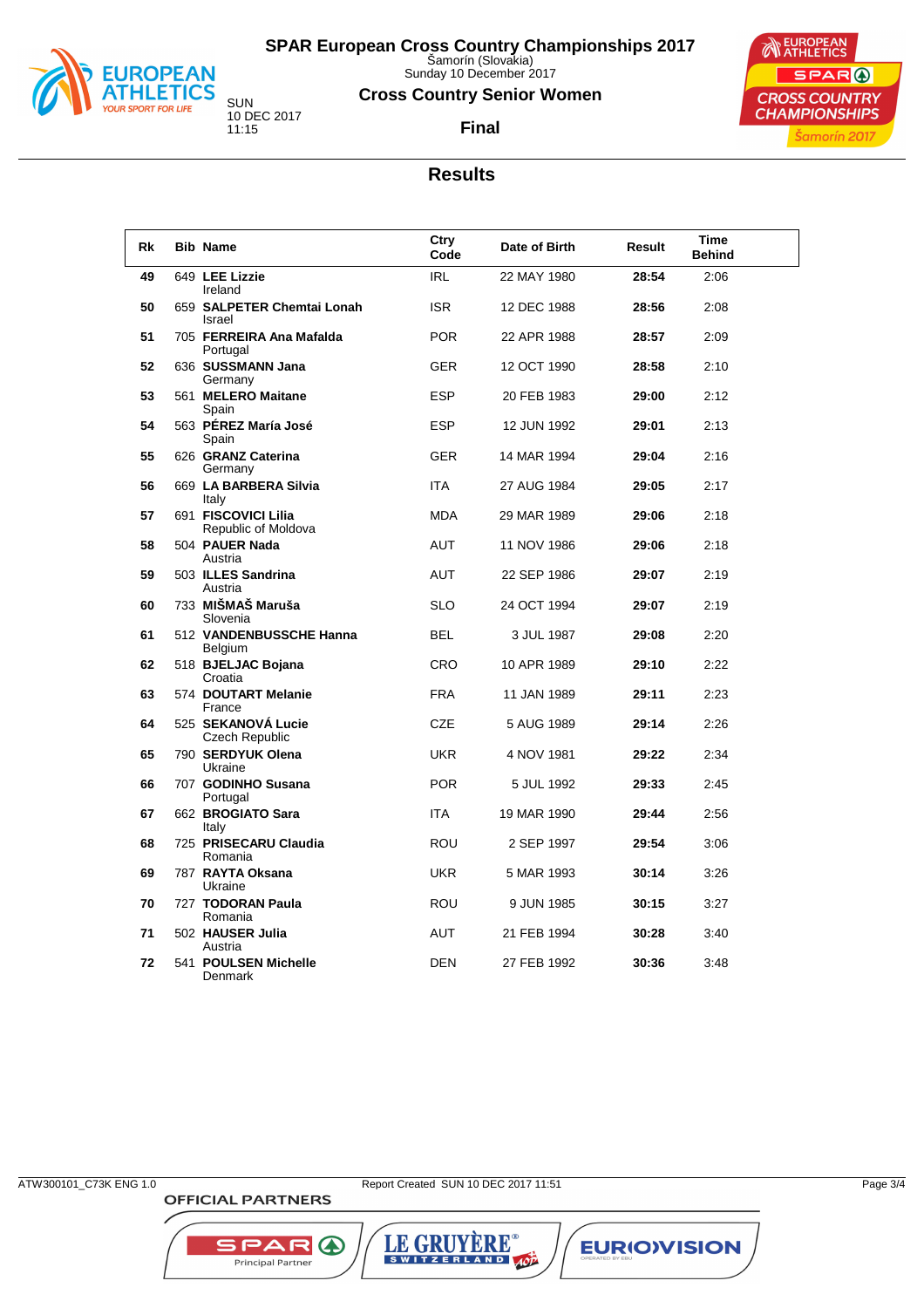

Sunday 10 December 2017

#### **Cross Country Senior Women**

**Final**



SUN 10 DEC 2017 11:15

#### **Results**

| Rk |     | <b>Bib Name</b>                       |                         |          | Ctry<br>Code |     | Date of Birth                   | Result     | <b>Time</b><br><b>Behind</b> |  |
|----|-----|---------------------------------------|-------------------------|----------|--------------|-----|---------------------------------|------------|------------------------------|--|
| 73 |     | 538 MØLLER Sissel<br>Denmark          |                         |          | <b>DEN</b>   |     | 2 OCT 1994                      | 30:44      | 3:56                         |  |
| 74 | 751 | Slovakia                              | <b>SCHWAIGER Silvia</b> |          | <b>SVK</b>   |     | 30 SEP 1981                     | 30.50      | 4:02                         |  |
| 75 |     | Slovakia                              | 749 MANÍKOVÁ Lubomíra   |          | <b>SVK</b>   |     | 24 SEP 1986                     | 31:21      | 4:33                         |  |
| 76 |     | 750 NEC-LAPINOVÁ Kristína<br>Slovakia |                         |          | <b>SVK</b>   |     | 23 DEC 1983                     | 31:57      | 5:09                         |  |
| 77 |     | 506 SCHUSTER Bernadette<br>Austria    |                         |          | <b>AUT</b>   |     | 31 JAN 1981                     | 32:13      | 5:25                         |  |
|    |     | 772 EYTEMIS Sevilay<br>Turkey         |                         |          | <b>TUR</b>   |     | 3 APR 1993                      | <b>DNS</b> |                              |  |
|    |     | <b>Intermediate Times:</b>            | 210 <sub>m</sub>        | 33.08    |              | 696 | GRØVDAL Karoline Bjerkeli (NOR) |            |                              |  |
|    |     |                                       | 660m                    | 2:05.80  |              | 718 | <b>BOBOCEL Ancuta (ROU)</b>     |            |                              |  |
|    |     |                                       | 2160m                   | 7:00.33  |              | 768 | CAN Yasemin (TUR)               |            |                              |  |
|    |     |                                       | 3660m                   | 11:47.31 |              | 768 | CAN Yasemin (TUR)               |            |                              |  |
|    |     |                                       | 5160m                   | 16:39.73 |              | 768 | CAN Yasemin (TUR)               |            |                              |  |
|    |     |                                       | 6660m                   | 21:35.06 |              | 768 | CAN Yasemin (TUR)               |            |                              |  |
|    |     |                                       | 8160m                   | 26:32.45 |              | 768 | CAN Yasemin (TUR)               |            |                              |  |

|                       | <b>Weather conditions</b><br>Temperature: | -1°C |                          | Humidity: | 54% | Conditions:                          | Sunny |          |
|-----------------------|-------------------------------------------|------|--------------------------|-----------|-----|--------------------------------------|-------|----------|
| Legend:<br><b>DNS</b> | Did not Start                             |      | <b>Rk</b>                | Rank      |     |                                      |       |          |
|                       |                                           |      |                          |           |     |                                      |       |          |
|                       | ATW300101 C73K ENG 1.0                    |      |                          |           |     | Report Created SUN 10 DEC 2017 11:51 |       | Page 4/4 |
|                       |                                           |      | <b>OFFICIAL PARTNERS</b> |           |     |                                      |       |          |
|                       |                                           |      |                          |           |     |                                      |       |          |

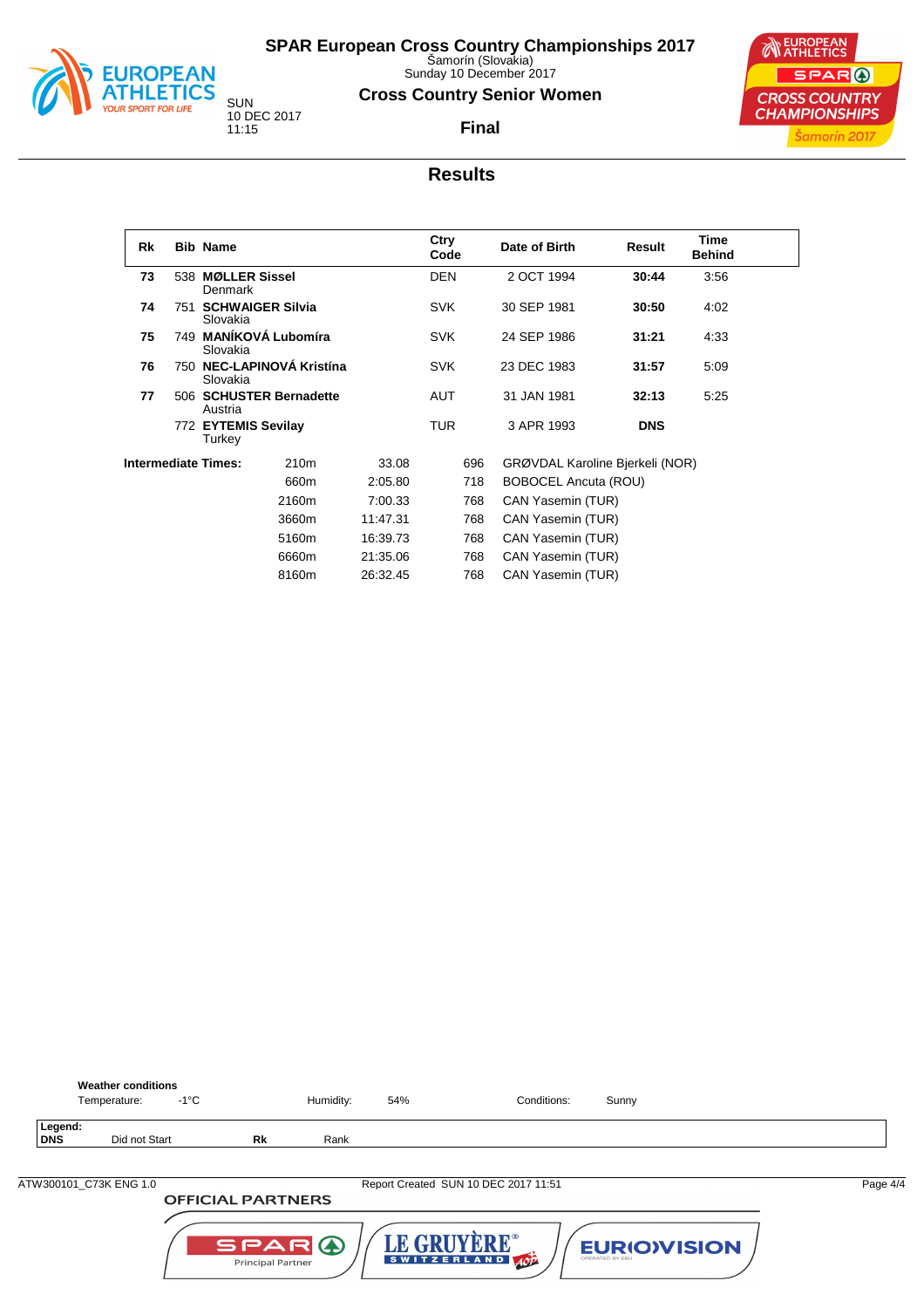

Sunday 10 December 2017

**Cross Country Senior Women**

**Final**



# **Race Analysis**

| Rk           | Bib Name           |                               |                    |                     |                     | Ctry<br>Code        |                      | Date of Birth       | <b>Result</b> | Time<br><b>Behind</b> |
|--------------|--------------------|-------------------------------|--------------------|---------------------|---------------------|---------------------|----------------------|---------------------|---------------|-----------------------|
|              |                    | 210m                          | 660m               | 2160m               | 3660m               | 5160m               | 6660m                | 8160m               |               |                       |
| 1            | 768 CAN Yasemin    |                               |                    |                     |                     | TUR                 |                      | 11 DEC 1996         | 26:48         |                       |
|              |                    | 35 (13)                       | $2:07$ (3)         | $7:01$ (1)          | $11:48$ (1)         | 16:40(1)            | 21:36<br>(1)         | 26:33(1)            |               |                       |
|              |                    |                               | 1:32               | 4:55                | 4:47                | 4:53                | 4:56                 | 4:58                | 16            |                       |
| $\mathbf{2}$ | 756 BAHTA Meraf    |                               |                    |                     |                     | SWE                 |                      | 24 JUN 1989         | 27:03         | 15                    |
|              |                    | 35 (19)                       | $2:07$ (9)<br>1:33 | $7:01$ (2)<br>4:54  | $11:55$ (2)<br>4:55 | $16:59$ (2)<br>5:04 | 21:53<br>(3)<br>4:55 | 26:49 (2)<br>4:56   | 14            |                       |
| 3            |                    | 696 GRØVDAL Karoline Bjerkeli |                    |                     |                     | <b>NOR</b>          |                      | 14 JUN 1990         | 27:04         | 16                    |
|              |                    | 34(1)                         | $2:07$ (2)         | $7:01$ (3)          | $11:57$ (4)         | 16:59 (3)           | 21:53<br>(2)         | 26:49 (3)           |               |                       |
|              |                    |                               | 1:34               | 4:55                | 4:56                | 5:03                | 4:55                 | 4:57                | 15            |                       |
| 4            | 717 BÂRCA Roxana   |                               |                    |                     |                     | ROU                 |                      | 22 JUN 1988         | 27:21         | 33                    |
|              |                    | 34(3)                         | $2:07$ (4)         | $7:01$ (4)          | $11:56$ (3)         | $16:59$ (4)         | 22:02<br>(5)         | $27:06$ (4)         |               |                       |
|              |                    |                               | 1:33               | 4:55                | 4:55                | 5:04                | 5:03                 | 5:04                | 16            |                       |
| 5            | 620 BURKARD Elena  |                               |                    |                     |                     | GER                 |                      | 10 FEB 1992         | 27:21         | 33                    |
|              |                    | 34(9)                         | 2:08(17)           | 7:09(15)            | 12:08 (10)          | $17:06$ (9)         | 22:07<br>(7)         | $27:06$ (6)         |               |                       |
|              |                    |                               | 1:34               | 5:02                | 5:00                | 4:58                | 5:02                 | 5:00                | 15            |                       |
| 6            |                    | 613 TAYLOR Charlotte          |                    |                     |                     | <b>GBR</b>          |                      | 17 JAN 1994         | 27:23         | 35                    |
|              |                    | 36 (38)                       | 2:08(15)           | 7:08(11)            | $12:07$ (5)         | 17:04(5)            | $22:02$ (4)          | $27:06$ (5)         |               |                       |
|              |                    |                               | 1:32               | 5:01                | 4:59                | 4:58                | 4:58                 | 5:04                | 17            |                       |
| 7            |                    | 738 SCHLUMPF Fabienne         |                    |                     |                     | SUI                 |                      | 17 NOV 1990         | 27:24         | 36                    |
|              |                    | 34(5)                         | 2:08(13)<br>1:34   | (8)<br>7:08<br>5:01 | $12:07$ (6)<br>5:00 | $17:05$ (7)<br>4:58 | 22:06<br>(6)<br>5:02 | $27:07$ (7)<br>5:02 | 18            |                       |
| 8            | 599 GORECKA Emelia |                               |                    |                     |                     | GBR                 |                      | 29 JAN 1994         | 27:34         | 46                    |
|              |                    | 34(4)                         | $2:07$ (5)         | 7:09(14)            | $12:08$ (9)         | $17:06$ (8)         | 22:08<br>(8)         | $27:17$ (8)         |               |                       |
|              |                    |                               | 1:33               | 5:02                | 5:00                | 4:58                | 5:03                 | 5:09                | 18            |                       |
| 9            | 612 STEEL Gemma    |                               |                    |                     |                     | <b>GBR</b>          |                      | 12 NOV 1985         | 27:41         | 53                    |
|              |                    | 34(7)                         | $2:07$ (7)         | 7:09(13)            | 12:09 (14)          | 17:12 (12)          | 22:18 (10)           | 27:23 (9)           |               |                       |
|              |                    |                               | 1:33               | 5:02                | 5:01                | 5:03                | 5:07                 | 5:05                | 19            |                       |
| 10           | 614 TWELL Steph    |                               |                    |                     |                     | <b>GBR</b>          |                      | 17 AUG 1989         | 27:43         | 55                    |
|              |                    | 36 (29)                       | 2:08(16)           | 7:08(12)            | $12:07$ (7)         | 17:04(6)            | 22:09<br>(9)         | 27:24 (10)          |               |                       |
|              |                    |                               | 1:33               | 5:01                | 4:59                | 4:57                | 5:06                 | 5:15                | 20            |                       |
| 11           | 718 BOBOCEL Ancuta |                               |                    |                     |                     | ROU                 |                      | 3 OCT 1987          | 27:46         | 58                    |
|              |                    | 34(2)                         | 2:06<br>(1)        | 7:07(6)             | $12:08$ (8)         | 17:12(11)           | 22:23 (12)           | 27:31 (11)          |               |                       |
|              |                    |                               | 1:33               | 5:02                | 5:01                | 5:05                | 5:12                 | 5:08                | 16            |                       |
| 12           |                    | 651 MCCORMACK Fionnuala       |                    |                     |                     | <b>IRL</b>          |                      | 24 SEP 1984         | 27:48         | 1:00                  |
|              |                    | 37 (50)                       | 2:07(10)<br>1:31   | $7:08$ (9)<br>5:01  | 12:08 (12)<br>5:01  | 17:12 (10)<br>5:04  | 22:23 (11)<br>5:12   | 27:32 (12)<br>5:09  | 17            |                       |
| 13           | 556 GEBRE Trihas   |                               |                    |                     |                     | ESP                 |                      | 29 APR 1990         | 27:53         | 1:05                  |
|              |                    | 36 (33)                       | 2:08(29)           | 7:09(18)            | 12:09 (15)          | 17:18 (15)          | 22:26 (13)           | 27:35 (13)          |               |                       |
|              |                    |                               | 1:33               | 5:01                | 5:01                | 5:09                | 5:08                 | 5:10                | 18            |                       |
| 14           |                    | 783 KALYUZHNA Viktoriya       |                    |                     |                     | UKR                 |                      | 11 JUL 1994         | 27:54         | 1:06                  |
|              |                    | 37 (49)                       | 2:11(61)           | 7:17(34)            | 12:22 (20)          | 17:26 (18)          | 22:36 (16)           | 27:38 (14)          |               |                       |
|              |                    |                               | 1:35               | 5:07                | 5:05                | 5:05                | 5:10                 | 5:02                | 17            |                       |

**OFFICIAL PARTNERS** 

**SPAR A** Principal Partner

ATW300101\_C77B ENG 1.0 Report Created SUN 10 DEC 2017 11:51 Page 1/6

LE GRUYÈRE®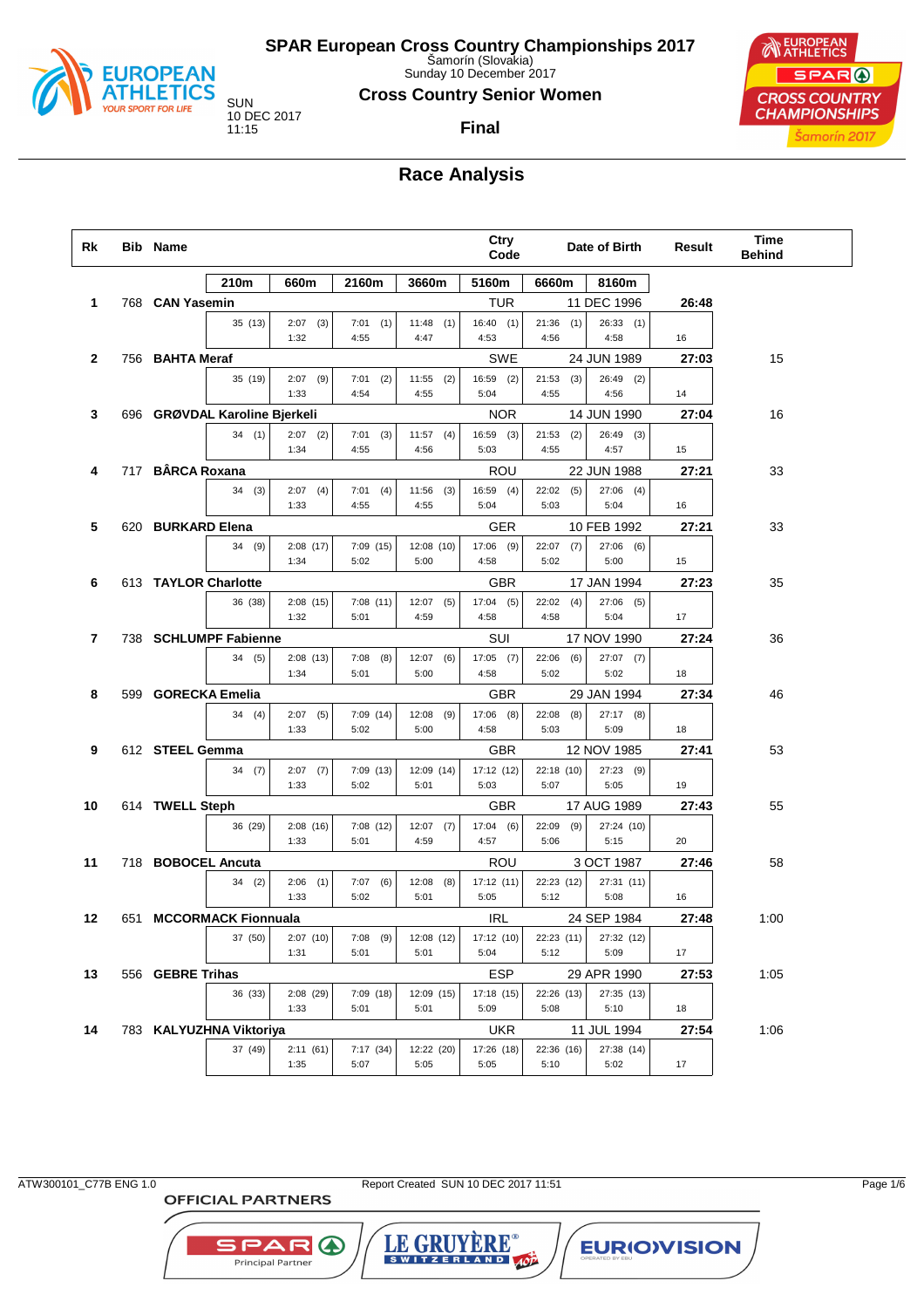

Sunday 10 December 2017

**Cross Country Senior Women**

**Final**



## **Race Analysis**

| Rk | <b>Bib Name</b>           |                     |                     |                    | Ctry<br>Code       |                    | Date of Birth      | Result | Time<br><b>Behind</b> |
|----|---------------------------|---------------------|---------------------|--------------------|--------------------|--------------------|--------------------|--------|-----------------------|
|    | 210m                      | 660m                | 2160m               | 3660m              | 5160m              | 6660m              | 8160m              |        |                       |
| 15 | 610 PARTRIDGE Lily        |                     |                     |                    | <b>GBR</b>         |                    | 9 MAR 1991         | 27:55  | 1:07                  |
|    | 34(8)                     | 2:07<br>(8)<br>1:33 | 7:09(16)<br>5:02    | 12:09 (13)<br>5:00 | 17:17 (14)<br>5:09 | 22:30 (15)<br>5:13 | 27:41 (15)<br>5:12 | 14     |                       |
| 16 | 726 SIMION Cristina       |                     |                     |                    | ROU                |                    | 20 NOV 1991        | 27:58  | 1:10                  |
|    | 35 (10)                   | 2:07<br>(6)<br>1:33 | 7:08(10)<br>5:02    | 12:08 (11)<br>5:00 | 17:13 (13)<br>5:05 | 22:29 (14)<br>5:16 | 27:41 (15)<br>5:13 | 17     |                       |
| 17 | 560 LUGUEROS Nuria        |                     |                     |                    | ESP                |                    | 9 APR 1988         | 27:59  | 1:11                  |
|    | 37 (44)                   | 2:11 (59)           | 7:22(51)            | 12:28 (37)         | 17:37 (25)         | 22:42 (19)         | 27:42 (16)         |        |                       |
|    |                           | 1:35                | 5:11                | 5:07               | 5:09               | 5:06               | 5:00               | 17     |                       |
| 18 | 714 RIBEIRO Sara Catarina |                     |                     |                    | <b>POR</b>         |                    | 31 MAY 1990        | 28:00  | 1:12                  |
|    | 36 (40)                   | 2:08(26)<br>1:32    | 7:11(21)<br>5:03    | 12:16 (18)<br>5:06 | 17:27 (19)<br>5:11 | 22:36 (17)<br>5:10 | 27:43 (17)<br>5:07 | 17     |                       |
| 19 | 760 LARSSON Maria         |                     |                     |                    | SWE                |                    | 24 MAR 1994        | 28:05  | 1:17                  |
|    | 36 (42)                   | 2:11(63)<br>1:35    | 7:22(53)<br>5:11    | 12:31 (40)<br>5:09 | 17:37 (26)<br>5:07 | 22:42 (18)<br>5:06 | 27:47 (18)<br>5:06 | 18     |                       |
| 20 | 712 PEN Marta             |                     |                     |                    | <b>POR</b>         |                    | 31 JUL 1993        | 28:12  | 1:24                  |
|    | 36 (26)                   | 2:08(19)<br>1:33    | 7:08<br>(7)<br>5:00 | 12:10 (16)<br>5:03 | 17:25 (17)<br>5:16 | 22:44 (21)<br>5:19 | 27:56 (19)<br>5:12 | 17     |                       |
| 21 | 586 PERRAUX Claire        |                     |                     |                    | <b>FRA</b>         |                    | 6 OCT 1987         | 28:13  | 1:25                  |
|    | 36 (27)                   | 2:09(30)<br>1:34    | 7:18(36)<br>5:10    | 12:28 (36)<br>5:10 | 17:37 (28)<br>5:10 | 22:50 (27)<br>5:13 | 27:57 (22)<br>5:08 | 16     |                       |
| 22 | 711 MONTEIRO Inês         |                     |                     |                    | <b>POR</b>         |                    | 18 MAY 1980        | 28:13  | 1:25                  |
|    | 35 (24)                   | 2:08(14)            | 7:14(23)            | 12:26 (27)         | 17:38 (32)         | 22:49 (22)         | 27:56 (20)         |        |                       |
|    |                           | 1:33                | 5:07                | 5:12               | 5:13               | 5:11               | 5:07               | 17     |                       |
| 23 | 533 JØRGENSEN Anna Holm   |                     |                     |                    | DEN                |                    | 29 DEC 1987        | 28:13  | 1:25                  |
|    | 37 (48)                   | 2:10(41)<br>1:33    | 7:10(19)<br>5:01    | 12:22 (21)<br>5:13 | 17:37 (23)<br>5:15 | 22:43 (20)<br>5:07 | 27:56 (21)<br>5:14 | 18     |                       |
| 24 | 674 ROFFINO Valeria       |                     |                     |                    | ITA                |                    | 9 APR 1990         | 28:14  | 1:26                  |
|    | 35 (14)                   | 2:09(32)<br>1:34    | 7:15(31)<br>5:07    | 12:26 (29)<br>5:11 | 17:37 (29)<br>5:12 | 22:49 (23)<br>5:12 | 27:59 (23)<br>5:10 | 16     |                       |
| 25 | 577 GUERIN Aurore         |                     |                     |                    | <b>FRA</b>         |                    | 1 APR 1990         | 28:15  | 1:27                  |
|    | 35 (17)                   | 2:08(23)            | 7:16(32)            | 12:28 (35)         | 17:40 (38)         | 22:54 (31)         | 27:59 (24)         |        |                       |
|    |                           | 1:34                | 5:08                | 5:12               | 5:13               | 5:15               | 5:05               | 16     |                       |
| 26 | 775 KAYA Özlem            |                     |                     |                    | TUR                |                    | 20 APR 1990        | 28:16  | 1:28                  |
|    | 37 (58)                   | 2:10(45)<br>1:33    | 7:15(28)<br>5:06    | 12:23 (24)<br>5:08 | 17:37 (22)<br>5:14 | 22:51 (28)<br>5:14 | 28:00 (25)<br>5:09 | 17     |                       |
| 27 | 767 AYDEMIR Esma          |                     |                     |                    | <b>TUR</b>         |                    | 1 JAN 1992         | 28:17  | 1:29                  |
|    | 38 (68)                   | 2:08(28)            | 7:12(22)            | 12:26 (30)         | 17:39 (35)         | 22:54 (30)         | 28:00 (26)         |        |                       |
|    |                           | 1:31                | 5:04                | 5:14               | 5:13               | 5:16               | 5:06               | 17     |                       |
| 28 | 619 AMRHEIN Fabienne      |                     |                     |                    | GER                |                    | 25 NOV 1992        | 28:18  | 1:30                  |
|    | 35 (23)                   | 2:09(31)<br>1:34    | 7:14(24)<br>5:06    | 12:22 (23)<br>5:09 | 17:37 (24)<br>5:15 | 22:50 (25)<br>5:13 | 28:01 (27)<br>5:12 | 18     |                       |

**OFFICIAL PARTNERS** 

SPAR A

Principal Partner

ATW300101\_C77B ENG 1.0 Report Created SUN 10 DEC 2017 11:51 Page 2/6

LE GRUYERE®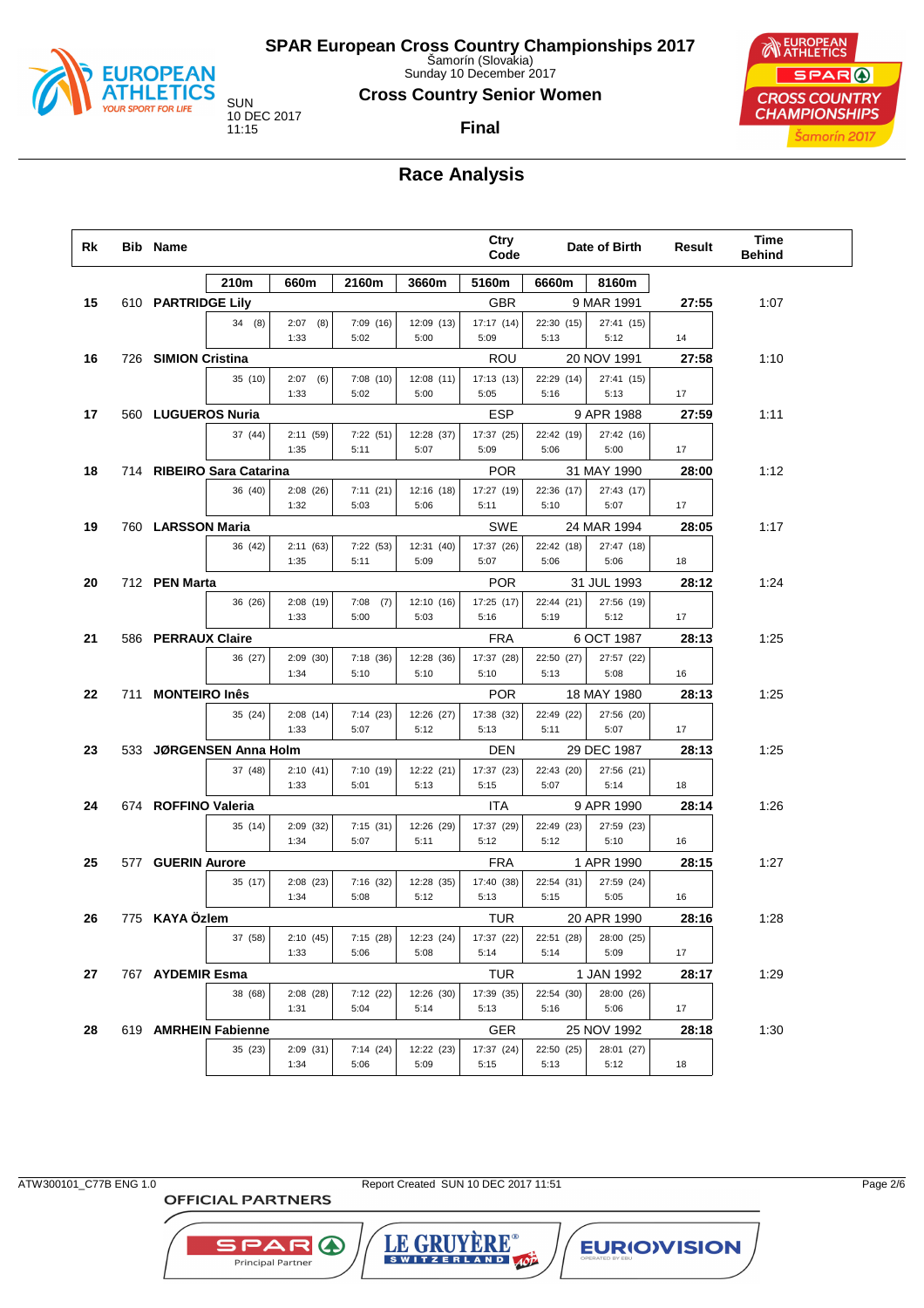

Sunday 10 December 2017

**Cross Country Senior Women**

# **Final**



## **Race Analysis**

| Rk | <b>Bib Name</b>    |                                |                  |                  |                    | Ctry<br>Code       |                    | Date of Birth      | Result | <b>Time</b><br><b>Behind</b> |  |
|----|--------------------|--------------------------------|------------------|------------------|--------------------|--------------------|--------------------|--------------------|--------|------------------------------|--|
|    |                    | 210m                           | 660m             | 2160m            | 3660m              | 5160m              | 6660m              | 8160m              |        |                              |  |
| 29 |                    | 729 SOKOLENKO Yekaterina       |                  |                  |                    | ANA                |                    | 13 SEP 1992        | 28:20  | 1:32                         |  |
|    |                    | 35 (16)                        | 2:08(20)         | 7:15(30)         | 12:26 (31)         | 17:37 (27)         | 22:50 (26)         | 28:02 (28)         |        |                              |  |
|    |                    |                                | 1:34             | 5:08             | 5:11               | 5:11               | 5:13               | 5:13               | 18     |                              |  |
| 30 | 559 LOZANO Ana     |                                |                  |                  |                    | ESP                |                    | 22 FEB 1991        | 28:20  | 1:32                         |  |
|    |                    | 36 (35)                        | 2:10(52)<br>1:35 | 7:25(60)<br>5:15 | 12:41 (57)<br>5:16 | 17:52 (47)<br>5:12 | 23:03 (37)<br>5:11 | 28:03 (29)<br>5:01 | 18     |                              |  |
| 31 |                    | 702 RUTKOWSKA Katarzyna        |                  |                  |                    | POL                |                    | 14 JAN 1994        | 28:23  | 1:35                         |  |
|    |                    | 35(11)                         | 2:08(22)         | 7:09(17)         | 12:17 (19)         | 17:32 (20)         | 22:49 (24)         | 28:04 (30)         |        |                              |  |
|    |                    |                                | 1:34             | 5:01             | 5:08               | 5:16               | 5:18               | 5:16               | 19     |                              |  |
| 32 | 564 PÉREZ Marta    |                                |                  |                  |                    | ESP                |                    | 19 APR 1993        | 28:25  | 1:37                         |  |
|    |                    | 38 (63)                        | 2:11(62)         | 7:25(61)         | 12:41 (55)         | 17:53 (49)         | 23:03 (38)         | 28:07 (31)         |        |                              |  |
|    |                    |                                | 1:34             | 5:15             | 5:16               | 5:13               | 5:10               | 5:05               | 19     |                              |  |
| 33 | 764 AKDAG Meryem   |                                |                  |                  |                    | TUR                |                    | 5 AUG 1992         | 28:27  | 1:39                         |  |
|    |                    | 34(6)                          | 2:08(12)         | 7:02(5)          | 12:10 (17)         | 17:25 (16)         | 22:53 (29)         | 28:08 (32)         |        |                              |  |
|    |                    |                                | 1:34             | 4:55             | 5:09               | 5:15               | 5:28               | 5:16               | 19     |                              |  |
| 34 | 648 HEASLIP Shona  |                                |                  |                  |                    | <b>IRL</b>         |                    | 18 SEP 1994        | 28:31  | 1:43                         |  |
|    |                    | 37 (46)                        | 2:10(49)<br>1:34 | 7:19(41)<br>5:09 | 12:31 (39)<br>5:12 | 17:42 (39)<br>5:12 | 22:55 (32)<br>5:14 | 28:10 (33)<br>5:15 | 21     |                              |  |
|    |                    |                                |                  |                  |                    |                    |                    |                    |        |                              |  |
| 35 | 673 MERLO Martina  |                                |                  |                  |                    | <b>ITA</b>         |                    | 19 FEB 1993        | 28:32  | 1:44                         |  |
|    |                    | 35 (22)                        | 2:08(25)<br>1:33 | 7:15(29)<br>5:07 | 12:26 (28)<br>5:11 | 17:38 (31)<br>5:13 | 22:56 (34)<br>5:18 | 28:15 (34)<br>5:20 | 17     |                              |  |
| 36 | 531 GLAD Simone    |                                |                  |                  |                    | DEN                |                    | 12 AUG 1990        | 28:33  | 1:45                         |  |
|    |                    | 37 (45)                        | 2:10(47)         | 7:18(39)         | 12:27 (33)         | 17:39 (36)         | 22:55 (33)         | 28:15 (35)         |        |                              |  |
|    |                    |                                | 1:34             | 5:09             | 5:09               | 5:13               | 5:16               | 5:21               | 18     |                              |  |
| 37 | 633 REHBERG Maya   |                                |                  |                  |                    | GER                |                    | 28 APR 1994        | 28:34  | 1:46                         |  |
|    |                    | 38 (69)                        | 2:12(69)         | 7:22(50)         | 12:33 (48)         | 17:48 (43)         | 23:04 (42)         | 28:17 (36)         |        |                              |  |
|    |                    |                                | 1:35             | 5:10             | 5:12               | 5:15               | 5:17               | 5:14               | 17     |                              |  |
| 38 |                    | 655 O'FLAHERTY Kerry           |                  |                  |                    | IRL                |                    | 15 JUL 1981        | 28:35  | 1:47                         |  |
|    |                    | 37 (60)                        | 2:11(55)         | 7:20(47)         | 12:32 (45)         | 17:47 (42)         | 23:03 (39)         | 28:18 (37)         |        |                              |  |
|    |                    |                                | 1:34             | 5:10             | 5:12               | 5:16               | 5:16               | 5:15               | 18     |                              |  |
| 39 | 591 WESTPHAL Liv   |                                |                  |                  |                    | FRA                |                    | 22 DEC 1993        | 28:39  | 1:51                         |  |
|    |                    | 35 (18)                        | 2:08(11)<br>1:33 | 7:14(25)<br>5:07 | 12:23 (25)<br>5:09 | 17:36 (21)<br>5:14 | 22:56 (35)<br>5:20 | 28:20 (38)<br>5:24 | 20     |                              |  |
| 40 | 647 FINN Michele   |                                |                  |                  |                    | <b>IRL</b>         |                    | 16 DEC 1989        | 28:39  | 1:51                         |  |
|    |                    | 37 (59)                        | 2:10(44)         | 7:19(44)         | 12:31 (42)         | 17:49 (44)         | 23:12 (47)         | 28:25 (41)         |        |                              |  |
|    |                    |                                | 1:33             | 5:10             | 5:12               | 5:19               | 5:23               | 5:13               | 15     |                              |  |
| 41 |                    | 572 CHEVALIER GARENNE Floriane |                  |                  |                    | <b>FRA</b>         |                    | 6 AUG 1991         | 28:39  | 1:51                         |  |
|    |                    | 35 (21)                        | 2:08(24)         | 7:18(37)         | 12:32 (46)         | 17:50 (46)         | 23:08 (45)         | 28:24 (40)         |        |                              |  |
|    |                    |                                | 1:34             | 5:11             | 5:14               | 5:19               | 5:18               | 5:17               | 16     |                              |  |
| 42 | 742 TRESCH Martina |                                |                  |                  |                    | SUI                |                    | 10 JUN 1989        | 28:41  | 1:53                         |  |
|    |                    | 36 (34)                        | 2:09 (37)        | 7:18 (38)        | 12:30 (38)         | 17:46 (40)         | 23:07 (44)         | 28:24 (39)         |        |                              |  |
|    |                    |                                | 1:34             | 5:10             | 5:12               | 5:16               | 5:22               | 5:17               | 18     |                              |  |

**OFFICIAL PARTNERS** 

SPAR A

Principal Partner

ATW300101\_C77B ENG 1.0 Report Created SUN 10 DEC 2017 11:51 Page 3/6

LE GRUYERE®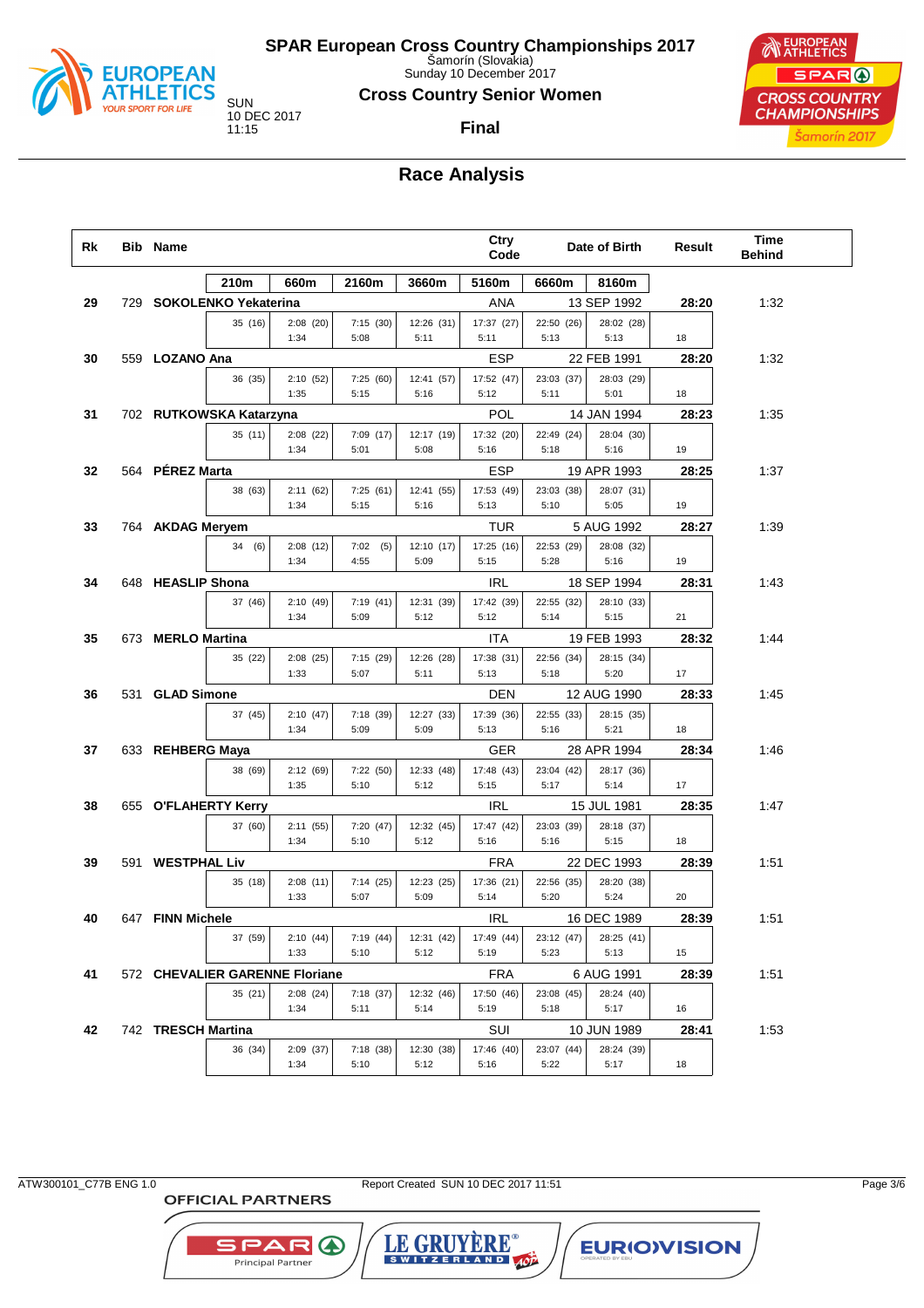

Sunday 10 December 2017

**Cross Country Senior Women**

**Final**

# **EUROPEAN** SPAR ( **CROSS COUNTRY CHAMPIONSHIPS** Šamorín 2017

# **Race Analysis**

| Rk | <b>Bib Name</b>    |                            |                  |                   |                    | Ctry<br>Code       |                    | Date of Birth      | Result | Time<br><b>Behind</b> |  |
|----|--------------------|----------------------------|------------------|-------------------|--------------------|--------------------|--------------------|--------------------|--------|-----------------------|--|
|    |                    | 210m                       | 660m             | 2160m             | 3660m              | 5160m              | 6660m              | 8160m              |        |                       |  |
| 43 |                    | 581 MEZEGHRANE Samira      |                  |                   |                    | <b>FRA</b>         |                    | 29 DEC 1979        | 28:45  | 1:57                  |  |
|    |                    | 37 (53)                    | 2:09(34)<br>1:32 | 7:16 (33)<br>5:08 | 12:27 (32)<br>5:11 | 17:39 (34)<br>5:13 | 22:59 (36)<br>5:21 | 28:25 (42)<br>5:26 | 20     |                       |  |
| 44 | 511 TRUYERS Imana  |                            |                  |                   |                    | BEL                |                    | 7 NOV 1993         | 28:45  | 1:57                  |  |
|    |                    | 35 (15)                    | 2:08(27)<br>1:34 | 7:15(26)<br>5:07  | 12:24 (26)<br>5:10 | 17:38 (30)<br>5:15 | 23:11 (46)<br>5:33 | 28:29 (44)<br>5:19 | 17     |                       |  |
| 45 |                    | 724 PISCU Andreea Alina    |                  |                   |                    | ROU                |                    | 9 JUN 1996         | 28:46  | 1:58                  |  |
|    |                    | 35 (20)                    | 2:08(18)<br>1:33 | 7:10(20)<br>5:02  | 12:22 (22)<br>5:13 | 17:39 (33)<br>5:17 | 23:03 (40)<br>5:25 | 28:27 (43)<br>5:24 | 19     |                       |  |
| 46 |                    | 517 MIRCHEVA Militsa       |                  |                   |                    | BUL                |                    | 24 MAY 1994        | 28:49  | 2:01                  |  |
|    |                    | 37 (57)                    | 2:10(53)<br>1:34 | 7:19 (43)<br>5:09 | 12:27 (34)<br>5:09 | 17:39 (37)<br>5:13 | 23:03 (41)<br>5:24 | 28:30 (45)<br>5:27 | 20     |                       |  |
| 47 | 657 ROSS Fionnuala |                            |                  |                   |                    | IRL                |                    | 5 NOV 1990         | 28:53  | 2:05                  |  |
|    |                    | 38 (72)                    | 2:11(60)<br>1:33 | 7:22 (52)<br>5:11 | 12:35 (52)<br>5:14 | 17:53 (48)<br>5:18 | 23:18 (51)<br>5:26 | 28:36 (47)<br>5:19 | 17     |                       |  |
| 48 | 615 VERNON Elle    |                            |                  |                   |                    | GBR                |                    | 11 DEC 1983        | 28:53  | 2:05                  |  |
|    |                    | 36 (30)                    | 2:09(35)<br>1:34 | 7:23 (55)<br>5:14 | 12:38 (54)<br>5:16 | 17:57 (53)<br>5:19 | 23:17 (49)<br>5:21 | 28:36 (48)<br>5:20 | 17     |                       |  |
| 49 | 649 LEE Lizzie     |                            |                  |                   |                    | IRL                |                    | 22 MAY 1980        | 28:54  | 2:06                  |  |
|    |                    | 38 (65)                    | 2:10(39)<br>1:32 | 7:19(42)<br>5:10  | 12:31(41)<br>5:13  | 17:47(41)<br>5:17  | 23:07 (43)<br>5:21 | 28:36 (46)<br>5:29 | 18     |                       |  |
| 50 |                    | 659 SALPETER Chemtai Lonah |                  |                   |                    | <b>ISR</b>         |                    | 12 DEC 1988        | 28:56  | 2:08                  |  |
|    |                    | 37 (61)                    | 2:11(58)<br>1:34 | 7:19(45)<br>5:09  | 12:31 (44)<br>5:13 | 17:50 (45)<br>5:19 | 23:16 (48)<br>5:26 | 28:39 (49)<br>5:24 | 18     |                       |  |
| 51 |                    | 705 FERREIRA Ana Mafalda   |                  |                   |                    | <b>POR</b>         |                    | 22 APR 1988        | 28:57  | 2:09                  |  |
|    |                    | 36 (43)                    | 2:10(51)<br>1:34 | 7:24 (58)<br>5:15 | 12:41 (56)<br>5:17 | 18:00 (57)<br>5:19 | 23:21 (53)<br>5:22 | 28:40 (50)<br>5:19 | 18     |                       |  |
| 52 | 636 SUSSMANN Jana  |                            |                  |                   |                    | GER                |                    | 12 OCT 1990        | 28:58  | 2:10                  |  |
|    |                    | 37 (54)                    | 2:10(43)<br>1:33 | 7:18(35)<br>5:09  | 12:33 (49)<br>5:16 | 17:54 (50)<br>5:21 | 23:18 (50)<br>5:24 | 28:40 (51)<br>5:23 | 18     |                       |  |
| 53 | 561 MELERO Maitane |                            |                  |                   |                    | ESP                |                    | 20 FEB 1983        | 29:00  | 2:12                  |  |
|    |                    | 37 (51)                    | 2:12(64)<br>1:35 | 7:26(63)<br>5:15  | 12:45 (60)<br>5:20 | 18:05 (60)<br>5:21 | 23:25 (55)<br>5:20 | 28:42 (53)<br>5:18 | 18     |                       |  |
| 54 |                    | 563 PÉREZ María José       |                  |                   |                    | ESP                |                    | 12 JUN 1992        | 29:01  | 2:13                  |  |
|    |                    | 36 (31)                    | 2:09(38)<br>1:34 | 7:21 (49)<br>5:12 | 12:36 (53)<br>5:15 | 17:56 (52)<br>5:21 | 23:19 (52)<br>5:24 | 28:42 (52)<br>5:23 | 19     |                       |  |
| 55 | 626 GRANZ Caterina |                            |                  |                   |                    | <b>GER</b>         |                    | 14 MAR 1994        | 29:04  | 2:16                  |  |
|    |                    | 35 (12)                    | 2:08(21)<br>1:34 | 7:15(27)<br>5:07  | 12:31 (43)<br>5:17 | 17:57 (54)<br>5:27 | 23:25 (56)<br>5:28 | 28:46 (54)<br>5:22 | 18     |                       |  |
| 56 |                    | 669 LA BARBERA Silvia      |                  |                   |                    | ITA                |                    | 27 AUG 1984        | 29:05  | 2:17                  |  |
|    |                    | 36 (28)                    | 2:10(48)<br>1:35 | 7:26 (65)<br>5:17 | 12:45 (58)<br>5:19 | 18:05 (58)<br>5:21 | 23:31 (59)<br>5:27 | 28:49 (56)<br>5:19 | 16     |                       |  |

**OFFICIAL PARTNERS** 

**SPAR A** Principal Partner

ATW300101\_C77B ENG 1.0 Report Created SUN 10 DEC 2017 11:51 Page 4/6

LE GRUYÈRE®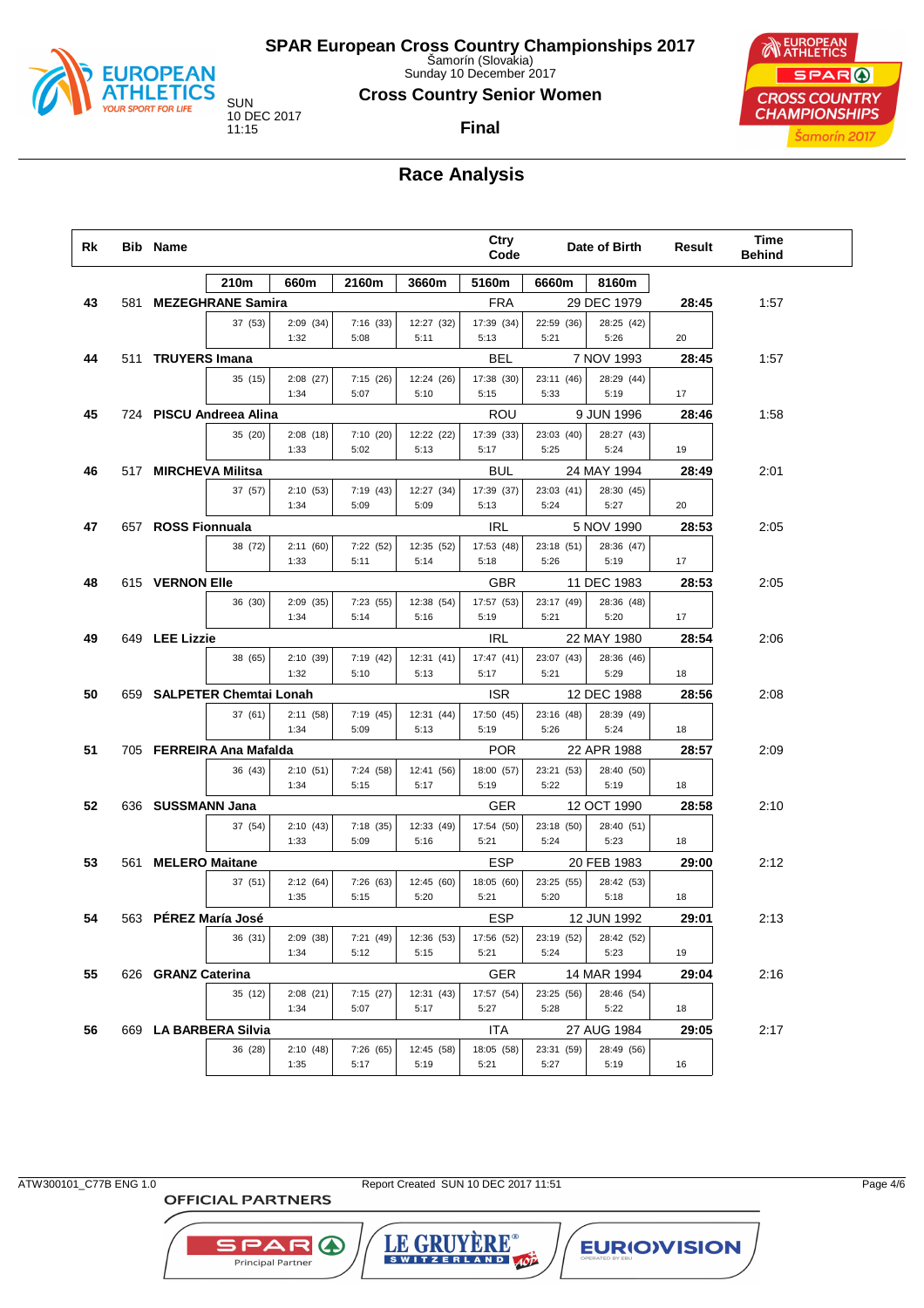

Sunday 10 December 2017

**Cross Country Senior Women**

**Final**



# **Race Analysis**

| Rk | <b>Bib Name</b>     |                         |                  |                   |                    | Ctry<br>Code                     |                    | Date of Birth                     | Result      | Time<br><b>Behind</b> |  |
|----|---------------------|-------------------------|------------------|-------------------|--------------------|----------------------------------|--------------------|-----------------------------------|-------------|-----------------------|--|
|    |                     | 210m                    | 660m             | 2160m             | 3660m              | 5160m                            | 6660m              | 8160m                             |             |                       |  |
| 57 | 691 FISCOVICI Lilia |                         |                  |                   |                    | MDA                              |                    | 29 MAR 1989                       | 29:06       | 2:18                  |  |
|    |                     | 38 (62)                 | 2:13(71)<br>1:36 | 7:28 (69)<br>5:16 | 12:46 (63)<br>5:18 | 18:05 (59)<br>5:20               | 23:32 (64)<br>5:27 | 28:48 (55)<br>5:16                | 18          |                       |  |
| 58 | 504 PAUER Nada      |                         |                  |                   |                    | AUT                              |                    | 11 NOV 1986                       | 29:06       | 2:18                  |  |
|    |                     | 38 (66)                 | 2:12(68)<br>1:35 | 7:26 (64)<br>5:14 | 12:45 (59)<br>5:20 | 18:06 (61)<br>5:21               | 23:32 (60)<br>5:27 | 28:50 (57)<br>5:18                | 17          |                       |  |
| 59 | 503 ILLES Sandrina  |                         |                  |                   |                    | AUT                              |                    | 22 SEP 1986                       | 29:07       | 2:19                  |  |
|    |                     | 36 (39)                 | 2:10(46)<br>1:34 | 7:23(56)          | 12:45 (61)<br>5:23 | 18:06 (62)<br>5:21               | 23:32 (61)<br>5:27 | 28:50 (58)<br>5:19                | 17          |                       |  |
|    | 733 MIŠMAŠ Maruša   |                         |                  | 5:14              |                    |                                  |                    |                                   |             |                       |  |
| 60 |                     | 36 (32)                 | 2:11(57)<br>1:35 | 7:20(48)<br>5:10  | 12:34 (50)<br>5:14 | <b>SLO</b><br>17:58 (55)<br>5:25 | 23:28 (57)<br>5:30 | 24 OCT 1994<br>28:51 (60)<br>5:24 | 29:07<br>17 | 2:19                  |  |
| 61 |                     | 512 VANDENBUSSCHE Hanna |                  |                   |                    | BEL                              |                    | 3 JUL 1987                        | 29:08       | 2:20                  |  |
|    |                     | 36 (37)                 | 2:10(40)         | 7:19(45)          | 12:32 (47)         | 17:55 (51)                       | 23:24 (54)         | 28:50 (59)                        |             |                       |  |
|    |                     |                         | 1:34             | 5:10              | 5:14               | 5:23                             | 5:29               | 5:27                              | 18          |                       |  |
| 62 | 518 BJELJAC Bojana  |                         |                  |                   |                    | CRO                              |                    | 10 APR 1989                       | 29:10       | 2:22                  |  |
|    |                     | 38 (64)                 | 2:12(67)<br>1:35 | 7:28(68)<br>5:16  | 12:46 (65)<br>5:19 | 18:06 (64)<br>5:20               | 23:32 (62)<br>5:26 | 28:53 (61)<br>5:21                | 18          |                       |  |
| 63 |                     | 574 DOUTART Melanie     |                  |                   |                    | <b>FRA</b>                       |                    | 11 JAN 1989                       | 29:11       | 2:23                  |  |
|    |                     | 36 (36)                 | 2:09(33)<br>1:33 | 7:19(40)<br>5:10  | 12:35 (51)<br>5:17 | 17:59 (56)<br>5:25               | 23:28 (58)<br>5:30 | 28:54 (62)<br>5:26                | 18          |                       |  |
| 64 | 525 SEKANOVÁ Lucie  |                         |                  |                   |                    | CZE                              |                    | 5 AUG 1989                        | 29:14       | 2:26                  |  |
|    |                     | 36 (25)                 | 2:11(56)         | 7:27(66)          | 12:46 (64)         | 18:06 (63)                       | 23:32 (63)         | 28:56 (63)                        |             |                       |  |
|    |                     |                         | 1:36             | 5:17              | 5:19               | 5:21                             | 5:27               | 5:24                              | 18          |                       |  |
| 65 | 790 SERDYUK Olena   |                         |                  |                   |                    | <b>UKR</b>                       |                    | 4 NOV 1981                        | 29:22       | 2:34                  |  |
|    |                     | 38 (73)                 | 2:13(70)<br>1:35 | 7:31(70)<br>5:19  | 12:52 (69)<br>5:21 | 18:15 (66)<br>5:24               | 23:41 (66)<br>5:27 | 29:04 (64)<br>5:23                | 19          |                       |  |
| 66 |                     | 707 GODINHO Susana      |                  |                   |                    | <b>POR</b>                       |                    | 5 JUL 1992                        | 29:33       | 2:45                  |  |
|    |                     | 37 (47)                 | 2:10(54)<br>1:34 | 7:25(62)<br>5:16  | 12:46 (62)<br>5:21 | 18:07 (65)<br>5:22               | 23:39 (65)<br>5:32 | 29:13 (65)<br>5:35                | 20          |                       |  |
| 67 | 662 BROGIATO Sara   |                         |                  |                   |                    | <b>ITA</b>                       |                    | 19 MAR 1990                       | 29:44       | 2:56                  |  |
|    |                     | 36 (41)                 | 2:10(42)         | 7:24 (57)         | 12:46 (66)         | 18:17 (67)                       | 23:52 (68)         | 29:25 (66)                        |             |                       |  |
|    |                     |                         | 1:34             | 5:15              | 5:23               | 5:31                             | 5:36               | 5:33                              | 19          |                       |  |
| 68 |                     | 725 PRISECARU Claudia   |                  |                   |                    | ROU                              |                    | 2 SEP 1997                        | 29:54       | 3:06                  |  |
|    |                     | 37 (55)                 | 2:09(36)         | 7:23(54)          | 12:47 (67)         | 18:18 (68)                       | 23:52 (67)         | 29:33 (67)                        |             |                       |  |
|    |                     |                         | 1:33             | 5:14              | 5:25               | 5:32                             | 5:34               | 5:41                              | 21          |                       |  |
| 69 | 787 RAYTA Oksana    |                         |                  |                   |                    | UKR                              |                    | 5 MAR 1993                        | 30:14       | 3:26                  |  |
|    |                     | 38 (74)                 | 2:13(73)<br>1:35 | 7:32(71)<br>5:19  | 13:06 (71)<br>5:35 | 18:44 (70)<br>5:38               | 24:21 (70)<br>5:38 | 29:57 (69)<br>5:36                | 18          |                       |  |
| 70 | 727 TODORAN Paula   |                         |                  |                   |                    | ROU                              |                    | 9 JUN 1985                        | 30:15       | 3:27                  |  |
|    |                     | 37 (56)                 | 2:10(50)         | 7:25 (59)         | 12:47 (68)         | 18:21 (69)                       | 24:07 (69)         | 29:56 (68)                        |             |                       |  |
|    |                     |                         | 1:34             | 5:15              | 5:23               | 5:34                             | 5:47               | 5:49                              | 20          |                       |  |

**OFFICIAL PARTNERS** 

**SPAR A** Principal Partner

ATW300101\_C77B ENG 1.0 Report Created SUN 10 DEC 2017 11:51 Page 5/6

LE GRUYÈRE®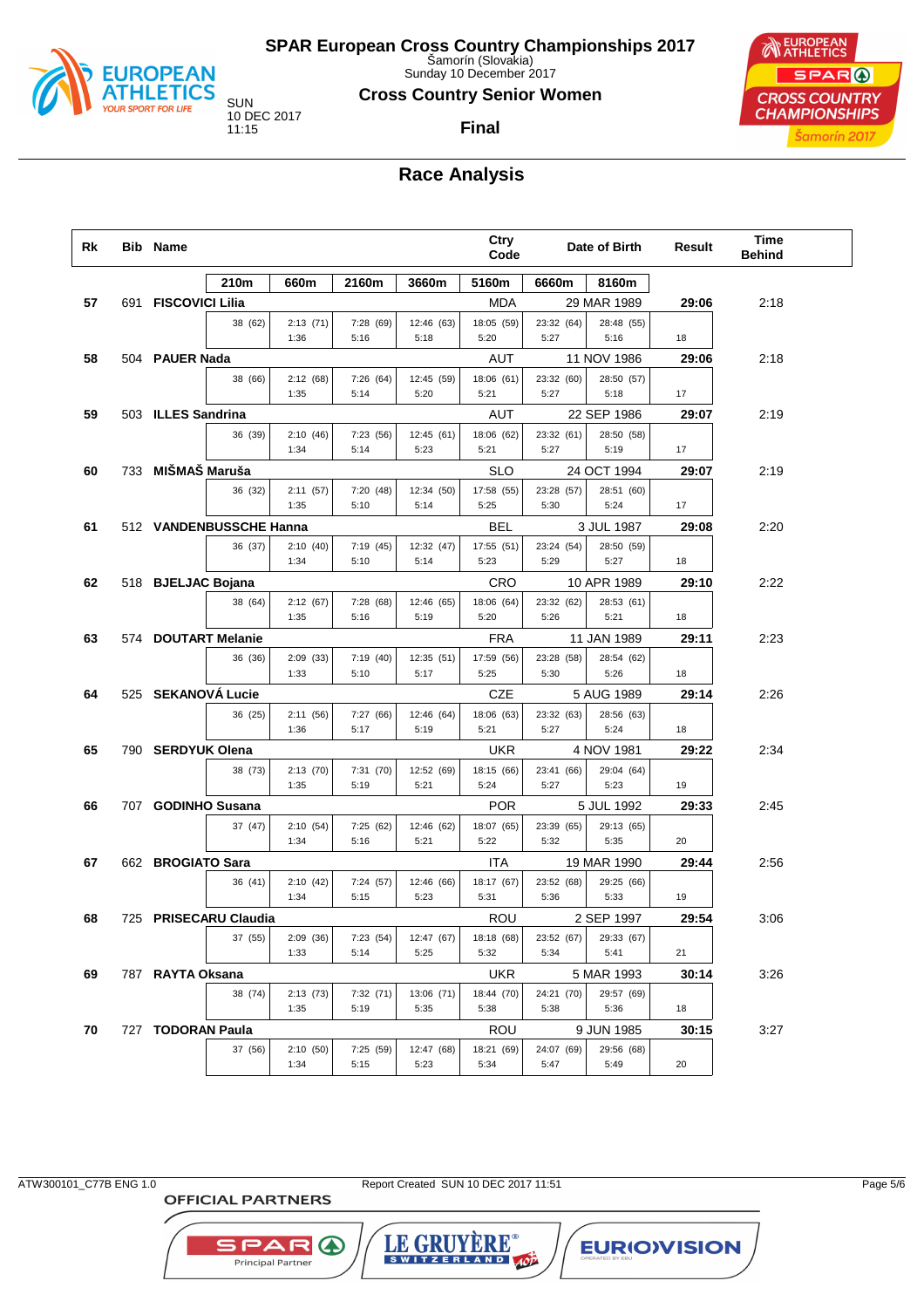

Sunday 10 December 2017

**Cross Country Senior Women**

**Final**



## **Race Analysis**

| Rk |     | <b>Bib</b> Name      |                           |          |           |            | Ctry<br>Code |            | Date of Birth | <b>Result</b> | <b>Time</b><br><b>Behind</b> |  |
|----|-----|----------------------|---------------------------|----------|-----------|------------|--------------|------------|---------------|---------------|------------------------------|--|
|    |     |                      | 210m                      | 660m     | 2160m     | 3660m      | 5160m        | 6660m      | 8160m         |               |                              |  |
| 71 |     | 502 HAUSER Julia     |                           |          |           |            | <b>AUT</b>   |            | 21 FEB 1994   | 30:28         | 3:40                         |  |
|    |     |                      | 37 (52)                   | 2:12(65) | 7:27 (67) | 13:01 (70) | 18:44 (71)   | 24:22 (71) | 30:05 (70)    |               |                              |  |
|    |     |                      |                           | 1:35     | 5:16      | 5:34       | 5:43         | 5:38       | 5:44          | 23            |                              |  |
| 72 | 541 |                      | <b>POULSEN Michelle</b>   |          |           |            | <b>DEN</b>   |            | 27 FEB 1992   | 30:36         | 3:48                         |  |
|    |     |                      | 39 (77)                   | 2:17(77) | 7:52 (76) | 13:31 (75) | 19:10 (75)   | 24:47 (74) | 30:19 (71)    |               |                              |  |
|    |     |                      |                           | 1:38     | 5:36      | 5:40       | 5:39         | 5:37       | 5:33          | 18            |                              |  |
| 73 | 538 | <b>MØLLER Sissel</b> |                           |          |           |            | <b>DEN</b>   |            | 2 OCT 1994    | 30:44         | 3:56                         |  |
|    |     |                      | 39 (76)                   | 2:16(76) | 7:51(74)  | 13:30 (74) | 19:09 (74)   | 24:46 (72) | 30:25 (72)    |               |                              |  |
|    |     |                      |                           | 1:38     | 5:35      | 5:39       | 5:40         | 5:37       | 5:40          | 19            |                              |  |
| 74 | 751 |                      | <b>SCHWAIGER Silvia</b>   |          |           |            | <b>SVK</b>   |            | 30 SEP 1981   | 30:50         | 4:02                         |  |
|    |     |                      | 38 (67)                   | 2:12(66) | 7:37 (72) | 13:16 (73) | 19:03 (73)   | 24:46 (73) | 30:31 (73)    |               |                              |  |
|    |     |                      |                           | 1:35     | 5:26      | 5:39       | 5:48         | 5:43       | 5:45          | 20            |                              |  |
| 75 | 749 |                      | <b>MANÍKOVÁ Lubomíra</b>  |          |           |            | <b>SVK</b>   |            | 24 SEP 1986   | 31:21         | 4:33                         |  |
|    |     |                      | 38 (75)                   | 2:14(74) | 7:38 (73) | 13:10 (72) | 18:55 (72)   | 24:51 (75) | 31:00 (74)    |               |                              |  |
|    |     |                      |                           | 1:36     | 5:25      | 5:33       | 5:45         | 5:57       | 6:10          | 21            |                              |  |
| 76 |     |                      | 750 NEC-LAPINOVÁ Kristína |          |           |            | <b>SVK</b>   |            | 23 DEC 1983   | 31:57         | 5:09                         |  |
|    |     |                      | 38 (71)                   | 2:14(75) | 7:51(75)  | 13:46 (76) | 19:43 (76)   | 25:39 (76) | 31:36 (75)    |               |                              |  |
|    |     |                      |                           | 1:36     | 5:38      | 5:55       | 5:57         | 5:57       | 5:57          | 22            |                              |  |
| 77 |     |                      | 506 SCHUSTER Bernadette   |          |           |            | AUT          |            | 31 JAN 1981   | 32:13         | 5:25                         |  |
|    |     |                      | 38 (70)                   | 2:13(72) | 7:53(77)  | 13:49 (77) | 19:49 (77)   | 25:49 (77) | 31:52 (76)    |               |                              |  |
|    |     |                      |                           | 1:36     | 5:40      | 5:56       | 6:00         | 6:01       | 6:03          | 22            |                              |  |
|    |     | 772 EYTEMIS Sevilay  |                           |          |           |            | <b>TUR</b>   |            | 3 APR 1993    | <b>DNS</b>    |                              |  |
|    |     |                      |                           |          |           |            |              |            |               |               |                              |  |
|    |     |                      |                           |          |           |            |              |            |               |               |                              |  |

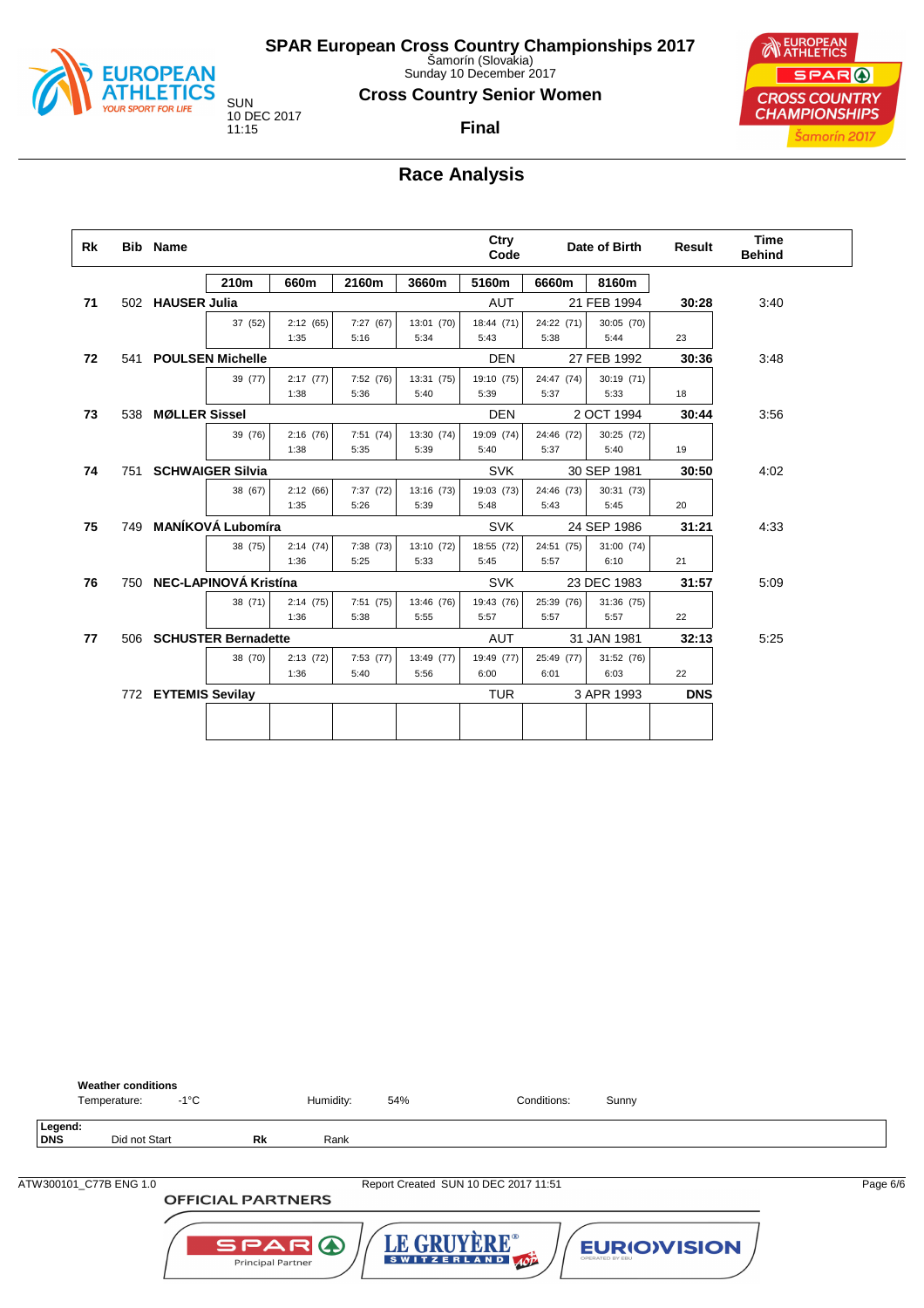

Sunday 10 December 2017

**Cross Country Senior Women Team**

**Final**

10 DEC 2017

**EUROPEAN** SPAR ( **CROSS COUNTRY CHAMPIONSHIPS** Šamorín 2017

# **Results**

#### **Distance: 8230 m**

| Rank Ctry    |                                     |     | <b>Bib Name</b>             | <b>Time</b> | <b>Position</b> | <b>Points</b> |
|--------------|-------------------------------------|-----|-----------------------------|-------------|-----------------|---------------|
| 1            | <b>Great Britain &amp; NI (GBR)</b> |     |                             |             |                 | 23            |
|              |                                     |     | 613 TAYLOR Charlotte        | 27:22.13    | 6               | 6             |
|              |                                     | 599 | <b>GORECKA Emelia</b>       | 27:33.32    | 8               | 8             |
|              |                                     |     | 612 STEEL Gemma             | 27:40.17    | 9               | 9             |
|              |                                     | 614 | <b>TWELL Steph</b>          | 27:42.99    | 10              |               |
|              |                                     | 610 | <b>PARTRIDGE Lily</b>       | 27:54.81    | 15              |               |
|              |                                     |     | 615 VERNON Elle             | 28:52.15    | 48              |               |
| $\mathbf{2}$ | Romania (ROU)                       |     |                             |             |                 | 31            |
|              |                                     | 717 | <b>BÂRCA Roxana</b>         | 27:20.35    | 4               | 4             |
|              |                                     | 718 | <b>BOBOCEL Ancuta</b>       | 27:45.94    | 11              | 11            |
|              |                                     | 726 | <b>SIMION Cristina</b>      | 27:57.05    | 16              | 16            |
|              |                                     | 724 | PISCU Andreea Alina         | 28:45.67    | 45              |               |
|              |                                     | 725 | PRISECARU Claudia           | 29:53.16    | 68              |               |
|              |                                     |     | 727 TODORAN Paula           | 30:14.70    | 70              |               |
| 3            | <b>Turkey (TUR)</b>                 |     |                             |             |                 | 54            |
|              |                                     |     | 768 CAN Yasemin             | 26:47.80    | 1               | $\mathbf{1}$  |
|              |                                     | 775 | KAYA Özlem                  | 28:15.50    | 26              | 26            |
|              |                                     | 767 | <b>AYDEMIR Esma</b>         | 28:16.68    | 27              | 27            |
|              |                                     |     | 764 AKDAG Meryem            | 28:26.37    | 33              |               |
|              |                                     |     | 772 EYTEMIS Sevilay         | <b>DNS</b>  |                 |               |
| 4            | <b>Portugal (POR)</b>               |     |                             |             |                 | 60            |
|              |                                     | 714 | RIBEIRO Sara Catarina       | 27:59.09    | 18              | 18            |
|              |                                     |     | 712 PEN Marta               | 28:11.08    | 20              | 20            |
|              |                                     | 711 | MONTEIRO Inês               | 28:12.36    | 22              | 22            |
|              |                                     | 705 | <b>FERREIRA Ana Mafalda</b> | 28:56.43    | 51              |               |
|              |                                     |     | 707 GODINHO Susana          | 29:32.66    | 66              |               |
| 5            | Spain (ESP)                         |     |                             |             |                 | 60            |
|              |                                     | 556 | <b>GEBRE Trihas</b>         | 27:52.36    | 13              | 13            |
|              |                                     | 560 | <b>LUGUEROS Nuria</b>       | 27:58.04    | 17              | 17            |
|              |                                     |     | 559 LOZANO Ana              | 28:19.92    | 30              | 30            |
|              |                                     |     | 564 PEREZ Marta             | 28:24.63    | 32              |               |
|              |                                     | 561 | <b>MELERO Maitane</b>       | 28:59.87    | 53              |               |
|              |                                     |     | 563 PÉREZ María José        | 29:00.90    | 54              |               |
| 6            | Germany (GER)                       |     |                             |             |                 | 70            |
|              |                                     |     | 620 BURKARD Elena           | 27:20.63    | 5               | 5             |
|              |                                     |     | 619 AMRHEIN Fabienne        | 28:17.62    | 28              | 28            |
|              |                                     |     | 633 REHBERG Maya            | 28:33.31    | 37              | 37            |
|              |                                     | 636 | SUSSMANN Jana               | 28:57.20    | 52              |               |
|              |                                     |     | 626 GRANZ Caterina          | 29:03.59    | 55              |               |

**OFFICIAL PARTNERS** 

**SPAR A** 

Principal Partner

ATW310000\_C73X ENG 1.0 Report Created SUN 10 DEC 2017 11:52 Page 1/2

LE GRUYERE®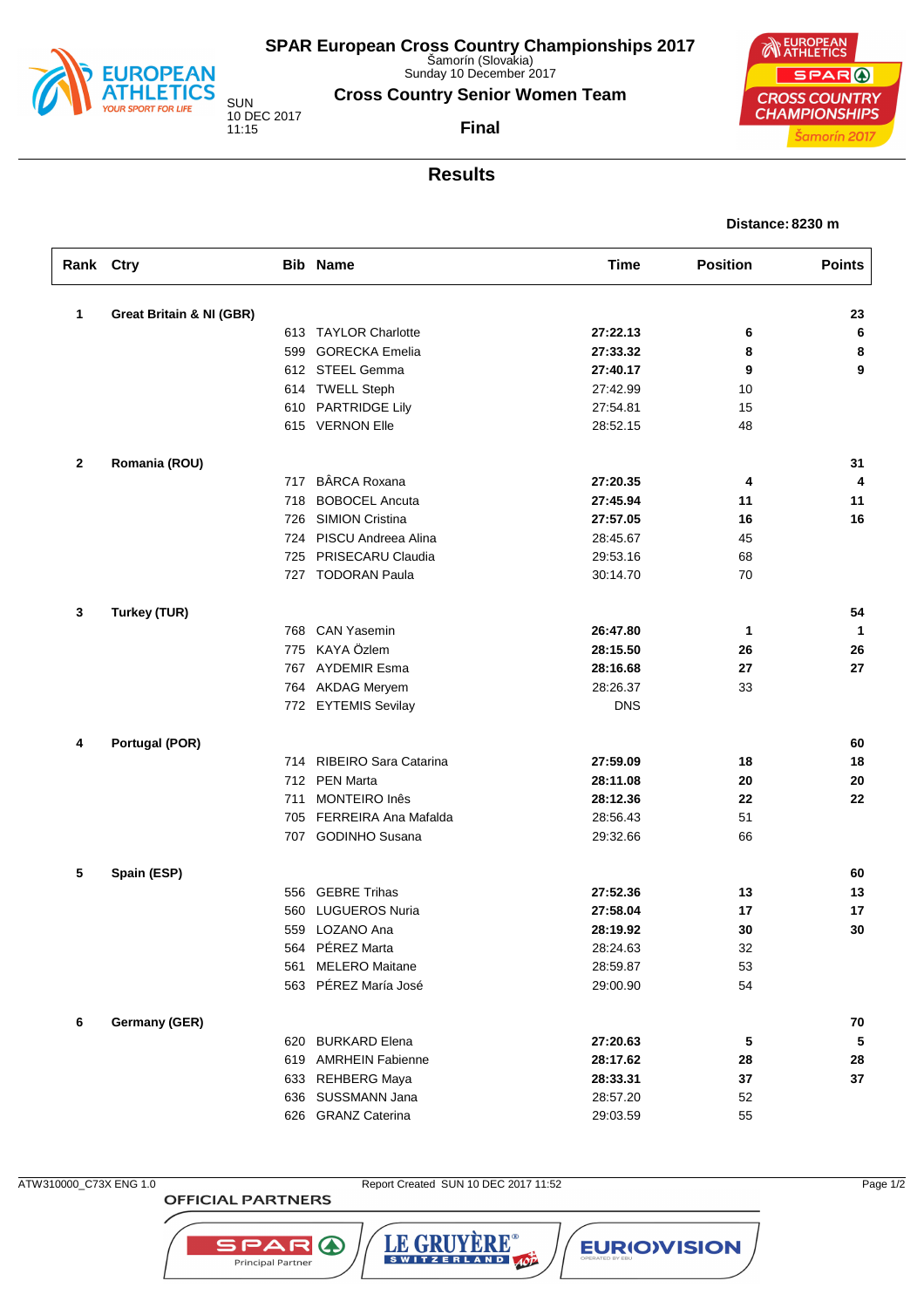

Sunday 10 December 2017

**Cross Country Senior Women Team**

10 DEC 2017 11:15

**Final**



## **Results**

| Distance: 8230 m |  |
|------------------|--|
|                  |  |

| Rank Ctry               |                      |     | <b>Bib Name</b>                | <b>Time</b> | <b>Position</b> | <b>Points</b> |
|-------------------------|----------------------|-----|--------------------------------|-------------|-----------------|---------------|
| $\overline{\mathbf{r}}$ | Ireland (IRL)        |     |                                |             |                 | 84            |
|                         |                      | 651 | <b>MCCORMACK Fionnuala</b>     | 27:47.87    | 12              | 12            |
|                         |                      |     | 648 HEASLIP Shona              | 28:30.03    | 34              | 34            |
|                         |                      |     | 655 O'FLAHERTY Kerry           | 28:34.95    | 38              | 38            |
|                         |                      |     | 647 FINN Michele               | 28:38.85    | 40              |               |
|                         |                      |     | 657 ROSS Fionnuala             | 28:52.15    | 47              |               |
|                         |                      |     | 649 LEE Lizzie                 | 28:53.23    | 49              |               |
| 8                       | France (FRA)         |     |                                |             |                 | 85            |
|                         |                      |     | 586 PERRAUX Claire             | 28:12.02    | 21              | 21            |
|                         |                      |     | 577 GUERIN Aurore              | 28:14.10    | 25              | 25            |
|                         |                      |     | 591 WESTPHAL Liv               | 28:38.46    | 39              | 39            |
|                         |                      |     | 572 CHEVALIER GARENNE Floriane | 28:38.96    | 41              |               |
|                         |                      | 581 | MEZEGHRANE Samira              | 28:44.36    | 43              |               |
|                         |                      |     | 574 DOUTART Melanie            | 29:10.77    | 63              |               |
| 9                       | Italy (ITA)          |     |                                |             |                 | 115           |
|                         |                      |     | 674 ROFFINO Valeria            | 28:13.84    | 24              | 24            |
|                         |                      |     | 673 MERLO Martina              | 28:31.34    | 35              | 35            |
|                         |                      | 669 | LA BARBERA Silvia              | 29:04.81    | 56              | 56            |
|                         |                      |     | 662 BROGIATO Sara              | 29:43.31    | 67              |               |
| 10                      | Denmark (DEN)        |     |                                |             |                 | 131           |
|                         |                      |     | 533 JØRGENSEN Anna Holm        | 28:12.80    | 23              | 23            |
|                         |                      |     | 531 GLAD Simone                | 28:32.08    | 36              | 36            |
|                         |                      |     | 541 POULSEN Michelle           | 30:35.97    | 72              | 72            |
|                         |                      |     | 538 MØLLER Sissel              | 30:43.04    | 73              |               |
| 11                      | <b>Ukraine (UKR)</b> |     |                                |             |                 | 148           |
|                         |                      |     | 783 KALYUZHNA Viktoriya        | 27:53.76    | 14              | 14            |
|                         |                      | 790 | <b>SERDYUK Olena</b>           | 29:21.29    | 65              | 65            |
|                         |                      |     | 787 RAYTA Oksana               | 30:13.77    | 69              | 69            |
| 12                      | Austria (AUT)        |     |                                |             |                 | 188           |
|                         |                      |     | 504 PAUER Nada                 | 29:05.27    | 58              | 58            |
|                         |                      |     | 503 ILLES Sandrina             | 29:06.43    | 59              | 59            |
|                         |                      |     | 502 HAUSER Julia               | 30:27.12    | 71              | 71            |
|                         |                      |     | 506 SCHUSTER Bernadette        | 32:12.79    | 77              |               |
| 13                      | Slovakia (SVK)       |     |                                |             |                 | 225           |
|                         |                      |     | 751 SCHWAIGER Silvia           | 30:49.84    | 74              | 74            |
|                         |                      | 749 | MANÍKOVÁ Lubomíra              | 31:20.64    | 75              | 75            |
|                         |                      |     | 750 NEC-LAPINOVÁ Kristína      | 31:56.97    | 76              | 76            |

**OFFICIAL PARTNERS** 

**SPAR A** Principal Partner

ATW310000\_C73X ENG 1.0 Report Created SUN 10 DEC 2017 11:52 Page 2/2

LE GRUYÈRE®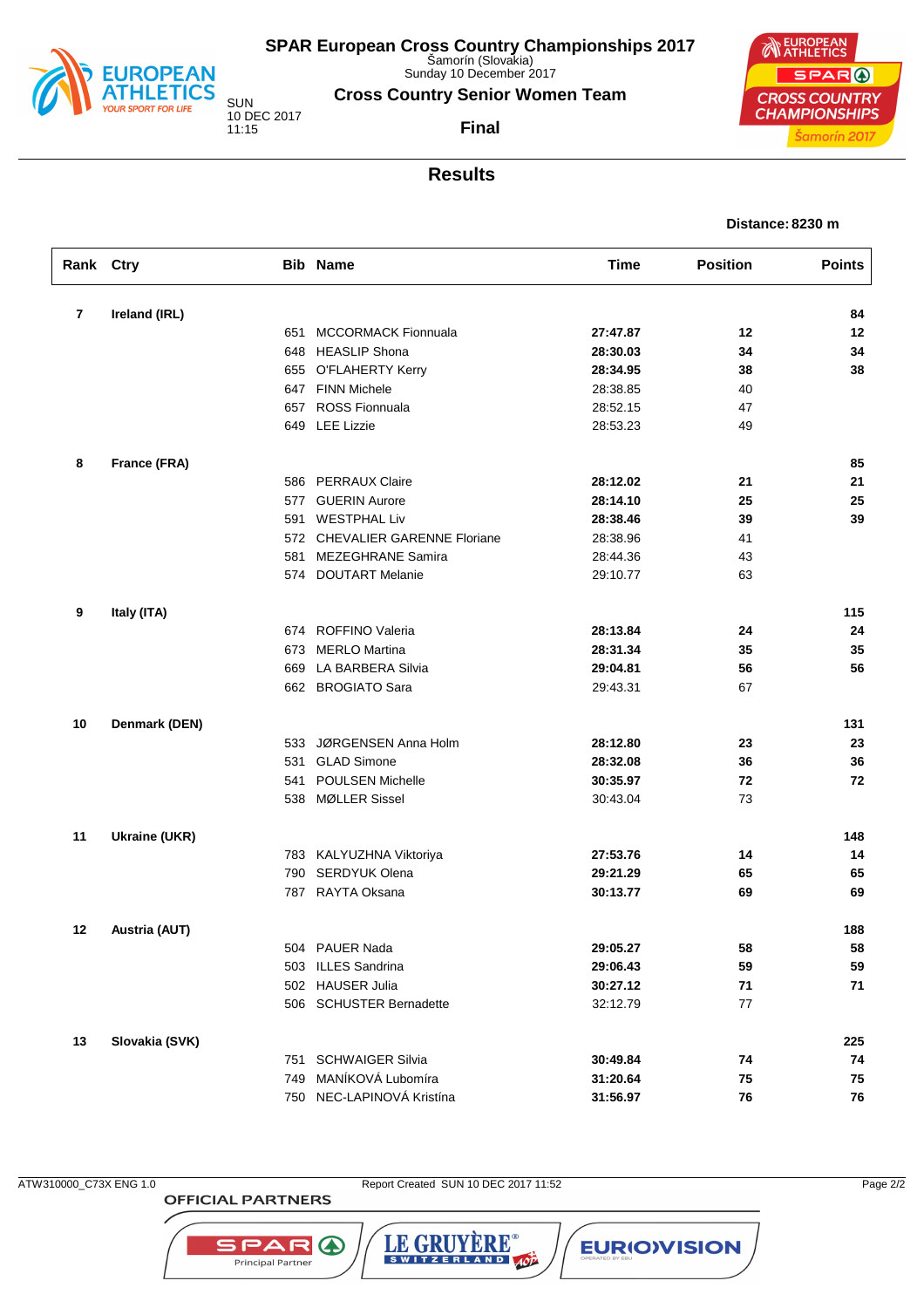

Sunday 10 December 2017

## **Cross Country U23 Men**





**Final**

#### **Results**

| Rk | <b>Bib Name</b>                           | Ctry<br>Code | Date of Birth | <b>Result</b> | <b>Time</b><br><b>Behind</b> |  |
|----|-------------------------------------------|--------------|---------------|---------------|------------------------------|--|
| 1  | 114 GRESSIER Jimmy<br>France              | <b>FRA</b>   | 4 MAY 1997    | 24:35         |                              |  |
| 2  | 116 HAY Hugo<br>France                    | <b>FRA</b>   | 28 MAR 1997   | 24:37         | $\overline{2}$               |  |
| 3  | 200 CRIPPA Yemaneberhan<br>Italy          | <b>ITA</b>   | 15 OCT 1996   | 24:42         | $\overline{7}$               |  |
| 4  | 123 ROUDOLFF LÉVISSE Emmanuel<br>France   | <b>FRA</b>   | 30 JUL 1995   | 24:43         | 8                            |  |
| 5  | 89 MAYO Carlos<br>Spain                   | <b>ESP</b>   | 18 SEP 1995   | 24:46         | 11                           |  |
| 6  | 32 DEBOGNIES Simon<br>Belgium             | <b>BEL</b>   | 16 JUL 1996   | 24:47         | 12                           |  |
| 7  | 120 MIELLET Alexis<br>France              | <b>FRA</b>   | 5 MAY 1995    | 24:47         | 12                           |  |
| 8  | 103 RAITANEN Topi<br>Finland              | <b>FIN</b>   | 7 FEB 1996    | 24:47         | 12                           |  |
| 9  | 33 HENDRIX Robin<br>Belgium               | <b>BEL</b>   | 14 JAN 1995   | 24:48         | 13                           |  |
| 10 | 307 BEKMEZCI Süleyman<br>Turkey           | <b>TUR</b>   | 15 NOV 1995   | 24:49         | 14                           |  |
| 11 | 35 SOMERS Michael<br>Belgium              | <b>BEL</b>   | 2 MAR 1995    | 24:49         | 14                           |  |
| 12 | 140 MAHAMED Mahamed<br>Great Britain & NI | <b>GBR</b>   | 18 SEP 1997   | 24:50         | 15                           |  |
| 13 | 142 OLLEY Chris<br>Great Britain & NI     | <b>GBR</b>   | 26 MAR 1996   | 24:52         | 17                           |  |
| 14 | 29 BOULVIN Dorian<br>Belgium              | <b>BEL</b>   | 5 JUN 1997    | 24:58         | 23                           |  |
| 15 | 110 EL BOUAJAJI Mohamed-Amine<br>France   | <b>FRA</b>   | 26 JUL 1997   | 25:02         | 27                           |  |
| 16 | 130 DEVER Patrick<br>Great Britain & NI   | <b>GBR</b>   | 5 SEP 1996    | 25:02         | 27                           |  |
| 17 | 93 PANIAGUA Sergio<br>Spain               | <b>ESP</b>   | 26 OCT 1995   | 25:06         | 31                           |  |
| 18 | 55 ZEMANÍK Jakub<br>Czech Republic        | <b>CZE</b>   | 21 JUN 1995   | 25:06         | 31                           |  |
| 19 | 199 COLOMBINI Simone<br>Italy             | <b>ITA</b>   | 27 JUN 1996   | 25:06         | 31                           |  |
| 20 | 159 KARL Patrick<br>Germany               | <b>GER</b>   | 3 MAY 1996    | 25:08         | 33                           |  |
| 21 | 162 PETROS Amanal<br>Germany              | <b>GER</b>   | 17 MAY 1995   | 25:09         | 34                           |  |
| 22 | 310 ELKATMIS Saffet<br>Turkey             | <b>TUR</b>   | 1 NOV 1995    | 25:10         | 35                           |  |
| 23 | 95 ROJO Yago<br>Spain                     | ESP          | 23 MAR 1995   | 25:11         | 36                           |  |
| 24 | 121 PALCAU Fabien<br>France               | <b>FRA</b>   | 22 JUN 1997   | 25:12         | 37                           |  |

**OFFICIAL PARTNERS** 

SPAR A

Principal Partner

LE GRUYÈRE®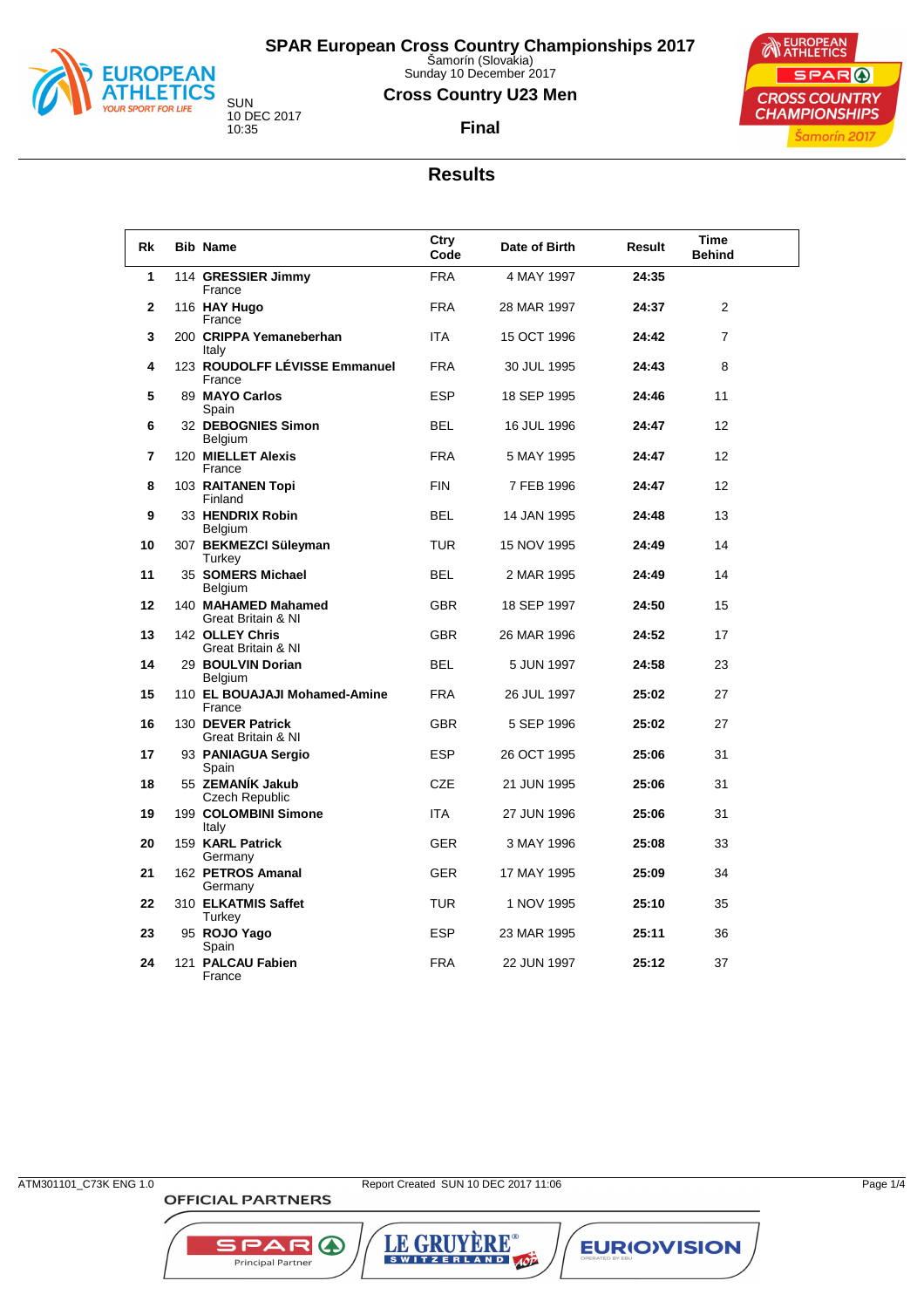

Sunday 10 December 2017

## **Cross Country U23 Men**

**Final**



## **Results**

| Rk | <b>Bib Name</b>                         | Ctry<br>Code | Date of Birth | Result | <b>Time</b><br><b>Behind</b> |
|----|-----------------------------------------|--------------|---------------|--------|------------------------------|
| 25 | 147 STEWARD Joe<br>Great Britain & NI   | <b>GBR</b>   | 19 AUG 1996   | 25:13  | 38                           |
| 26 | 81 GARCÍA Gonzalo<br>Spain              | <b>ESP</b>   | 26 JAN 1995   | 25:15  | 40                           |
| 27 | 198 CHIAPPINELLI Yohanes<br>Italy       | <b>ITA</b>   | 18 AUG 1997   | 25:16  | 41                           |
| 28 | 77 BASCUÑANA David<br>Spain             | <b>ESP</b>   | 17 JAN 1995   | 25:16  | 41                           |
| 29 | 225 van NUNEN Bart<br>Netherlands       | <b>NED</b>   | 24 SEP 1995   | 25:17  | 42                           |
| 30 | 247 GANCHAS Hugo<br>Portugal            | <b>POR</b>   | 5 JUL 1996    | 25:18  | 43                           |
| 31 | 144 ROWE Jack<br>Great Britain & NI     | <b>GBR</b>   | 30 JAN 1996   | 25.25  | 50                           |
| 32 | 62 HARRSEN Anton<br>Denmark             | <b>DEN</b>   | 14 JUN 1995   | 25:28  | 53                           |
| 33 | 197 CAVAGNA Nadir<br>Italy              | <b>ITA</b>   | 17 APR 1995   | 25:28  | 53                           |
| 34 | 223 de BACKER Manuel<br>Netherlands     | <b>NED</b>   | 14 JUL 1996   | 25:30  | 55                           |
| 35 | 251 PEREIRA André<br>Portugal           | <b>POR</b>   | 10 AUG 1995   | 25:30  | 55                           |
| 36 | 319 ANTONYUK Vyacheslav<br>Ukraine      | <b>UKR</b>   | 13 JUN 1995   | 25:30  | 55                           |
| 37 | 71 SIMONSEN Jacob<br>Denmark            | <b>DEN</b>   | 1 JAN 1995    | 25:30  | 55                           |
| 38 | 158 JUNGHANNß Karl<br>Germany           | <b>GER</b>   | 6 APR 1996    | 25:31  | 56                           |
| 39 | 208 GIACOBAZZI Alessandro<br>Italy      | <b>ITA</b>   | 1 FEB 1996    | 25:32  | 57                           |
| 40 | 213 RIVA Pietro<br>Italy                | <b>ITA</b>   | 1 MAY 1997    | 25:34  | 59                           |
| 41 | 266 KOKALJ Jan<br>Slovenia              | <b>SLO</b>   | 8 JUL 1997    | 25:34  | 59                           |
| 42 | 137 JARVIS Daniel<br>Great Britain & NI | <b>GBR</b>   | 21 OCT 1995   | 25:34  | 59                           |
| 43 | 224 SCHUTTE Noah<br>Netherlands         | <b>NED</b>   | 15 MAY 1995   | 25:37  | 1:02                         |
| 44 | 316 TEKAL Ersin<br>Turkey               | <b>TUR</b>   | 30 AUG 1995   | 25:39  | 1:04                         |
| 45 | 248 MARQUES Miguel<br>Portugal          | <b>POR</b>   | 10 JAN 1995   | 25:39  | 1:04                         |
| 46 | 330 SHEVCHENKO Serhiy<br>Ukraine        | <b>UKR</b>   | 10 JUL 1996   | 25:41  | 1:06                         |
| 47 | 169 JUHÁSZ Balázs<br>Hungary            | <b>HUN</b>   | 8 OCT 1996    | 25:41  | 1:06                         |
| 48 | 329 NYZHNYK Mykola<br>Ukraine           | <b>UKR</b>   | 26 JUL 1995   | 25:43  | 1:08                         |

**OFFICIAL PARTNERS** 

SPAR A

Principal Partner

LE GRUYÈRE®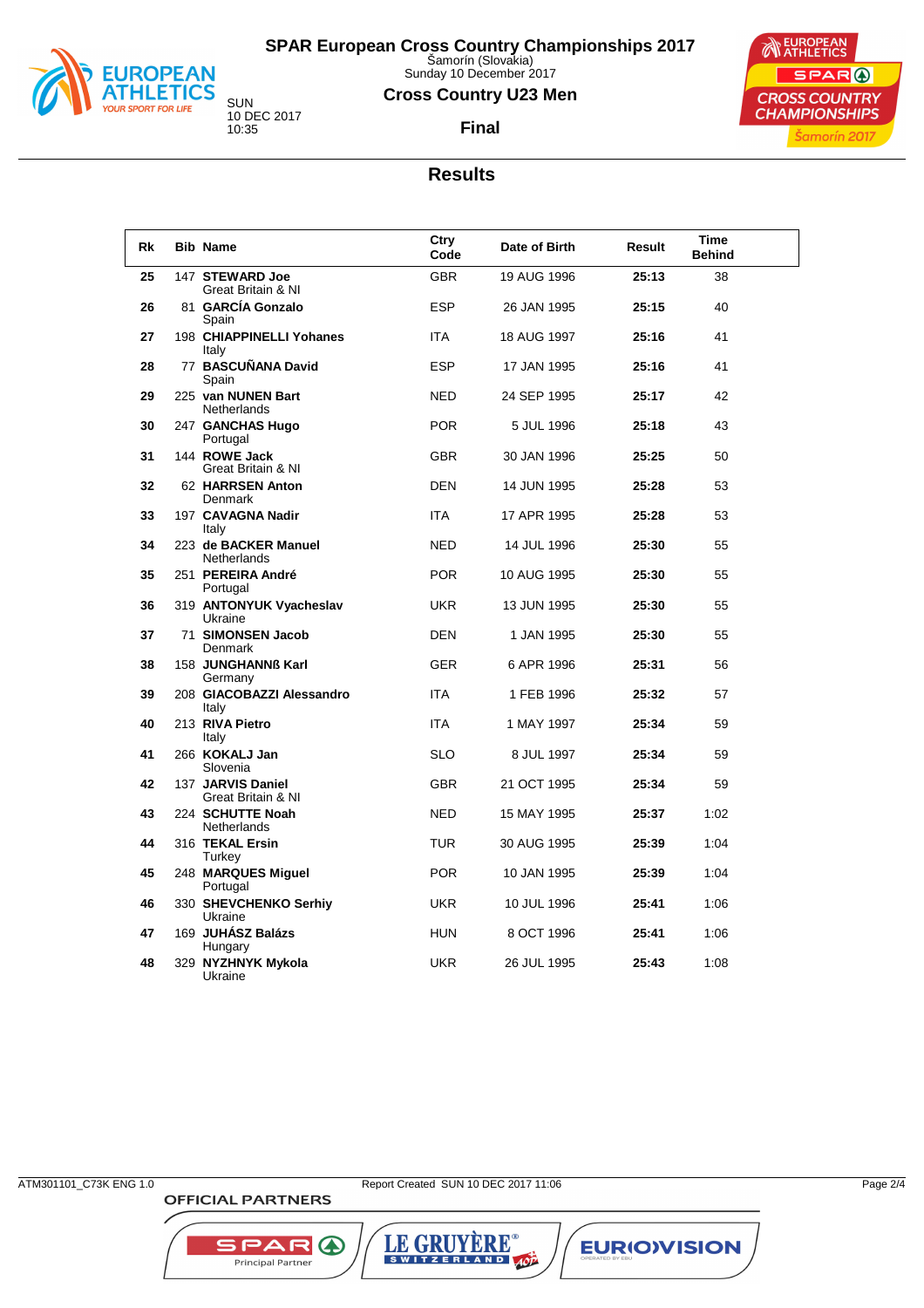

Sunday 10 December 2017

## **Cross Country U23 Men**





**Final**

#### **Results**

| Rk | <b>Bib Name</b>                             | Ctry<br>Code | Date of Birth | Result | Time<br><b>Behind</b> |
|----|---------------------------------------------|--------------|---------------|--------|-----------------------|
| 49 | 185 STRUTT Eoin<br>Ireland                  | <b>IRL</b>   | 21 JUL 1996   | 25:43  | 1:08                  |
| 50 | 189 ABUHAI Shmuel<br>Israel                 | <b>ISR</b>   | 1 DEC 1996    | 25:44  | 1:09                  |
| 51 | 51 SÁDLO Dominik<br>Czech Republic          | <b>CZE</b>   | 31 AUG 1995   | 25:44  | 1:09                  |
| 52 | <b>14 INNERHOFER Manuel</b><br>Austria      | <b>AUT</b>   | 9 JUL 1995    | 25:44  | 1:09                  |
| 53 | 308 BOZKURT Ferhat<br>Turkey                | <b>TUR</b>   | 10 FEB 1997   | 25:50  | 1:15                  |
| 54 | 13 INNERHOFER Hans Peter<br>Austria         | <b>AUT</b>   | 9 JUL 1995    | 25:51  | 1:16                  |
| 55 | 191 BELACHEW Godadaw<br>Israel              | <b>ISR</b>   | 22 JAN 1997   | 25:52  | 1:17                  |
| 56 | 155 DAHLKE Jonathan<br>Germany              | <b>GER</b>   | 14 DEC 1995   | 25:56  | 1:21                  |
| 57 | 23 SINN Luca<br>Austria                     | <b>AUT</b>   | 5 MAY 1996    | 25:57  | 1:22                  |
| 58 | 171 PÁPAI Márton<br>Hungary                 | <b>HUN</b>   | 10 APR 1995   | 25:58  | 1:23                  |
| 59 | 254 RODRIGUES Francisco<br>Portugal         | <b>POR</b>   | 24 MAY 1995   | 25:58  | 1:23                  |
| 60 | 183 O'KEEFFE Tom<br>Ireland                 | <b>IRL</b>   | 26 NOV 1996   | 25:58  | 1:23                  |
| 61 | 322 KAPITANETS Vitaliy<br>Ukraine           | <b>UKR</b>   | 27 JUL 1995   | 26:00  | 1:25                  |
| 62 | 257 COMAN Nicolae Marian<br>Romania         | <b>ROU</b>   | 18 DEC 1996   | 26:00  | 1:25                  |
| 63 | 272 NOTI Luca<br>Switzerland                | SUI          | 22 NOV 1995   | 26:06  | 1:31                  |
| 64 | 65 JENSEN Kristian Holm<br>Denmark          | <b>DEN</b>   | 9 DEC 1997    | 26:08  | 1:33                  |
| 65 | 240 KACZMAREK Mateusz<br>Poland             | <b>POL</b>   | 19 MAR 1996   | 26:10  | 1:35                  |
| 66 | 192 MALEDE Bukayaw<br>Israel                | <b>ISR</b>   | 1 JAN 1997    | 26:10  | 1:35                  |
| 67 | 58 ERNST Frederik<br>Denmark                | <b>DEN</b>   | 15 JUL 1995   | 26:17  | 1:42                  |
| 68 | 237 BLASZCZYK Patryk<br>Poland              | <b>POL</b>   | 22 OCT 1996   | 26:17  | 1:42                  |
| 69 | 238 BORATYNSKI Dariusz<br>Poland            | <b>POL</b>   | 26 SEP 1997   | 26:17  | 1:42                  |
| 70 | 188 ABDULJABER Sami<br>Israel               | <b>ISR</b>   | 2 MAY 1997    | 26:25  | 1:50                  |
| 71 | 168 BERTALAN Renátó<br>Hungary              | <b>HUN</b>   | 1 SEP 1997    | 26:36  | 2:01                  |
| 72 | 38 CUKOVIC Stefan<br>Bosnia and Herzegovina | <b>BIH</b>   | 20 DEC 1997   | 26:36  | 2:01                  |

**OFFICIAL PARTNERS** 

SPAR A

Principal Partner

LE GRUYÈRE®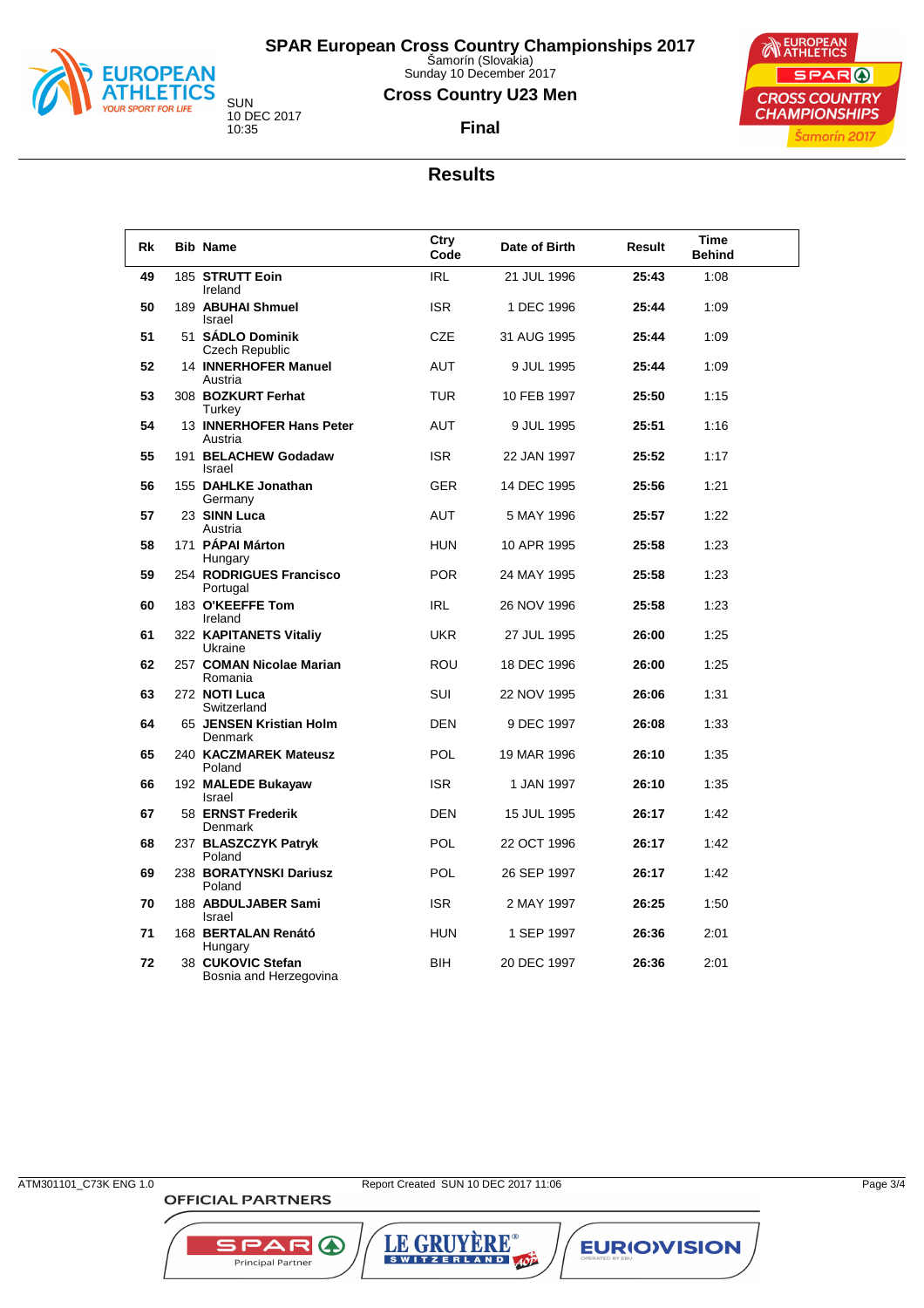

Sunday 10 December 2017

#### **Cross Country U23 Men**

**Final**



10 DEC 2017 10:35

#### **Results**

| Rk | <b>Bib Name</b>                     |                                |          | Ctry<br>Code | Date of Birth               | Result     |      |  |
|----|-------------------------------------|--------------------------------|----------|--------------|-----------------------------|------------|------|--|
| 73 | 53 Šinágl Viktor<br>Czech Republic  |                                |          | <b>CZE</b>   | 3 JUL 1997                  | 26:38      | 2:03 |  |
| 74 | 241 KACZOR Mateusz<br>Poland        |                                |          | <b>POL</b>   | 3 MAR 1997                  | 26:42      | 2:07 |  |
| 75 | 301 ARAS Onur<br>Turkey             |                                |          | <b>TUR</b>   | 6 FEB 1996                  | 26:43      | 2:08 |  |
| 76 | <b>Denmark</b>                      | 75 TORP Peter Alexander Uldall |          | <b>DEN</b>   | 26 APR 1996                 | 26:45      | 2:10 |  |
| 77 | Poland                              | 243 STYPULKOWSKI Patryk        |          | <b>POL</b>   | 1 FEB 1995                  | 26:53      | 2:18 |  |
| 78 | Ukraine                             | 318 ALIKSIYCHUK Andriy         |          | <b>UKR</b>   | 4 SEP 1997                  | 26:54      | 2:19 |  |
| 79 | Austria                             | <b>12 FRANZMAIR Nikolaus</b>   |          | <b>AUT</b>   | 18 FEB 1995                 | 26.55      |      |  |
| 80 | <b>43 BRATULIC Petar</b><br>Croatia |                                |          | <b>CRO</b>   | 8 JUL 1996                  | 27:03      | 2:28 |  |
| 81 | 24 STÜGER Paul<br>Austria           |                                |          | <b>AUT</b>   | 22 OCT 1996                 | 27:09      | 2:34 |  |
| 82 | Latvia                              | 215 BOGDANOVS Jevgenijs        |          | <b>LAT</b>   | 2 AUG 1997                  | 27:10      | 2:35 |  |
| 83 | Spain                               | 98 ZARHOUNI Mohamed            |          | <b>ESP</b>   | 10 JUN 1995                 | 27:32      | 2:57 |  |
|    | 165 TEWOLDE Kidane<br>Germany       |                                |          | <b>GER</b>   | 8 MAR 1996                  | <b>DNF</b> |      |  |
|    | 190 AYALE Gashau<br>Israel          |                                |          | <b>ISR</b>   | 22 AUG 1996                 | <b>DNF</b> |      |  |
|    | <b>Intermediate Times:</b>          | 210m                           | 27.75    | 272          | NOTI Luca (SUI)             |            |      |  |
|    |                                     | 660m                           | 1:47.85  | 272          | NOTI Luca (SUI)             |            |      |  |
|    |                                     | 2160m                          | 6:28.72  | 272          | NOTI Luca (SUI)             |            |      |  |
|    |                                     | 3660m                          | 11:09.62 | 89           | MAYO Carlos (ESP)           |            |      |  |
|    |                                     | 5160m                          | 15:39.83 | 29           | <b>BOULVIN Dorian (BEL)</b> |            |      |  |
|    |                                     | 6660m                          | 20:02.66 | 200          | CRIPPA Yemaneberhan (ITA)   |            |      |  |
|    |                                     | 8160m                          | 24:19.90 | 114          | <b>GRESSIER Jimmy (FRA)</b> |            |      |  |



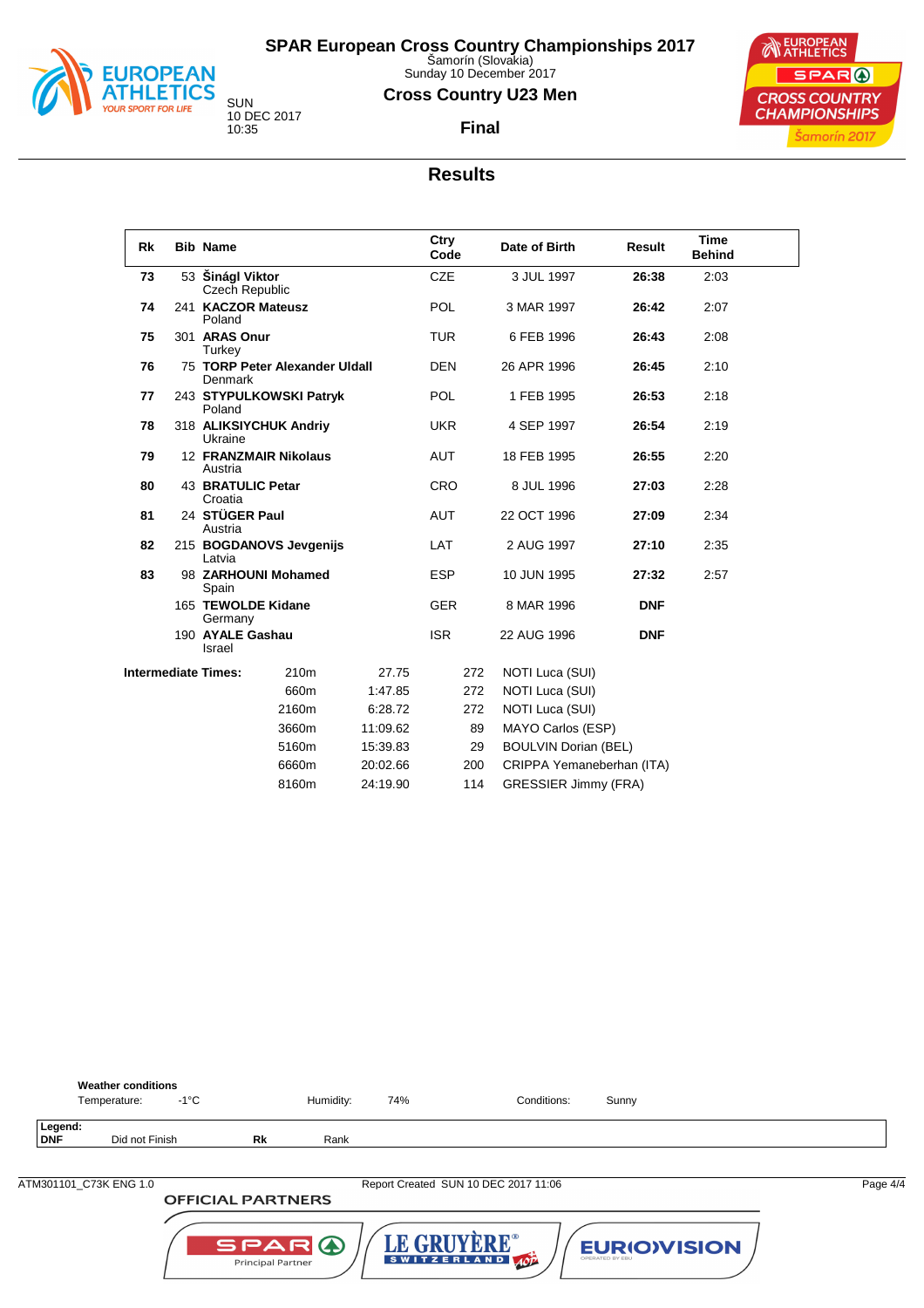

Sunday 10 December 2017

#### **Cross Country U23 Men**

**Final**

10 DEC 2017

EUROPEAN SPAR ( **CROSS COUNTRY CHAMPIONSHIPS** Šamorín 2017

# **Race Analysis**

| Rk | Bib Name           |                               |                     |                     |                      | Ctry<br>Code         |                      | Date of Birth       | Result | Time<br><b>Behind</b> |  |
|----|--------------------|-------------------------------|---------------------|---------------------|----------------------|----------------------|----------------------|---------------------|--------|-----------------------|--|
|    |                    | 210m                          | 660m                | 2160m               | 3660m                | 5160m                | 6660m                | 8160m               |        |                       |  |
| 1  | 114 GRESSIER Jimmy |                               |                     |                     |                      | <b>FRA</b>           |                      | 4 MAY 1997          | 24:35  |                       |  |
|    |                    | 29(8)                         | 1:52(7)<br>1:23     | 6:35(11)<br>4:44    | 11:11(7)<br>4:36     | $15:41$ (2)<br>4:30  | (3)<br>20:04<br>4:24 | $24:20$ (1)<br>4:17 | 15     |                       |  |
| 2  | 116 HAY Hugo       |                               |                     |                     |                      | <b>FRA</b>           |                      | 28 MAR 1997         | 24:37  | 2                     |  |
|    |                    | 30(12)                        | 1:52(11)<br>1:23    | 6:35(10)<br>4:43    | 11:13(24)<br>4:38    | 15:42 (20)<br>4:30   | $20:07$ (6)<br>4:25  | $24:22$ (2)<br>4:15 | 16     |                       |  |
| 3  |                    | 200 CRIPPA Yemaneberhan       |                     |                     |                      | ITA                  |                      | 15 OCT 1996         | 24:42  | 7                     |  |
|    |                    | 32 (68)                       | 1:55(49)<br>1:24    | 6:36(27)<br>4:41    | 11:12(21)<br>4:37    | 15:42 (17)<br>4:30   | $20:03$ (1)<br>4:22  | 24:24(3)<br>4:21    | 19     |                       |  |
| 4  |                    | 123 ROUDOLFF LÉVISSE Emmanuel |                     |                     |                      | <b>FRA</b>           |                      | 30 JUL 1995         | 24:43  | 8                     |  |
|    |                    | 28(2)                         | 1:50<br>(3)<br>1:22 | 6:35<br>(9)<br>4:45 | 11:10(4)<br>4:36     | 15:41(6)<br>4:31     | 20:07<br>(7)<br>4:27 | $24:29$ (4)<br>4:23 | 14     |                       |  |
| 5  | 89 MAYO Carlos     |                               |                     |                     |                      | <b>ESP</b>           |                      | 18 SEP 1995         | 24:46  | 11                    |  |
|    |                    | 30(21)                        | 1:54(25)<br>1:24    | 6:35<br>(6)<br>4:42 | 11:10(1)<br>4:36     | $15:41$ (3)<br>4:31  | 20:04<br>(2)<br>4:24 | $24:29$ (5)<br>4:26 | 17     |                       |  |
| 6  | 32 DEBOGNIES Simon |                               |                     |                     |                      | BEL                  |                      | 16 JUL 1996         | 24:47  | 12                    |  |
|    |                    | 30(15)                        | 1:52(12)<br>1:23    | 6:36(20)<br>4:44    | 11:11<br>(6)<br>4:35 | $15:41$ (4)<br>4:30  | 20:05<br>(4)<br>4:24 | 24:30(6)<br>4:26    | 17     |                       |  |
| 7  | 120 MIELLET Alexis |                               |                     |                     |                      | <b>FRA</b>           |                      | 5 MAY 1995          | 24:47  | 12                    |  |
|    |                    | 31 (34)                       | 1:54(32)<br>1:24    | 6:37(35)<br>4:43    | 11:12 (19)<br>4:36   | 15:41 (14)<br>4:30   | 20:08<br>(8)<br>4:27 | 24:35 (10)<br>4:27  | 13     |                       |  |
| 8  | 103 RAITANEN Topi  |                               |                     |                     |                      | <b>FIN</b>           |                      | 7 FEB 1996          | 24:47  | 12                    |  |
|    |                    | 30(14)                        | 1:54(24)<br>1:25    | 6:36(31)<br>4:43    | 11:13 (28)<br>4:37   | 15:42 (16)<br>4:29   | 20:09<br>(9)<br>4:28 | 24:33(8)<br>4:25    | 14     |                       |  |
| 9  | 33 HENDRIX Robin   |                               |                     |                     |                      | BEL                  |                      | 14 JAN 1995         | 24:48  | 13                    |  |
|    |                    | 29 (6)                        | 1:52(6)<br>1:23     | 6:36(21)<br>4:44    | 11:11(11)<br>4:36    | 15:41(7)<br>4:30     | 20:10 (12)<br>4:30   | 24:33(7)<br>4:23    | 16     |                       |  |
| 10 |                    | 307 BEKMEZCI Süleyman         |                     |                     |                      | TUR                  |                      | 15 NOV 1995         | 24:49  | 14                    |  |
|    |                    | 31 (33)                       | 1:54(35)<br>1:24    | 6:36(26)<br>4:42    | 11:12(15)<br>4:36    | 15:42 (15)<br>4:30   | 20:10 (10)<br>4:29   | 24:36 (12)<br>4:26  | 14     |                       |  |
| 11 | 35 SOMERS Michael  |                               |                     |                     |                      | BEL                  |                      | 2 MAR 1995          | 24:49  | 14                    |  |
|    |                    | 29(4)                         | 1:52(5)<br>1:23     | 6:35(12)<br>4:44    | (9)<br>11:11<br>4:36 | 15:41(8)<br>4:30     | 20:11 (14)<br>4:30   | 24:35 (11)<br>4:25  | 15     |                       |  |
| 12 |                    | 140 MAHAMED Mahamed           |                     |                     |                      | <b>GBR</b>           |                      | 18 SEP 1997         | 24:50  | 15                    |  |
|    |                    | 29(9)                         | (8)<br>1:52<br>1:23 | 6:35(14)<br>4:44    | 11:12(14)<br>4:37    | 15:41<br>(5)<br>4:30 | 20:06<br>(5)<br>4:26 | 24:34 (9)<br>4:28   | 16     |                       |  |
| 13 | 142 OLLEY Chris    |                               |                     |                     |                      | GBR                  |                      | 26 MAR 1996         | 24:52  | 17                    |  |
|    |                    | 31 (37)                       | 1:55 (52)<br>1:25   | 6:36 (29)<br>4:41   | 11:10(3)<br>4:35     | 15:41 (13)<br>4:31   | 20:10 (11)<br>4:29   | 24:36 (13)<br>4:27  | 16     |                       |  |
| 14 | 29 BOULVIN Dorian  |                               |                     |                     |                      | BEL                  |                      | 5 JUN 1997          | 24:58  | 23                    |  |
|    |                    | 30(13)                        | 1:52(10)<br>1:23    | $6:35$ (2)<br>4:43  | 11:10(2)<br>4:36     | 15:40(1)<br>4:30     | 20:10 (13)<br>4:30   | 24:43 (14)<br>4:33  | 16     |                       |  |

**OFFICIAL PARTNERS** 

**SPAR A** Principal Partner

ATM301101\_C77B ENG 1.0 Report Created SUN 10 DEC 2017 11:06 Page 1/7

LE GRUYERE®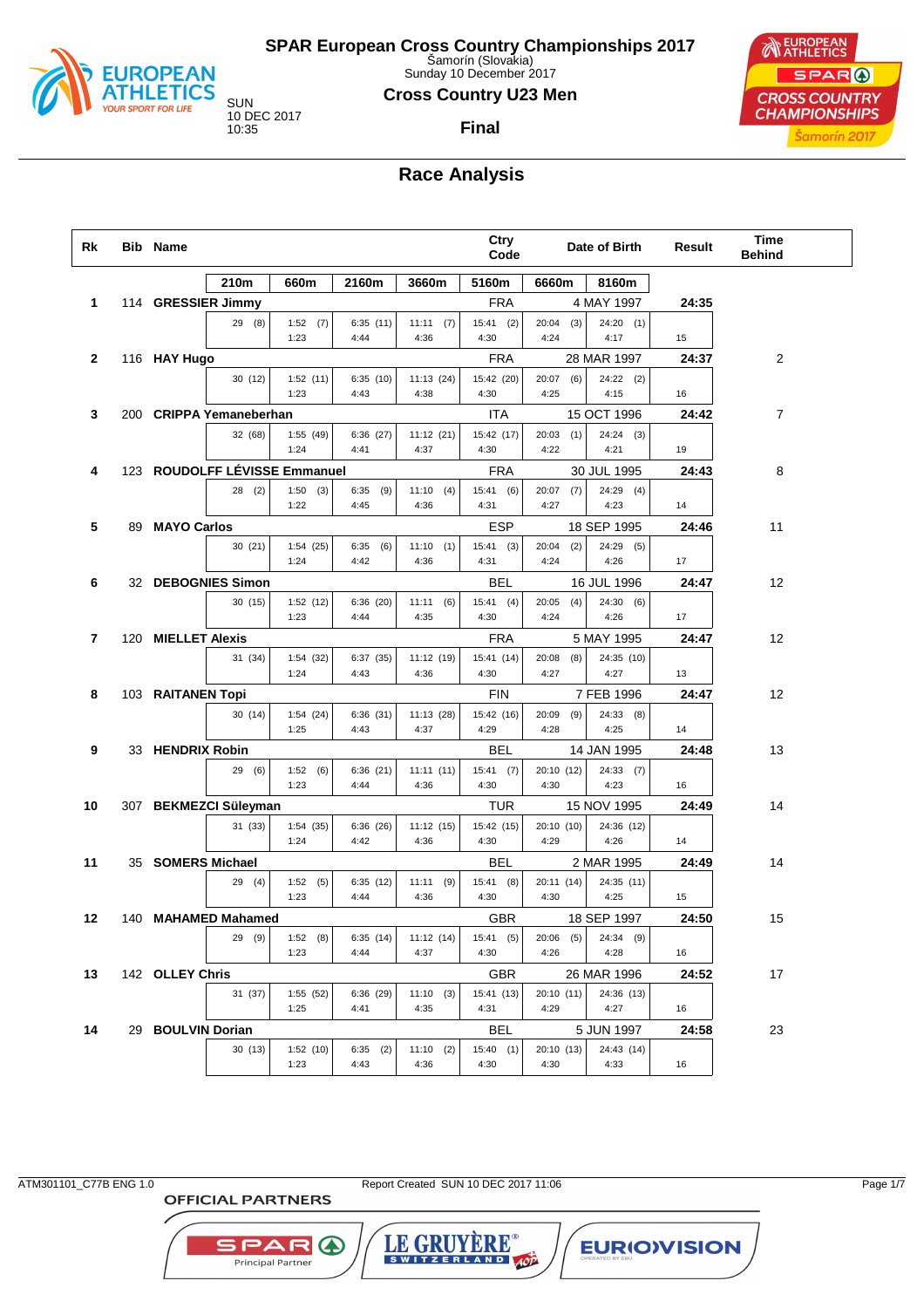

Sunday 10 December 2017

#### **Cross Country U23 Men**

**Final**

EUROPEAN SPAR ( **CROSS COUNTRY CHAMPIONSHIPS** Šamorín 2017

## **Race Analysis**

| Rk | <b>Bib Name</b>     |                               |                  |                   |                      | Ctry<br>Code       |                    | Date of Birth      | Result | Time<br><b>Behind</b> |  |
|----|---------------------|-------------------------------|------------------|-------------------|----------------------|--------------------|--------------------|--------------------|--------|-----------------------|--|
|    |                     | 210m                          | 660m             | 2160m             | 3660m                | 5160m              | 6660m              | 8160m              |        |                       |  |
| 15 |                     | 110 EL BOUAJAJI Mohamed-Amine |                  |                   |                      | <b>FRA</b>         |                    | 26 JUL 1997        | 25:02  | 27                    |  |
|    |                     | 30 (26)                       | 1:53(19)<br>1:23 | 6:36(25)<br>4:43  | 11:12(16)<br>4:36    | 15:41 (11)<br>4:30 | 20:11 (15)<br>4:30 | 24:45 (15)<br>4:35 | 17     |                       |  |
| 16 | 130 DEVER Patrick   |                               |                  |                   |                      | <b>GBR</b>         |                    | 5 SEP 1996         | 25:02  | 27                    |  |
|    |                     | 29 (11)                       | 1:53(14)<br>1:24 | 6:36(24)<br>4:44  | 11:12(18)<br>4:37    | 15:42 (18)<br>4:30 | 20:14 (17)<br>4:32 | 24:47 (16)<br>4:34 | 16     |                       |  |
| 17 |                     | 93 PANIAGUA Sergio            |                  |                   |                      | <b>ESP</b>         |                    | 26 OCT 1995        | 25:06  | 31                    |  |
|    |                     | 31 (44)                       | 1:55(53)<br>1:25 | 6:37(51)<br>4:42  | 11:12 (23)<br>4:36   | 15:43 (23)<br>4:31 | 20:18 (20)<br>4:35 | 24:52 (18)<br>4:35 | 14     |                       |  |
| 18 | 55 ZEMANIK Jakub    |                               |                  |                   |                      | CZE                |                    | 21 JUN 1995        | 25:06  | 31                    |  |
|    |                     | 30(17)                        | 1:53(15)<br>1:23 | 6:36(28)<br>4:44  | 11:13 (30)<br>4:38   | 15:47 (28)<br>4:34 | 20:23 (26)<br>4:36 | 24:52 (19)<br>4:30 | 14     |                       |  |
| 19 |                     | 199 COLOMBINI Simone          |                  |                   |                      | ITA                |                    | 27 JUN 1996        | 25:06  | 31                    |  |
|    |                     | 32 (70)                       | 1:57(73)<br>1:25 | 6:38(59)<br>4:41  | 11:15 (39)<br>4:37   | 15:46 (27)<br>4:32 | 20:20 (23)<br>4:35 | 24:51 (17)<br>4:31 | 16     |                       |  |
|    |                     |                               |                  |                   |                      |                    |                    |                    |        |                       |  |
| 20 | 159 KARL Patrick    |                               |                  |                   |                      | GER                |                    | 3 MAY 1996         | 25:08  | 33                    |  |
|    |                     | 30 (29)                       | 1:53(18)<br>1:23 | 6:36(18)<br>4:43  | 11:11(12)<br>4:36    | 15:43 (22)<br>4:32 | 20:20 (21)<br>4:38 | 24:54 (22)<br>4:34 | 15     |                       |  |
| 21 | 162 PETROS Amanal   |                               |                  |                   |                      | GER                |                    | 17 MAY 1995        | 25:09  | 34                    |  |
|    |                     | 30 (25)                       | 1:53(13)<br>1:23 | 6:36 (17)<br>4:43 | 11:11(10)<br>4:36    | 15:41 (9)<br>4:30  | 20:16 (19)<br>4:36 | 24:53 (20)<br>4:37 | 17     |                       |  |
| 22 | 310 ELKATMIS Saffet |                               |                  |                   |                      | TUR                |                    | 1 NOV 1995         | 25:10  | 35                    |  |
|    |                     | 32 (58)                       | 1:55(38)<br>1:23 | 6:35(15)<br>4:41  | 11:11<br>(5)<br>4:36 | 15:41 (10)<br>4:31 | 20:14 (18)<br>4:33 | 24:53 (21)<br>4:40 | 17     |                       |  |
| 23 | 95 ROJO Yago        |                               |                  |                   |                      | <b>ESP</b>         |                    | 23 MAR 1995        | 25:11  | 36                    |  |
|    |                     | 32 (60)                       | 1:56(54)<br>1:24 | 6:37(43)<br>4:42  | 11:12(17)<br>4:35    | 15:42 (21)<br>4:31 | 20:20 (22)<br>4:38 | 24:57 (23)<br>4:37 | 15     |                       |  |
| 24 |                     |                               |                  |                   |                      |                    |                    |                    |        |                       |  |
|    | 121 PALCAU Fabien   |                               |                  |                   |                      | <b>FRA</b>         |                    | 22 JUN 1997        | 25:12  | 37                    |  |
|    |                     | 31(41)                        | 1:55(37)<br>1:24 | 6:36 (32)<br>4:42 | 11:13(27)<br>4:37    | 15:42 (19)<br>4:30 | 20:22 (25)<br>4:41 | 24:57 (24)<br>4:36 | 15     |                       |  |
| 25 | 147 STEWARD Joe     |                               |                  |                   |                      | <b>GBR</b>         |                    | 19 AUG 1996        | 25:13  | 38                    |  |
|    |                     | 32 (72)                       | 1:56(65)<br>1:24 | 6:37(46)<br>4:41  | 11:14(34)<br>4:37    | 15:47 (30)<br>4:34 | 20:23 (27)<br>4:36 | 24:58 (25)<br>4:35 | 16     |                       |  |
| 26 | 81 GARCÍA Gonzalo   |                               |                  |                   |                      | <b>ESP</b>         |                    | 26 JAN 1995        | 25:15  | 40                    |  |
|    |                     | 32 (59)                       | 1:56 (56)        | 6:37 (39)         | 11:12 (22)           | 15:46 (26)         | 20:26 (29)         | 25:01 (27)         |        |                       |  |
|    |                     |                               | 1:24             | 4:42              | 4:36                 | 4:34               | 4:41               | 4:36               | 14     |                       |  |
| 27 |                     | 198 CHIAPPINELLI Yohanes      |                  |                   |                      | ITA                |                    | 18 AUG 1997        | 25:16  | 41                    |  |
|    |                     | 32 (65)                       | 1:56(63)<br>1:25 | 6:37(47)<br>4:41  | 11:14 (33)<br>4:37   | 15:46 (25)<br>4:33 | 20:22 (24)<br>4:36 | 25:00 (26)<br>4:39 | 16     |                       |  |
| 28 |                     | 77 BASCUÑANA David            |                  |                   |                      | ESP                |                    | 17 JAN 1995        | 25:16  | 41                    |  |
|    |                     | 32 (74)                       | 1:57(74)<br>1:25 | 6:38 (71)<br>4:42 | 11:17 (55)<br>4:39   | 15:53 (37)<br>4:37 | 20:32 (32)<br>4:39 | 25:02 (28)<br>4:30 | 15     |                       |  |
|    |                     |                               |                  |                   |                      |                    |                    |                    |        |                       |  |

**OFFICIAL PARTNERS** 

**SPAR A** Principal Partner

ATM301101\_C77B ENG 1.0 Report Created SUN 10 DEC 2017 11:06 Page 2/7

LE GRUYERE®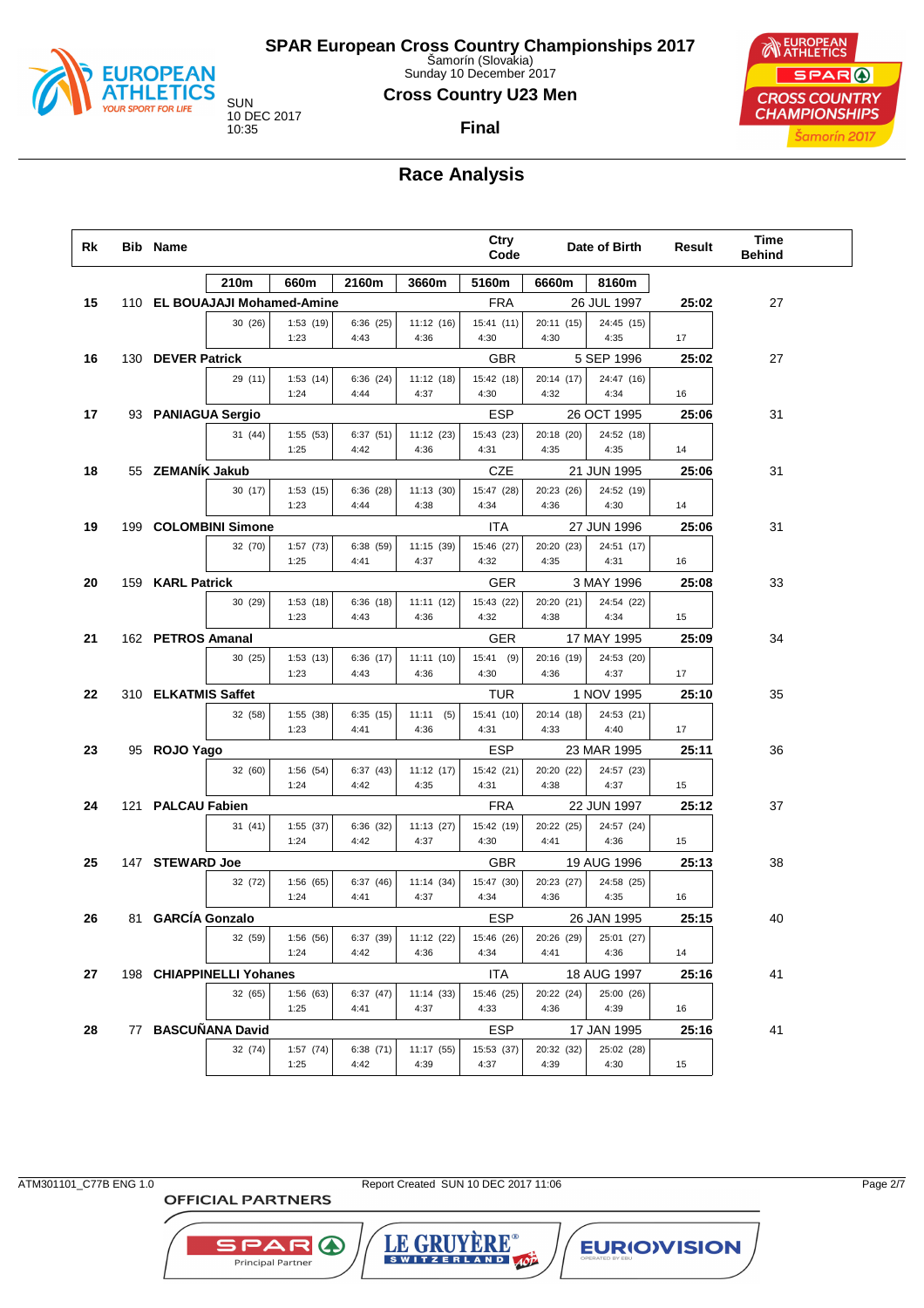

Sunday 10 December 2017

#### **Cross Country U23 Men**

**Final**

10 DEC 2017

EUROPEAN SPAR ( **CROSS COUNTRY CHAMPIONSHIPS** Šamorín 2017

# **Race Analysis**

| Rk | <b>Bib Name</b>    |                           |                  |                   |                   | Ctry<br>Code       |                    | Date of Birth      | Result | Time<br><b>Behind</b> |  |
|----|--------------------|---------------------------|------------------|-------------------|-------------------|--------------------|--------------------|--------------------|--------|-----------------------|--|
|    |                    | 210m                      | 660m             | 2160m             | 3660m             | 5160m              | 6660m              | 8160m              |        |                       |  |
| 29 | 225 van NUNEN Bart |                           |                  |                   |                   | <b>NED</b>         |                    | 24 SEP 1995        | 25:17  | 42                    |  |
|    |                    | 32 (61)                   | 1:59 (85)        | 6:39 (76)         | 11:17 (56)        | 15:53 (36)         | 20:32 (33)         | 25:02 (29)         |        |                       |  |
|    |                    |                           | 1:27             | 4:40              | 4:39              | 4:36               | 4:39               | 4:30               | 16     |                       |  |
| 30 | 247 GANCHAS Hugo   |                           |                  |                   |                   | <b>POR</b>         |                    | 5 JUL 1996         | 25:18  | 43                    |  |
|    |                    | 31 (49)                   | 1:56(55)<br>1:25 | 6:37 (49)<br>4:42 | 11:15(40)<br>4:38 | 15:48 (32)<br>4:34 | 20:26 (28)<br>4:38 | 25:03 (30)<br>4:37 | 16     |                       |  |
| 31 | 144 ROWE Jack      |                           |                  |                   |                   | <b>GBR</b>         |                    | 30 JAN 1996        | 25:25  | 50                    |  |
|    |                    | 31 (39)                   | 1:55(40)         | 6:36(30)          | 11:13(26)         | 15:47 (29)         | 20:26 (30)         | 25:09 (31)         |        |                       |  |
|    |                    |                           | 1:24             | 4:42              | 4:37              | 4:34               | 4:40               | 4:43               | 16     |                       |  |
| 32 | 62 HARRSEN Anton   |                           |                  |                   |                   | <b>DEN</b>         |                    | 14 JUN 1995        | 25:28  | 53                    |  |
|    |                    | 31 (36)                   | 1:54(27)         | 6:37 (34)         | 11:15(42)         | 15:56 (42)         | 20:37 (42)         | 25:14 (35)         |        |                       |  |
|    |                    |                           | 1:24             | 4:43              | 4:39              | 4:42               | 4:42               | 4:37               | 14     |                       |  |
| 33 | 197 CAVAGNA Nadir  |                           |                  |                   |                   | <b>ITA</b>         |                    | 17 APR 1995        | 25:28  | 53                    |  |
|    |                    | 34 (84)                   | 1:57 (76)        | 6:38 (69)         | 11:18(61)         | 15:57 (44)         | 20:37 (40)         | 25:14 (32)         |        |                       |  |
|    |                    |                           | 1:24             | 4:41              | 4:40              | 4:40               | 4:41               | 4:37               | 15     |                       |  |
| 34 |                    | 223 de BACKER Manuel      |                  |                   |                   | <b>NED</b>         |                    | 14 JUL 1996        | 25:30  | 55                    |  |
|    |                    | 32 (62)                   | 1:56(67)         | 6:38 (70)         | 11:17 (53)        | 15:54 (39)         | 20:36 (38)         | 25:16 (37)         |        |                       |  |
|    |                    |                           | 1:25             | 4:42              | 4:39              | 4:37               | 4:43               | 4:41               | 14     |                       |  |
| 35 | 251 PEREIRA André  |                           |                  |                   |                   | <b>POR</b>         |                    | 10 AUG 1995        | 25:30  | 55                    |  |
|    |                    | 31 (42)                   | 1:55(50)         | 6:37(40)          | 11:11(13)         | 15:45 (24)         | 20:31 (31)         | 25:14 (33)         |        |                       |  |
|    |                    |                           | 1:25             | 4:42              | 4:35              | 4:34               | 4:46               | 4:43               | 16     |                       |  |
| 36 |                    | 319 ANTONYUK Vyacheslav   |                  |                   |                   | <b>UKR</b>         |                    | 13 JUN 1995        | 25:30  | 55                    |  |
|    |                    | 32 (57)                   | 1:54(30)<br>1:23 | 6:36(23)<br>4:42  | 11:14(31)<br>4:38 | 15:52 (35)<br>4:39 | 20:35 (36)<br>4:44 | 25:14 (34)<br>4:39 | 16     |                       |  |
| 37 | 71 SIMONSEN Jacob  |                           |                  |                   |                   | <b>DEN</b>         |                    | 1 JAN 1995         | 25:30  | 55                    |  |
|    |                    | 29(7)                     | 1:52(9)          | 6:36 (22)         | 11:14(36)         | 15:56 (43)         | 20:38 (43)         | 25:16 (38)         |        |                       |  |
|    |                    |                           | 1:24             | 4:44              | 4:39              | 4:43               | 4:42               | 4:39               | 15     |                       |  |
| 38 | 158 JUNGHANNB Karl |                           |                  |                   |                   | <b>GER</b>         |                    | 6 APR 1996         | 25:31  | 56                    |  |
|    |                    | 33 (83)                   | 1:56(66)         | 6:38(62)          | 11:18(62)         | 15:58 (47)         | 20:36 (37)         | 25:15 (36)         |        |                       |  |
|    |                    |                           | 1:24             | 4:42              | 4:41              | 4:40               | 4:38               | 4:40               | 16     |                       |  |
| 39 |                    | 208 GIACOBAZZI Alessandro |                  |                   |                   | <b>ITA</b>         |                    | 1 FEB 1996         | 25:32  | 57                    |  |
|    |                    | 35 (85)                   | 1:58(78)         | 6:39 (73)         | 11:16(46)         | 15:54 (38)         | 20:38 (44)         | 25:17 (39)         |        |                       |  |
|    |                    |                           | 1:23             | 4:41              | 4:38              | 4:38               | 4:45               | 4:39               | 16     |                       |  |
| 40 | 213 RIVA Pietro    |                           |                  |                   |                   | <b>ITA</b>         |                    | 1 MAY 1997         | 25:34  | 59                    |  |
|    |                    | 32 (73)                   | 1:56(57)         | 6:35 (13)         | 11:12 (20)        | 15:48 (31)         | 20:33 (34)         | 25:17 (40)         |        |                       |  |
|    |                    |                           | 1:24             | 4:40              | 4:37              | 4:36               | 4:46               | 4:44               | 17     |                       |  |
| 41 | 266 KOKALJ Jan     |                           |                  |                   |                   | <b>SLO</b>         |                    | 8 JUL 1997         | 25:34  | 59                    |  |
|    |                    | 30(27)                    | 1:54(28)         | 6:37(44)          | 11:15(43)         | 15:54 (40)         | 20:37 (39)         | 25:18 (41)         |        |                       |  |
|    |                    |                           | 1:24             | 4:43              | 4:39              | 4:40               | 4:43               | 4:42               | 16     |                       |  |
| 42 | 137 JARVIS Daniel  |                           |                  |                   |                   | <b>GBR</b>         |                    | 21 OCT 1995        | 25:34  | 59                    |  |
|    |                    | 32 (71)                   | 1:57(71)         | 6:37 (53)         | 11:14 (35)        | 15:51 (34)         | 20:37 (41)         | 25:19 (42)         |        |                       |  |
|    |                    |                           | 1:25             | 4:41              | 4:37              | 4:37               | 4:47               | 4:42               | 16     |                       |  |

**OFFICIAL PARTNERS** 

**SPAR A** Principal Partner

ATM301101\_C77B ENG 1.0 Report Created SUN 10 DEC 2017 11:06 Page 3/7

LE GRUYERE®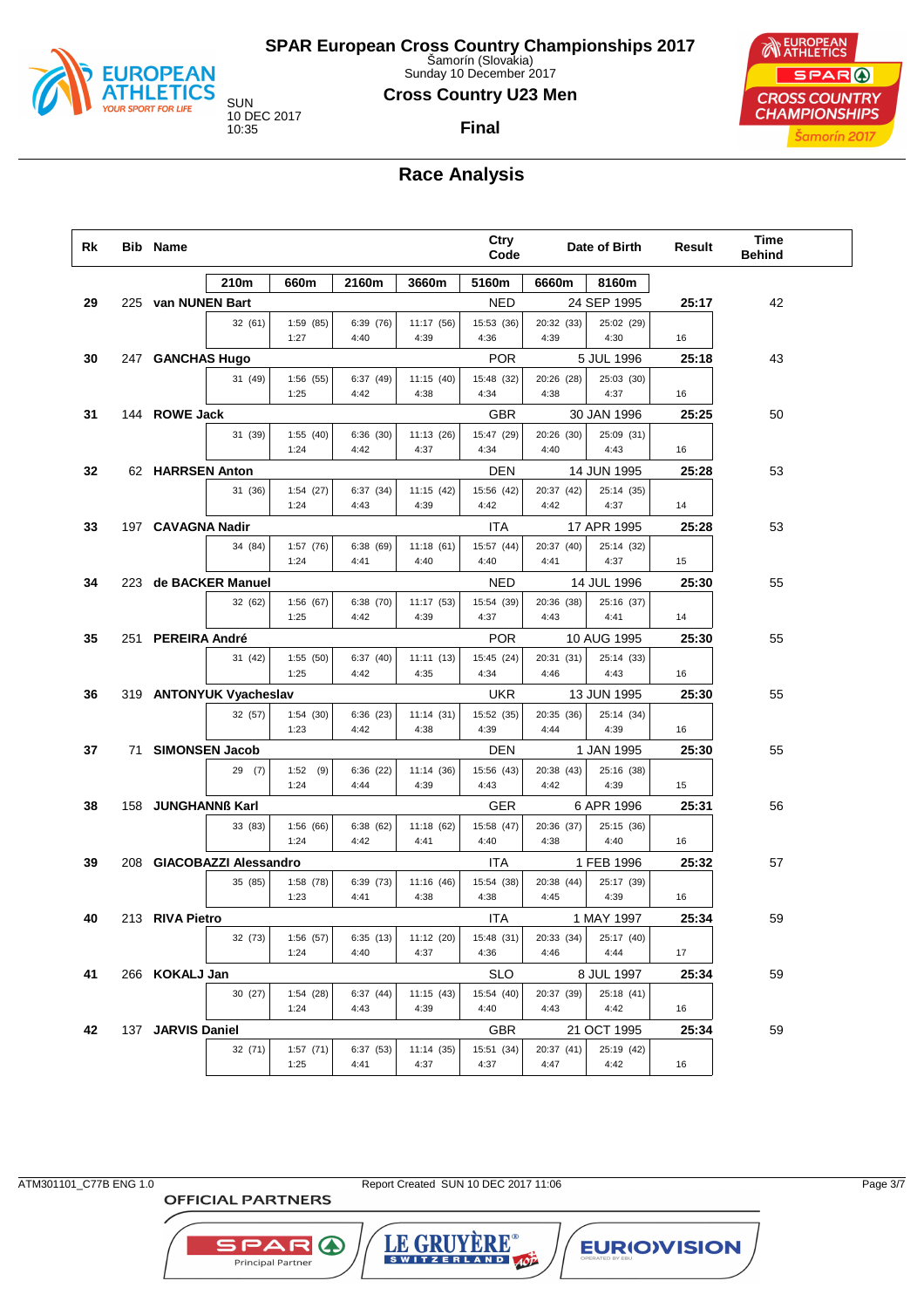

Sunday 10 December 2017

#### **Cross Country U23 Men**

**Final**



## **Race Analysis**

| Rk | <b>Bib Name</b>    |                          |                  |                   |                    | Ctry<br>Code       |                    | Date of Birth            | Result | Time<br><b>Behind</b> |  |
|----|--------------------|--------------------------|------------------|-------------------|--------------------|--------------------|--------------------|--------------------------|--------|-----------------------|--|
|    |                    | 210m                     | 660m             | 2160m             | 3660m              | 5160m              | 6660m              | 8160m                    |        |                       |  |
| 43 | 224 SCHUTTE Noah   |                          |                  |                   |                    | <b>NED</b>         |                    | 15 MAY 1995              | 25:37  | 1:02                  |  |
|    |                    | 31(51)                   | 1:56(59)         | 6:38(57)          | 11:14(37)          | 15:51 (33)         | 20:35 (35)         | 25:21 (43)               |        |                       |  |
|    |                    |                          | 1:25             | 4:42              | 4:37               | 4:37               | 4:45               | 4:47                     | 16     |                       |  |
| 44 | 316 TEKAL Ersin    |                          |                  |                   |                    | TUR                |                    | 30 AUG 1995              | 25:39  | 1:04                  |  |
|    |                    | 31 (31)                  | 1:54(23)<br>1:24 | 6:37(37)<br>4:44  | 11:16(47)<br>4:40  | 16:02 (62)<br>4:47 | 20:44 (48)<br>4:42 | 25:26 (45)<br>4:42       | 14     |                       |  |
| 45 | 248 MARQUES Miguel |                          |                  |                   |                    | <b>POR</b>         |                    | 10 JAN 1995              | 25:39  | 1:04                  |  |
|    |                    | 31 (30)                  | 1:55(46)         | 6:37(48)          | 11:18 (57)         | 15:59 (51)         | 20:44 (50)         | 25:25 (44)               |        |                       |  |
|    |                    |                          | 1:25             | 4:43              | 4:41               | 4:41               | 4:46               | 4:42                     | 15     |                       |  |
| 46 |                    | 330 SHEVCHENKO Serhiy    |                  |                   |                    | <b>UKR</b>         |                    | 10 JUL 1996              | 25:41  | 1:06                  |  |
|    |                    | 32 (56)                  | 1:54(33)         | 6:35<br>(5)       | 11:17(50)          | 16:01 (60)         | 20:44 (49)         | 25:28 (48)               |        |                       |  |
|    |                    |                          | 1:23             | 4:41              | 4:42               | 4:44               | 4:44               | 4:44                     | 13     |                       |  |
| 47 | 169 JUHÁSZ Balázs  |                          |                  |                   |                    | HUN                |                    | 8 OCT 1996               | 25:41  | 1:06                  |  |
|    |                    | 32 (64)                  | 1:54(26)         | $6:35$ (7)        | 11:15(44)          | 15:58 (48)         | 20:41 (45)         | 25:26 (46)               |        |                       |  |
|    |                    |                          | 1:22             | 4:42              | 4:41               | 4:43               | 4:43               | 4:46                     | 15     |                       |  |
| 48 | 329 NYZHNYK Mykola |                          |                  |                   |                    | <b>UKR</b>         |                    | 26 JUL 1995              | 25:43  | 1:08                  |  |
|    |                    | 32 (53)                  | 1:54(36)         | 6:36(19)          | 11:14 (38)         | 15:59 (53)         | 20:48 (55)         | 25:28 (47)               |        |                       |  |
|    |                    |                          | 1:23             | 4:42              | 4:39               | 4:45               | 4:49               | 4:40                     | 16     |                       |  |
| 49 | 185 STRUTT Eoin    |                          |                  |                   |                    | <b>IRL</b>         |                    | 21 JUL 1996              | 25:43  | 1:08                  |  |
|    |                    | 30 (19)                  | 1:55(43)<br>1:25 | 6:37(52)<br>4:43  | 11:16 (48)<br>4:39 | 15:54 (41)<br>4:39 | 20:41 (46)<br>4:48 | 25:29 (50)<br>4:48       | 15     |                       |  |
|    |                    |                          |                  |                   |                    |                    |                    |                          |        |                       |  |
| 50 | 189 ABUHAI Shmuel  |                          |                  |                   |                    | <b>ISR</b>         |                    | 1 DEC 1996<br>25:28 (49) | 25:44  | 1:09                  |  |
|    |                    | 31 (48)                  | 1:56(58)<br>1:25 | 6:38(67)<br>4:43  | 11:18 (58)<br>4:40 | 15:58 (50)<br>4:41 | 20:44 (51)<br>4:46 | 4:45                     | 16     |                       |  |
| 51 | 51 SÁDLO Dominik   |                          |                  |                   |                    | CZE                |                    | 31 AUG 1995              | 25:44  | 1:09                  |  |
|    |                    | 31 (39)                  | 1:55(48)         | 6:38(60)          | 11:17 (54)         | 15:59 (54)         | 20:44 (47)         | 25:29 (51)               |        |                       |  |
|    |                    |                          | 1:25             | 4:43              | 4:40               | 4:43               | 4:45               | 4:46                     | 16     |                       |  |
| 52 |                    | 14 INNERHOFER Manuel     |                  |                   |                    | AUT                |                    | 9 JUL 1995               | 25:44  | 1:09                  |  |
|    |                    | 30 (28)                  | 1:58 (79)        | 6:38(63)          | 11:18 (60)         | 16:00 (57)         | 20:45 (53)         | 25:30 (52)               |        |                       |  |
|    |                    |                          | 1:28             | 4:41              | 4:40               | 4:43               | 4:45               | 4:45                     | 15     |                       |  |
| 53 | 308 BOZKURT Ferhat |                          |                  |                   |                    | TUR                |                    | 10 FEB 1997              | 25:50  | 1:15                  |  |
|    |                    | 32 (63)                  | 1:55(45)         | 6:35(16)          | 11:13 (29)         | 15:58 (46)         | 20:47 (54)         | 25:33 (53)               |        |                       |  |
|    |                    |                          | 1:23             | 4:41              | 4:38               | 4:45               | 4:49               | 4:47                     | 17     |                       |  |
| 54 |                    | 13 INNERHOFER Hans Peter |                  |                   |                    | <b>AUT</b>         |                    | 9 JUL 1995               | 25:51  | 1:16                  |  |
|    |                    | 31 (43)                  | 1:58(80)         | 6:38(68)          | 11:19(64)          | 16:00 (56)         | 20:45 (52)         | 25:37 (55)               |        |                       |  |
|    |                    |                          | 1:27             | 4:41              | 4:41               | 4:42               | 4:45               | 4:53                     | 15     |                       |  |
| 55 |                    | 191 BELACHEW Godadaw     |                  |                   |                    | <b>ISR</b>         |                    | 22 JAN 1997              | 25:52  | 1:17                  |  |
|    |                    | 33 (76)                  | 1:57(69)<br>1:25 | 6:38 (72)<br>4:42 | 11:21 (70)<br>4:43 | 16:05 (65)<br>4:45 | 20:53 (63)<br>4:48 | 25:37 (54)<br>4:45       | 15     |                       |  |
| 56 |                    | 155 DAHLKE Jonathan      |                  |                   |                    | GER                |                    | 14 DEC 1995              | 25:56  | 1:21                  |  |
|    |                    | 30(16)                   | 1:53(21)         | 6:37(42)          | 11:16 (49)         | 15:57 (45)         | 20:48 (56)         | 25:41 (56)               |        |                       |  |
|    |                    |                          | 1:24             | 4:44              | 4:40               | 4:42               | 4:51               | 4:53                     | 16     |                       |  |
|    |                    |                          |                  |                   |                    |                    |                    |                          |        |                       |  |

**OFFICIAL PARTNERS** 

**SPAR A** 

Principal Partner

ATM301101\_C77B ENG 1.0 Report Created SUN 10 DEC 2017 11:06 Page 4/7

LE GRUYERE®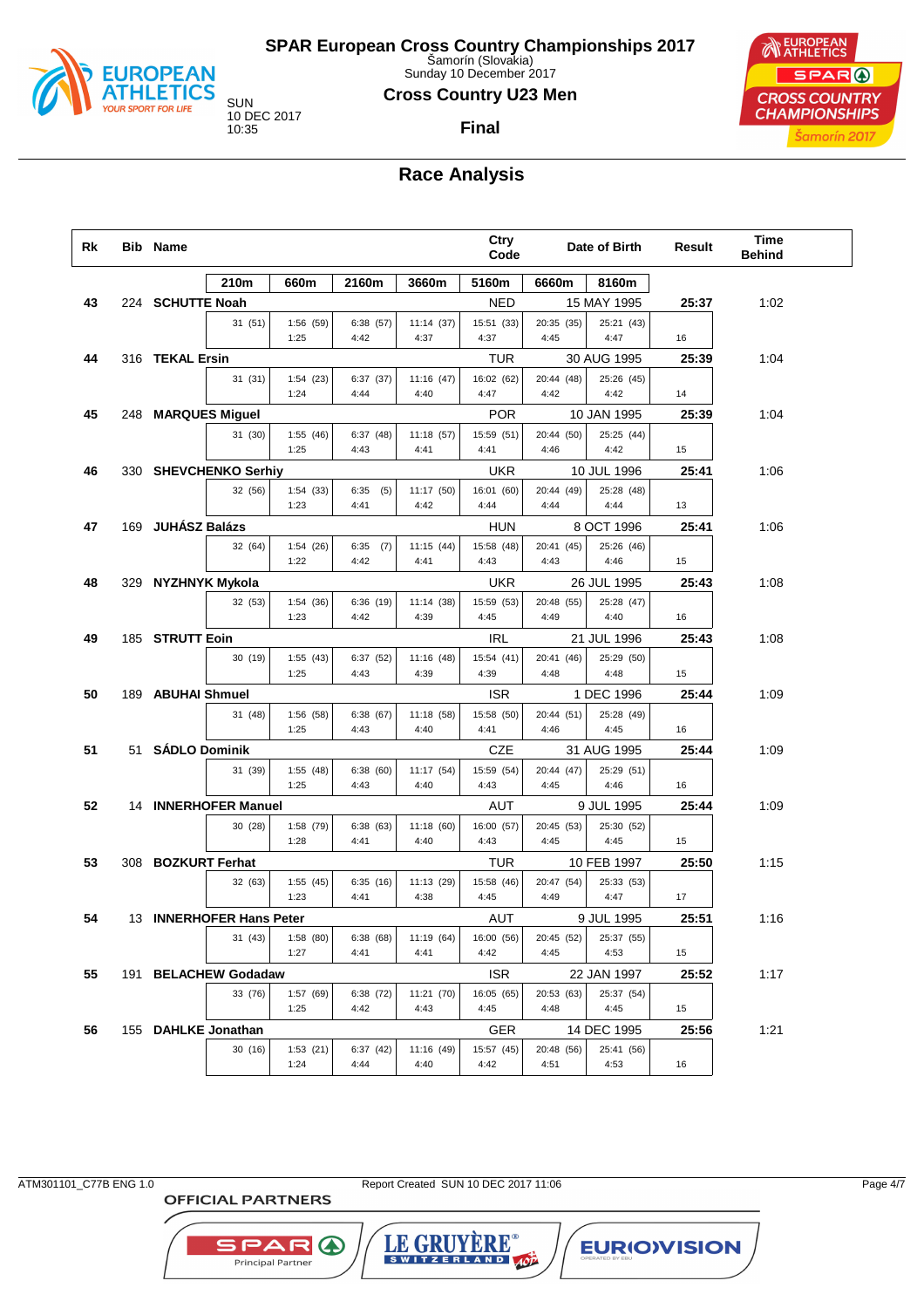

Sunday 10 December 2017

#### **Cross Country U23 Men**

**Final**



## **Race Analysis**

| Rk | <b>Bib Name</b>    |                          |                    |                  |                    | Ctry<br>Code       |                    | Date of Birth      | Result | Time<br><b>Behind</b> |
|----|--------------------|--------------------------|--------------------|------------------|--------------------|--------------------|--------------------|--------------------|--------|-----------------------|
|    |                    | 210m                     | 660m               | 2160m            | 3660m              | 5160m              | 6660m              | 8160m              |        |                       |
| 57 | 23 SINN Luca       |                          |                    |                  |                    | AUT                |                    | 5 MAY 1996         | 25:57  | 1:22                  |
|    |                    | 33 (78)                  | 1:57(77)           | 6:39(74)         | 11:22 (71)         | 16:08 (67)         | 20:57 (64)         | 25:41 (57)         |        |                       |
|    |                    |                          | 1:25               | 4:42             | 4:44               | 4:47               | 4:50               | 4:45               | 16     |                       |
| 58 | 171 PÁPAI Márton   |                          |                    |                  |                    | HUN                |                    | 10 APR 1995        | 25:58  | 1:23                  |
|    |                    | 30 (20)                  | 1:55(39)           | 6:37(36)         | 11:15(41)          | 15:58 (49)         | 20:52 (59)         | 25:42 (58)         |        |                       |
|    |                    |                          | 1:25               | 4:43             | 4:39               | 4:44               | 4:54               | 4:51               | 16     |                       |
| 59 |                    | 254 RODRIGUES Francisco  |                    |                  |                    | <b>POR</b>         |                    | 24 MAY 1995        | 25:58  | 1:23                  |
|    |                    | 33 (80)                  | 1:57(72)<br>1:24   | 6:38(55)<br>4:41 | 11:18(63)<br>4:41  | 16:01 (61)<br>4:43 | 20:53 (62)<br>4:52 | 25:44 (62)<br>4:52 | 15     |                       |
| 60 | 183 O'KEEFFE Tom   |                          |                    |                  |                    | IRL                |                    | 26 NOV 1996        | 25:58  | 1:23                  |
|    |                    | 31 (47)                  | 1:55(44)           | 6:37(50)         | 11:17 (52)         | 16:00 (58)         | 20:52 (58)         | 25:42 (59)         |        |                       |
|    |                    |                          | 1:24               | 4:43             | 4:40               | 4:44               | 4:52               | 4:51               | 17     |                       |
| 61 |                    | 322 KAPITANETS Vitaliy   |                    |                  |                    | UKR                |                    | 27 JUL 1995        | 26:00  | 1:25                  |
|    |                    | 33 (77)                  | 1:56(64)           | 6:38(56)         | 11:19 (65)         | 16:00 (55)         | 20:50 (57)         | 25:43 (60)         |        |                       |
|    |                    |                          | 1:24               | 4:42             | 4:41               | 4:42               | 4:51               | 4:54               | 17     |                       |
| 62 |                    | 257 COMAN Nicolae Marian |                    |                  |                    | ROU                |                    | 18 DEC 1996        | 26:00  | 1:25                  |
|    |                    | 30 (23)                  | 1:54(34)           | 6:38(58)         | 11:19 (67)         | 16:04 (64)         | 20:58 (65)         | 25:44 (61)         |        |                       |
|    |                    |                          | 1:25               | 4:44             | 4:42               | 4:45               | 4:54               | 4:46               | 17     |                       |
| 63 | 272 NOTI Luca      |                          |                    |                  |                    | SUI                |                    | 22 NOV 1995        | 26:06  | 1:31                  |
|    |                    | 28(1)                    | 1:48<br>(1)        | 6:29<br>(1)      | 11:13(25)          | 15:59 (52)         | 20:52 (60)         | 25:47 (63)         |        |                       |
|    |                    |                          | 1:21               | 4:41             | 4:44               | 4:46               | 4:54               | 4:55               | 19     |                       |
| 64 |                    | 65 JENSEN Kristian Holm  |                    |                  |                    | DEN                |                    | 9 DEC 1997         | 26:08  | 1:33                  |
|    |                    | 29 (10)                  | 1:54(22)<br>1:25   | 6:37(37)<br>4:44 | 11:23 (72)<br>4:47 | 16:15 (71)<br>4:52 | 21:08 (69)<br>4:54 | 25:54 (66)<br>4:47 | 14     |                       |
| 65 |                    | 240 KACZMAREK Mateusz    |                    |                  |                    | <b>POL</b>         |                    | 19 MAR 1996        | 26:10  | 1:35                  |
|    |                    | 31 (32)                  | 1:53(20)           | 6:37(45)         | 11:17(51)          | 16:00 (59)         | 20:52 (61)         | 25:53 (64)         |        |                       |
|    |                    |                          | 1:23               | 4:44             | 4:40               | 4:44               | 4:52               | 5:01               | 17     |                       |
| 66 | 192 MALEDE Bukayaw |                          |                    |                  |                    | ISR.               |                    | 1 JAN 1997         | 26:10  | 1:35                  |
|    |                    | 32 (54)                  | 1:55(51)           | 6:38(61)         | 11:20 (69)         | 16:12 (68)         | 21:03 (66)         | 25:54 (65)         |        |                       |
|    |                    |                          | 1:24               | 4:43             | 4:42               | 4:53               | 4:52               | 4:51               | 16     |                       |
| 67 | 58 ERNST Frederik  |                          |                    |                  |                    | DEN                |                    | 15 JUL 1995        | 26:17  | 1:42                  |
|    |                    | 31 (45)                  | 1:54(29)           | 6:39(75)         | 11:23 (74)         | 16:16 (73)         | 21:10 (70)         | 26:03 (69)         |        |                       |
|    |                    |                          | 1:23               | 4:45             | 4:45               | 4:53               | 4:55               | 4:53               | 15     |                       |
| 68 |                    | 237 BLASZCZYK Patryk     |                    |                  |                    | <b>POL</b>         |                    | 22 OCT 1996        | 26:17  | 1:42                  |
|    |                    | 29(3)                    | $1:50$ (2)<br>1:22 | 6:35(3)<br>4:45  | 11:14 (32)<br>4:39 | 16:04 (63)<br>4:51 | 21:04 (67)<br>5:00 | 26:02 (68)<br>4:59 | 15     |                       |
| 69 |                    | 238 BORATYNSKI Dariusz   |                    |                  |                    | POL                |                    | 26 SEP 1997        | 26:17  | 1:42                  |
|    |                    | 31 (38)                  | 1:55(42)           | 6:37(41)         | 11:18 (59)         | 16:13 (69)         | 21:08 (68)         | 26:00 (67)         |        |                       |
|    |                    |                          | 1:24               | 4:42             | 4:42               | 4:55               | 4:56               | 4:52               | 18     |                       |
| 70 |                    | 188 ABDULJABER Sami      |                    |                  |                    | <b>ISR</b>         |                    | 2 MAY 1997         | 26:25  | 1:50                  |
|    |                    | 32 (67)                  | 1:57(75)           | 6:40(81)         | 11:26 (75)         | 16:18 (74)         | 21:13 (71)         | 26:08 (70)         |        |                       |
|    |                    |                          | 1:26               | 4:44             | 4:46               | 4:52               | 4:55               | 4:56               | 18     |                       |

**OFFICIAL PARTNERS** 

**SPAR A** 

Principal Partner

ATM301101\_C77B ENG 1.0 Report Created SUN 10 DEC 2017 11:06 Page 5/7

LE GRUYERE®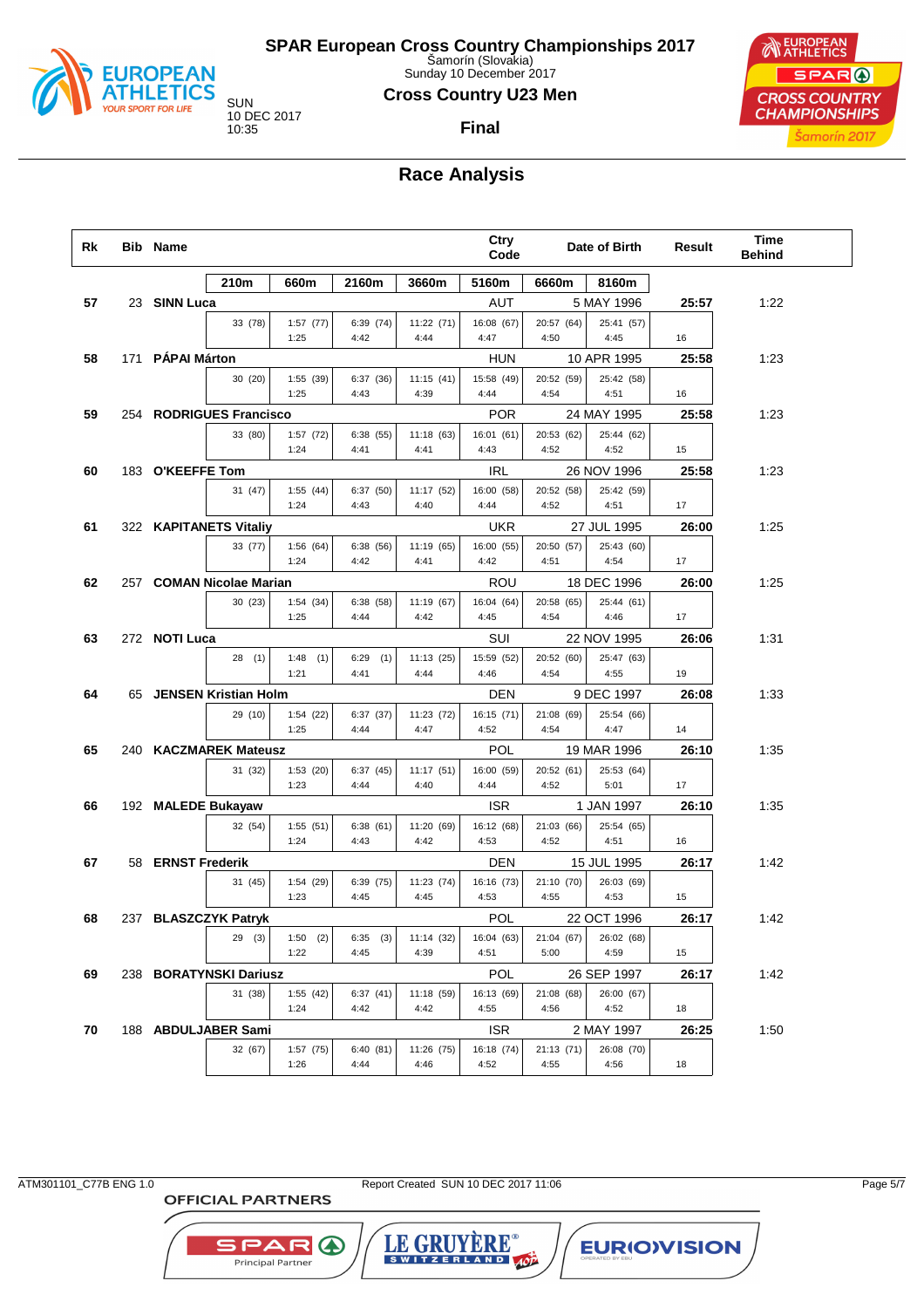

Sunday 10 December 2017

#### **Cross Country U23 Men**

**Final**

10 DEC 2017

EUROPEAN SPAR ( **CROSS COUNTRY CHAMPIONSHIPS** Šamorín 2017

## **Race Analysis**

| Rk |     | <b>Bib Name</b>    |                                |                   |                  |                    | Ctry<br>Code       |                    | Date of Birth      | Result     | Time<br><b>Behind</b> |  |
|----|-----|--------------------|--------------------------------|-------------------|------------------|--------------------|--------------------|--------------------|--------------------|------------|-----------------------|--|
|    |     |                    | 210m                           | 660m              | 2160m            | 3660m              | 5160m              | 6660m              | 8160m              |            |                       |  |
| 71 | 168 |                    | <b>BERTALAN Renátó</b>         |                   |                  |                    | HUN                |                    | 1 SEP 1997         | 26:36      | 2:01                  |  |
|    |     |                    | 32 (55)                        | 1:55(41)          | 6:37(54)         | 11:20 (68)         | 16:15 (72)         | 21:19 (74)         | 26:21 (71)         |            |                       |  |
|    |     |                    |                                | 1:24              | 4:43             | 4:43               | 4:56               | 5:05               | 5:02               | 15         |                       |  |
| 72 |     | 38 CUKOVIC Stefan  |                                |                   |                  |                    | <b>BIH</b>         |                    | 20 DEC 1997        | 26:36      | 2:01                  |  |
|    |     |                    | 31 (46)                        | 1:57(68)<br>1:26  | 6:40(80)<br>4:44 | 11:33 (80)<br>4:54 | 16:33 (78)<br>5:01 | 21:33 (79)<br>5:00 | 26:23 (73)<br>4:50 | 14         |                       |  |
|    |     |                    |                                |                   |                  |                    | <b>CZE</b>         |                    | 3 JUL 1997         |            |                       |  |
| 73 |     | 53 Šinágl Viktor   | 31 (52)                        | 1:56(61)          | 6:39 (78)        | 11:29 (78)         | 16:30 (77)         | 21:29 (75)         | 26:23 (72)         | 26:38      | 2:03                  |  |
|    |     |                    |                                | 1:25              | 4:44             | 4:51               | 5:02               | 4:59               | 4:55               | 16         |                       |  |
| 74 |     | 241 KACZOR Mateusz |                                |                   |                  |                    | POL                |                    | 3 MAR 1997         | 26:42      | 2:07                  |  |
|    |     |                    | 31 (35)                        | 1:55(47)          | 6:38(66)         | 11:23 (73)         | 16:21 (75)         | 21:29 (76)         | 26:25 (74)         |            |                       |  |
|    |     |                    |                                | 1:25              | 4:44             | 4:46               | 4:59               | 5:08               | 4:57               | 17         |                       |  |
| 75 |     | 301 ARAS Onur      |                                |                   |                  |                    | <b>TUR</b>         |                    | 6 FEB 1996         | 26:43      | 2:08                  |  |
|    |     |                    | 30(18)                         | 1:53(16)          | $6:35$ $(8)$     | 11:27 (76)         | 16:27 (76)         | 21:30 (77)         | 26:26 (75)         |            |                       |  |
|    |     |                    |                                | 1:23              | 4:43             | 4:52               | 5:01               | 5:03               | 4:56               | 17         |                       |  |
| 76 |     |                    | 75 TORP Peter Alexander Uldall |                   |                  |                    | <b>DEN</b>         |                    | 26 APR 1996        | 26:45      | 2:10                  |  |
|    |     |                    | 30 (24)                        | 1:53(17)<br>1:23  | 6:37(33)<br>4:44 | 11:16(45)<br>4:40  | 16:15 (70)<br>5:00 | 21:19 (72)<br>5:05 | 26:27 (76)<br>5:08 | 19         |                       |  |
| 77 |     |                    | 243 STYPULKOWSKI Patryk        |                   |                  |                    | POL                |                    | 1 FEB 1995         | 26:53      | 2:18                  |  |
|    |     |                    | 29(5)                          | 1:51(4)           | 6:38(64)         | 11:33 (79)         | 16:33 (79)         | 21:33 (78)         | 26:36 (77)         |            |                       |  |
|    |     |                    |                                | 1:23              | 4:47             | 4:55               | 5:01               | 5:00               | 5:03               | 18         |                       |  |
| 78 |     |                    | 318 ALIKSIYCHUK Andriy         |                   |                  |                    | <b>UKR</b>         |                    | 4 SEP 1997         | 26:54      | 2:19                  |  |
|    |     |                    | 32 (66)                        | 1:56(60)          | 6:39(79)         | 11:33(81)          | 16:39 (81)         | 21:44 (80)         | 26:41 (78)         |            |                       |  |
|    |     |                    |                                | 1:24              | 4:44             | 4:54               | 5:07               | 5:05               | 4:58               | 13         |                       |  |
| 79 |     |                    | 12 FRANZMAIR Nikolaus          |                   |                  |                    | <b>AUT</b>         |                    | 18 FEB 1995        | 26:55      | 2:20                  |  |
|    |     |                    | 33 (79)                        | 1:58(82)          | 6:49(83)         | 11:50 (83)         | 16:54 (82)         | 21:51 (81)         | 26:41 (79)         |            |                       |  |
|    |     |                    |                                | 1:26              | 4:51             | 5:01               | 5:04               | 4:57               | 4:51               | 14         |                       |  |
| 80 |     | 43 BRATULIC Petar  |                                |                   |                  |                    | <b>CRO</b>         |                    | 8 JUL 1996         | 27:03      | 2:28                  |  |
|    |     |                    | 33 (75)                        | 1:58(83)<br>1:26  | 6:50(84)<br>4:52 | 11:50 (84)<br>5:01 | 16:55 (84)<br>5:05 | 21:51 (82)<br>4:57 | 26:46 (80)<br>4:55 | 18         |                       |  |
| 81 |     | 24 STÜGER Paul     |                                |                   |                  |                    | AUT                |                    | 22 OCT 1996        | 27:09      | 2:34                  |  |
|    |     |                    | 33 (82)                        | 1:59 (84)         | 6:50(85)         | 11:50 (85)         | 16:57 (85)         | 21:59 (84)         | 26:54 (81)         |            |                       |  |
|    |     |                    |                                | 1:26              | 4:52             | 5:01               | 5:07               | 5:03               | 4:55               | 16         |                       |  |
| 82 |     |                    | 215 BOGDANOVS Jevgenijs        |                   |                  |                    | LAT                |                    | 2 AUG 1997         | 27:10      | 2:35                  |  |
|    |     |                    | 33 (81)                        | 1:58(81)          | 6:49 (82)        | 11:49 (82)         | 16:54 (83)         | 21:56 (83)         | 26:56 (82)         |            |                       |  |
|    |     |                    |                                | 1:25              | 4:51             | 5:01               | 5:05               | 5:03               | 5:00               | 15         |                       |  |
| 83 |     |                    | 98 ZARHOUNI Mohamed            |                   |                  |                    | <b>ESP</b>         |                    | 10 JUN 1995        | 27:32      | 2:57                  |  |
|    |     |                    | 30 (22)                        | 1:54(31)          | 6:35(4)          | 11:11(8)           | 15:41 (12)         | 20:13 (16)         | 27:09 (83)         |            |                       |  |
|    |     |                    |                                | 1:25              | 4:41             | 4:36               | 4:31               | 4:32               | 6:56               | 24         |                       |  |
|    |     | 165 TEWOLDE Kidane |                                |                   |                  |                    | GER                |                    | 8 MAR 1996         | <b>DNF</b> |                       |  |
|    |     |                    | 31 (50)                        | 1:56 (62)<br>1:25 | 6:38(65)<br>4:43 | 11:19 (66)<br>4:41 | 16:05 (66)<br>4:47 | 21:19 (73)<br>5:15 |                    |            |                       |  |
|    |     |                    |                                |                   |                  |                    |                    |                    |                    |            |                       |  |

**OFFICIAL PARTNERS** 

**SPAR A** Principal Partner

ATM301101\_C77B ENG 1.0 Report Created SUN 10 DEC 2017 11:06 Page 6/7

LE GRUYERE®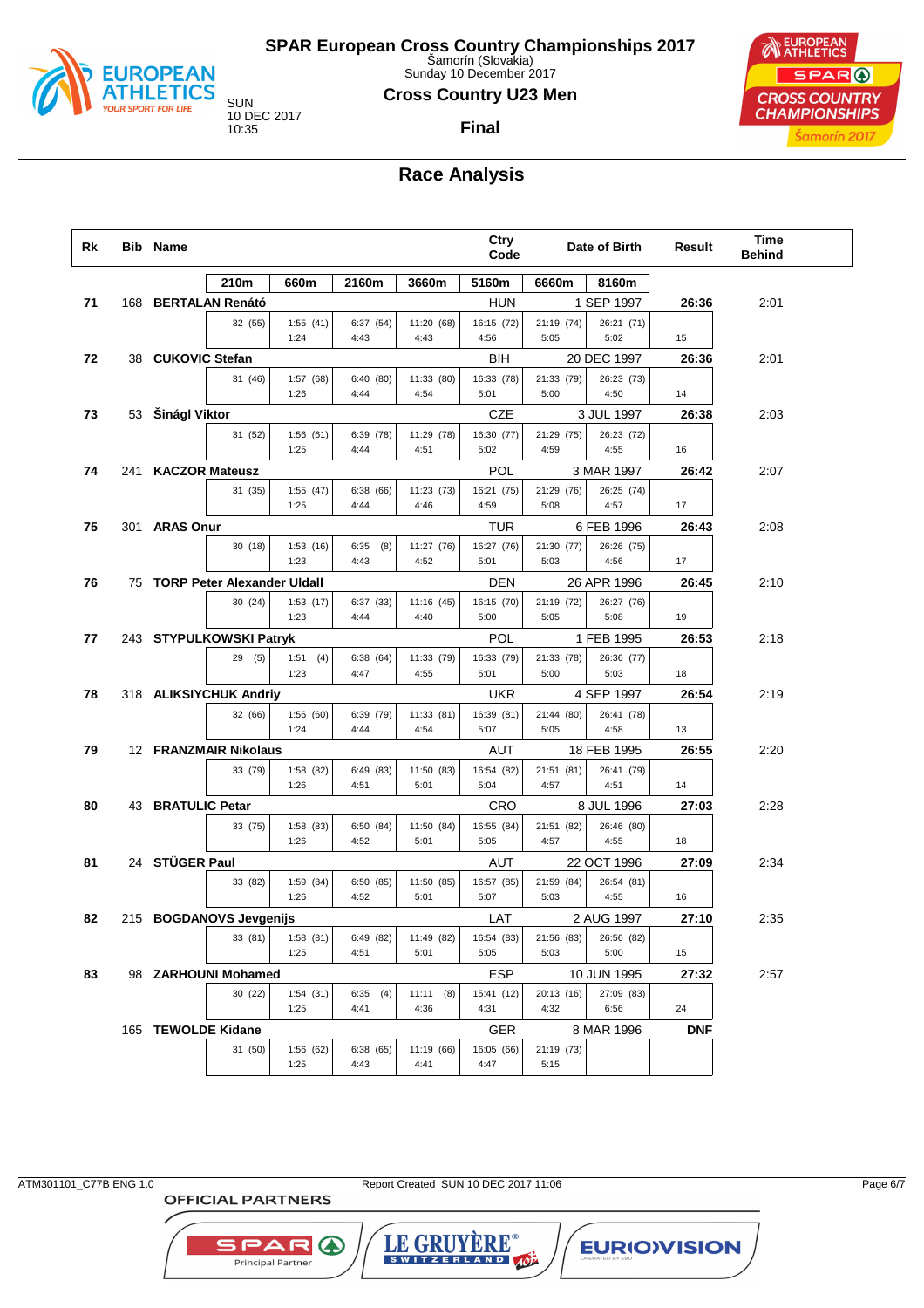

Sunday 10 December 2017

#### **Cross Country U23 Men**



10 DEC 2017 10:35

**Final**

## **Race Analysis**

| Rk                         | Bib. | Name |         |          |          |            | Ctry<br>Date of Birth<br>Code |       |             | Result     | Time<br><b>Behind</b> |
|----------------------------|------|------|---------|----------|----------|------------|-------------------------------|-------|-------------|------------|-----------------------|
|                            |      |      | 210m    | 660m     | 2160m    | 3660m      | 5160m                         | 6660m | 8160m       |            |                       |
| <b>AYALE Gashau</b><br>190 |      |      |         |          |          |            | <b>ISR</b>                    |       | 22 AUG 1996 | <b>DNF</b> |                       |
|                            |      |      | 32 (69) | 1:57(70) | 6:39(77) | 11:29 (77) | 16:36 (80)                    |       |             |            |                       |
|                            |      |      |         | 1:25     | 4:43     | 4:50       | 5:07                          |       |             |            |                       |



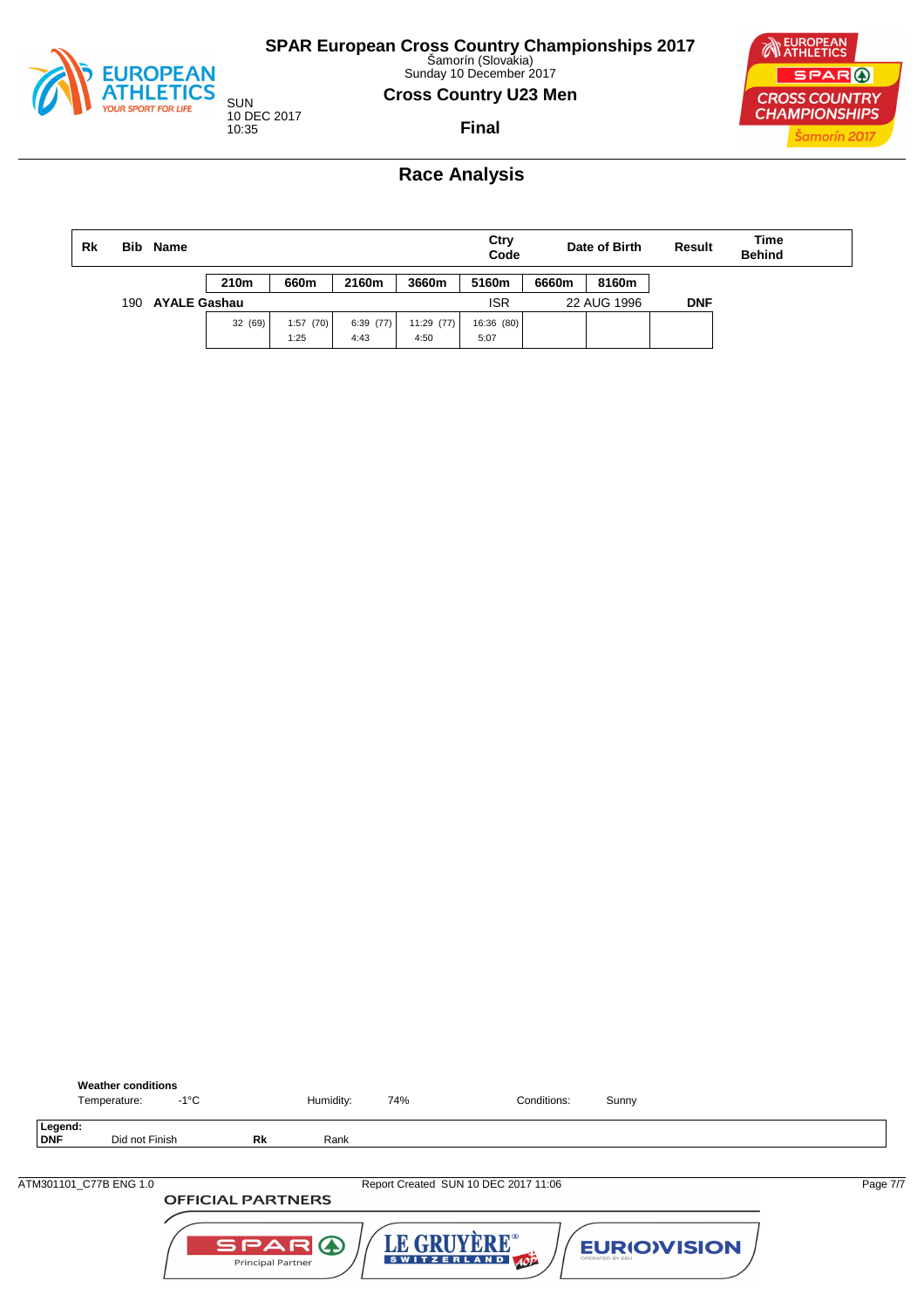

Sunday 10 December 2017

### **Cross Country U23 Men Team**

**Final**

10 DEC 2017 10:35

**CROSS COUNTRY CHAMPIONSHIPS** 





**EUROPEAN** 

SPAR (

Šamorín 2017

| Rank Ctry    |                                     |     | <b>Bib Name</b>               | <b>Time</b> | <b>Position</b> | <b>Points</b> |
|--------------|-------------------------------------|-----|-------------------------------|-------------|-----------------|---------------|
| 1            | France (FRA)                        |     |                               |             |                 | 7             |
|              |                                     |     | 114 GRESSIER Jimmy            | 24:34.61    | 1               | 1             |
|              |                                     |     | 116 HAY Hugo                  | 24:36.82    | 2               | $\mathbf{2}$  |
|              |                                     |     | 123 ROUDOLFF LÉVISSE Emmanuel | 24:42.49    | 4               | 4             |
|              |                                     | 120 | <b>MIELLET Alexis</b>         | 24:46.35    | $\overline{7}$  |               |
|              |                                     | 110 | EL BOUAJAJI Mohamed-Amine     | 25:01.56    | 15              |               |
|              |                                     |     | 121 PALCAU Fabien             | 25:11.72    | 24              |               |
| $\mathbf{2}$ | <b>Belgium (BEL)</b>                |     |                               |             |                 | 26            |
|              |                                     |     | 32 DEBOGNIES Simon            | 24:46.31    | 6               | 6             |
|              |                                     |     | 33 HENDRIX Robin              | 24:47.47    | 9               | 9             |
|              |                                     | 35  | <b>SOMERS Michael</b>         | 24:48.97    | 11              | 11            |
|              |                                     | 29  | <b>BOULVIN Dorian</b>         | 24:57.88    | 14              |               |
| 3            | <b>Great Britain &amp; NI (GBR)</b> |     |                               |             |                 | 41            |
|              |                                     |     | 140 MAHAMED Mahamed           | 24:49.19    | 12              | 12            |
|              |                                     |     | 142 OLLEY Chris               | 24:51.25    | 13              | 13            |
|              |                                     |     | 130 DEVER Patrick             | 25:01.98    | 16              | 16            |
|              |                                     |     | 147 STEWARD Joe               | 25:12.38    | 25              |               |
|              |                                     |     | 144 ROWE Jack                 | 25:24.64    | 31              |               |
|              |                                     |     | 137 JARVIS Daniel             | 25:33.67    | 42              |               |
| 4            | Spain (ESP)                         |     |                               |             |                 | 45            |
|              |                                     | 89  | <b>MAYO Carlos</b>            | 24:45.31    | 5               | 5             |
|              |                                     | 93  | PANIAGUA Sergio               | 25:05.08    | 17              | 17            |
|              |                                     | 95  | ROJO Yago                     | 25:10.93    | 23              | 23            |
|              |                                     | 81  | <b>GARCÍA</b> Gonzalo         | 25:14.68    | 26              |               |
|              |                                     |     | 77 BASCUÑANA David            | 25:15.66    | 28              |               |
|              |                                     |     | 98 ZARHOUNI Mohamed           | 27:31.87    | 83              |               |
| 5            | Italy (ITA)                         |     |                               |             |                 | 49            |
|              |                                     |     | 200 CRIPPA Yemaneberhan       | 24:41.55    | 3               | 3             |
|              |                                     | 199 | <b>COLOMBINI Simone</b>       | 25:05.98    | 19              | 19            |
|              |                                     |     | 198 CHIAPPINELLI Yohanes      | 25:15.34    | 27              | 27            |
|              |                                     |     | 197 CAVAGNA Nadir             | 25:27.30    | 33              |               |
|              |                                     |     | 208 GIACOBAZZI Alessandro     | 25:31.49    | 39              |               |
|              |                                     |     | 213 RIVA Pietro               | 25:33.04    | 40              |               |
| 6            | Turkey (TUR)                        |     |                               |             |                 | 76            |
|              |                                     |     | 307 BEKMEZCI Süleyman         | 24:48.93    | 10              | 10            |
|              |                                     |     | 310 ELKATMIS Saffet           | 25:09.10    | 22              | 22            |
|              |                                     |     | 316 TEKAL Ersin               | 25:38.58    | 44              | 44            |
|              |                                     |     | 308 BOZKURT Ferhat            | 25:49.33    | 53              |               |
|              |                                     |     | 301 ARAS Onur                 | 26:42.28    | 75              |               |

**OFFICIAL PARTNERS** 

SPAR A

Principal Partner

ATM311000\_C73X ENG 1.0 Report Created SUN 10 DEC 2017 11:07 Page 1/3

LE GRUYÈRE®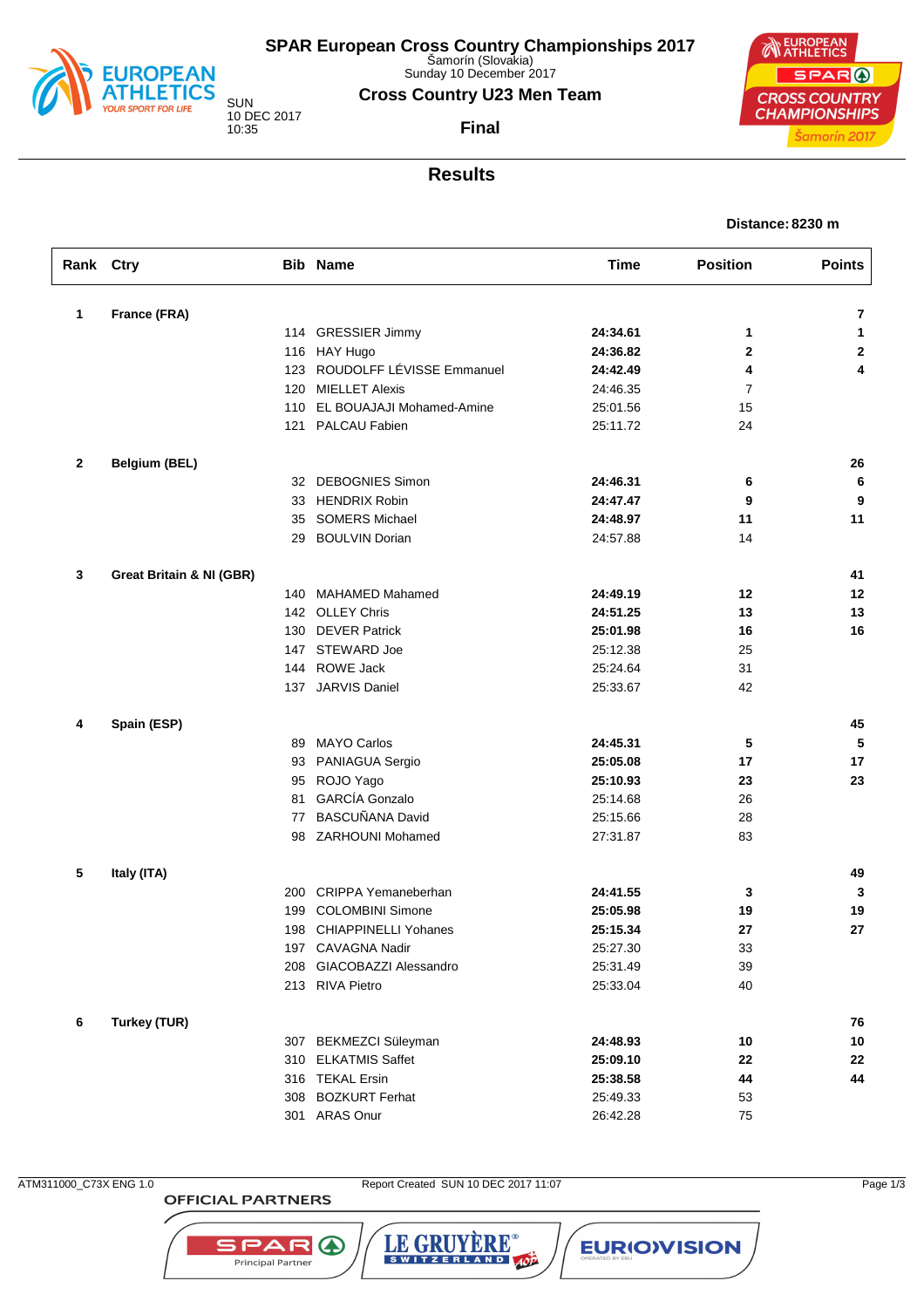

Sunday 10 December 2017

### **Cross Country U23 Men Team**

**Final**

10 DEC 2017 10:35

**NEUROPEAN** SPAR ( **CROSS COUNTRY CHAMPIONSHIPS** Šamorín 2017

# **Results**

#### **Distance: 8230 m**

| Rank Ctry |                             |     | <b>Bib Name</b>                | <b>Time</b> | <b>Position</b> | <b>Points</b> |
|-----------|-----------------------------|-----|--------------------------------|-------------|-----------------|---------------|
| 7         | Germany (GER)               |     |                                |             |                 | 79            |
|           |                             |     | 159 KARL Patrick               | 25:07.50    | 20              | 20            |
|           |                             | 162 | PETROS Amanal                  | 25:08.82    | 21              | 21            |
|           |                             | 158 | <b>JUNGHANNß Karl</b>          | 25:30.68    | 38              | 38            |
|           |                             | 155 | DAHLKE Jonathan                | 25:55.65    | 56              |               |
|           |                             |     | 165 TEWOLDE Kidane             | <b>DNF</b>  |                 |               |
| 8         | <b>Netherlands (NED)</b>    |     |                                |             |                 | 106           |
|           |                             |     | 225 van NUNEN Bart             | 25:16.58    | 29              | 29            |
|           |                             | 223 | de BACKER Manuel               | 25:29.11    | 34              | 34            |
|           |                             |     | 224 SCHUTTE Noah               | 25:36.79    | 43              | 43            |
| 9         | <b>Portugal (POR)</b>       |     |                                |             |                 | 110           |
|           |                             |     | 247 GANCHAS Hugo               | 25:17.89    | 30              | 30            |
|           |                             | 251 | PEREIRA André                  | 25:29.15    | 35              | 35            |
|           |                             | 248 | <b>MARQUES Miguel</b>          | 25:38.94    | 45              | 45            |
|           |                             |     | 254 RODRIGUES Francisco        | 25:57.77    | 59              |               |
| 10        | <b>Ukraine (UKR)</b>        |     |                                |             |                 | 130           |
|           |                             |     | 319 ANTONYUK Vyacheslav        | 25:29.23    | 36              | 36            |
|           |                             | 330 | SHEVCHENKO Serhiy              | 25:40.19    | 46              | 46            |
|           |                             | 329 | NYZHNYK Mykola                 | 25:42.42    | 48              | 48            |
|           |                             |     | 322 KAPITANETS Vitaliy         | 25:59.51    | 61              |               |
|           |                             |     | 318 ALIKSIYCHUK Andriy         | 26:53.83    | 78              |               |
| 11        | Denmark (DEN)               |     |                                |             |                 | 133           |
|           |                             |     | 62 HARRSEN Anton               | 25:27.11    | 32              | 32            |
|           |                             | 71  | SIMONSEN Jacob                 | 25:29.80    | 37              | 37            |
|           |                             | 65  | <b>JENSEN Kristian Holm</b>    | 26:07.80    | 64              | 64            |
|           |                             | 58  | <b>ERNST Frederik</b>          | 26:16.37    | 67              |               |
|           |                             |     | 75 TORP Peter Alexander Uldall | 26:44.86    | 76              |               |
| $12 \,$   | <b>Czech Republic (CZE)</b> |     |                                |             |                 | 142           |
|           |                             |     | 55 ZEMANÍK Jakub               | 25:05.41    | 18              | 18            |
|           |                             |     | 51 SADLO Dominik               | 25:43.75    | 51              | 51            |
|           |                             |     | 53 Šinágl Viktor               | 26:37.65    | 73              | 73            |
| 13        | Austria (AUT)               |     |                                |             |                 | 163           |
|           |                             |     | 14 INNERHOFER Manuel           | 25:43.76    | 52              | 52            |
|           |                             | 13  | <b>INNERHOFER Hans Peter</b>   | 25:50.99    | 54              | 54            |
|           |                             |     | 23 SINN Luca                   | 25:56.80    | 57              | 57            |
|           |                             |     | 12 FRANZMAIR Nikolaus          | 26:54.81    | 79              |               |
|           |                             |     | 24 STÜGER Paul                 | 27:08.85    | 81              |               |

**OFFICIAL PARTNERS** 

SPAR A

Principal Partner

ATM311000\_C73X ENG 1.0 Report Created SUN 10 DEC 2017 11:07 Page 2/3

LE GRUYÈRE®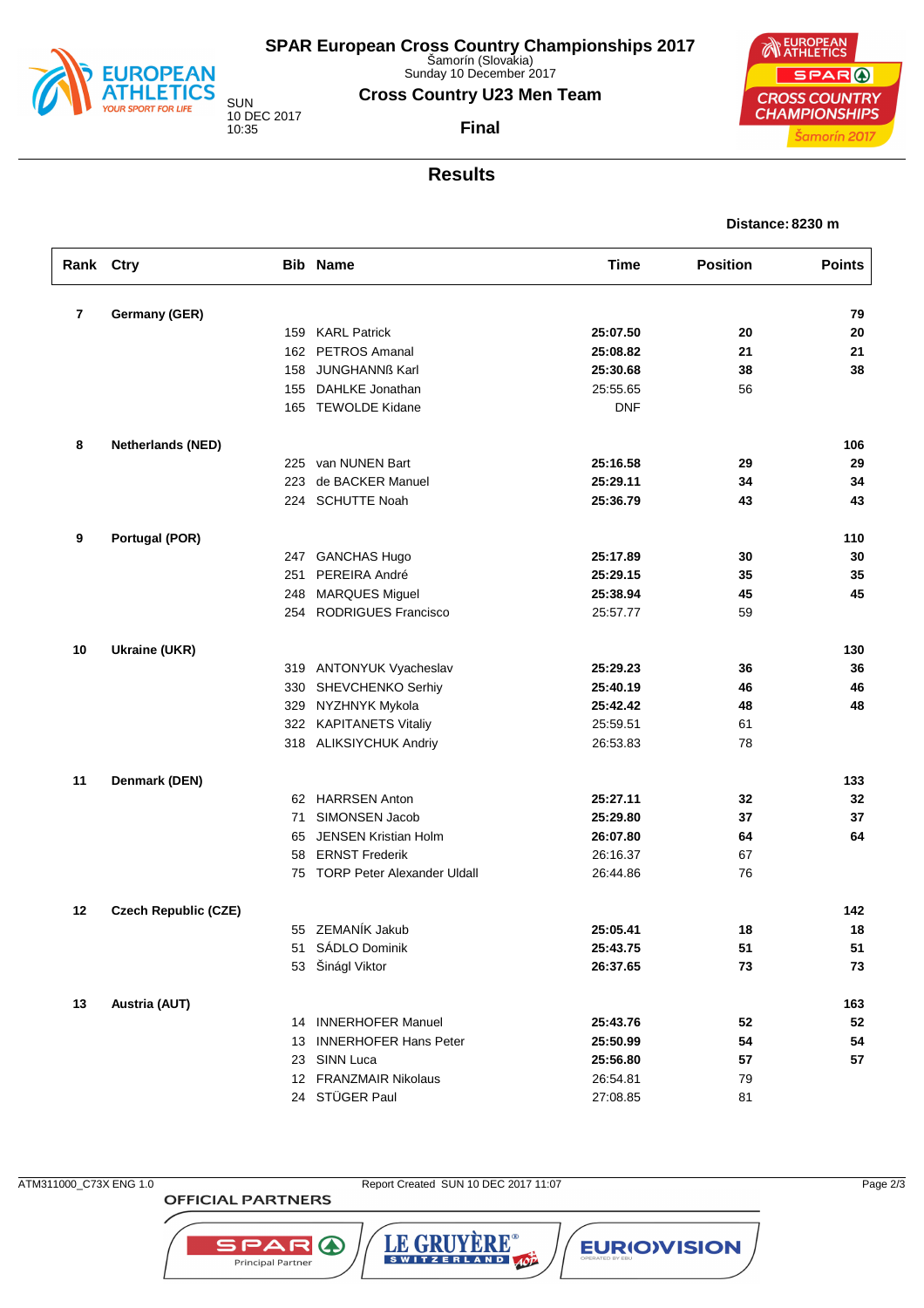

Sunday 10 December 2017

### **Cross Country U23 Men Team**

**Final**

10 DEC 2017 10:35

**EUROPEAN** SPAR ( **CROSS COUNTRY CHAMPIONSHIPS** Šamorín 2017

## **Results**

**Distance: 8230 m**

|    | Rank Ctry<br><b>Bib Name</b> |     |                           | Time       | <b>Position</b> | <b>Points</b> |
|----|------------------------------|-----|---------------------------|------------|-----------------|---------------|
|    |                              |     |                           |            |                 |               |
| 14 | Israel (ISR)                 |     |                           |            |                 | 171           |
|    |                              | 189 | <b>ABUHAI Shmuel</b>      | 25:43.43   | 50              | 50            |
|    |                              | 191 | <b>BELACHEW Godadaw</b>   | 25:51.04   | 55              | 55            |
|    |                              | 192 | <b>MALEDE Bukayaw</b>     | 26:09.28   | 66              | 66            |
|    |                              | 188 | ABDULJABER Sami           | 26:24.34   | 70              |               |
|    |                              | 190 | AYALE Gashau              | <b>DNF</b> |                 |               |
| 15 | Hungary (HUN)                |     |                           |            |                 | 176           |
|    |                              | 169 | <b>JUHÁSZ Balázs</b>      | 25:40.30   | 47              | 47            |
|    |                              | 171 | PÁPAI Márton              | 25:57.53   | 58              | 58            |
|    |                              | 168 | <b>BERTALAN Renátó</b>    | 26:35.18   | 71              | 71            |
| 16 | Poland (POL)                 |     |                           |            |                 | 202           |
|    |                              | 240 | <b>KACZMAREK Mateusz</b>  | 26:09.14   | 65              | 65            |
|    |                              | 237 | <b>BLASZCZYK Patryk</b>   | 26:16.37   | 68              | 68            |
|    |                              | 238 | <b>BORATYNSKI Dariusz</b> | 26:16.38   | 69              | 69            |
|    |                              | 241 | <b>KACZOR Mateusz</b>     | 26:41.35   | 74              |               |
|    |                              | 243 | STYPULKOWSKI Patryk       | 26:52.30   | 77              |               |

**OFFICIAL PARTNERS** 

SPAR A

Principal Partner

LE GRUYÈRE®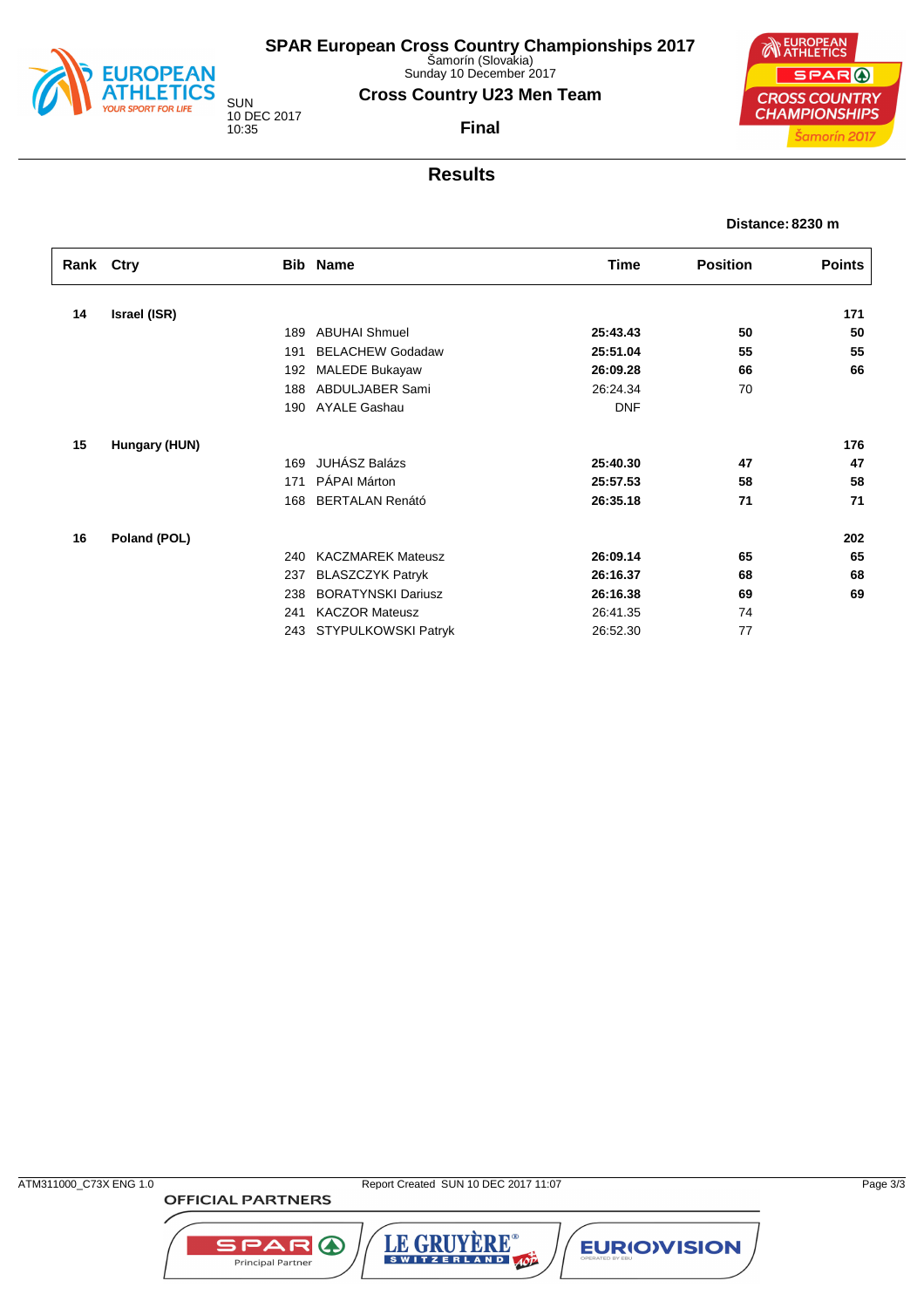

Sunday 10 December 2017

### **Cross Country U23 Women**

**Final**



10 DEC 2017

### **Results**

| Rk              | <b>Bib Name</b>                            | Ctry<br>Code | Date of Birth | Result | Time<br><b>Behind</b> |  |
|-----------------|--------------------------------------------|--------------|---------------|--------|-----------------------|--|
| 1               | 632 REH Alina<br>Germany                   | <b>GER</b>   | 23 MAY 1997   | 20:22  |                       |  |
| $\mathbf{2}$    | 628 KLOSTERHALFEN Konstanze<br>Germany     | <b>GER</b>   | 18 FEB 1997   | 20:25  | 3                     |  |
| 3               | 602 JUDD Jessica<br>Great Britain & NI     | <b>GBR</b>   | 7 JAN 1995    | 20:45  | 23                    |  |
| 4               | 608 NEALE Amy-Eloise<br>Great Britain & NI | <b>GBR</b>   | 5 AUG 1995    | 20:59  | 37                    |  |
| 5               | 600 GRIFFITHS Amy<br>Great Britain & NI    | <b>GBR</b>   | 22 MAR 1996   | 21:02  | 40                    |  |
| 6               | 757 BRAUER Isabelle<br>Sweden              | <b>SWE</b>   | 29 JAN 1996   | 21:09  | 47                    |  |
| $\overline{7}$  | 536 MØLLER Anna Emilie<br><b>Denmark</b>   | <b>DEN</b>   | 28 JUL 1997   | 21:14  | 52                    |  |
| 8               | 701 PYZIK Weronika<br>Poland               | <b>POL</b>   | 14 MAY 1996   | 21:18  | 56                    |  |
| 9               | 605 MACLENNAN Mhairi<br>Great Britain & NI | <b>GBR</b>   | 26 MAR 1995   | 21:26  | 1:04                  |  |
| 10              | 604 LAW Phoebe<br>Great Britain & NI       | <b>GBR</b>   | 12 JAN 1997   | 21:26  | 1:04                  |  |
| 11              | 778 TUNA Emine Hatun<br>Turkey             | <b>TUR</b>   | 7 DEC 1995    | 21:27  | 1:05                  |  |
| 12 <sub>2</sub> | 624 GEHRING Anna<br>Germany                | <b>GER</b>   | 15 NOV 1996   | 21:28  | 1:06                  |  |
| 13              | 595 BOWDEN Philippa<br>Great Britain & NI  | <b>GBR</b>   | 29 MAR 1995   | 21:29  | 1:07                  |  |
| 14              | 794 ZINENKO Valeriya<br>Ukraine            | <b>UKR</b>   | 6 NOV 1995    | 21:32  | 1:10                  |  |
| 15              | 584 OUDIOU Emma<br>France                  | <b>FRA</b>   | 2 JAN 1995    | 21:34  | 1:12                  |  |
| 16              | 777 KOKU Büsra Nur<br>Turkey               | <b>TUR</b>   | 26 MAR 1996   | 21:37  | 1:15                  |  |
| 17              | 548 ANTÓN Célia<br>Spain                   | <b>ESP</b>   | 23 JAN 1997   | 21:39  | 1:17                  |  |
| 18              | 550 CARDAMA Carmela<br>Spain               | <b>ESP</b>   | 4 DEC 1996    | 21:40  | 1:18                  |  |
| 19              | 776 KILIÇ Yayla<br>Turkey                  | <b>TUR</b>   | 1 MAR 1997    | 21:45  | 1:23                  |  |
| 20              | 621 COUTELLIER Vera<br>Germany             | <b>GER</b>   | 11 SEP 1995   | 21:48  | 1:26                  |  |
| 21              | 758 CHRISTIANSSON Sara<br>Sweden           | SWE          | 21 JUL 1997   | 21:51  | 1:29                  |  |
| 22              | 544 THESTRUP Josephine<br>Denmark          | DEN          | 25 NOV 1996   | 21:51  | 1:29                  |  |
| 23              | 792 STREBKOVA Nataliya<br>Ukraine          | <b>UKR</b>   | 6 MAR 1995    | 21:53  | 1:31                  |  |
| 24              | 557 GONZÁLEZ Paula                         | <b>ESP</b>   | 3 MAY 1996    | 21:54  | 1:32                  |  |
| 25              | Spain<br>755 ANDERSSON Isabella<br>Sweden  | <b>SWE</b>   | 13 JUN 1997   | 21:56  | 1:34                  |  |

LE GRUYÈRE®

**EURIOVISION** 

SPAR A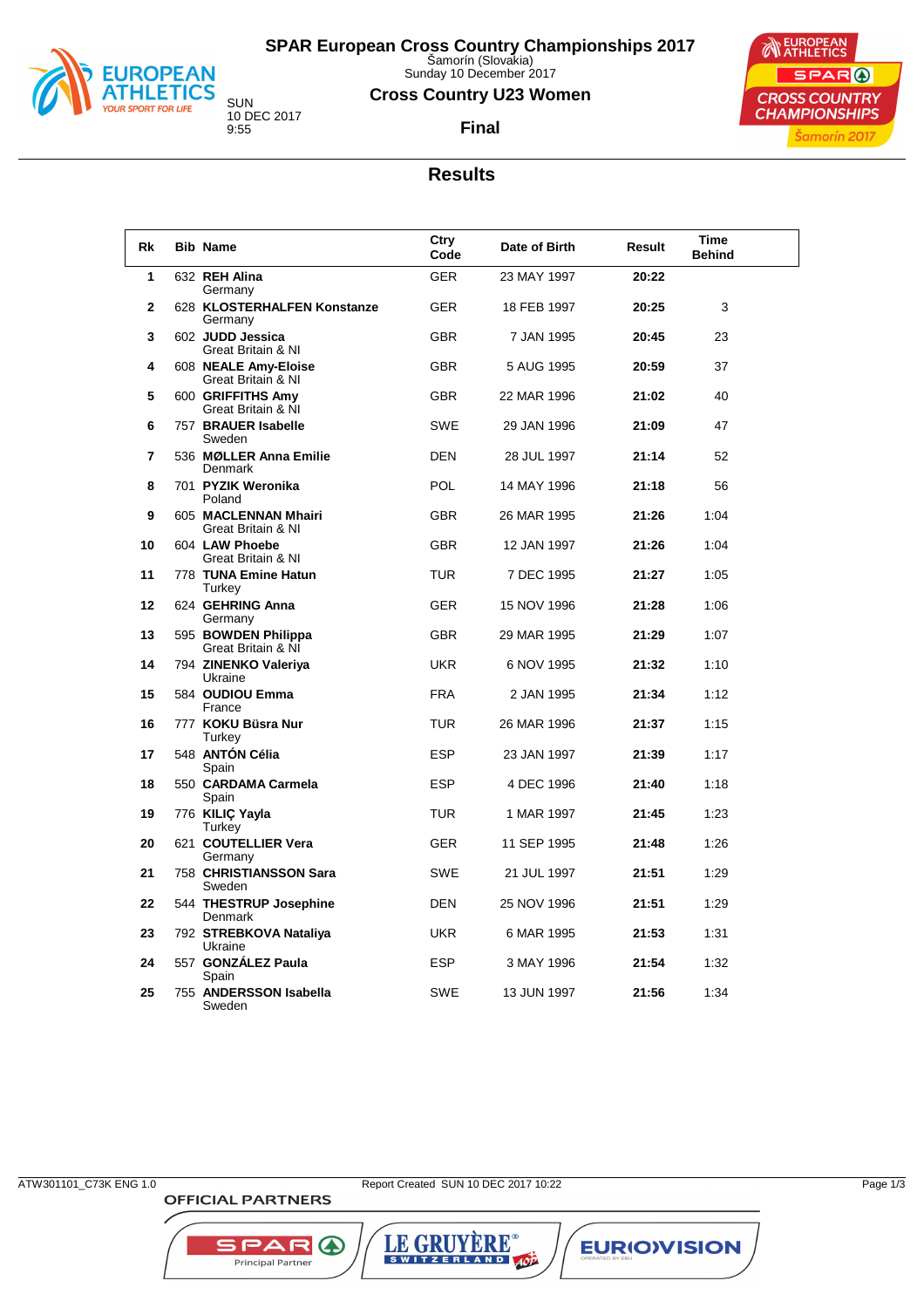

Sunday 10 December 2017

### **Cross Country U23 Women**

**Final**



10 DEC 2017

## **Results**

| <b>Rk</b> | <b>Bib Name</b>                        | Ctry<br>Code | Date of Birth | Result | Time<br><b>Behind</b> |
|-----------|----------------------------------------|--------------|---------------|--------|-----------------------|
| 26        | 687 MORENAITE Egle<br>Lithuania        | LTU          | 14 NOV 1997   | 21:56  | 1:34                  |
| 27        | 677 SPAGNOLI Chiara<br>Italy           | <b>ITA</b>   | 12 JAN 1996   | 21:57  | 1:35                  |
| 28        | 681 ZANNE Federica<br>Italy            | <b>ITA</b>   | 14 AUG 1997   | 22:00  | 1:38                  |
| 29        | 785 NEMCHENKO Maryna<br>Ukraine        | <b>UKR</b>   | 9 MAY 1996    | 22:03  | 1:41                  |
| 30        | 676 SANTI Christine<br>Italy           | <b>ITA</b>   | 22 OCT 1995   | 22:03  | 1:41                  |
| 31        | 771 ERDAL Tubay<br>Turkey              | TUR.         | 1 OCT 1995    | 22:08  | 1:46                  |
| 32        | 526 STEWARTOVA Moira<br>Czech Republic | <b>CZE</b>   | 9 JUN 1995    | 22:10  | 1:48                  |
| 33        | 585 PAREAU Manon<br>France             | <b>FRA</b>   | 15 JUN 1995   | 22:11  | 1:49                  |
| 34        | 588 PIOLOT-DOCO Tifenn<br>France       | <b>FRA</b>   | 17 FEB 1996   | 22:11  | 1:50                  |
| 35        | 587 PICARD Lucie<br>France             | <b>FRA</b>   | 21 MAR 1996   | 22:13  | 1:51                  |
| 36        | 741 STUTZ Flavia<br>Switzerland        | <b>SUI</b>   | 19 JUL 1996   | 22:13  | 1:51                  |
| 37        | 788 SEMENOVYCH Nataliya<br>Ukraine     | <b>UKR</b>   | 1 MAR 1995    | 22:14  | 1:52                  |
| 38        | 653 MURRAY Bethanie<br>Ireland         | <b>IRL</b>   | 26 JUN 1995   | 22:15  | 1:53                  |
| 39        | 678 SUGAMIELE Federica<br>Italy        | <b>ITA</b>   | 27 APR 1996   | 22:17  | 1:55                  |
| 40        | 510 SCAUNET Vanessa<br>Belgium         | BEL          | 9 JUL 1996    | 22:19  | 1:57                  |
| 41        | 552 ESTÉVEZ Claudia<br>Spain           | <b>ESP</b>   | 28 SEP 1995   | 22:22  | 2:00                  |
| 42        | 576 GEYER-CARLES Johanna<br>France     | <b>FRA</b>   | 10 OCT 1995   | 22:23  | 2:01                  |
| 43        | 762 SÖDERHOLM Linn<br>Sweden           | <b>SWE</b>   | 5 MAY 1996    | 22:24  | 2:02                  |
| 44        | 668 GHIDINI Mara<br>Italy              | <b>ITA</b>   | 28 NOV 1997   | 22:25  | 2:03                  |
| 45        | 580 MAUNOURY Perle<br>France           | <b>FRA</b>   | 14 DEC 1997   | 22:28  | 2:06                  |
| 46        | 631 PINGPANK Svenja<br>Germany         | <b>GER</b>   | 30 OCT 1996   | 22:32  | 2:10                  |
| 47        | 737 SCHERRER Chiara<br>Switzerland     | SUI          | 24 JAN 1996   | 22:34  | 2:12                  |
| 48        | 535 LARSEN Maria<br>Denmark            | <b>DEN</b>   | 11 APR 1996   | 22:34  | 2:12                  |
| 49        | 743 TROXLER Fiammetta<br>Switzerland   | SUI          | 15 AUG 1996   | 22:36  | 2:14                  |
| 50        | 786 PROKOFYEVA Yevheniya<br>Ukraine    | <b>UKR</b>   | 5 JUN 1995    | 22:40  | 2:18                  |

**OFFICIAL PARTNERS** 

ATW301101\_C73K ENG 1.0 Report Created SUN 10 DEC 2017 10:22 Page 2/3

LE GRUYÈRE®

**EURIOVISION** 

SPAR A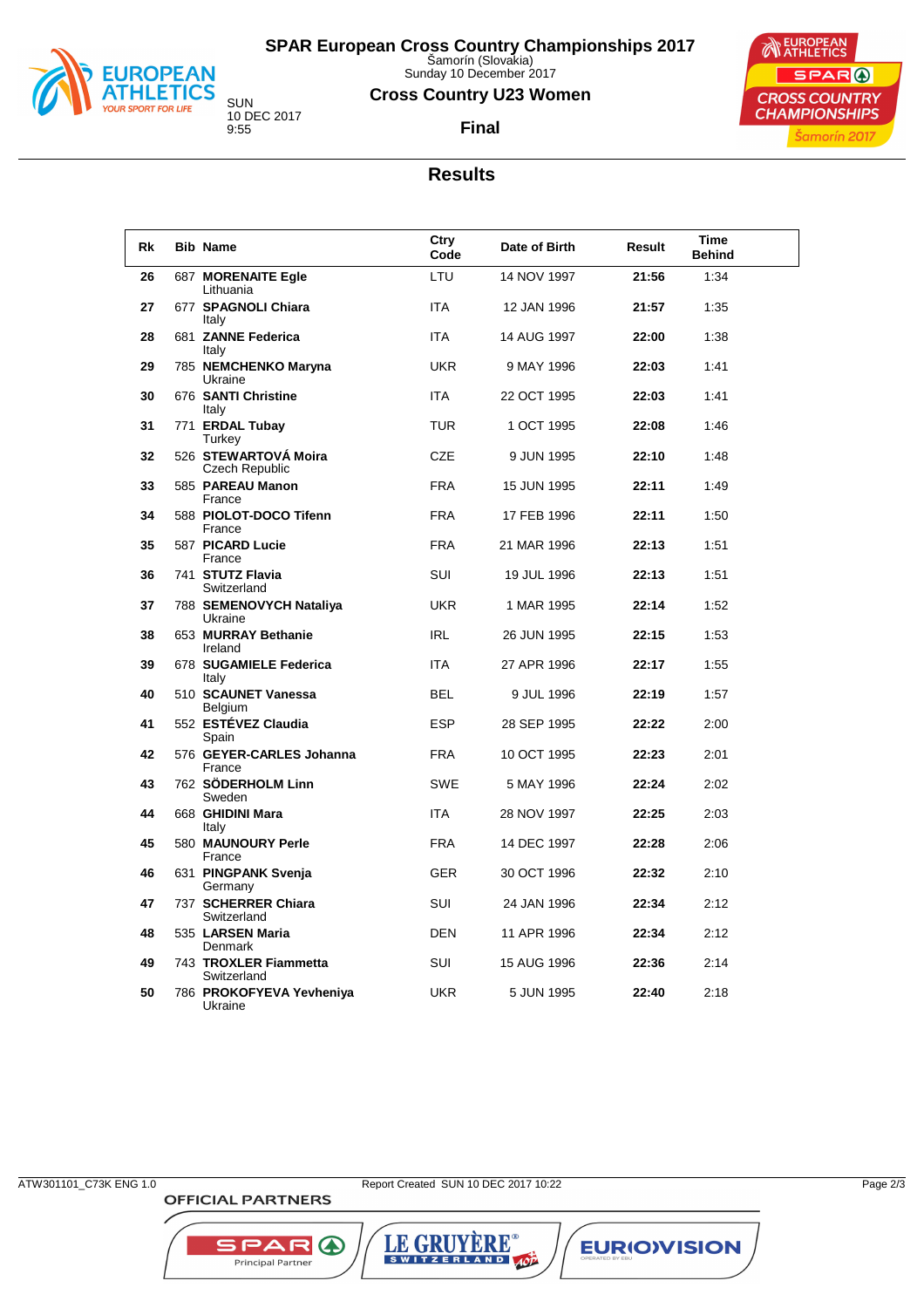

Sunday 10 December 2017

### **Cross Country U23 Women**

**Final**



10 DEC 2017 9:55

## **Results**

| Rk | <b>Bib Name</b>                |                           |          | Ctry<br>Code |     | Date of Birth                 | Result     | <b>Time</b><br><b>Behind</b> |  |
|----|--------------------------------|---------------------------|----------|--------------|-----|-------------------------------|------------|------------------------------|--|
| 51 | 769 DEMIR Fatma<br>Turkey      |                           |          | <b>TUR</b>   |     | 5 MAY 1996                    | 22:46      | 2:24                         |  |
| 52 | 547 ALVAREZ Lucia<br>Spain     |                           |          | <b>ESP</b>   |     | 14 APR 1996                   | 22:47      | 2:25                         |  |
| 53 | 716 SIMÕES Rute<br>Portugal    |                           |          | <b>POR</b>   |     | 14 FEB 1995                   | 22:52      | 2:30                         |  |
| 54 | Denmark                        | 534 KRISTENSEN Sara Schou |          | <b>DEN</b>   |     | 29 MAR 1997                   | 22:53      | 2:31                         |  |
| 55 | 565 PRIETO Idaira<br>Spain     |                           |          | <b>ESP</b>   |     | 17 AUG 1997                   | 22:57      | 2:35                         |  |
| 56 | 704 ALVES Helena<br>Portugal   |                           |          | <b>POR</b>   |     | 15 JUN 1997                   | 23:02      | 2:40                         |  |
| 57 | Slovakia                       | 748 JANECKOVÁ Lucia       |          | <b>SVK</b>   |     | 23 MAR 1995                   | 23:09      | 2:47                         |  |
| 58 | Slovakia                       | 754 ZRASTÁKOVÁ Veronika   |          | <b>SVK</b>   |     | 26 JUL 1996                   | 23:34      | 3:12                         |  |
| 59 | 709 MARTINS Lilia<br>Portugal  |                           |          | <b>POR</b>   |     | 31 MAR 1997                   | 23:35      | 3:13                         |  |
| 60 | 706 FERREIRA Sónia<br>Portugal |                           |          | <b>POR</b>   |     | 8 JUL 1995                    | 23:50      | 3:28                         |  |
| 61 | Latvia                         | 682 HOLŠTROMA Gunta       |          | LAT          |     | 27 AUG 1997                   | 25:40      | 5:18                         |  |
| 62 | 513 HRNJIC Alma                | Bosnia and Herzegovina    |          | <b>BIH</b>   |     | 7 SEP 1997                    | 26:24      | 6:02                         |  |
|    | 672 MATTUZZI Isabel<br>Italy   |                           |          | <b>ITA</b>   |     | 23 APR 1995                   | <b>DNF</b> |                              |  |
|    | <b>Intermediate Times:</b>     | 210 <sub>m</sub>          | 33.11    |              | 608 | NEALE Amy-Eloise (GBR)        |            |                              |  |
|    |                                | 1710m                     | 5:27.57  |              | 632 | REH Alina (GER)               |            |                              |  |
|    |                                | 3210m                     | 10:20.01 |              | 628 | KLOSTERHALFEN Konstanze (GER) |            |                              |  |
|    |                                | 4710m                     | 15:12.39 |              | 632 | REH Alina (GER)               |            |                              |  |
|    |                                | 6210m                     | 20:03.67 |              | 632 | REH Alina (GER)               |            |                              |  |



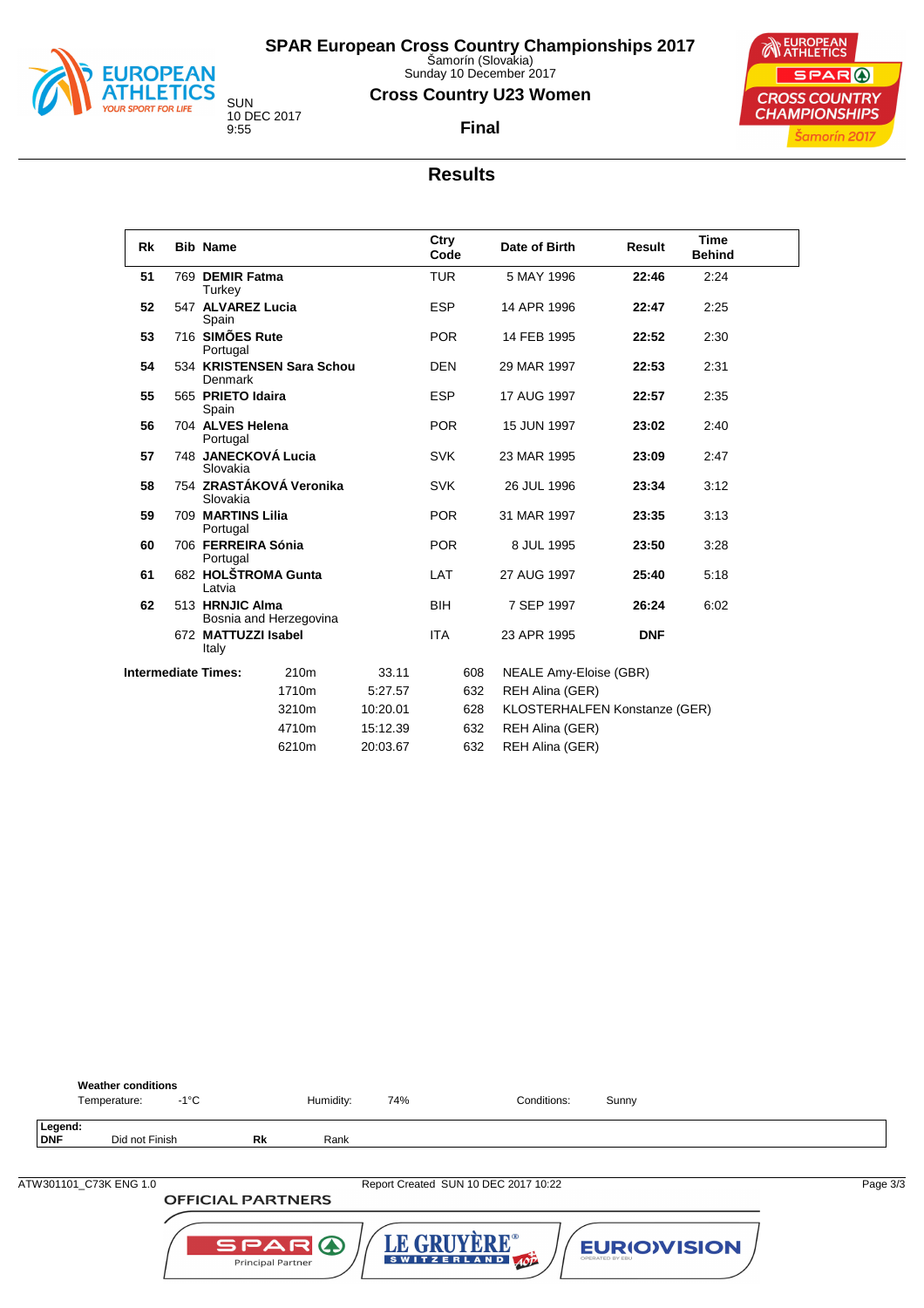

Sunday 10 December 2017

### **Cross Country U23 Women**

10 DEC 2017

### **Final**



## **Race Analysis**

| Rk           | <b>Bib Name</b>             |         |                     | Ctry<br>Code         |                      | Date of Birth       | Result | Time<br><b>Behind</b> |
|--------------|-----------------------------|---------|---------------------|----------------------|----------------------|---------------------|--------|-----------------------|
|              |                             | 210m    | 1710m               | 3210m                | 4710m                | 6210m               |        |                       |
| 1            | 632 REH Alina               |         |                     | GER                  |                      | 23 MAY 1997         | 20:22  |                       |
|              |                             | 34 (5)  | 5:28<br>(1)<br>4:55 | $10:21$ (2)<br>4:53  | 15:13(1)<br>4:53     | $20:04$ (1)<br>4:52 | 19     |                       |
| $\mathbf{2}$ | 628 KLOSTERHALFEN Konstanze |         |                     | GER                  |                      | 18 FEB 1997         | 20:25  | 3                     |
|              |                             | 34(3)   | 5:28<br>(2)<br>4:55 | 10:21(1)<br>4:53     | 15:15<br>(2)<br>4:55 | $20:07$ (2)<br>4:53 | 18     |                       |
| 3            | 602 JUDD Jessica            |         |                     | GBR                  |                      | 7 JAN 1995          | 20:45  | 23                    |
|              |                             | 34(2)   | 5:33<br>(3)<br>5:00 | $10:25$ (3)<br>4:53  | 15:23<br>(3)<br>4:58 | $20:25$ (3)<br>5:03 | 20     |                       |
| 4            | 608 NEALE Amy-Eloise        |         |                     | GBR                  |                      | 5 AUG 1995          | 20:59  | 37                    |
|              |                             | 34(1)   | 5:36<br>(6)<br>5:03 | $10:39$ (4)<br>5:04  | 15:46<br>(6)<br>5:07 | 20:42(4)<br>4:57    | 17     |                       |
| 5            | 600 GRIFFITHS Amy           |         |                     | GBR                  |                      | 22 MAR 1996         | 21:02  | 40                    |
|              |                             | 34 (8)  | $5:37$ (9)<br>5:03  | 10:40(6)<br>5:03     | 15:43<br>(4)<br>5:04 | 20:44(5)<br>5:01    | 19     |                       |
| 6            | 757 BRAUER Isabelle         |         |                     | SWE                  |                      | 29 JAN 1996         | 21:09  | 47                    |
|              |                             | 34 (11) | 5:36<br>(7)<br>5:02 | 10:39<br>(5)<br>5:04 | 15:45<br>(5)<br>5:06 | 20:50(6)<br>5:06    | 19     |                       |
| 7            | 536 MØLLER Anna Emilie      |         |                     | DEN                  |                      | 28 JUL 1997         | 21:14  | 52                    |
|              |                             | 35 (19) | 5:37(10)<br>5:03    | 10:41(8)<br>5:04     | $15:47$ (7)<br>5:07  | $20:55$ (7)<br>5:08 | 20     |                       |
| 8            | 701 PYZIK Weronika          |         |                     | POL                  |                      | 14 MAY 1996         | 21:18  | 56                    |
|              |                             | 34 (12) | $5:37$ (8)<br>5:03  | $10:41$ (7)<br>5:05  | 15:52 (8)<br>5:11    | $21:00$ (8)<br>5:08 | 19     |                       |
| 9            | 605 MACLENNAN Mhairi        |         |                     | GBR                  |                      | 26 MAR 1995         | 21:26  | 1:04                  |
|              |                             | 36 (40) | 5:44(24)<br>5:08    | 10:53 (13)<br>5:10   | 16:03 (13)<br>5:11   | 21:10(11)<br>5:07   | 16     |                       |
| 10           | 604 LAW Phoebe              |         |                     | GBR                  |                      | 12 JAN 1997         | 21:26  | 1:04                  |
|              |                             | 36 (35) | 5:44 (26)<br>5:09   | 10:54 (15)<br>5:10   | 16:03(11)<br>5:10    | $21:09$ (9)<br>5:07 | 17     |                       |
| 11           | 778 TUNA Emine Hatun        |         |                     | TUR                  |                      | 7 DEC 1995          | 21:27  | 1:05                  |
|              |                             | 34 (4)  | 5:33<br>(4)<br>5:00 | $10:41$ (9)<br>5:08  | 16:02 (10)<br>5:22   | 21:10 (12)<br>5:08  | 18     |                       |
| 12           | 624 GEHRING Anna            |         |                     | GER                  |                      | 15 NOV 1996         | 21:28  | 1:06                  |
|              |                             | 35 (24) | 5:43(21)<br>5:09    | 10:54(14)<br>5:11    | 16:04 (14)<br>5:10   | 21:10(10)<br>5:06   | 19     |                       |
| 13           | 595 BOWDEN Philippa         |         |                     | GBR                  |                      | 29 MAR 1995         | 21:29  | 1:07                  |
|              |                             | 38 (61) | 5:46 (29)<br>5:09   | 10:54 (18)<br>5:08   | 16:03 (12)<br>5:10   | 21:12 (13)<br>5:09  | 18     |                       |
| 14           | 794 ZINENKO Valeriya        |         |                     | <b>UKR</b>           |                      | 6 NOV 1995          | 21:32  | 1:10                  |
|              |                             | 36 (29) | 5:44 (25)<br>5:09   | 10:54 (19)<br>5:11   | 16:04 (16)<br>5:10   | 21:12 (14)<br>5:09  | 20     |                       |

ATW301101\_C77B ENG 1.0 Report Created SUN 10 DEC 2017 10:23 Page 1/5

LE GRUYERE®

**EURIOVISION** 

**SPAR A** 

Principal Partner

**OFFICIAL PARTNERS**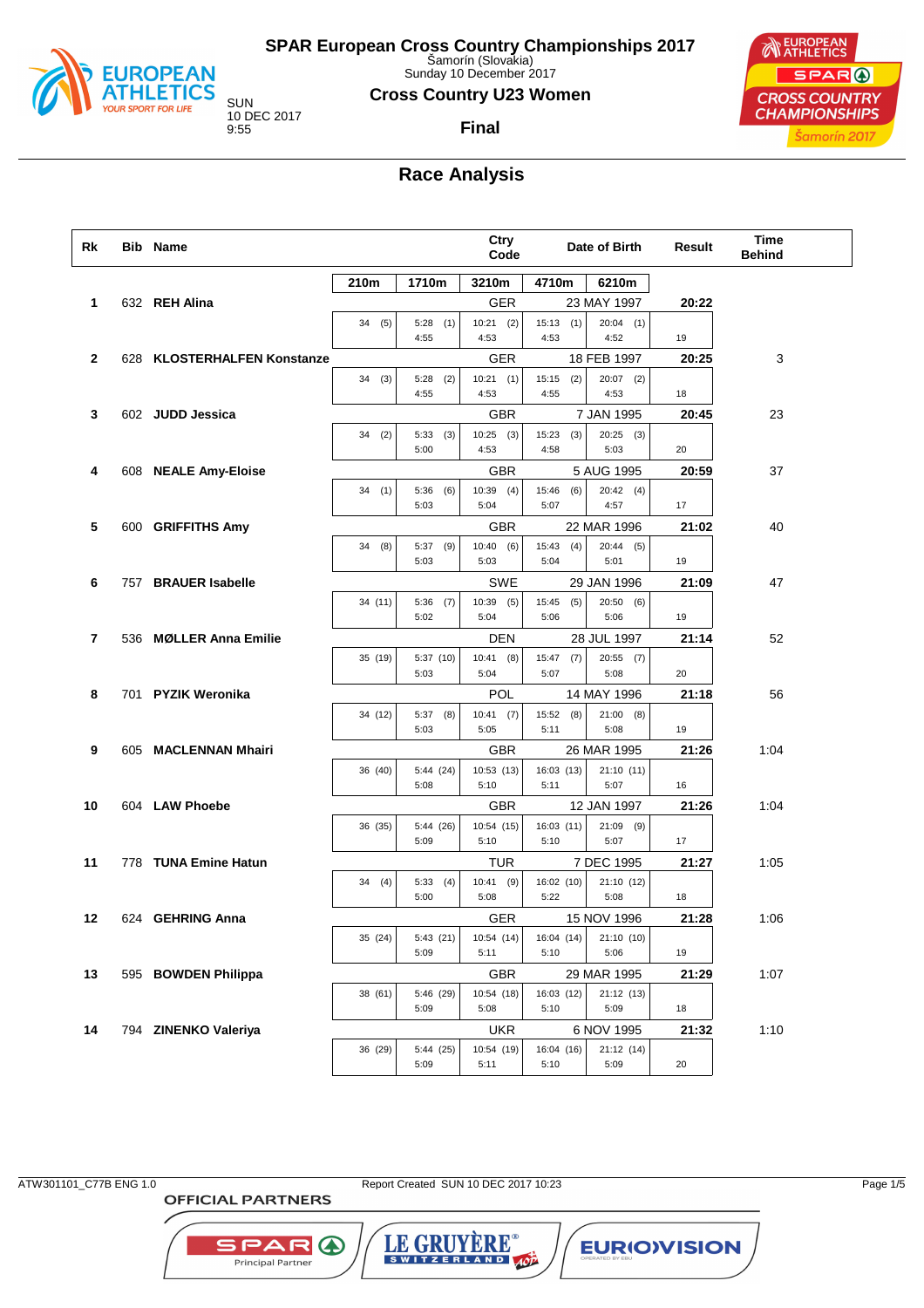

Sunday 10 December 2017

### **Cross Country U23 Women**

**Final**

10 DEC 2017

**EUROPEAN** SPAR ( **CROSS COUNTRY CHAMPIONSHIPS** Šamorín 2017

## **Race Analysis**

| Rk | <b>Bib Name</b>        |         |                     | Ctry<br>Code       |                     | Date of Birth      | Result | <b>Time</b><br><b>Behind</b> |
|----|------------------------|---------|---------------------|--------------------|---------------------|--------------------|--------|------------------------------|
|    |                        | 210m    | 1710m               | 3210m              | 4710m               | 6210m              |        |                              |
| 15 | 584 OUDIOU Emma        |         |                     | <b>FRA</b>         |                     | 2 JAN 1995         | 21:34  | 1:12                         |
|    |                        | 35 (18) | 5:38(11)<br>5:03    | 10:46 (10)<br>5:09 | $16:02$ (9)<br>5:17 | 21:16 (15)<br>5:14 | 19     |                              |
| 16 | 777 KOKU Büsra Nur     |         |                     | TUR                |                     | 26 MAR 1996        | 21:37  | 1:15                         |
|    |                        | 36 (36) | 5:36<br>(5)<br>5:00 | 10:53 (12)<br>5:18 | 16:09 (17)<br>5:17  | 21:19 (16)<br>5:10 | 18     |                              |
| 17 | 548 ANTÓN Célia        |         |                     | ESP                |                     | 23 JAN 1997        | 21:39  | 1:17                         |
|    |                        | 35 (17) | 5:38 (12)<br>5:04   | 10:49 (11)<br>5:11 | 16:04 (15)<br>5:16  | 21:20 (17)<br>5:17 | 19     |                              |
| 18 | 550 CARDAMA Carmela    |         |                     | ESP                |                     | 4 DEC 1996         | 21:40  | 1:18                         |
|    |                        | 35 (20) | 5:43 (19)<br>5:09   | 10:56 (21)<br>5:13 | 16:11 (20)<br>5:15  | 21:22 (18)<br>5:12 | 18     |                              |
| 19 | 776 KILIÇ Yayla        |         |                     | TUR                |                     | 1 MAR 1997         | 21:45  | 1:23                         |
|    |                        | 35 (14) | 5:43 (17)<br>5:09   | 10:54 (17)<br>5:11 | 16:10 (19)<br>5:16  | 21:25 (19)<br>5:16 | 20     |                              |
| 20 | 621 COUTELLIER Vera    |         |                     | GER                |                     | 11 SEP 1995        | 21:48  | 1:26                         |
|    |                        | 35 (27) | 5:45 (27)<br>5:10   | 11:00 (24)<br>5:15 | 16:17 (22)<br>5:17  | 21:29 (20)<br>5:13 | 19     |                              |
| 21 | 758 CHRISTIANSSON Sara |         |                     | SWE                |                     | 21 JUL 1997        | 21:51  | 1:29                         |
|    |                        | 35 (15) | 5:43(14)<br>5:08    | 10:54 (16)<br>5:12 | 16:10 (18)<br>5:16  | 21:30 (21)<br>5:21 | 21     |                              |
| 22 | 544 THESTRUP Josephine |         |                     | DEN                |                     | 25 NOV 1996        | 21:51  | 1:29                         |
|    |                        | 36 (32) | 5:44 (22)<br>5:08   | 10:56 (20)<br>5:12 | 16:15 (21)<br>5:20  | 21:34 (22)<br>5:20 | 17     |                              |
| 23 | 792 STREBKOVA Nataliya |         |                     | <b>UKR</b>         |                     | 6 MAR 1995         | 21:53  | 1:31                         |
|    |                        | 36 (30) | 5:46 (30)<br>5:11   | 11:00 (25)<br>5:14 | 16:17 (23)<br>5:18  | 21:35 (23)<br>5:19 | 18     |                              |
| 24 | 557 GONZÁLEZ Paula     |         |                     | ESP                |                     | 3 MAY 1996         | 21:54  | 1:32                         |
|    |                        | 36 (41) | 5:54 (47)<br>5:18   | 11:10 (36)<br>5:17 | 16:28 (30)<br>5:18  | 21:36 (24)<br>5:09 | 19     |                              |
| 25 | 755 ANDERSSON Isabella |         |                     | SWE                |                     | 13 JUN 1997        | 21:56  | 1:34                         |
|    |                        | 35 (26) | 5:49 (33)<br>5:15   | 11:07 (28)<br>5:18 | 16:25 (27)<br>5:19  | 21:39 (27)<br>5:14 | 17     |                              |
| 26 | 687 MORENAITE Egle     |         |                     | LTU                |                     | 14 NOV 1997        | 21:56  | 1:34                         |
|    |                        | 37 (50) | 5:43(18)<br>5:07    | 10:57 (22)<br>5:14 | 16:20 (24)<br>5:24  | 21:38 (25)<br>5:19 | 18     |                              |
| 27 | 677 SPAGNOLI Chiara    |         |                     | <b>ITA</b>         |                     | 12 JAN 1996        | 21:57  | 1:35                         |
|    |                        | 37 (52) | 5:55 (49)<br>5:18   | 11:09 (32)<br>5:15 | 16:26 (28)<br>5:17  | 21:39 (26)<br>5:14 | 19     |                              |
| 28 | 681 ZANNE Federica     |         |                     | ITA                |                     | 14 AUG 1997        | 22:00  | 1:38                         |
|    |                        | 37 (49) | 5:53(41)<br>5:17    | 11:09 (33)<br>5:16 | 16:25 (26)<br>5:16  | 21:40 (28)<br>5:16 | 20     |                              |

**OFFICIAL PARTNERS** 

**SPAR A** 

Principal Partner

ATW301101\_C77B ENG 1.0 Report Created SUN 10 DEC 2017 10:23 Page 2/5

LE GRUYERE®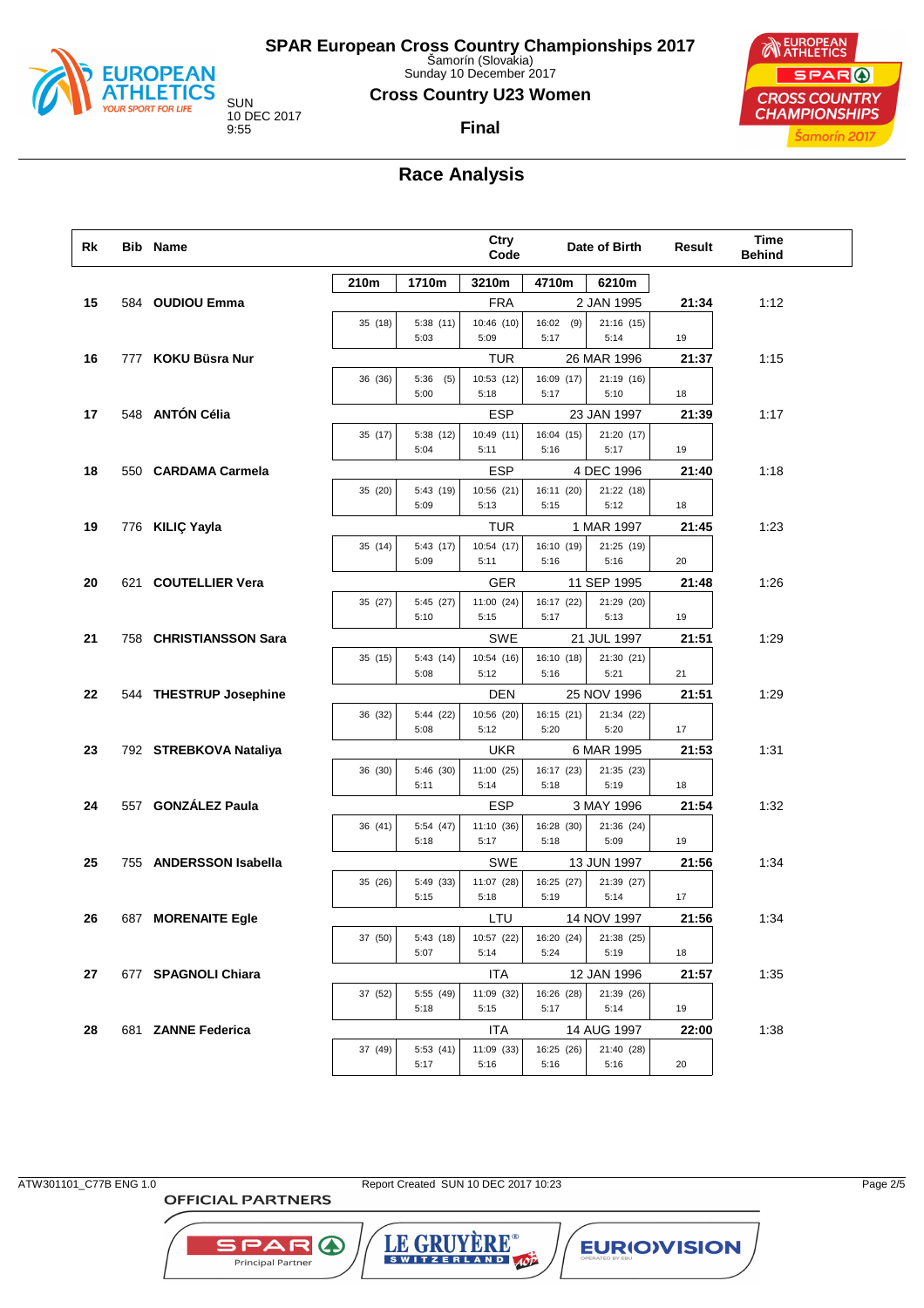

Sunday 10 December 2017

### **Cross Country U23 Women**

10 DEC 2017

### **Final**



## **Race Analysis**

| Rk | <b>Bib Name</b>          |              |                   | <b>Ctry</b><br>Code |                    | Date of Birth      | Result | <b>Time</b><br><b>Behind</b> |
|----|--------------------------|--------------|-------------------|---------------------|--------------------|--------------------|--------|------------------------------|
|    |                          | 210m         | 1710m             | 3210m               | 4710m              | 6210m              |        |                              |
| 29 | 785 NEMCHENKO Maryna     |              |                   | <b>UKR</b>          |                    | 9 MAY 1996         | 22:03  | 1:41                         |
|    |                          | 37 (59)      | 5:54 (44)         | 11:08 (30)          | 16:28 (31)         | 21:47 (30)         |        |                              |
|    |                          |              | 5:17              | 5:15                | 5:20               | 5:19               | 17     |                              |
| 30 | 676 SANTI Christine      |              |                   | ITA                 |                    | 22 OCT 1995        | 22:03  | 1:41                         |
|    |                          | 35 (25)      | 5:52 (37)         | 11:09 (31)          | 16:28 (32)         | 21:46 (29)         |        |                              |
|    |                          |              | 5:17              | 5:17                | 5:20               | 5:18               | 18     |                              |
| 31 | 771 ERDAL Tubay          |              |                   | TUR                 |                    | 1 OCT 1995         | 22:08  | 1:46                         |
|    |                          | 35 (16)      | 5:43(15)<br>5:08  | 10:58 (23)<br>5:16  | 16:25 (25)<br>5:27 | 21:49 (31)<br>5:25 | 19     |                              |
| 32 | 526 STEWARTOVÁ Moira     |              |                   | <b>CZE</b>          |                    | 9 JUN 1995         | 22:10  | 1:48                         |
|    |                          | 34 (10)      | 5:43 (20)         | 11:01 (26)          | 16:26 (29)         | 21:52 (32)         |        |                              |
|    |                          |              | 5:10              | 5:18                | 5:25               | 5:26               | 19     |                              |
| 33 | 585 PAREAU Manon         |              |                   | <b>FRA</b>          |                    | 15 JUN 1995        | 22:11  | 1:49                         |
|    |                          | 35(21)       | 5:46 (28)         | 11:08 (29)          | 16:31 (33)         | 21:53 (33)         |        |                              |
|    |                          |              | 5:11              | 5:22                | 5:24               | 5:22               | 18     |                              |
| 34 | 588 PIOLOT-DOCO Tifenn   |              |                   | <b>FRA</b>          |                    | 17 FEB 1996        | 22:11  | 1:50                         |
|    |                          | 37 (45)      | 5:52 (36)         | 11:11(37)           | 16:33 (36)         | 21:53 (34)         |        |                              |
|    |                          |              | 5:16              | 5:20                | 5:23               | 5:20               | 19     |                              |
| 35 | 587 PICARD Lucie         |              |                   | <b>FRA</b>          |                    | 21 MAR 1996        | 22:13  | 1:51                         |
|    |                          | 37 (53)      | 5:52 (38)<br>5:16 | 11:11 (39)<br>5:20  | 16:35 (39)<br>5:24 | 21:54 (35)<br>5:19 | 20     |                              |
| 36 | 741 STUTZ Flavia         |              |                   | SUI                 |                    | 19 JUL 1996        | 22:13  | 1:51                         |
|    |                          | 36 (38)      | 5:54 (45)         | 11:13(42)           | 16:33 (34)         | 21:54 (36)         |        |                              |
|    |                          |              | 5:18              | 5:20                | 5:20               | 5:21               | 20     |                              |
| 37 | 788 SEMENOVYCH Nataliya  |              |                   | <b>UKR</b>          |                    | 1 MAR 1995         | 22:14  | 1:52                         |
|    |                          | 37 (47)      | 5:54 (48)         | 11:16 (44)          | 16:37 (40)         | 21:56 (37)         |        |                              |
|    |                          |              | 5:18              | 5:22                | 5:22               | 5:20               | 19     |                              |
| 38 | 653 MURRAY Bethanie      |              |                   | <b>IRL</b>          |                    | 26 JUN 1995        | 22:15  | 1:53                         |
|    |                          | 36 (31)      | 5:50 (34)<br>5:14 | 11:09 (34)<br>5:20  | 16:33 (35)<br>5:24 | 21:58 (38)<br>5:25 | 18     |                              |
| 39 | 678 SUGAMIELE Federica   |              |                   | ITA                 |                    | 27 APR 1996        | 22:17  | 1:55                         |
|    |                          | 37 (51)      | 5:55 (50)         | 11:13(41)           | 16:35 (37)         | 21:58 (39)         |        |                              |
|    |                          |              | 5:19              | 5:18                | 5:22               | 5:24               | 19     |                              |
| 40 | 510 SCAUNET Vanessa      |              |                   | BEL                 |                    | 9 JUL 1996         | 22:19  | 1:57                         |
|    |                          | ┍<br>36 (42) | 5:44 (23)         | 11:12(40)           | 16:42 (43)         | 22:03 (41)         |        |                              |
|    |                          |              | 5:08              | 5:29                | 5:30               | 5:22               | 17     |                              |
| 41 | 552 ESTÉVEZ Claudia      |              |                   | <b>ESP</b>          |                    | 28 SEP 1995        | 22:22  | 2:00                         |
|    |                          | 36 (37)      | 5:57 (52)         | 11:20 (50)          | 16:42 (44)         | 22:02 (40)         |        |                              |
|    |                          |              | 5:21              | 5:24                | 5:23               | 5:21               | 20     |                              |
| 42 | 576 GEYER-CARLES Johanna |              |                   | <b>FRA</b>          |                    | 10 OCT 1995        | 22:23  | 2:01                         |
|    |                          | 34 (9)       | 5:43 (16)<br>5:09 | 11:02 (27)<br>5:20  | 16:35 (38)<br>5:33 | 22:06 (42)<br>5:32 | 17     |                              |
|    |                          |              |                   |                     |                    |                    |        |                              |

**OFFICIAL PARTNERS** 

**SPAR A** 

Principal Partner

ATW301101\_C77B ENG 1.0 Report Created SUN 10 DEC 2017 10:23 Page 3/5

LE GRUYERE®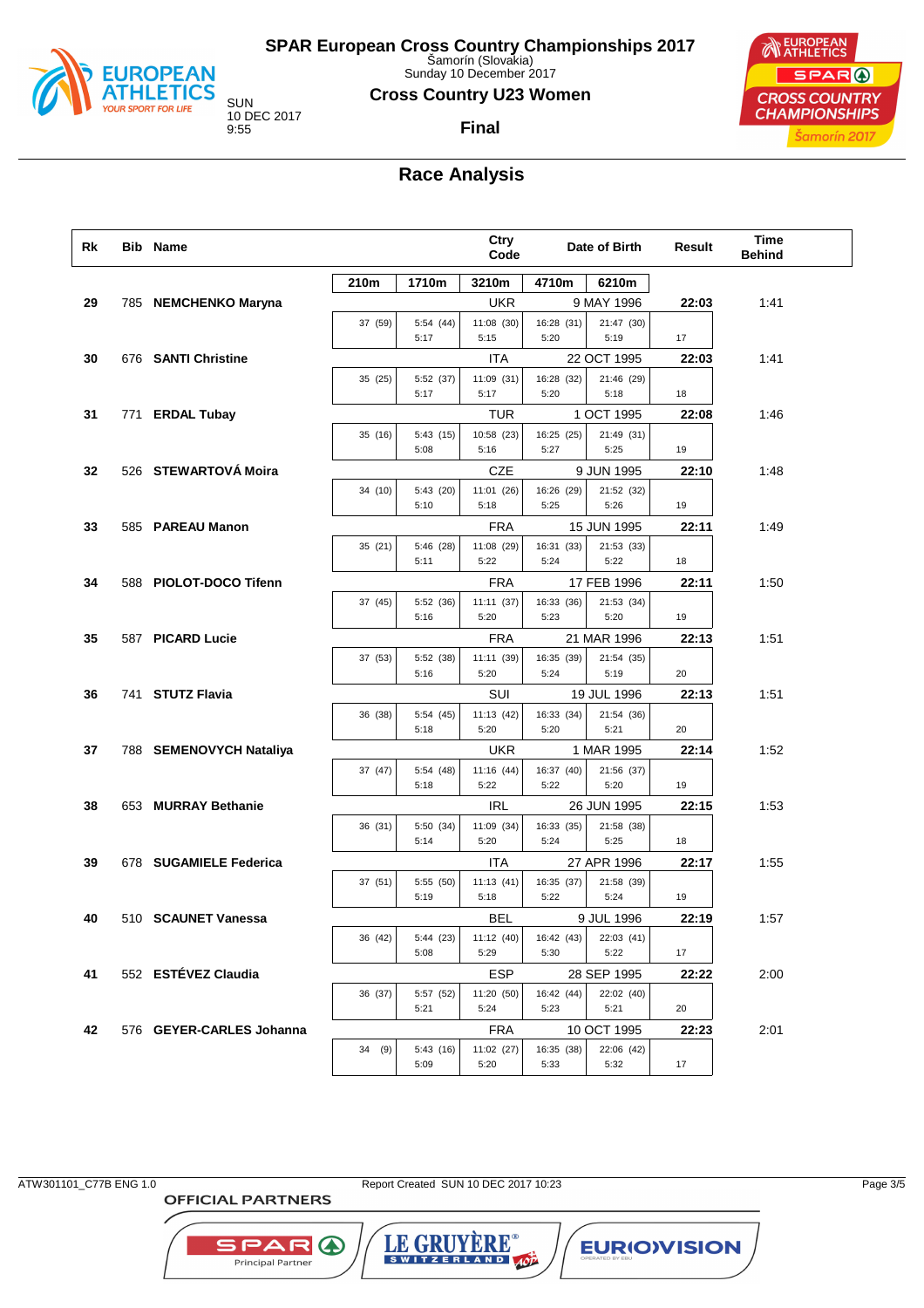

Sunday 10 December 2017

### **Cross Country U23 Women**

10 DEC 2017

**Final**



## **Race Analysis**

| Rk | Bib Name                  |         |                   | Ctry<br>Code       |                    | Date of Birth             | Result | <b>Time</b><br><b>Behind</b> |  |
|----|---------------------------|---------|-------------------|--------------------|--------------------|---------------------------|--------|------------------------------|--|
|    |                           | 210m    | 1710m             | 3210m              | 4710m              | 6210m                     |        |                              |  |
| 43 | 762 SÖDERHOLM Linn        |         |                   | <b>SWE</b>         |                    | 5 MAY 1996                | 22:24  | 2:02                         |  |
|    |                           | 35 (23) | 5:49(31)          | 11:10(35)          | 16:37 (41)         | 22:06 (43)                |        |                              |  |
|    |                           |         | 5:15              | 5:21               | 5:28               | 5:30                      | 18     |                              |  |
| 44 | 668 GHIDINI Mara          |         |                   | ITA                |                    | 28 NOV 1997               | 22:25  | 2:03                         |  |
|    |                           | 37 (46) | 5:58 (55)<br>5:22 | 11:22 (52)<br>5:25 | 16:46 (46)<br>5:24 | 22:07 (44)<br>5:21        | 19     |                              |  |
| 45 | 580 MAUNOURY Perle        |         |                   | <b>FRA</b>         |                    | 14 DEC 1997               | 22:28  | 2:06                         |  |
|    |                           | 37 (44) | 5:53 (40)         | 11:15(43)          | 16:40 (42)         | 22:08 (45)                |        |                              |  |
|    |                           |         | 5:17              | 5:22               | 5:26               | 5:28                      | 21     |                              |  |
| 46 | 631 PINGPANK Svenja       |         |                   | GER                |                    | 30 OCT 1996               | 22:32  | 2:10                         |  |
|    |                           | 36 (28) | 5:53 (39)         | 11:18 (48)         | 16:47 (48)         | 22:13 (46)                |        |                              |  |
|    |                           |         | 5:18              | 5:26               | 5:29               | 5:26                      | 20     |                              |  |
| 47 | 737 SCHERRER Chiara       |         |                   | SUI                |                    | 24 JAN 1996               | 22:34  | 2:12                         |  |
|    |                           | 35(13)  | 5:53(43)          | 11:19 (49)         | 16:48 (49)         | 22:18 (49)                |        |                              |  |
|    |                           |         | 5:19              | 5:26               | 5:29               | 5:31                      | 17     |                              |  |
| 48 | 535 LARSEN Maria          |         |                   | <b>DEN</b>         |                    | 11 APR 1996               | 22:34  | 2:12                         |  |
|    |                           | 37 (58) | 5:54 (46)<br>5:17 | 11:16 (46)<br>5:23 | 16:45 (45)<br>5:29 | 22:16 (47)<br>5:32        | 18     |                              |  |
| 49 | 743 TROXLER Fiammetta     |         |                   | SUI                |                    | 15 AUG 1996               | 22:36  | 2:14                         |  |
|    |                           | 36 (33) | 5:56 (51)         | 11:20 (51)         | 16:50 (51)         | 22:18 (48)                |        |                              |  |
|    |                           |         | 5:21              | 5:25               | 5:30               | 5:29                      | 19     |                              |  |
| 50 | 786 PROKOFYEVA Yevheniya  |         |                   | <b>UKR</b>         |                    | 5 JUN 1995                | 22:40  | 2:18                         |  |
|    |                           | 36 (34) | 5:49 (32)         | 11:16 (45)         | 16:50 (52)         | 22:20 (50)                |        |                              |  |
|    |                           |         | 5:14              | 5:27               | 5:34               | 5:31                      | 20     |                              |  |
| 51 | 769 DEMIR Fatma           |         |                   | TUR                |                    | 5 MAY 1996                | 22:46  | 2:24                         |  |
|    |                           | 34 (6)  | 5:43(13)          | 11:11 (38)         | 16:47 (47)         | 22:27 (51)                |        |                              |  |
|    |                           |         | 5:09              | 5:29               | 5:37               | 5:41                      | 19     |                              |  |
| 52 | 547 ALVAREZ Lucia         |         | 5:57 (53)         | ESP<br>11:27 (53)  |                    | 14 APR 1996<br>22:28 (52) | 22:47  | 2:25                         |  |
|    |                           | 37 (43) | 5:21              | 5:31               | 17:00 (53)<br>5:33 | 5:28                      | 19     |                              |  |
| 53 | 716 SIMÕES Rute           |         |                   | <b>POR</b>         |                    | 14 FEB 1995               | 22:52  | 2:30                         |  |
|    |                           | 36 (39) | 5:51 (35)         | 11:18(47)          | 16:48 (50)         | 22:32 (53)                |        |                              |  |
|    |                           |         | 5:16              | 5:27               | 5:30               | 5:45                      | 20     |                              |  |
| 54 | 534 KRISTENSEN Sara Schou |         |                   | DEN                |                    | 29 MAR 1997               | 22:53  | 2:31                         |  |
|    |                           | 37 (54) | 6:01 (56)         | 11:29 (56)         | 17:03 (54)         | 22:35 (54)                |        |                              |  |
|    |                           |         | 5:25              | 5:28               | 5:34               | 5:33                      | 18     |                              |  |
| 55 | 565 PRIETO Idaira         |         |                   | <b>ESP</b>         |                    | 17 AUG 1997               | 22:57  | 2:35                         |  |
|    |                           | 37 (48) | 5:57 (54)<br>5:21 | 11:28 (54)<br>5:32 | 17:04 (55)<br>5:36 | 22:38 (55)<br>5:34        | 20     |                              |  |
| 56 | 704 ALVES Helena          |         |                   | <b>POR</b>         |                    | 15 JUN 1997               | 23:02  | 2:40                         |  |
|    |                           | 37 (56) | 6:03(57)          | 11:36 (57)         | 17:11 (57)         | 22:43 (56)                |        |                              |  |
|    |                           |         | 5:26              | 5:33               | 5:35               | 5:33                      | 19     |                              |  |
|    |                           |         |                   |                    |                    |                           |        |                              |  |

**OFFICIAL PARTNERS** 

**SPAR A** 

Principal Partner

ATW301101\_C77B ENG 1.0 Report Created SUN 10 DEC 2017 10:23 Page 4/5

LE GRUYERE®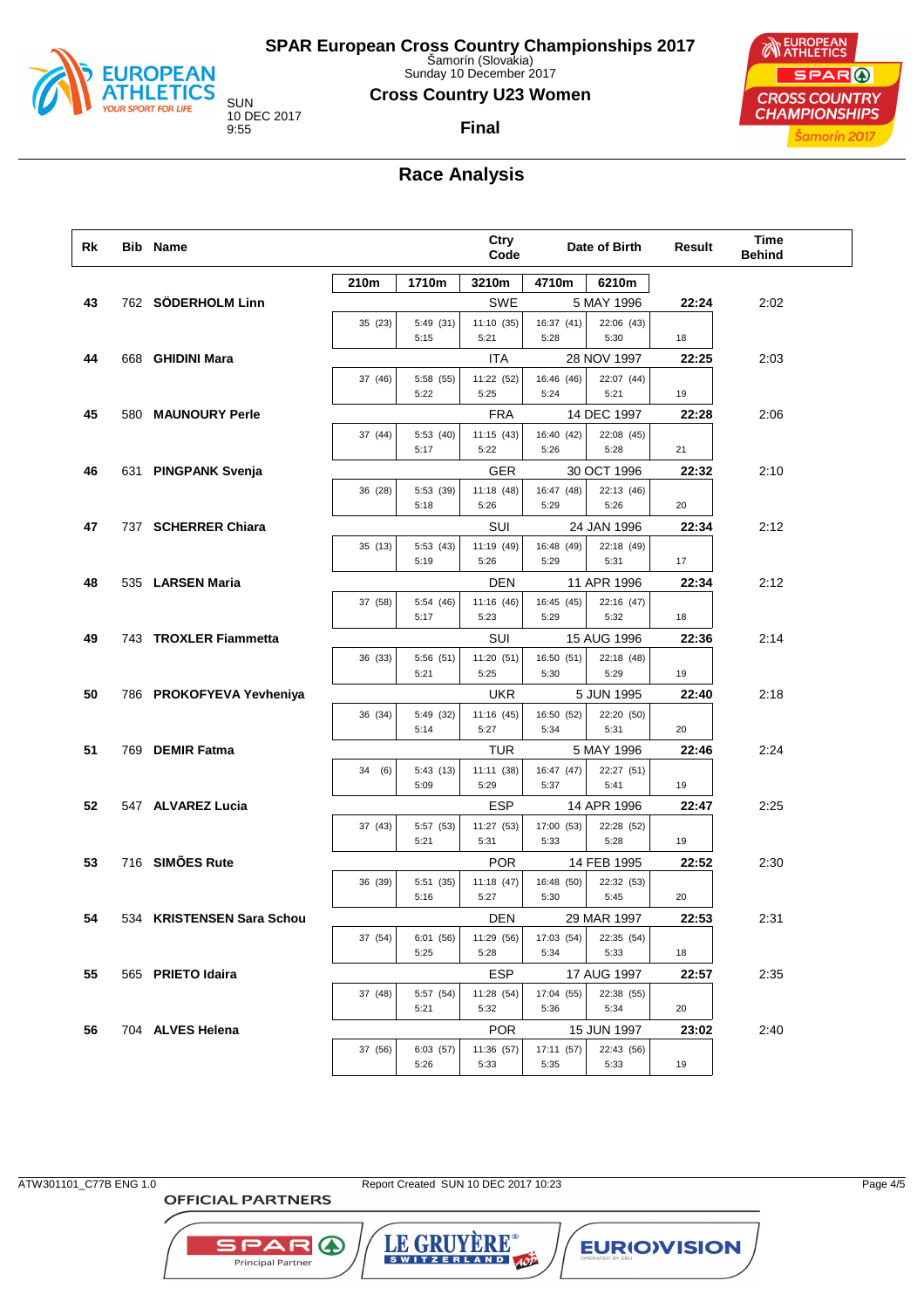

Sunday 10 December 2017

### **Cross Country U23 Women**

**Final**

10 DEC 2017

SPAR ( **CROSS COUNTRY CHAMPIONSHIPS** Šamorín 2017

**NEUROPEAN** 

**Race Analysis**

| Rk |     | <b>Bib</b> Name         |         |          | Ctry<br>Code |            | Date of Birth | Result     | <b>Time</b><br><b>Behind</b> |
|----|-----|-------------------------|---------|----------|--------------|------------|---------------|------------|------------------------------|
|    |     |                         | 210m    | 1710m    | 3210m        | 4710m      | 6210m         |            |                              |
| 57 |     | 748 JANECKOVÁ Lucia     |         |          | <b>SVK</b>   |            | 23 MAR 1995   | 23:09      | 2:47                         |
|    |     |                         | 34(7)   | 5:53(42) | 11:29 (55)   | 17:07 (56) | 22:48 (57)    |            |                              |
|    |     |                         |         | 5:20     | 5:36         | 5:39       | 5:41          | 22         |                              |
| 58 |     | 754 ZRASTÁKOVÁ Veronika |         |          | <b>SVK</b>   |            | 26 JUL 1996   | 23:34      | 3:12                         |
|    |     |                         | 37 (55) | 6:05(58) | 11:51 (60)   | 17:40 (60) | 23:19 (59)    |            |                              |
|    |     |                         |         | 5:28     | 5:47         | 5:49       | 5:39          | 16         |                              |
| 59 | 709 | <b>MARTINS Lilia</b>    |         |          | <b>POR</b>   |            | 31 MAR 1997   | 23:35      | 3:13                         |
|    |     |                         | 37 (57) | 6:06(60) | 11:51 (59)   | 17:37 (58) | 23:18 (58)    |            |                              |
|    |     |                         |         | 5:30     | 5:45         | 5:46       | 5:42          | 17         |                              |
| 60 |     | 706 FERREIRA Sónia      |         |          | <b>POR</b>   |            | 8 JUL 1995    | 23:50      | 3:28                         |
|    |     |                         | 38 (60) | 6:06(59) | 11:46 (58)   | 17:38 (59) | 23:29 (60)    |            |                              |
|    |     |                         |         | 5:29     | 5:41         | 5:52       | 5:52          | 21         |                              |
| 61 |     | 682 HOLŠTROMA Gunta     |         |          | LAT          |            | 27 AUG 1997   | 25:40      | 5:18                         |
|    |     |                         | 38 (62) | 6:37(62) | 12:53 (61)   | 19:09 (61) | 25:23 (61)    |            |                              |
|    |     |                         |         | 5:59     | 6:17         | 6:17       | 6:14          | 18         |                              |
| 62 |     | 513 HRNJIC Alma         |         |          | <b>BIH</b>   |            | 7 SEP 1997    | 26:24      | 6:02                         |
|    |     |                         | 39 (63) | 6:54(63) | 13:20 (63)   | 19:47 (62) | 26:02 (62)    |            |                              |
|    |     |                         |         | 6:15     | 6:27         | 6:27       | 6:16          | 23         |                              |
|    |     | 672 MATTUZZI Isabel     |         |          | <b>ITA</b>   |            | 23 APR 1995   | <b>DNF</b> |                              |
|    |     |                         | 35 (22) | 6:10(61) | 12:54 (62)   |            |               |            |                              |
|    |     |                         |         | 5:36     | 6:44         |            |               |            |                              |

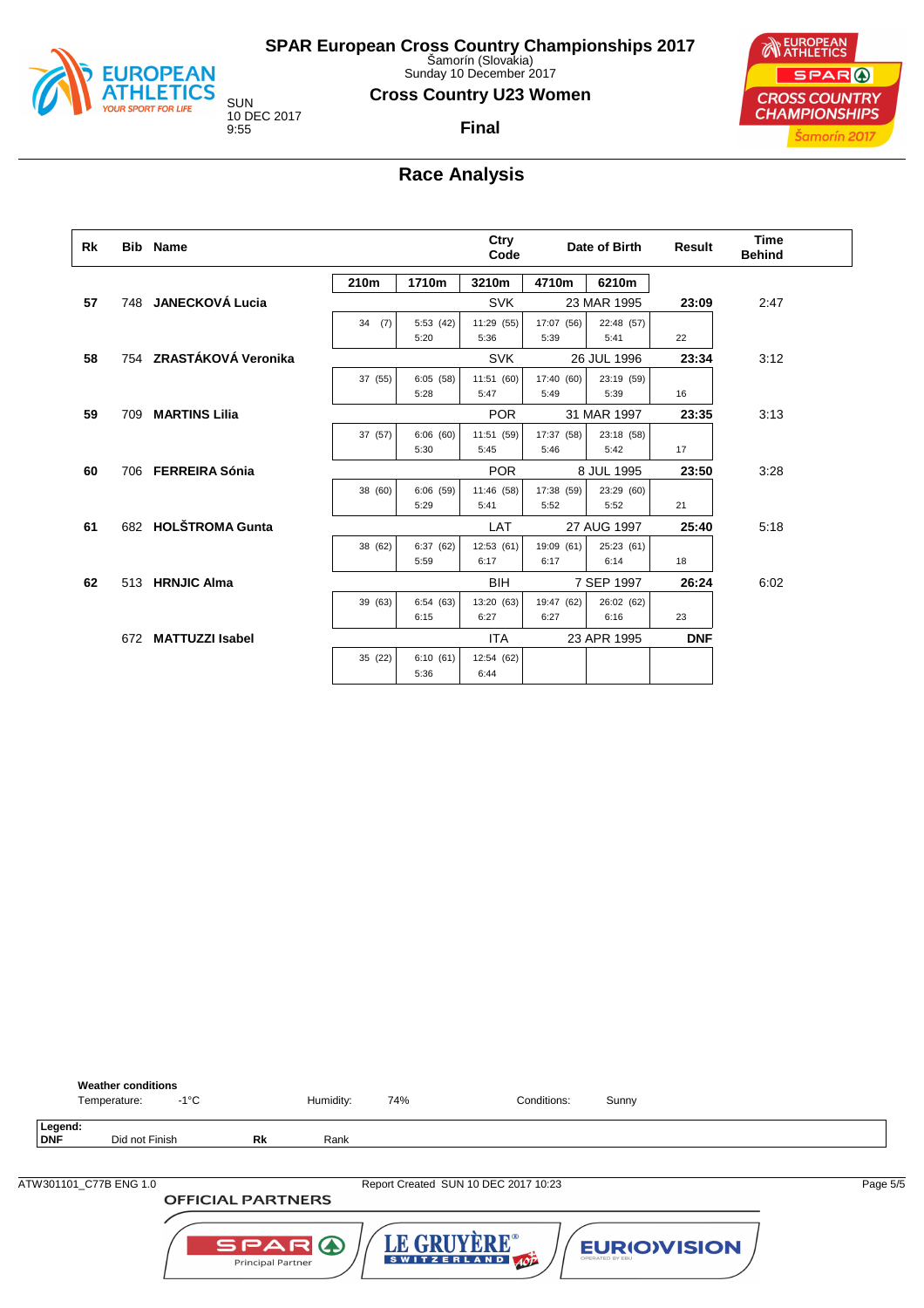

Sunday 10 December 2017

**Cross Country U23 Women Team**

**Final**

10 DEC 2017

EUROPEAN SPAR ( **CROSS COUNTRY CHAMPIONSHIPS** Šamorín 2017

### **Results**

| Distance: 6280 m |  |  |
|------------------|--|--|
|------------------|--|--|

| Rank Ctry    |                                     |     | <b>Bib Name</b>          | <b>Time</b> | <b>Position</b> | <b>Points</b> |
|--------------|-------------------------------------|-----|--------------------------|-------------|-----------------|---------------|
| $\mathbf{1}$ | <b>Great Britain &amp; NI (GBR)</b> |     |                          |             |                 | 12            |
|              |                                     |     | 602 JUDD Jessica         | 20:44.21    | 3               | 3             |
|              |                                     | 608 | <b>NEALE Amy-Eloise</b>  | 20:58.65    | 4               | 4             |
|              |                                     | 600 | <b>GRIFFITHS Amy</b>     | 21:01.71    | 5               | 5             |
|              |                                     | 605 | <b>MACLENNAN Mhairi</b>  | 21:25.50    | 9               |               |
|              |                                     | 604 | <b>LAW Phoebe</b>        | 21:25.84    | 10              |               |
|              |                                     |     | 595 BOWDEN Philippa      | 21:28.84    | 13              |               |
|              |                                     |     |                          |             |                 |               |
| $\mathbf{2}$ | Germany (GER)                       |     |                          |             |                 | 15            |
|              |                                     |     | 632 REH Alina            | 20:21.99    | 1               | $\mathbf{1}$  |
|              |                                     | 628 | KLOSTERHALFEN Konstanze  | 20:24.07    | $\mathbf{2}$    | $\mathbf{2}$  |
|              |                                     | 624 | <b>GEHRING Anna</b>      | 21:27.51    | 12              | 12            |
|              |                                     | 621 | <b>COUTELLIER Vera</b>   | 21:47.08    | 20              |               |
|              |                                     |     | 631 PINGPANK Svenja      | 22:31.42    | 46              |               |
|              |                                     |     |                          |             |                 |               |
| 3            | <b>Turkey (TUR)</b>                 |     |                          |             |                 | 46            |
|              |                                     |     | 778 TUNA Emine Hatun     | 21:26.94    | 11              | 11            |
|              |                                     | 777 | KOKU Büsra Nur           | 21:36.22    | 16              | 16            |
|              |                                     | 776 | KILIÇ Yayla              | 21:44.28    | 19              | 19            |
|              |                                     | 771 | <b>ERDAL Tubay</b>       | 22:07.42    | 31              |               |
|              |                                     | 769 | <b>DEMIR Fatma</b>       | 22:45.94    | 51              |               |
| 4            | Sweden (SWE)                        |     |                          |             |                 | 52            |
|              |                                     | 757 | <b>BRAUER</b> Isabelle   | 21:08.51    | 6               | 6             |
|              |                                     | 758 | CHRISTIANSSON Sara       | 21:50.03    | 21              | 21            |
|              |                                     | 755 | ANDERSSON Isabella       | 21:55.16    | 25              | 25            |
|              |                                     |     | 762 SÖDERHOLM Linn       | 22:23.33    | 43              |               |
|              |                                     |     |                          |             |                 |               |
| 5            | Spain (ESP)                         |     |                          |             |                 | 59            |
|              |                                     |     | 548 ANTÓN Célia          | 21:38.42    | 17              | 17            |
|              |                                     | 550 | <b>CARDAMA Carmela</b>   | 21:39.32    | 18              | 18            |
|              |                                     | 557 | GONZÁLEZ Paula           | 21:53.70    | 24              | 24            |
|              |                                     | 552 | ESTÉVEZ Claudia          | 22:21.53    | 41              |               |
|              |                                     |     | 547 ALVAREZ Lucia        | 22:46.26    | 52              |               |
|              |                                     |     | 565 PRIETO Idaira        | 22:56.21    | 55              |               |
| 6            | <b>Ukraine (UKR)</b>                |     |                          |             |                 | 66            |
|              |                                     |     | 794 ZINENKO Valeriya     | 21:31.08    | 14              | 14            |
|              |                                     |     | 792 STREBKOVA Nataliya   | 21:52.72    | 23              | 23            |
|              |                                     | 785 | NEMCHENKO Maryna         | 22:02.53    | 29              | 29            |
|              |                                     | 788 | SEMENOVYCH Nataliya      | 22:13.71    | 37              |               |
|              |                                     |     | 786 PROKOFYEVA Yevheniya | 22:39.19    | 50              |               |
|              |                                     |     |                          |             |                 |               |

**OFFICIAL PARTNERS** 

**SPAR A** Principal Partner

ATW311000\_C73X ENG 1.0 Report Created SUN 10 DEC 2017 10:22 Page 1/2

LE GRUYÈRE®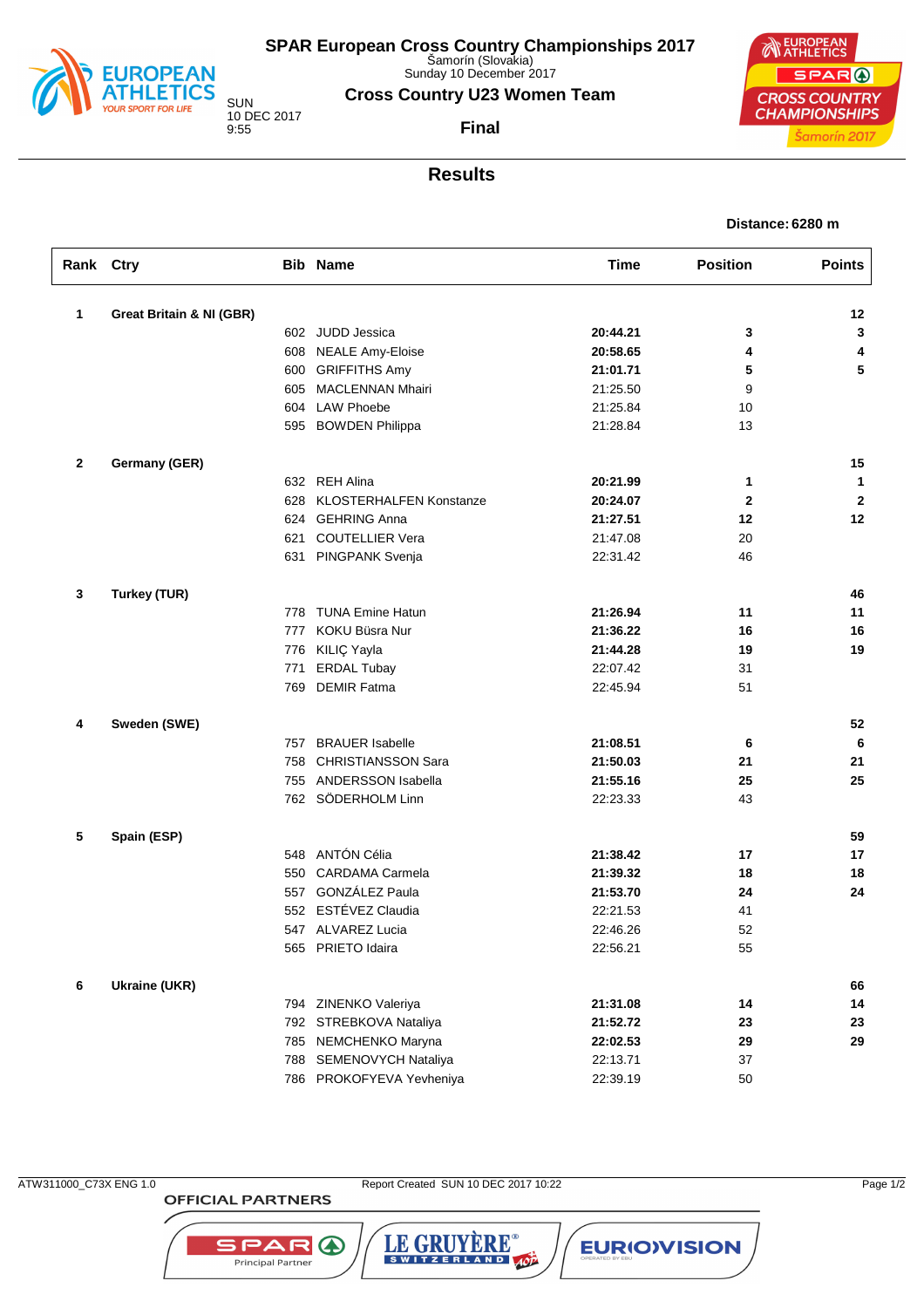

Sunday 10 December 2017

**Cross Country U23 Women Team**

10 DEC 2017

**Final**



### **Results**

| Distance: 6280 m |  |  |
|------------------|--|--|
|------------------|--|--|

| Rank Ctry      |                          |     | <b>Bib Name</b>                           | <b>Time</b> | <b>Position</b> | <b>Points</b>  |
|----------------|--------------------------|-----|-------------------------------------------|-------------|-----------------|----------------|
| $\overline{7}$ | Denmark (DEN)            |     |                                           |             |                 | 77             |
|                |                          | 536 | MØLLER Anna Emilie                        | 21:13.37    |                 | $\overline{7}$ |
|                |                          | 544 |                                           | 21:50.23    | 7<br>22         | 22             |
|                |                          | 535 | THESTRUP Josephine<br><b>LARSEN Maria</b> | 22:33.92    | 48              | 48             |
|                |                          |     | 534 KRISTENSEN Sara Schou                 | 22:52.13    | 54              |                |
|                |                          |     |                                           |             |                 |                |
| 8              | France (FRA)             |     |                                           |             |                 | 82             |
|                |                          | 584 | <b>OUDIOU Emma</b>                        | 21:33.22    | 15              | 15             |
|                |                          | 585 | PAREAU Manon                              | 22:10.07    | 33              | 33             |
|                |                          | 588 | PIOLOT-DOCO Tifenn                        | 22:11.00    | 34              | 34             |
|                |                          | 587 | PICARD Lucie                              | 22:12.29    | 35              |                |
|                |                          | 576 | GEYER-CARLES Johanna                      | 22:22.22    | 42              |                |
|                |                          | 580 | <b>MAUNOURY Perle</b>                     | 22:27.94    | 45              |                |
| 9              | Italy (ITA)              |     |                                           |             |                 | 85             |
|                |                          |     | 677 SPAGNOLI Chiara                       | 21:56.73    | 27              | 27             |
|                |                          | 681 | <b>ZANNE Federica</b>                     | 21:59.39    | 28              | 28             |
|                |                          | 676 | <b>SANTI Christine</b>                    | 22:02.89    | 30              | 30             |
|                |                          | 678 | <b>SUGAMIELE Federica</b>                 | 22:16.48    | 39              |                |
|                |                          | 668 | <b>GHIDINI Mara</b>                       | 22:24.67    | 44              |                |
|                |                          |     | 672 MATTUZZI Isabel                       | <b>DNF</b>  |                 |                |
| 10             | <b>Switzerland (SUI)</b> |     |                                           |             |                 | 132            |
|                |                          | 741 | <b>STUTZ Flavia</b>                       | 22:12.57    | 36              | 36             |
|                |                          | 737 | <b>SCHERRER Chiara</b>                    | 22:33.88    | 47              | 47             |
|                |                          |     | 743 TROXLER Fiammetta                     | 22:35.96    | 49              | 49             |
|                |                          |     |                                           |             |                 |                |
| 11             | Portugal (POR)           |     |                                           |             |                 | 168            |
|                |                          |     | 716 SIMÕES Rute                           | 22:51.84    | 53              | 53             |
|                |                          | 704 | <b>ALVES Helena</b>                       | 23:01.19    | 56              | 56             |
|                |                          | 709 | <b>MARTINS Lilia</b>                      | 23:34.11    | 59              | 59             |
|                |                          |     | 706 FERREIRA Sónia                        | 23:49.18    | 60              |                |

LE GRUYÈRE®

**SPAR A** Principal Partner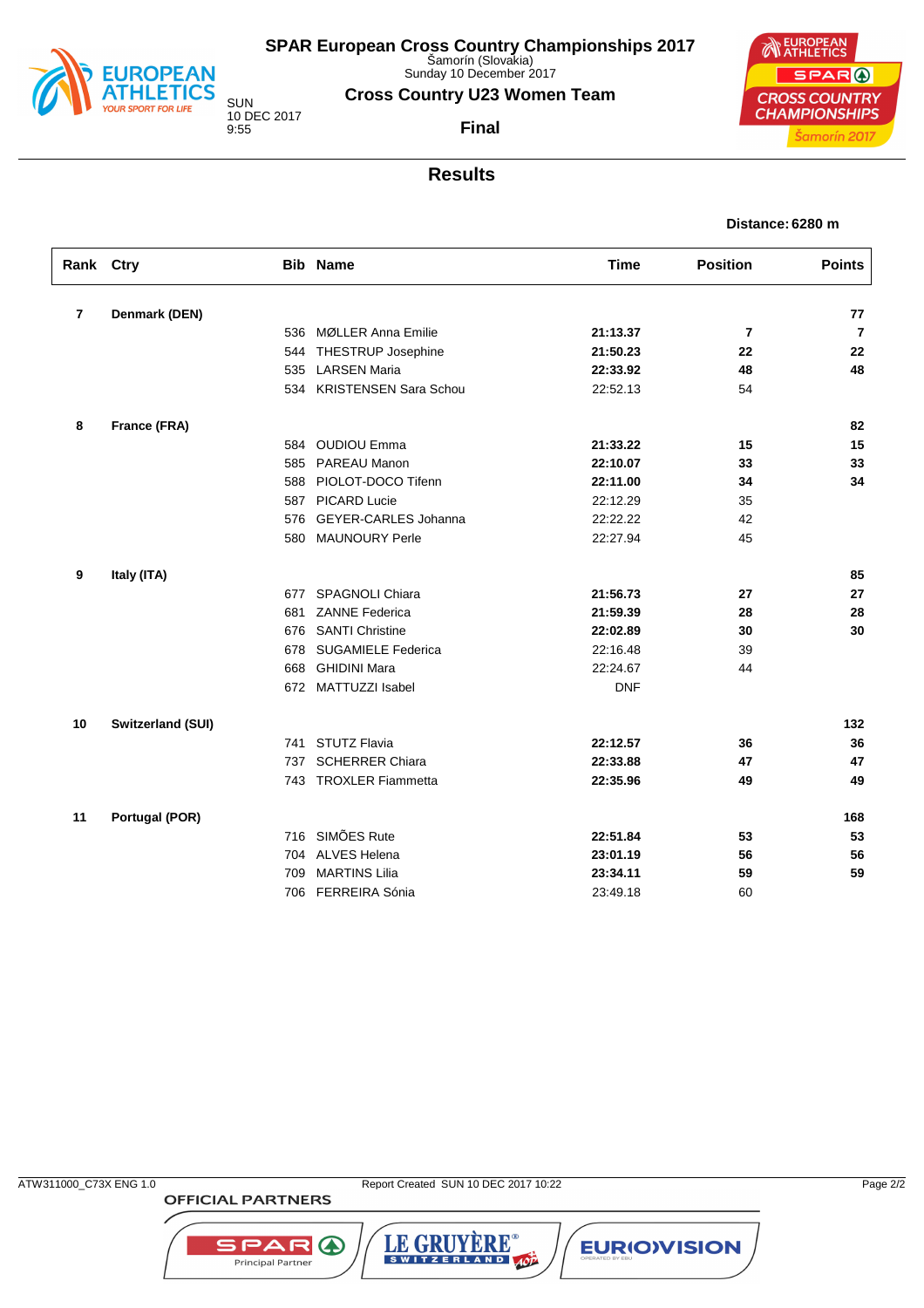

Sunday 10 December 2017

### **Cross Country U20 Men**





**Final**

### **Results**

| Rk | <b>Bib Name</b>                              | Ctry<br>Code | Date of Birth | Result | Time<br><b>Behind</b> |  |
|----|----------------------------------------------|--------------|---------------|--------|-----------------------|--|
| 1  | 231 INGEBRIGTSEN Jakob<br>Norway             | <b>NOR</b>   | 19 SEP 2000   | 18:39  |                       |  |
| 2  | 305 BARBAROS Ramazan<br>Turkey               | <b>TUR</b>   | 5 JAN 1998    | 18:41  | 2                     |  |
| 3  | 112 GILAVERT Louis<br>France                 | <b>FRA</b>   | 1 JAN 1998    | 18:45  | 6                     |  |
| 4  | 118 KHELAF Yani<br>France                    | <b>FRA</b>   | 7 FEB 1998    | 18:47  | 8                     |  |
| 5  | 84 GONZALEZ Miguel<br>Spain                  | <b>ESP</b>   | 19 FEB 1998   | 18:48  | 9                     |  |
| 6  | 259 GARCEA Adrian<br>Romania                 | <b>ROU</b>   | 1 JUN 1999    | 18:48  | 9                     |  |
| 7  | 87 MAHBOUB Annasse<br>Spain                  | <b>ESP</b>   | 30 NOV 1999   | 18:49  | 10                    |  |
| 8  | 80 FONTES Ignacio<br>Spain                   | <b>ESP</b>   | 22 JUN 1998   | 18:50  | 11                    |  |
| 9  | 82 GARCÍA Mario<br>Spain                     | <b>ESP</b>   | 29 JUN 1999   | 18:50  | 11                    |  |
| 10 | 156 GÖRGER Markus<br>Germany                 | <b>GER</b>   | 12 JAN 1998   | 18:50  | 11                    |  |
| 11 | 37 van de VELDE Tim<br><b>Belgium</b>        | <b>BEL</b>   | 1 FEB 2000    | 18:51  | 12                    |  |
| 12 | 262 RUSU Dorin Andrei<br>Romania             | <b>ROU</b>   | 30 NOV 1998   | 18:52  | 13                    |  |
| 13 | 91 NOVALES Tariku<br>Spain                   | <b>ESP</b>   | 8 MAR 1998    | 18:54  | 15                    |  |
| 14 | 151 WILLIS Matthew<br>Great Britain & NI     | <b>GBR</b>   | 4 FEB 2000    | 18:57  | 18                    |  |
| 15 | 68 LINDGREEN Andreas Holst<br>Denmark        | <b>DEN</b>   | 18 FEB 1998   | 19:01  | 22                    |  |
| 16 | 31 DE SMET Dries<br>Belgium                  | <b>BEL</b>   | 14 JAN 1998   | 19:01  | 22                    |  |
| 17 | 131 DIJKSTRA Ben<br>Great Britain & NI       | <b>GBR</b>   | 31 OCT 1998   | 19:01  | 22                    |  |
| 18 | 228 HAUGEN Simen Halle<br>Norway             | <b>NOR</b>   | 9 JAN 1999    | 19:02  | 23                    |  |
| 19 | 195 ALFIERI Luca<br>Italy                    | <b>ITA</b>   | 31 OCT 2000   | 19:04  | 25                    |  |
| 20 | 105 BOUM llyes<br>France                     | <b>FRA</b>   | 13 AUG 1998   | 19:08  | 29                    |  |
| 21 | 311 GEDIKLIOGLU Abdurrahman<br>Turkey        | <b>TUR</b>   | 7 JAN 1998    | 19:08  | 29                    |  |
| 22 | 173 CURTIN Fearghal<br>Ireland               | <b>IRL</b>   | 14 JUL 1998   | 19:08  | 29                    |  |
| 23 | 92 OUMAIZ Ouassim<br>Spain                   | <b>ESP</b>   | 30 MAR 1999   | 19:10  | 31                    |  |
| 24 | 34 HEYMANS John<br>Belgium                   | <b>BEL</b>   | 9 JAN 1998    | 19:10  | 31                    |  |
| 25 | 143 RICHARDSON William<br>Great Britain & NI | <b>GBR</b>   | 23 FEB 1998   | 19:10  | 31                    |  |

**OFFICIAL PARTNERS** 

**SPAR A** 

Principal Partner

ATM302101\_C73K ENG 1.0 Page 1/5

LE GRUYÈRE®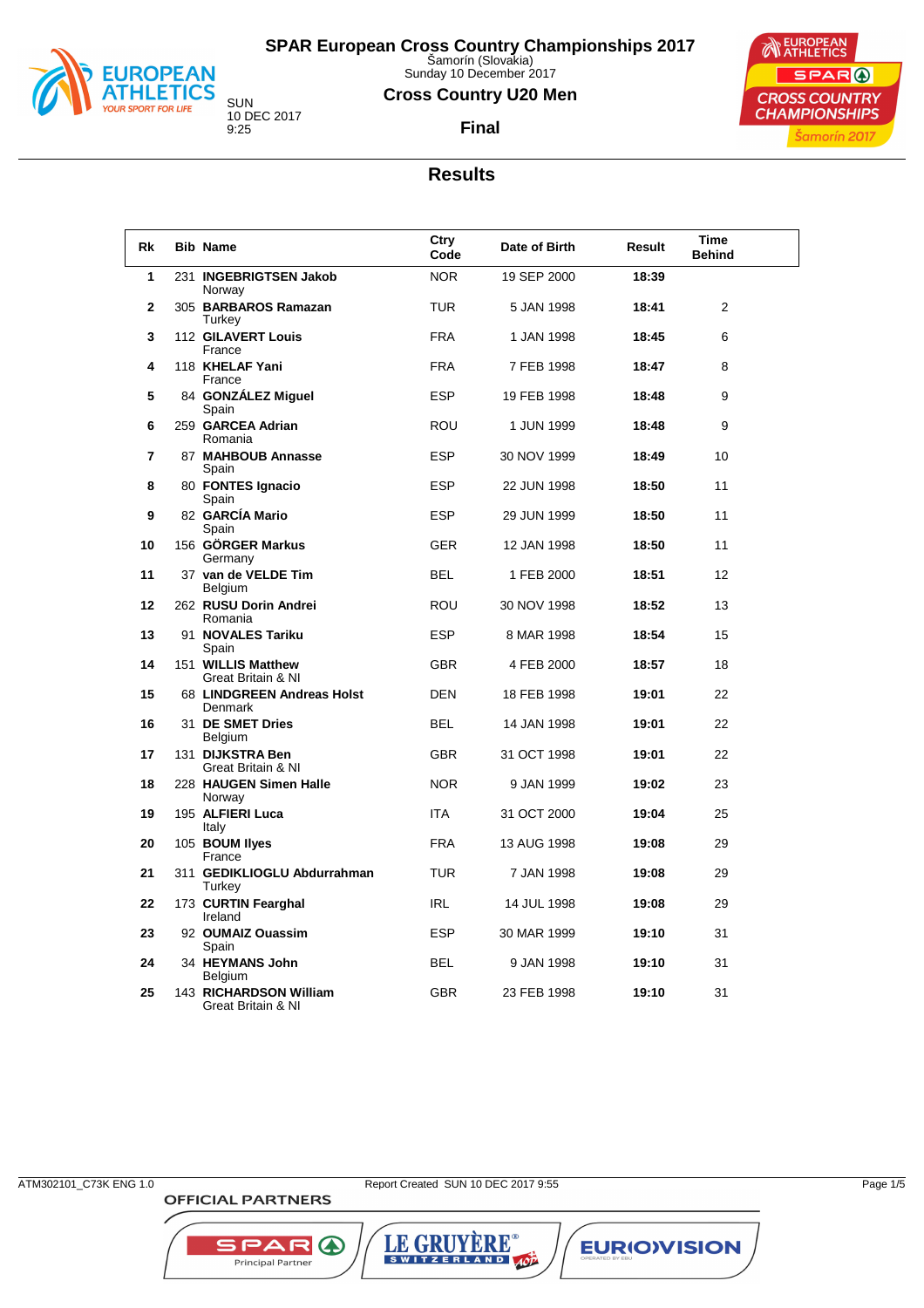

Sunday 10 December 2017

### **Cross Country U20 Men**





**Final**

### **Results**

| Rk | <b>Bib Name</b>                               | Ctry<br>Code | Date of Birth | Result | <b>Time</b><br><b>Behind</b> |
|----|-----------------------------------------------|--------------|---------------|--------|------------------------------|
| 26 | 300 AMACTAN Ömer<br>Turkey                    | <b>TUR</b>   | 5 MAY 2001    | 19:13  | 34                           |
| 27 | 125 BEATTIE Scott<br>Great Britain & NI       | <b>GBR</b>   | 4 DEC 1998    | 19:14  | 35                           |
| 28 | 212 POLIKARPENKO Sergiy<br>Italy              | <b>ITA</b>   | 6 JUN 1998    | 19:15  | 36                           |
| 29 | 317 ALFIMOV Artem<br>Ukraine                  | <b>UKR</b>   | 20 OCT 1998   | 19:21  | 42                           |
| 30 | 136 HEYWARD Jake<br>Great Britain & NI        | <b>GBR</b>   | 26 APR 1999   | 19:23  | 44                           |
| 31 | 269 BIBIC Elzan<br>Serbia                     | <b>SRB</b>   | 8 JAN 1999    | 19:26  | 47                           |
| 32 | 235 STAVIK Håkon<br>Norway                    | <b>NOR</b>   | 30 MAR 2000   | 19:28  | 49                           |
| 33 | 124 SENARD Antoine<br>France                  | <b>FRA</b>   | 2 FEB 2000    | 19:29  | 50                           |
| 34 | 246 FERREIRA Ricardo<br>Portugal              | <b>POR</b>   | 16 OCT 1998   | 19:29  | 50                           |
| 35 | 161 MOHUMED Mohamed<br>Germany                | <b>GER</b>   | 24 MAR 1999   | 19:29  | 50                           |
| 36 | 202 DE MARCHI Jacopo<br>Italy                 | <b>ITA</b>   | 21 OCT 1998   | 19:29  | 51                           |
| 37 | 180 MCMEECHAN Craig<br>Ireland                | <b>IRL</b>   | 17 MAY 1999   | 19:30  | 51                           |
| 38 | 175 EDGAR James<br>Ireland                    | <b>IRL</b>   | 12 NOV 1998   | 19:31  | 52                           |
| 39 | 179 MCELHINNEY Darragh<br>Ireland             | <b>IRL</b>   | 9 NOV 2000    | 19:32  | 53                           |
| 40 | 221 ANDERIESSEN Bram<br><b>Netherlands</b>    | <b>NED</b>   | 1 AUG 1999    | 19:33  | 54                           |
| 41 | 182 O'DONOVAN Charlie<br>Ireland              | <b>IRL</b>   | 6 AUG 1999    | 19:34  | 55                           |
| 42 | 122 PROUST Pierre<br>France                   | <b>FRA</b>   | 8 APR 1999    | 19:35  | 56                           |
| 43 | 11 CARABAÑA Nahuel<br>Andorra                 | <b>AND</b>   | 10 NOV 1999   | 19:39  | 1:00                         |
| 44 | 242 KOZLOWSKI Patryk<br>Poland                | <b>POL</b>   | 10 NOV 1998   | 19:39  | 1:00                         |
| 45 | 306 BASTUG Ramazan<br>Turkey                  | <b>TUR</b>   | 1 DEC 2000    | 19:39  | 1:00                         |
| 46 | 209 GUERRA Massimo<br>Italy                   | <b>ITA</b>   | 9 AUG 1998    | 19:40  | 1:01                         |
| 47 | 298 MADUREIRA PALM Miguel<br>Sweden           | SWE          | 23 OCT 1998   | 19:41  | 1:02                         |
| 48 | 167 ULMRICH Steffen<br>Germany                | GER          | 9 AUG 1998    | 19:41  | 1:02                         |
| 49 | 176 FAY Brian<br>Ireland                      | <b>IRL</b>   | 9 NOV 1998    | 19:42  | 1:03                         |
| 50 | 40 MRKANOVIC Belmin<br>Bosnia and Herzegovina | <b>BIH</b>   | 17 APR 2000   | 19:42  | 1:03                         |

**OFFICIAL PARTNERS** 

**SPAR A** 

Principal Partner

ATM302101\_C73K ENG 1.0 Report Created SUN 10 DEC 2017 9:55 Page 2/5

LE GRUYÈRE®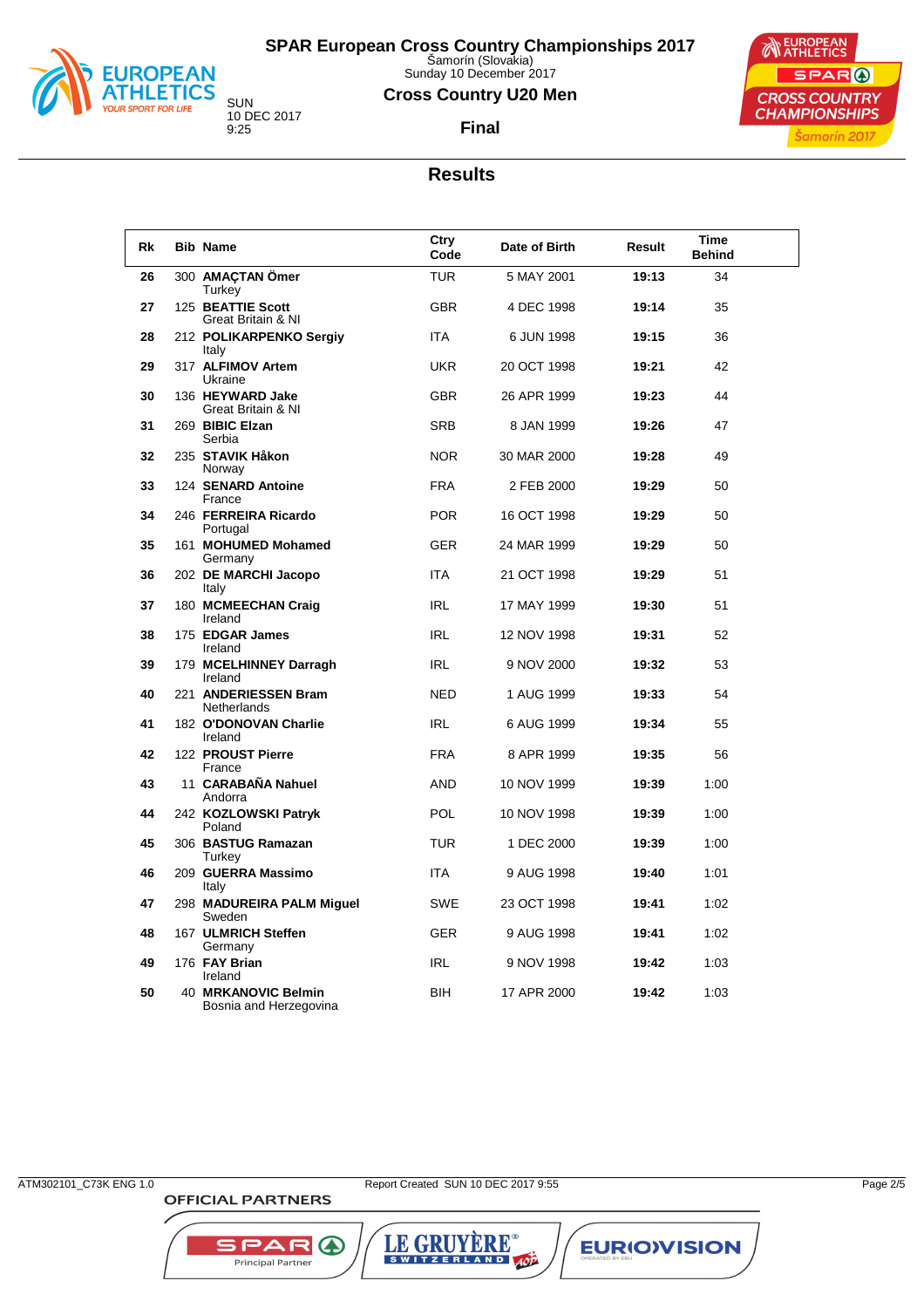

Sunday 10 December 2017

### **Cross Country U20 Men**

**Final**



10 DEC 2017

# **Results**

| <b>Rk</b> | <b>Bib Name</b>                              | Ctry<br>Code | Date of Birth | Result | Time<br><b>Behind</b> |
|-----------|----------------------------------------------|--------------|---------------|--------|-----------------------|
| 51        | 157 JÄGER Nick                               | <b>GER</b>   | 22 AUG 1999   | 19:44  | 1:05                  |
| 52        | Germany<br>210 PAROLINI Sebastiano<br>Italy  | <b>ITA</b>   | 9 FEB 1998    | 19:44  | 1:05                  |
| 53        | 170 PALKOVITS István<br>Hungary              | <b>HUN</b>   | 27 DEC 2000   | 19:47  | 1:08                  |
| 54        | 27 AU DAH Ziad<br>Belgium                    | <b>BEL</b>   | 29 JUN 1998   | 19:48  | 1:09                  |
| 55        | 293 LÖFQVIST Oliver<br>Sweden                | <b>SWE</b>   | 5 MAY 1998    | 19:48  | 1:09                  |
| 56        | 41 UDODAU Ruslan<br><b>Belarus</b>           | <b>BLR</b>   | 23 SEP 1999   | 19:48  | 1:09                  |
| 57        | 152 BAUMANN Robert<br>Germany                | <b>GER</b>   | 28 OCT 1998   | 19:49  | 1:10                  |
| 58        | 201 CUNEO Ademe<br>Italy                     | <b>ITA</b>   | 24 MAY 1998   | 19:49  | 1:10                  |
| 59        | 22 SCHMID Stefan<br>Austria                  | AUT          | 6 MAR 1999    | 19:49  | 1:10                  |
| 60        | 150 WELLINGTON Lachlan<br>Great Britain & NI | <b>GBR</b>   | 25 JUN 2001   | 19:49  | 1:10                  |
| 61        | 60 GERTSEN Jonas<br>Denmark                  | <b>DEN</b>   | 15 DEC 1998   | 19:49  | 1:10                  |
| 62        | 297 NILSSON Sebastian<br>Sweden              | SWE          | 4 JUN 1998    | 19:52  | 1:13                  |
| 63        | 275 VOLERY Yan<br>Switzerland                | <b>SUI</b>   | 4 NOV 1998    | 19:53  | 1:14                  |
| 64        | 193 WORKU Eshetu<br>Israel                   | <b>ISR</b>   | 1 JAN 1999    | 19:53  | 1:14                  |
| 65        | 117 JOCTEUR-MONROZIER Pierrick<br>France     | <b>FRA</b>   | 23 MAR 1998   | 19:54  | 1:15                  |
| 66        | 295 ISMAIL Omar<br>Sweden                    | <b>SWE</b>   | 18 FEB 2000   | 19:55  | 1:16                  |
| 67        | 320 BADUN Vitaliy<br>Ukraine                 | <b>UKR</b>   | 17 NOV 1998   | 19:57  | 1:18                  |
| 68        | 271 KÖLLE Bjarne<br>Switzerland              | SUI          | 12 JAN 1999   | 19:58  | 1:19                  |
| 69        | 16 KOKALY Albert<br>Austria                  | AUT          | 8 NOV 2000    | 20:00  | 1:21                  |
| 70        | 260 HERMAN Peter Daniel<br>Romania           | <b>ROU</b>   | 1 SEP 1999    | 20:06  | 1:27                  |
| 71        | 17 KOPP Markus<br>Austria                    | <b>AUT</b>   | 14 JAN 1998   | 20:06  | 1:27                  |
| 72        | 270 AMMANN Simon<br>Switzerland              | <b>SUI</b>   | 6 AUG 1998    | 20:08  | 1:29                  |
| 73        | 30 DA SILVA Lucas<br>Belgium                 | <b>BEL</b>   | 5 JUL 1999    | 20:10  | 1:31                  |
| 74        | 234 SANDVIK Fredrik<br>Norway                | <b>NOR</b>   | 23 MAR 1998   | 20:12  | 1:33                  |
| 75        | 217 MEDVEDS Arturs Niklavs<br>Latvia         | LAT          | 17 NOV 1999   | 20:14  | 1:35                  |

**OFFICIAL PARTNERS** 

**SPAR A** Principal Partner

ATM302101\_C73K ENG 1.0 Page 3/5

LE GRUYÈRE®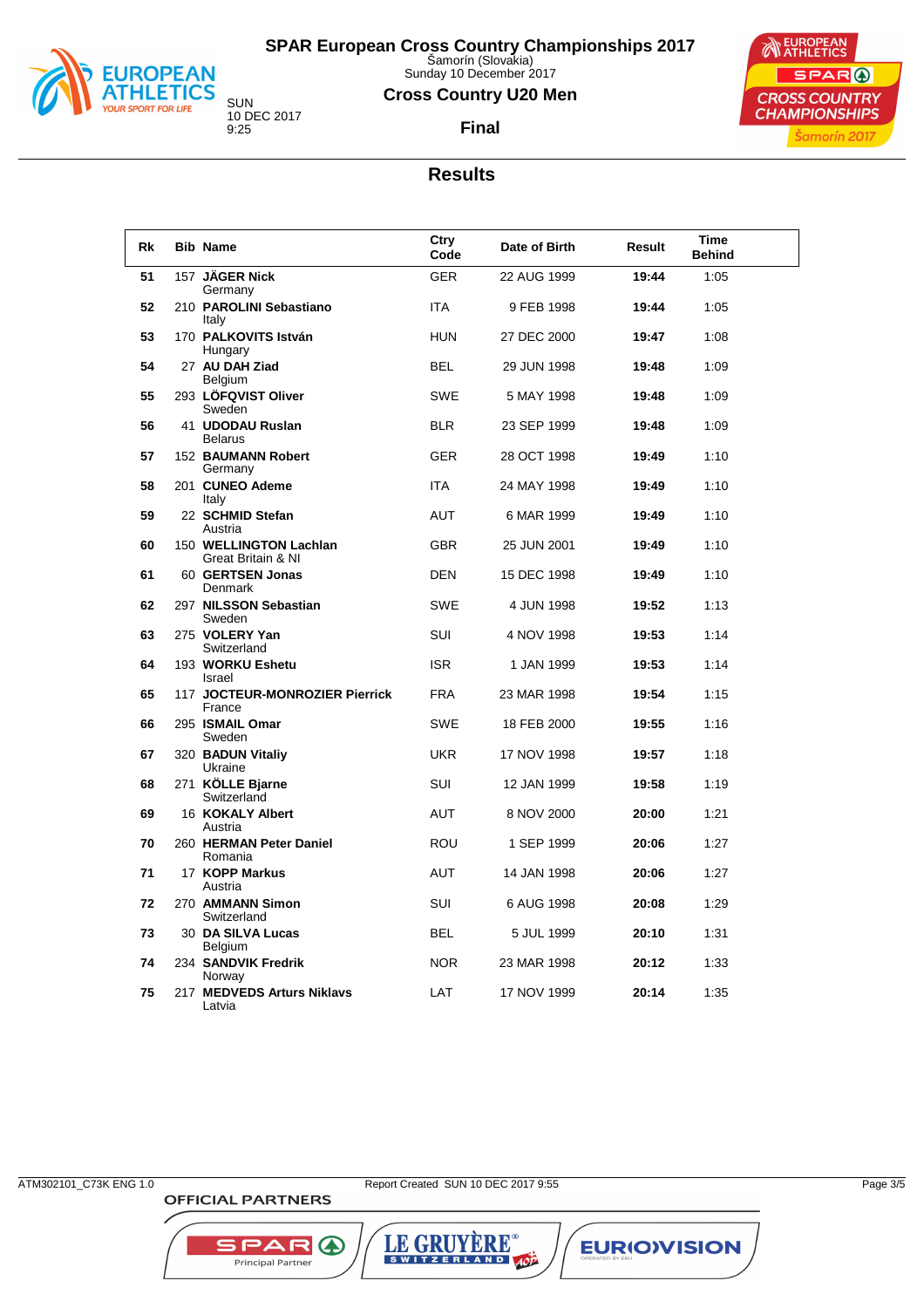

Sunday 10 December 2017

### **Cross Country U20 Men**

**Final**



10 DEC 2017

### **Results**

| <b>Rk</b> | <b>Bib Name</b>                           | Ctry<br>Code | Date of Birth | Result | Time<br><b>Behind</b> |  |
|-----------|-------------------------------------------|--------------|---------------|--------|-----------------------|--|
| 76        | 261 MIKLOS Rares Imre<br>Romania          | <b>ROU</b>   | 30 APR 1998   | 20:15  | 1:36                  |  |
| 77        | 73 STENSVIG Sebastian Rahbech<br>Denmark  | <b>DEN</b>   | 14 FEB 1999   | 20:16  | 1:37                  |  |
| 78        | 54 VICH Damian<br>Czech Republic          | <b>CZE</b>   | 14 AUG 1998   | 20:16  | 1:37                  |  |
| 79        | 250 ZAMBUJEIRO NADER Isaac<br>Portugal    | <b>POR</b>   | 17 AUG 1999   | 20:18  | 1:39                  |  |
| 80        | 219 VALINCIUS Giedrius<br>Lithuania       | LTU          | 20 JAN 2000   | 20:18  | 1:39                  |  |
| 81        | 255 VITORINO SANTOS Filipe<br>Portugal    | <b>POR</b>   | 13 MAY 1998   | 20:19  | 1:40                  |  |
| 82        | 276 BOROVKA Miroslav<br>Slovakia          | <b>SVK</b>   | 14 SEP 1998   | 20:23  | 1:44                  |  |
| 83        | 101 LATSEPOV Leonid<br>Estonia            | <b>EST</b>   | 22 MAR 1998   | 20:23  | 1:44                  |  |
| 84        | 249 MASCARENHAS Miguel<br>Portugal        | <b>POR</b>   | 26 JUL 1998   | 20:23  | 1:44                  |  |
| 85        | 47 SVALINA Filip<br>Croatia               | <b>CRO</b>   | 29 JUL 1998   | 20:26  | 1:47                  |  |
| 86        | 274 RUSUSURUKA Moïse Ahadi<br>Switzerland | <b>SUI</b>   | 16 MAY 1999   | 20:31  | 1:52                  |  |
| 87        | 286 VERBOVSKÝ Matúš<br>Slovakia           | <b>SVK</b>   | 31 AUG 1998   | 20:32  | 1:53                  |  |
| 88        | 46 NOVOSEL Tomislav<br>Croatia            | <b>CRO</b>   | 21 SEP 1999   | 20:33  | 1:54                  |  |
| 89        | 278 JÁNOŠÍK Kristián<br>Slovakia          | <b>SVK</b>   | 20 AUG 1999   | 20:33  | 1:54                  |  |
| 90        | 258 DUMITRESCU Marian<br>Romania          | <b>ROU</b>   | 13 MAR 1999   | 20:33  | 1:54                  |  |
| 91        | 325 KOVALENKO Vladyslav<br>Ukraine        | <b>UKR</b>   | 27 SEP 1999   | 20:34  | 1:55                  |  |
| 92        | 267 MAJCENOVIC Teodor<br>Slovenia         | <b>SLO</b>   | 28 MAY 1999   | 20:43  | 2:04                  |  |
| 93        | 102 Šalkauskas Deniss<br>Estonia          | <b>EST</b>   | 1 DEC 1998    | 20:44  | 2:05                  |  |
| 94        | 279 KOPIAR Jakub<br>Slovakia              | <b>SVK</b>   | 16 JUL 1999   | 20:45  | 2:06                  |  |
| 95        | 99 ABNER Mark<br>Estonia                  | <b>EST</b>   | 1 SEP 1998    | 20:46  | 2:07                  |  |
| 96        | 19 OBRECHT Bernhard<br>Austria            | AUT          | 9 JUL 1998    | 20:52  | 2:13                  |  |
| 97        | 45 KOZUHAR Zlatko<br>Croatia              | CRO          | 29 AUG 1999   | 20:55  | 2:16                  |  |
| 98        | 303 ATAC Sezgin<br>Turkey                 | TUR          | 21 MAR 1998   | 20:57  | 2:18                  |  |
| 99        | 56 BJØRSLEV Oliver<br><b>Denmark</b>      | <b>DEN</b>   | 7 JUL 2000    | 20:57  | 2:18                  |  |
| 100       | 70 Østdal Anton<br>Denmark                | <b>DEN</b>   | 2 DEC 2001    | 20:58  | 2:19                  |  |

**OFFICIAL PARTNERS** 

**SPARO** 

Principal Partner

ATM302101\_C73K ENG 1.0 Report Created SUN 10 DEC 2017 9:55 Page 4/5

LE GRUYÈRE®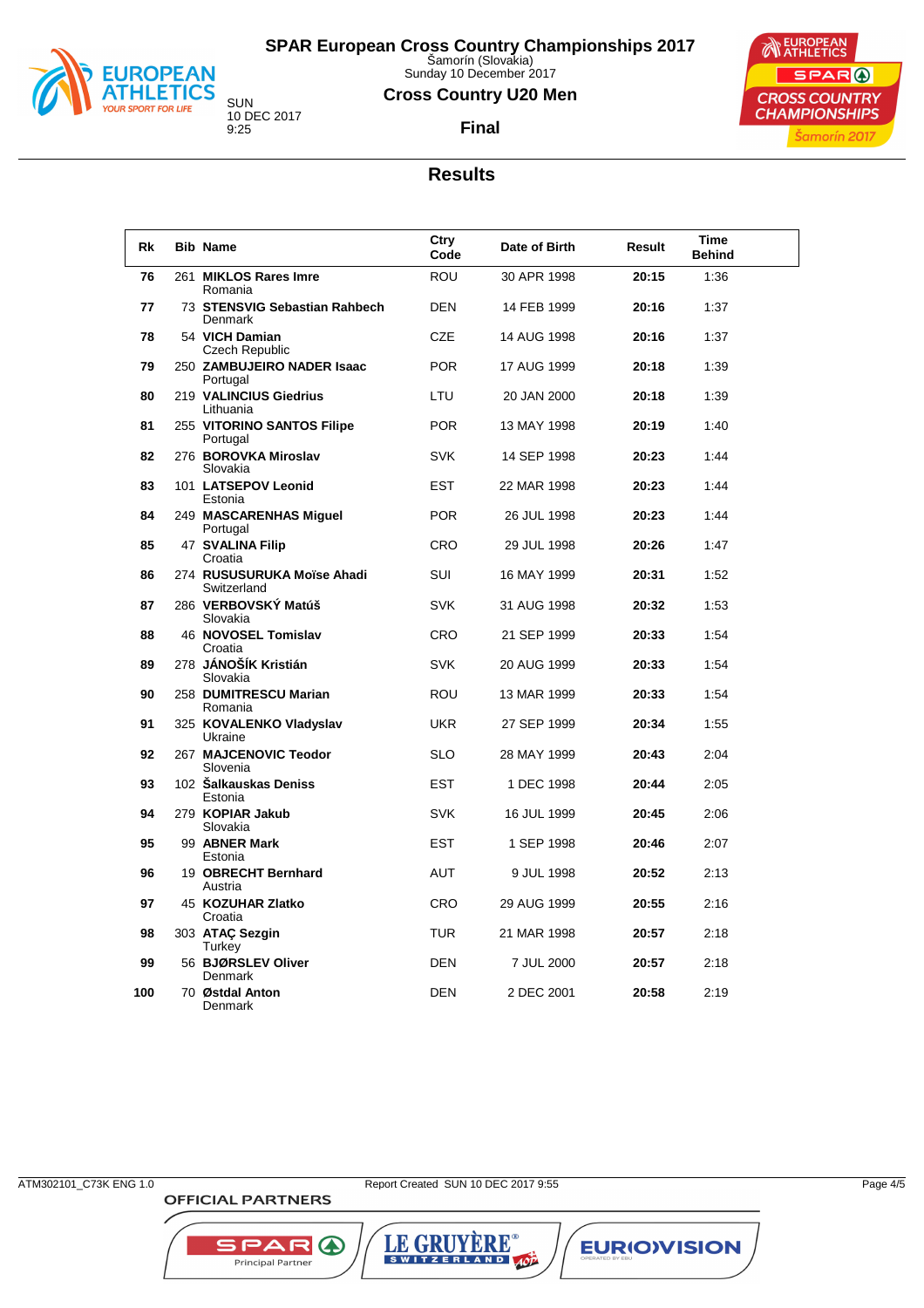

Sunday 10 December 2017

### **Cross Country U20 Men**

**Final**



### **Results**

| Rk                         | <b>Bib Name</b>               |                               |          | Ctry<br>Code |     | Date of Birth            | Result     | <b>Time</b><br><b>Behind</b> |  |
|----------------------------|-------------------------------|-------------------------------|----------|--------------|-----|--------------------------|------------|------------------------------|--|
| 101                        | 328 LONSKYY Vadym<br>Ukraine  |                               |          | <b>UKR</b>   |     | 31 MAY 1999              | 21:00      | 2:21                         |  |
| 102                        | 268 PINTAR Martin<br>Slovenia |                               |          | <b>SLO</b>   |     | 2 OCT 1998               | 21:05      | 2:26                         |  |
| 103                        | Estonia                       | 100 KLJUZIN Karel-Sander      |          | <b>EST</b>   |     | 12 APR 1999              | 21:06      | 2:27                         |  |
| 104                        | Slovenia                      | 264 CIMERMANCIC Matevž        |          | <b>SLO</b>   |     | 14 DEC 1999              | 21:07      | 2:28                         |  |
| 105                        | 265 GRŽE Jaka<br>Slovenia     |                               |          | <b>SLO</b>   |     | 9 APR 1999               | 21:10      | 2:31                         |  |
| 106                        | 44 CIBAN Karlo<br>Croatia     |                               |          | <b>CRO</b>   |     | 22 JUL 2000              | 21:16      | 2:37                         |  |
| 107                        | Romania                       | 256 ASMARANDEI Alexandru Alin |          | <b>ROU</b>   |     | 13 SEP 1998              | 22:29      | 3:50                         |  |
|                            | Denmark                       | 64 IBRAHIM Mubaarik           |          | <b>DEN</b>   |     | 2 NOV 1998               | <b>DNF</b> |                              |  |
|                            | 21 SCHEUCHER Paul<br>Austria  |                               |          | <b>AUT</b>   |     | 15 SEP 1999              | <b>DNF</b> |                              |  |
| <b>Intermediate Times:</b> |                               | 210 <sub>m</sub>              | 26.01    |              | 305 | BARBAROS Ramazan (TUR)   |            |                              |  |
|                            |                               | 1710m                         | 5:03.09  |              | 143 | RICHARDSON William (GBR) |            |                              |  |
|                            |                               | 3210m                         | 9:39.59  |              | 259 | GARCEA Adrian (ROU)      |            |                              |  |
|                            |                               | 4710m                         | 14:12.80 |              | 305 | BARBAROS Ramazan (TUR)   |            |                              |  |
|                            |                               | 6210m                         | 18:23.85 |              | 305 | BARBAROS Ramazan (TUR)   |            |                              |  |

|                       | <b>Weather conditions</b><br>$-1^{\circ}$ C<br>Temperature: |    | Humidity: | 74% | Conditions:                         | Sunny |          |
|-----------------------|-------------------------------------------------------------|----|-----------|-----|-------------------------------------|-------|----------|
| Legend:<br><b>DNF</b> | Did not Finish                                              | Rk | Rank      |     |                                     |       |          |
|                       | ATM302101_C73K ENG 1.0                                      |    |           |     | Report Created SUN 10 DEC 2017 9:55 |       | Page 5/5 |
|                       | <b>OFFICIAL PARTNERS</b>                                    |    |           |     |                                     |       |          |

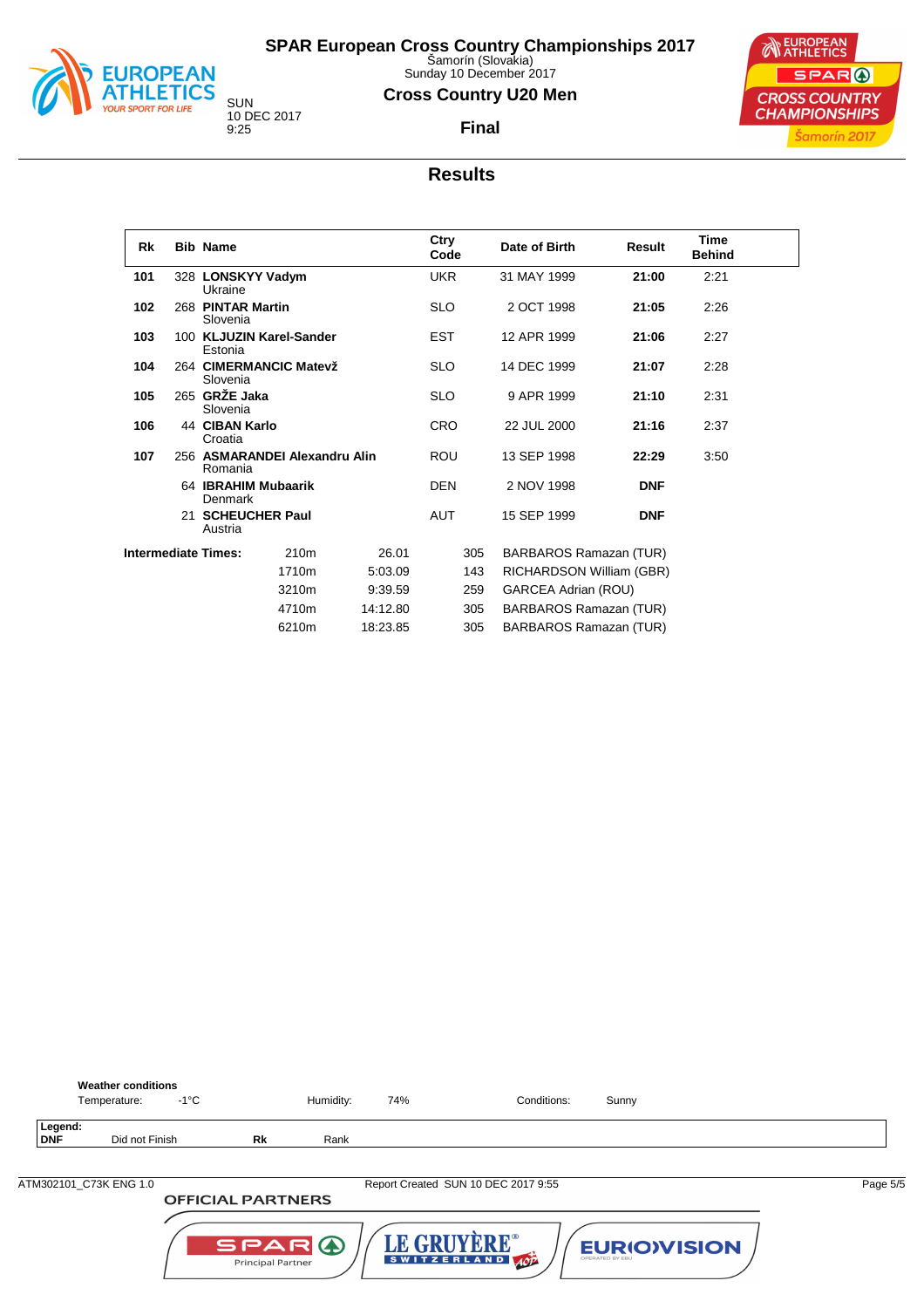

Sunday 10 December 2017

### **Cross Country U20 Men**

10 DEC 2017

**Final**



## **Race Analysis**

| Rk             | <b>Bib Name</b>        |         |                     | Ctry<br>Code       |                      | Date of Birth       | Result | <b>Time</b><br><b>Behind</b> |
|----------------|------------------------|---------|---------------------|--------------------|----------------------|---------------------|--------|------------------------------|
|                |                        | 210m    | 1710m               | 3210m              | 4710m                | 6210m               |        |                              |
| $\mathbf{1}$   | 231 INGEBRIGTSEN Jakob |         |                     | <b>NOR</b>         |                      | 19 SEP 2000         | 18:39  |                              |
|                |                        | 28 (10) | $5:04$ (5)<br>4:37  | 9:40(6)<br>4:37    | 14:14<br>(6)<br>4:34 | $18:24$ (2)<br>4:11 | 15     |                              |
| $\mathbf{2}$   | 305 BARBAROS Ramazan   |         |                     | TUR                |                      | 5 JAN 1998          | 18:41  | 2                            |
|                |                        | 27(1)   | 5:04(10)<br>4:38    | $9:41$ (7)<br>4:37 | 14:13(1)<br>4:33     | 18:24(1)<br>4:12    | 17     |                              |
| 3              | 112 GILAVERT Louis     |         |                     | <b>FRA</b>         |                      | 1 JAN 1998          | 18:45  | 6                            |
|                |                        | 27(6)   | $5:04$ (8)<br>4:37  | 9:41(12)<br>4:37   | (2)<br>14:13<br>4:33 | $18:27$ (3)<br>4:14 | 18     |                              |
| 4              | 118 KHELAF Yani        |         |                     | <b>FRA</b>         |                      | 7 FEB 1998          | 18:47  | 8                            |
|                |                        | 27(7)   | 5:04(13)<br>4:38    | 9:40(4)<br>4:36    | 14:14<br>(8)<br>4:34 | 18:30(4)<br>4:16    | 18     |                              |
| 5              | 84 GONZÁLEZ Miguel     |         |                     | <b>ESP</b>         |                      | 19 FEB 1998         | 18:48  | 9                            |
|                |                        | 29 (28) | 5:05 (27)<br>4:37   | 9:41(18)<br>4:36   | 14:14<br>(5)<br>4:33 | 18:33(5)<br>4:20    | 16     |                              |
| 6              | 259 GARCEA Adrian      |         |                     | ROU                |                      | 1 JUN 1999          | 18:48  | 9                            |
|                |                        | 27(3)   | $5:04$ (2)<br>4:37  | 9:40(1)<br>4:37    | $14:14$ (7)<br>4:34  | 18:35(8)<br>4:21    | 14     |                              |
| $\overline{7}$ | 87 MAHBOUB Annasse     |         |                     | <b>ESP</b>         |                      | 30 NOV 1999         | 18:49  | 10                           |
|                |                        | 30(44)  | 5:05(17)<br>4:35    | 9:41(15)<br>4:37   | 14:15 (16)<br>4:34   | 18:34(6)<br>4:20    | 15     |                              |
| 8              | 80 FONTES Ignacio      |         |                     | <b>ESP</b>         |                      | 22 JUN 1998         | 18:50  | 11                           |
|                |                        | 28 (15) | 5:05(22)<br>4:38    | 9:41(10)<br>4:36   | 14:14 (12)<br>4:34   | 18:34(7)<br>4:21    | 16     |                              |
| 9              | 82 GARCÍA Mario        |         |                     | <b>ESP</b>         |                      | 29 JUN 1999         | 18:50  | 11                           |
|                |                        | 27(4)   | 5:04(12)<br>4:38    | 9:40(5)<br>4:37    | 14:14 (10)<br>4:34   | 18:35 (9)<br>4:21   | 16     |                              |
| 10             | 156 GÖRGER Markus      |         |                     | GER                |                      | 12 JAN 1998         | 18:50  | 11                           |
|                |                        | 29 (31) | 5:05(18)<br>4:36    | 9:41(15)<br>4:37   | 14:15 (18)<br>4:34   | 18:35 (11)<br>4:21  | 16     |                              |
| 11             | 37 van de VELDE Tim    |         |                     | BEL                |                      | 1 FEB 2000          | 18:51  | 12                           |
|                |                        | 27(5)   | 5:04<br>(4)<br>4:37 | 9:41(13)<br>4:38   | 14:14<br>(9)<br>4:34 | 18:36 (13)<br>4:22  | 16     |                              |
| 12             | 262 RUSU Dorin Andrei  |         |                     | ROU                |                      | 30 NOV 1998         | 18:52  | 13                           |
|                |                        | 27(2)   | $5:04$ (3)<br>4:37  | 9:40(3)<br>4:37    | 14:14<br>(4)<br>4:34 | 18:35 (12)<br>4:22  | 17     |                              |
| 13             | 91 NOVALES Tariku      |         |                     | <b>ESP</b>         |                      | 8 MAR 1998          | 18:54  | 15                           |
|                |                        | 29 (38) | 5:05(16)<br>4:36    | 9:41(8)<br>4:37    | (3)<br>14:14<br>4:33 | 18:35 (10)<br>4:22  | 19     |                              |
| 14             | 151 WILLIS Matthew     |         |                     | <b>GBR</b>         |                      | 4 FEB 2000          | 18:57  | 18                           |
|                |                        | 33 (99) | 5:08 (48)<br>4:36   | 9:42(27)<br>4:34   | 14:15 (17)<br>4:33   | 18:40 (14)<br>4:25  | 18     |                              |

ATM302101\_C77B ENG 1.0 Report Created SUN 10 DEC 2017 9:56 Page 1/8

LE GRUYERE®

**EURIOVISION** 

**OFFICIAL PARTNERS** 

**SPARO**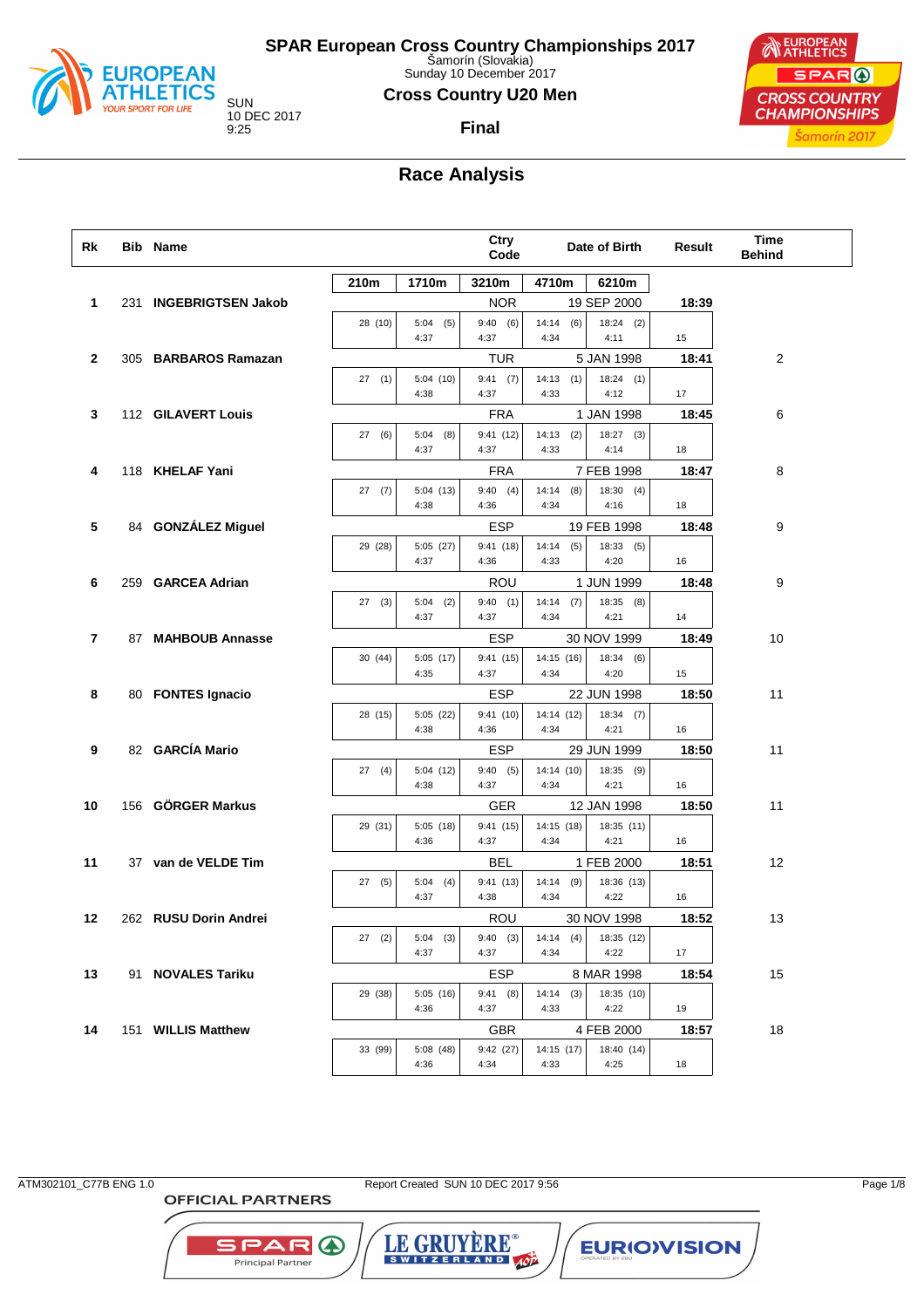

Sunday 10 December 2017

### **Cross Country U20 Men**

**Final**

10 DEC 2017

EUROPEAN SPAR ( **CROSS COUNTRY CHAMPIONSHIPS** Šamorín 2017

## **Race Analysis**

| Rk | <b>Bib Name</b>             |         |                     | Ctry<br>Code           |                    | Date of Birth             | Result | <b>Time</b><br><b>Behind</b> |  |
|----|-----------------------------|---------|---------------------|------------------------|--------------------|---------------------------|--------|------------------------------|--|
|    |                             | 210m    | 1710m               | 3210m                  | 4710m              | 6210m                     |        |                              |  |
| 15 | 68 LINDGREEN Andreas Holst  |         |                     | DEN                    |                    | 18 FEB 1998               | 19:01  | 22                           |  |
|    |                             | 28 (12) | 5:05(20)            | 9:42(21)               | 14:16 (21)         | 18:46 (16)                |        |                              |  |
|    |                             |         | 4:38                | 4:37                   | 4:35               | 4:30                      | 16     |                              |  |
| 16 | 31 DE SMET Dries            |         |                     | BEL                    |                    | 14 JAN 1998               | 19:01  | 22                           |  |
|    |                             | 28 (13) | 5:05(15)<br>4:37    | 9:42(23)<br>4:38       | 14:16 (23)<br>4:35 | 18:47 (18)<br>4:31        | 15     |                              |  |
| 17 | 131 DIJKSTRA Ben            |         |                     | GBR                    |                    | 31 OCT 1998               | 19:01  | 22                           |  |
|    |                             | 29 (26) | 5:05(23)            | 9:41(14)               | 14:14(11)          | 18:46 (15)                |        |                              |  |
|    |                             |         | 4:37                | 4:36                   | 4:34               | 4:32                      | 16     |                              |  |
| 18 | 228 HAUGEN Simen Halle      |         |                     | <b>NOR</b>             |                    | 9 JAN 1999                | 19:02  | 23                           |  |
|    |                             | 31 (76) | 5:07 (44)           | 9:42(22)               | 14:16 (20)         | 18:47 (17)                |        |                              |  |
|    |                             |         | 4:36                | 4:35                   | 4:34               | 4:32                      | 15     |                              |  |
| 19 | 195 ALFIERI Luca            |         |                     | ITA                    |                    | 31 OCT 2000               | 19:04  | 25                           |  |
|    |                             | 31(71)  | 5:06 (38)<br>4:36   | 9:42(25)<br>4:36       | 14:16 (22)<br>4:35 | 18:49 (19)<br>4:33        | 16     |                              |  |
|    |                             |         |                     |                        |                    |                           |        |                              |  |
| 20 | 105 BOUM llyes              | 28 (16) | 5:04(14)            | <b>FRA</b><br>9:41(17) | 14:15 (19)         | 13 AUG 1998<br>18:53 (20) | 19:08  | 29                           |  |
|    |                             |         | 4:37                | 4:37                   | 4:34               | 4:38                      | 15     |                              |  |
| 21 | 311 GEDIKLIOGLU Abdurrahman |         |                     | TUR                    |                    | 7 JAN 1998                | 19:08  | 29                           |  |
|    |                             | 32 (84) | 5:07(42)            | 9:43(30)               | 14:20 (25)         | 18:54 (22)                |        |                              |  |
|    |                             |         | 4:36                | 4:36                   | 4:38               | 4:34                      | 15     |                              |  |
| 22 | 173 CURTIN Fearghal         |         |                     | IRL                    |                    | 14 JUL 1998               | 19:08  | 29                           |  |
|    |                             | 28 (18) | 5:05(19)            | 9:42(28)               | 14:21 (26)         | 18:54 (23)                |        |                              |  |
|    |                             |         | 4:37                | 4:38                   | 4:39               | 4:34                      | 15     |                              |  |
| 23 | 92 OUMAIZ Ouassim           |         |                     | ESP<br>$9:41$ (9)      | 14:14 (13)         | 30 MAR 1999<br>18:55 (24) | 19:10  | 31                           |  |
|    |                             | 30 (55) | 5:06 (33)<br>4:36   | 4:36                   | 4:34               | 4:41                      | 16     |                              |  |
| 24 | 34 HEYMANS John             |         |                     | BEL                    |                    | 9 JAN 1998                | 19:10  | 31                           |  |
|    |                             | 29 (36) | 5:05(24)            | 9:43 (32)              | 14:22 (28)         | 18:56 (25)                |        |                              |  |
|    |                             |         | 4:36                | 4:38                   | 4:40               | 4:34                      | 15     |                              |  |
| 25 | 143 RICHARDSON William      |         |                     | GBR                    |                    | 23 FEB 1998               | 19:10  | 31                           |  |
|    |                             | 28 (9)  | 5:04<br>(1)         | $9:40$ (2)             | 14:15 (14)         | 18:53 (21)                |        |                              |  |
|    |                             |         | 4:37                | 4:37                   | 4:35               | 4:39                      | 17     |                              |  |
| 26 | 300 AMAÇTAN Ömer            |         |                     | TUR                    |                    | 5 MAY 2001                | 19:13  | 34                           |  |
|    |                             | 30 (62) | 5:04<br>(7)<br>4:34 | 9:42(24)<br>4:38       | 14:22 (27)<br>4:41 | 18:58 (27)<br>4:36        | 16     |                              |  |
| 27 | 125 BEATTIE Scott           |         |                     | <b>GBR</b>             |                    | 4 DEC 1998                | 19:14  | 35                           |  |
|    |                             | 29 (34) | 5:05 (26)           | 9:41 (19)              | 14:15 (15)         | 18:57 (26)                |        |                              |  |
|    |                             |         | 4:37                | 4:37                   | 4:34               | 4:43                      | 18     |                              |  |
| 28 | 212 POLIKARPENKO Sergiy     |         |                     | ITA                    |                    | 6 JUN 1998                | 19:15  | 36                           |  |
|    |                             | 29 (23) | 5:05(21)            | 9:42(20)               | 14:20 (24)         | 18:59 (28)                |        |                              |  |
|    |                             |         | 4:37                | 4:37                   | 4:39               | 4:39                      | 17     |                              |  |

**OFFICIAL PARTNERS** 

**SPARO** 

Principal Partner

ATM302101\_C77B ENG 1.0 Report Created SUN 10 DEC 2017 9:56 Page 2/8

LE GRUYERE®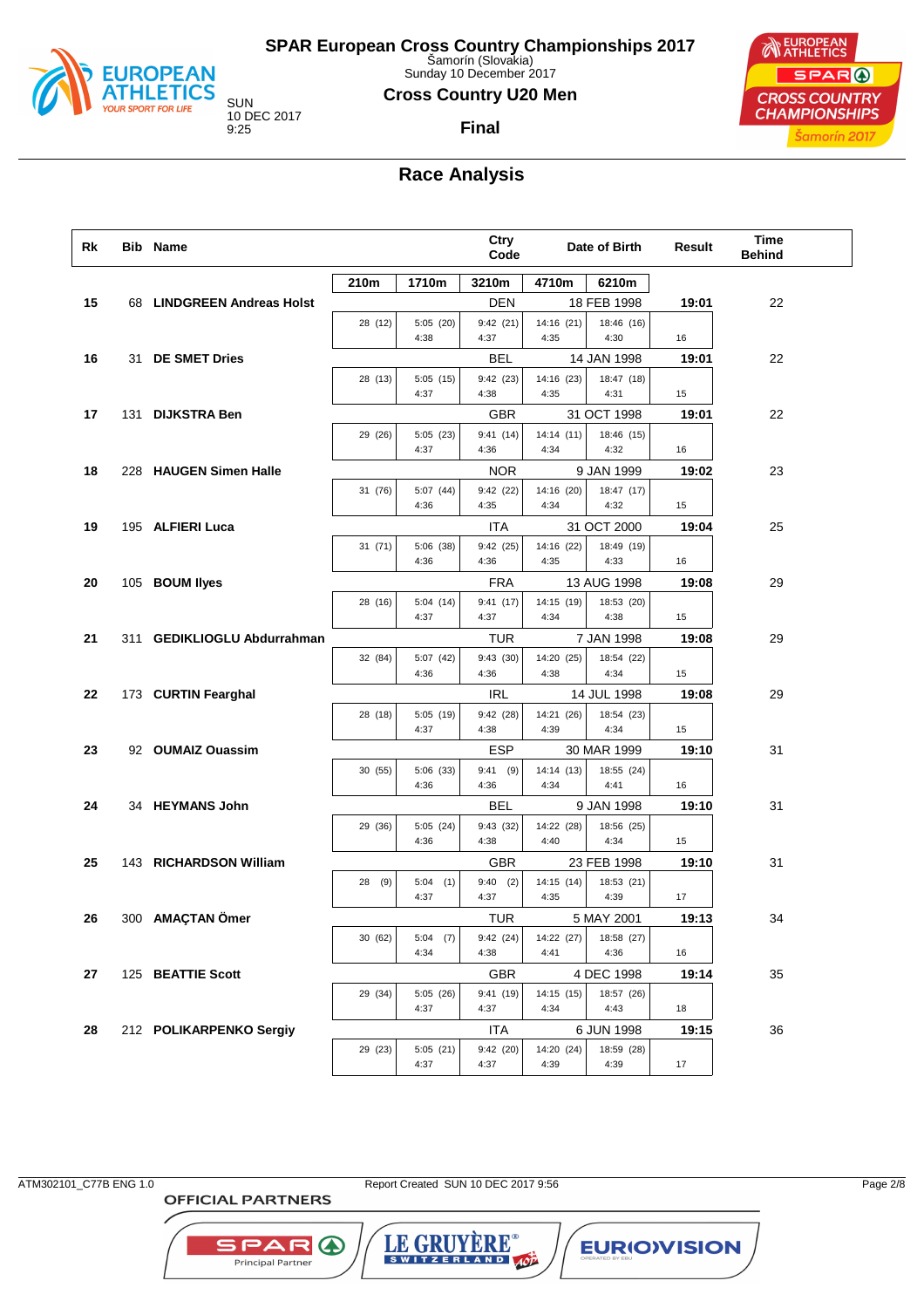

Sunday 10 December 2017

### **Cross Country U20 Men**

**Final**

10 DEC 2017

EUROPEAN SPAR ( **CROSS COUNTRY CHAMPIONSHIPS** Šamorín 2017

## **Race Analysis**

| Rk | <b>Bib Name</b>        |         |                   | Ctry<br>Code      |                    | Date of Birth      | Result | Time<br><b>Behind</b> |
|----|------------------------|---------|-------------------|-------------------|--------------------|--------------------|--------|-----------------------|
|    |                        | 210m    | 1710m             | 3210m             | 4710m              | 6210m              |        |                       |
| 29 | 317 ALFIMOV Artem      |         |                   | UKR               |                    | 20 OCT 1998        | 19:21  | 42                    |
|    |                        | 29 (39) | 5:05 (28)<br>4:36 | 9:42(26)<br>4:37  | 14:22 (29)<br>4:41 | 19:06 (29)<br>4:44 | 16     |                       |
| 30 | 136 HEYWARD Jake       |         |                   | GBR               |                    | 26 APR 1999        | 19:23  | 44                    |
|    |                        | 28 (20) | 5:06 (29)<br>4:38 | 9:44(33)<br>4:39  | 14:28 (32)<br>4:45 | 19:08 (30)<br>4:40 | 16     |                       |
| 31 | 269 BIBIC Elzan        |         |                   | <b>SRB</b>        |                    | 8 JAN 1999         | 19:26  | 47                    |
|    |                        | 32 (91) | 5:10 (55)         | 9:46(35)          | 14:28 (31)         | 19:08 (31)         |        |                       |
|    |                        |         | 4:39              | 4:37              | 4:42               | 4:41               | 18     |                       |
| 32 | 235 STAVIK Håkon       |         |                   | <b>NOR</b>        |                    | 30 MAR 2000        | 19:28  | 49                    |
|    |                        | 31 (68) | 5:10 (52)<br>4:40 | 9:51(48)<br>4:41  | 14:34 (42)<br>4:44 | 19:13 (33)<br>4:40 | 15     |                       |
| 33 | 124 SENARD Antoine     |         |                   | <b>FRA</b>        |                    | 2 FEB 2000         | 19:29  | 50                    |
|    |                        | 28 (11) | 5:04(11)<br>4:37  | 9:43(31)<br>4:39  | 14:32 (36)<br>4:49 | 19:14 (35)<br>4:43 | 15     |                       |
| 34 | 246 FERREIRA Ricardo   |         |                   | <b>POR</b>        |                    | 16 OCT 1998        | 19:29  | 50                    |
|    |                        | 32 (90) | 5:11 (62)<br>4:40 | 9:51(49)<br>4:40  | 14:33 (37)<br>4:42 | 19:14 (34)<br>4:42 | 16     |                       |
| 35 | 161 MOHUMED Mohamed    |         |                   | GER               |                    | 24 MAR 1999        | 19:29  | 50                    |
|    |                        | 30 (60) | 5:06 (37)<br>4:36 | 9:49 (39)<br>4:43 | 14:29 (33)<br>4:41 | 19:13 (32)<br>4:44 | 17     |                       |
| 36 | 202 DE MARCHI Jacopo   |         |                   | ITA               |                    | 21 OCT 1998        | 19:29  | 51                    |
|    |                        | 30 (57) | 5:07(41)<br>4:37  | 9:47(36)<br>4:40  | 14:32 (35)<br>4:45 | 19:15 (36)<br>4:44 | 15     |                       |
| 37 | 180 MCMEECHAN Craig    |         |                   | IRL               |                    | 17 MAY 1999        | 19:30  | 51                    |
|    |                        | 29 (33) | 5:07 (43)<br>4:38 | 9:50(46)<br>4:44  | 14:35 (44)<br>4:45 | 19:15 (38)<br>4:41 | 15     |                       |
| 38 | 175 EDGAR James        |         |                   | IRL               |                    | 12 NOV 1998        | 19:31  | 52                    |
|    |                        | 31 (66) | 5:06 (32)<br>4:36 | 9:48(38)<br>4:43  | 14:34 (43)<br>4:47 | 19:17 (39)<br>4:43 | 15     |                       |
| 39 | 179 MCELHINNEY Darragh |         |                   | IRL               |                    | 9 NOV 2000         | 19:32  | 53                    |
|    |                        | 29 (35) | 5:09 (49)<br>4:41 | 9:50(43)<br>4:41  | 14:34 (40)<br>4:45 | 19:15 (37)<br>4:41 | 17     |                       |
| 40 | 221 ANDERIESSEN Bram   |         |                   | NED               |                    | 1 AUG 1999         | 19:33  | 54                    |
|    |                        | 28 (17) | 5:06 (34)<br>4:38 | 9:47 (37)<br>4:42 | 14:34(41)<br>4:47  | 19:17 (41)<br>4:43 | 16     |                       |
| 41 | 182 O'DONOVAN Charlie  |         |                   | IRL               |                    | 6 AUG 1999         | 19:34  | 55                    |
|    |                        | 29 (37) | 5:08 (47)<br>4:39 | 9:50(44)<br>4:42  | 14:35 (45)<br>4:45 | 19:18 (42)<br>4:44 | 16     |                       |
| 42 | 122 PROUST Pierre      |         |                   | <b>FRA</b>        |                    | 8 APR 1999         | 19:35  | 56                    |
|    |                        | 29 (32) | 5:07 (45)<br>4:39 | 9:50(45)<br>4:43  | 14:33 (39)<br>4:44 | 19:17 (40)<br>4:44 | 19     |                       |

**OFFICIAL PARTNERS** 

**SPARO** 

Principal Partner

ATM302101\_C77B ENG 1.0 Report Created SUN 10 DEC 2017 9:56 Page 3/8

LE GRUYERE®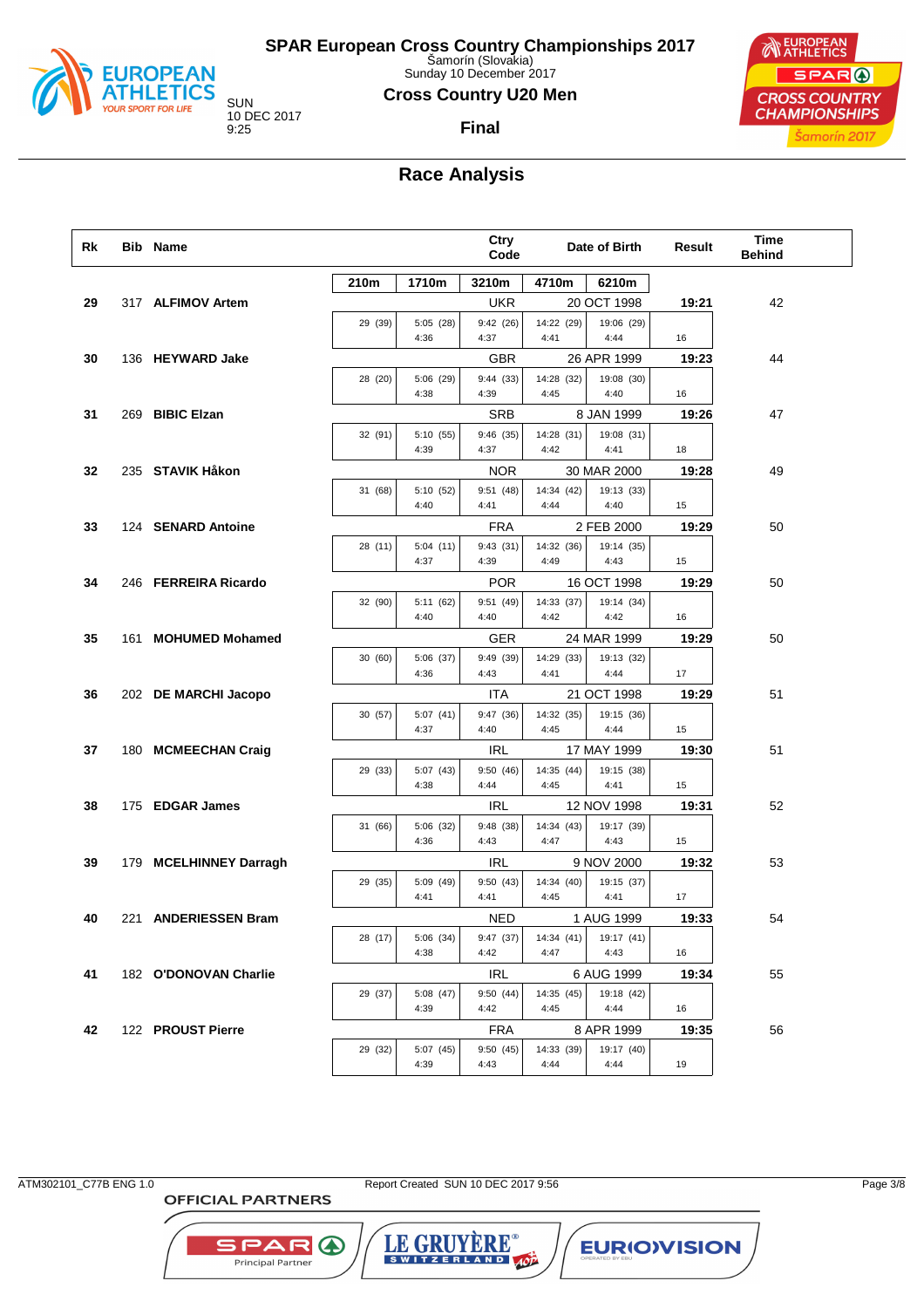

Sunday 10 December 2017

### **Cross Country U20 Men**

**Final**

10 DEC 2017



## **Race Analysis**

| Rk | <b>Bib Name</b>           |         |                   | <b>Ctry</b><br>Code |                    | Date of Birth            | Result | Time<br><b>Behind</b> |
|----|---------------------------|---------|-------------------|---------------------|--------------------|--------------------------|--------|-----------------------|
|    |                           | 210m    | 1710m             | 3210m               | 4710m              | 6210m                    |        |                       |
| 43 | 11 CARABAÑA Nahuel        |         |                   | <b>AND</b>          |                    | 10 NOV 1999              | 19:39  | 1:00                  |
|    |                           | 28 (19) | 5:10 (53)         | 9:57 (58)           | 14:44 (52)         | 19:24 (45)               |        |                       |
|    |                           |         | 4:42              | 4:47                | 4:48               | 4:41                     | 15     |                       |
| 44 | 242 KOZLOWSKI Patryk      |         |                   | POL                 |                    | 10 NOV 1998              | 19:39  | 1:00                  |
|    |                           | 27(8)   | 5:04(6)           | 9:41(11)            | 14:23 (30)         | 19:23 (43)               |        |                       |
|    |                           |         | 4:37              | 4:37                | 4:42               | 5:01                     | 16     |                       |
| 45 | 306 BASTUG Ramazan        |         |                   | TUR                 |                    | 1 DEC 2000               | 19:39  | 1:00                  |
|    |                           | 30 (42) | 5:06 (30)<br>4:37 | 9:49(41)<br>4:44    | 14:39 (47)<br>4:51 | 19:24 (44)<br>4:45       | 16     |                       |
|    |                           |         |                   |                     |                    |                          | 19:40  |                       |
| 46 | 209 GUERRA Massimo        |         | 5:06 (40)         | ITA                 | 14:37 (46)         | 9 AUG 1998<br>19:25 (46) |        | 1:01                  |
|    |                           | 30 (59) | 4:37              | 9:50 (42)<br>4:44   | 4:47               | 4:49                     | 16     |                       |
| 47 | 298 MADUREIRA PALM Miguel |         |                   | SWE                 |                    | 23 OCT 1998              | 19:41  | 1:02                  |
|    |                           | 30 (54) | 5:10 (54)         | 9:53 (53)           | 14:44 (51)         | 19:25 (47)               |        |                       |
|    |                           |         | 4:41              | 4:44                | 4:51               | 4:42                     | 16     |                       |
| 48 | 167 ULMRICH Steffen       |         |                   | <b>GER</b>          |                    | 9 AUG 1998               | 19:41  | 1:02                  |
|    |                           | 32 (87) | 5:12 (64)         | 9:59 (59)           | 14:45 (54)         | 19:26 (48)               |        |                       |
|    |                           |         | 4:40              | 4:48                | 4:47               | 4:41                     | 16     |                       |
| 49 | 176 FAY Brian             |         |                   | <b>IRL</b>          |                    | 9 NOV 1998               | 19:42  | 1:03                  |
|    |                           | 29 (40) | 5:10 (57)         | 9:55 (55)           | 14:42 (49)         | 19:27 (49)               |        |                       |
|    |                           |         | 4:41              | 4:45                | 4:47               | 4:46                     | 15     |                       |
| 50 | 40 MRKANOVIC Belmin       |         |                   | BIH                 |                    | 17 APR 2000              | 19:42  | 1:03                  |
|    |                           | 32 (89) | 5:17 (78)         | 10:05 (72)          | 14:51 (62)         | 19:28 (50)               |        |                       |
|    |                           |         | 4:45              | 4:49                | 4:47               | 4:37                     | 15     |                       |
| 51 | 157 JÄGER Nick            |         |                   | <b>GER</b>          |                    | 22 AUG 1999              | 19:44  | 1:05                  |
|    |                           | 30(63)  | 5:15 (73)<br>4:45 | 10:01 (65)<br>4:47  | 14:46 (55)<br>4:45 | 19:28 (51)<br>4:43       | 16     |                       |
| 52 | 210 PAROLINI Sebastiano   |         |                   | ITA                 |                    | 9 FEB 1998               | 19:44  | 1:05                  |
|    |                           | 31 (72) | 5:06(31)          | 9:42 (29)           | 14:33 (38)         | 19:29 (52)               |        |                       |
|    |                           |         | 4:35              | 4:37                | 4:51               | 4:56                     | 16     |                       |
| 53 | 170 PALKOVITS István      |         |                   | <b>HUN</b>          |                    | 27 DEC 2000              | 19:47  | 1:08                  |
|    |                           | 31 (80) | 5:11(61)          | 9:52(51)            | 14:42 (48)         | 19:29 (54)               |        |                       |
|    |                           |         | 4:40              | 4:42                | 4:50               | 4:48                     | 18     |                       |
| 54 | 27 AU DAH Ziad            |         |                   | BEL                 |                    | 29 JUN 1998              | 19:48  | 1:09                  |
|    |                           | 29 (27) | 5:05(25)          | 9:49(40)            | 14:47 (57)         | 19:34 (61)               |        |                       |
|    |                           |         | 4:37              | 4:44                | 4:58               | 4:48                     | 14     |                       |
| 55 | 293 LÖFQVIST Oliver       |         |                   | SWE                 |                    | 5 MAY 1998               | 19:48  | 1:09                  |
|    |                           | 30 (49) | 5:06 (36)         | 9:45(34)            | 14:30 (34)         | 19:29 (53)               |        |                       |
|    |                           |         | 4:37              | 4:40                | 4:45               | 5:00                     | 19     |                       |
| 56 | 41 UDODAU Ruslan          |         |                   | <b>BLR</b>          |                    | 23 SEP 1999              | 19:48  | 1:09                  |
|    |                           | 31 (64) | 5:13 (69)<br>4:43 | 10:00 (60)<br>4:47  | 14:49 (61)<br>4:50 | 19:32 (56)<br>4:43       | 17     |                       |
|    |                           |         |                   |                     |                    |                          |        |                       |

ATM302101\_C77B ENG 1.0 Report Created SUN 10 DEC 2017 9:56 Page 4/8

**OFFICIAL PARTNERS** 

**SPARO** Principal Partner

LE GRUYERE® **EURIOVISION**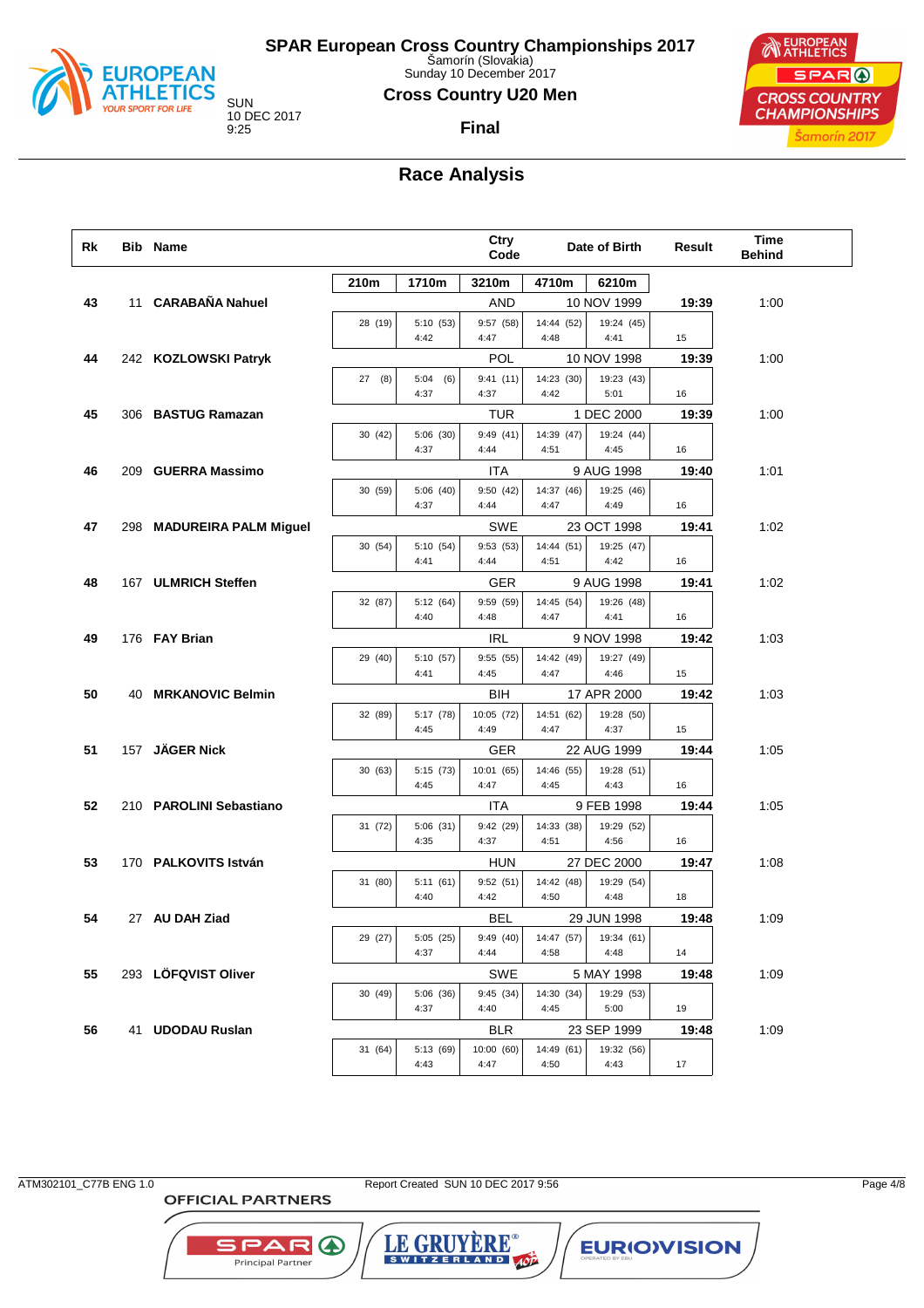

Sunday 10 December 2017

### **Cross Country U20 Men**

**Final**

EUROPEAN SPAR ( **CROSS COUNTRY CHAMPIONSHIPS** Šamorín 2017

## **Race Analysis**

| Rk | <b>Bib Name</b>                |         |                   | <b>Ctry</b><br>Code |                    | Date of Birth      | Result | <b>Time</b><br><b>Behind</b> |  |
|----|--------------------------------|---------|-------------------|---------------------|--------------------|--------------------|--------|------------------------------|--|
|    |                                | 210m    | 1710m             | 3210m               | 4710m              | 6210m              |        |                              |  |
| 57 | 152 BAUMANN Robert             |         |                   | <b>GER</b>          |                    | 28 OCT 1998        | 19:49  | 1:10                         |  |
|    |                                | 30(53)  | 5:12 (67)         | 10:01(61)           | 14:47 (58)         | 19:33 (57)         |        |                              |  |
|    |                                |         | 4:43              | 4:49                | 4:47               | 4:46               | 17     |                              |  |
| 58 | 201 CUNEO Ademe                |         |                   | ITA                 |                    | 24 MAY 1998        | 19:49  | 1:10                         |  |
|    |                                |         | 5:16 (77)         | 10:02 (68)          | 14:49 (60)         | 19:31 (55)         |        |                              |  |
|    |                                |         |                   | 4:46                | 4:47               | 4:43               | 18     |                              |  |
| 59 | 22 SCHMID Stefan               |         |                   | AUT                 |                    | 6 MAR 1999         | 19:49  | 1:10                         |  |
|    |                                | 28 (21) | 5:06 (39)<br>4:38 | 9:52(50)<br>4:46    | 14:45 (53)<br>4:54 | 19:34 (59)<br>4:49 | 16     |                              |  |
| 60 | 150 WELLINGTON Lachlan         |         |                   | <b>GBR</b>          |                    | 25 JUN 2001        | 19:49  | 1:10                         |  |
|    |                                | 32 (85) | 5:10(51)          | 9:55(54)            | 14:43 (50)         | 19:34 (60)         |        |                              |  |
|    |                                |         | 4:39              | 4:46                | 4:49               | 4:51               | 16     |                              |  |
| 61 | 60 GERTSEN Jonas               |         |                   | <b>DEN</b>          |                    | 15 DEC 1998        | 19:49  | 1:10                         |  |
|    |                                | 30(47)  | 5:19 (91)         | 10:08 (74)          | 14:54 (66)         | 19:33 (58)         |        |                              |  |
|    |                                |         | 4:50              | 4:49                | 4:46               | 4:40               | 16     |                              |  |
| 62 | 297 NILSSON Sebastian          |         |                   | SWE                 |                    | 4 JUN 1998         | 19:52  | 1:13                         |  |
|    |                                | 30(45)  | 5:14 (71)         | 10:04 (70)          | 14:54 (67)         | 19:37 (62)         |        |                              |  |
|    |                                |         | 4:45              | 4:50                | 4:51               | 4:43               | 16     |                              |  |
| 63 | 275 VOLERY Yan                 |         |                   | SUI                 |                    | 4 NOV 1998         | 19:53  | 1:14                         |  |
|    |                                | 29 (41) | 5:06 (35)<br>4:37 | 9:53 (52)<br>4:48   | 14:46 (56)<br>4:53 | 19:37 (63)<br>4:51 |        |                              |  |
|    |                                |         |                   |                     |                    |                    | 17     |                              |  |
| 64 | 193 WORKU Eshetu               |         |                   | <b>ISR</b>          |                    | 1 JAN 1999         | 19:53  | 1:14                         |  |
|    |                                | 33 (98) | 5:11 (59)<br>4:39 | 9:57 (56)<br>4:46   | 14:52 (63)<br>4:55 | 19:38 (64)<br>4:47 | 16     |                              |  |
| 65 | 117 JOCTEUR-MONROZIER Pierrick |         |                   | <b>FRA</b>          |                    | 23 MAR 1998        | 19:54  | 1:15                         |  |
|    |                                | 30 (46) | 5:14 (70)         | 10:02 (67)          | 14:55 (69)         | 19:41 (66)         |        |                              |  |
|    |                                |         | 4:44              | 4:49                | 4:54               | 4:47               | 13     |                              |  |
| 66 | 295 ISMAIL Omar                |         |                   | SWE                 |                    | 18 FEB 2000        | 19:55  | 1:16                         |  |
|    |                                | 30 (56) | 5:11 (58)         | 9:57(57)            | 14:48 (59)         | 19:38 (65)         |        |                              |  |
|    |                                |         | 4:41              | 4:47                | 4:52               | 4:51               | 17     |                              |  |
| 67 | 320 BADUN Vitaliy              |         |                   | <b>UKR</b>          |                    | 17 NOV 1998        | 19:57  | 1:18                         |  |
|    |                                | 30(48)  | 5:12 (66)         | 10:01 (64)          | 14:53 (65)         | 19:42 (68)         |        |                              |  |
|    |                                |         | 4:43              | 4:50                | 4:52               | 4:50               | 15     |                              |  |
| 68 | 271 KÖLLE Bjarne               |         |                   | SUI                 |                    | 12 JAN 1999        | 19:58  | 1:19                         |  |
|    |                                | 31 (73) | 5:15 (74)<br>4:45 | 10:05 (73)<br>4:50  | 14:56 (71)<br>4:51 | 19:42 (67)<br>4:47 | 17     |                              |  |
| 69 | 16 KOKALY Albert               |         |                   | AUT                 |                    | 8 NOV 2000         | 20:00  | 1:21                         |  |
|    |                                | 29 (25) | 5:10 (56)         | 10:01 (63)          | 14:54 (68)         | 19:43 (69)         |        |                              |  |
|    |                                |         | 4:42              | 4:51                | 4:54               | 4:49               | 18     |                              |  |
| 70 | 260 HERMAN Peter Daniel        |         |                   | ROU                 |                    | 1 SEP 1999         | 20:06  | 1:27                         |  |
|    |                                | 30 (52) | 5:11(60)          | 10:03 (69)          | 14:56 (70)         | 19:49 (70)         |        |                              |  |
|    |                                |         | 4:41              | 4:52                | 4:53               | 4:54               | 17     |                              |  |

**OFFICIAL PARTNERS** 

**SPARO** 

Principal Partner

ATM302101\_C77B ENG 1.0 Report Created SUN 10 DEC 2017 9:56 Page 5/8

LE GRUYERE®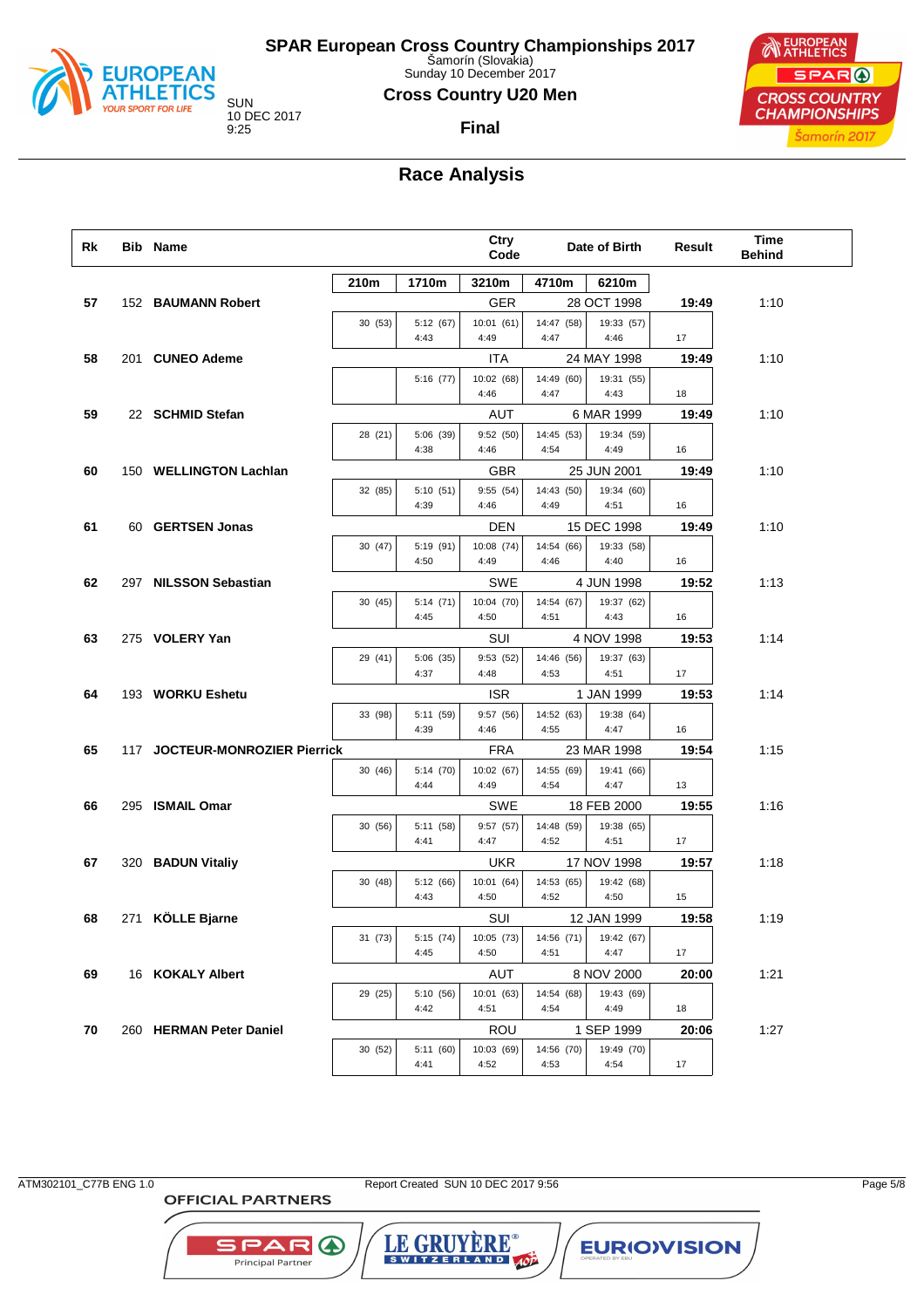

Sunday 10 December 2017

### **Cross Country U20 Men**

10 DEC 2017

## **Final**



## **Race Analysis**

| Rk | <b>Bib Name</b>               |         |                   | Ctry<br>Code       |                    | Date of Birth             | Result | Time<br><b>Behind</b> |
|----|-------------------------------|---------|-------------------|--------------------|--------------------|---------------------------|--------|-----------------------|
|    |                               | 210m    | 1710m             | 3210m              | 4710m              | 6210m                     |        |                       |
| 71 | 17 KOPP Markus                |         |                   | AUT                |                    | 14 JAN 1998               | 20:06  | 1:27                  |
|    |                               | 31 (74) | 5:18 (89)<br>4:48 | 10:10 (81)<br>4:52 | 15:03 (74)<br>4:54 | 19:51 (72)<br>4:49        | 15     |                       |
| 72 | 270 AMMANN Simon              |         |                   | SUI                |                    | 6 AUG 1998                | 20:08  | 1:29                  |
|    |                               | 31 (79) | 5:20 (92)         | 10:11 (85)         | 15:03 (76)         | 19:51 (71)                |        |                       |
|    |                               |         | 4:49              | 4:52               | 4:53               | 4:48                      | 17     |                       |
| 73 | 30 DA SILVA Lucas             |         |                   | BEL                |                    | 5 JUL 1999                | 20:10  | 1:31                  |
|    |                               | 32 (88) | 5:16(76)          | 10:09 (78)         | 15:03 (75)         | 19:53 (73)                |        |                       |
|    |                               |         | 4:45              | 4:54               | 4:54               | 4:50                      | 18     |                       |
| 74 | 234 SANDVIK Fredrik           |         |                   | <b>NOR</b>         |                    | 23 MAR 1998               | 20:12  | 1:33                  |
|    |                               | 30(61)  | 5:11(63)<br>4:41  | 10:02 (66)<br>4:51 | 14:53 (64)<br>4:51 | 19:55 (74)<br>5:03        | 18     |                       |
|    |                               |         |                   |                    |                    |                           |        |                       |
| 75 | 217 MEDVEDS Arturs Niklavs    | 32 (93) | 5:17 (83)         | LAT<br>10:09 (76)  | 15:05 (79)         | 17 NOV 1999<br>19:57 (75) | 20:14  | 1:35                  |
|    |                               |         | 4:46              | 4:52               | 4:56               | 4:53                      | 17     |                       |
| 76 | 261 MIKLOS Rares Imre         |         |                   | ROU                |                    | 30 APR 1998               | 20:15  | 1:36                  |
|    |                               | 30(51)  | 5:15 (72)         | 10:09 (77)         | 15:01 (72)         | 19:57 (76)                |        |                       |
|    |                               |         | 4:46              | 4:54               | 4:53               | 4:56                      | 18     |                       |
| 77 | 73 STENSVIG Sebastian Rahbech |         |                   | DEN                |                    | 14 FEB 1999               | 20:16  | 1:37                  |
|    |                               | 31 (67) | 5:17 (80)         | 10:10 (82)         | 15:07 (81)         | 20:01 (78)                |        |                       |
|    |                               |         | 4:47              | 4:54               | 4:58               | 4:54                      | 15     |                       |
| 78 | 54 VICH Damian                |         |                   | CZE                |                    | 14 AUG 1998               | 20:16  | 1:37                  |
|    |                               | 28 (14) | 5:08(46)<br>4:41  | 10:01 (62)<br>4:53 | 15:04 (78)<br>5:04 | 20:00 (77)<br>4:57        | 17     |                       |
| 79 | 250 ZAMBUJEIRO NADER Isaac    |         |                   | <b>POR</b>         |                    | 17 AUG 1999               | 20:18  | 1:39                  |
|    |                               | 34(104) | 5:23 (99)         | 10:20 (98)         | 15:20 (91)         | 20:04 (81)                |        |                       |
|    |                               |         | 4:50              | 4:58               | 5:01               | 4:44                      | 15     |                       |
| 80 | 219 VALINCIUS Giedrius        |         |                   | LTU                |                    | 20 JAN 2000               | 20:18  | 1:39                  |
|    |                               | 31 (75) | 5:17 (81)         | 10:10 (83)         | 15:05 (80)         | 20:03 (80)                |        |                       |
|    |                               |         | 4:46              | 4:54               | 4:56               | 4:58                      | 16     |                       |
| 81 | 255 VITORINO SANTOS Filipe    |         |                   | <b>POR</b>         |                    | 13 MAY 1998               | 20:19  | 1:40                  |
|    |                               | 34(107) | 5:17 (84)<br>4:44 | 10:04 (71)<br>4:47 | 15:04 (77)<br>5:00 | 20:02 (79)<br>4:59        | 17     |                       |
| 82 | 276 BOROVKA Miroslav          |         |                   | <b>SVK</b>         |                    | 14 SEP 1998               | 20:23  | 1:44                  |
|    |                               | 32 (96) | 5:24(104)         | 10:18 (93)         | 15:15 (88)         | 20:08 (84)                |        |                       |
|    |                               |         | 4:52              | 4:54               | 4:58               | 4:54                      | 15     |                       |
| 83 | 101 LATSEPOV Leonid           |         |                   | EST                |                    | 22 MAR 1998               | 20:23  | 1:44                  |
|    |                               | 30 (58) | 5:17 (85)         | 10:11 (86)         | 15:10 (84)         | 20:07 (83)                |        |                       |
|    |                               |         | 4:48              | 4:54               | 4:59               | 4:58                      | 17     |                       |
| 84 | 249 MASCARENHAS Miguel        |         |                   | <b>POR</b>         |                    | 26 JUL 1998               | 20:23  | 1:44                  |
|    |                               | 31 (77) | 5:18 (87)<br>4:47 | 10:11 (84)<br>4:54 | 15:08 (82)<br>4:57 | 20:06 (82)<br>4:58        | 18     |                       |
|    |                               |         |                   |                    |                    |                           |        |                       |

ATM302101\_C77B ENG 1.0 Report Created SUN 10 DEC 2017 9:56 Page 6/8

**OFFICIAL PARTNERS** 

**SPARO** Principal Partner

LE GRUYERE® **EURIOVISION**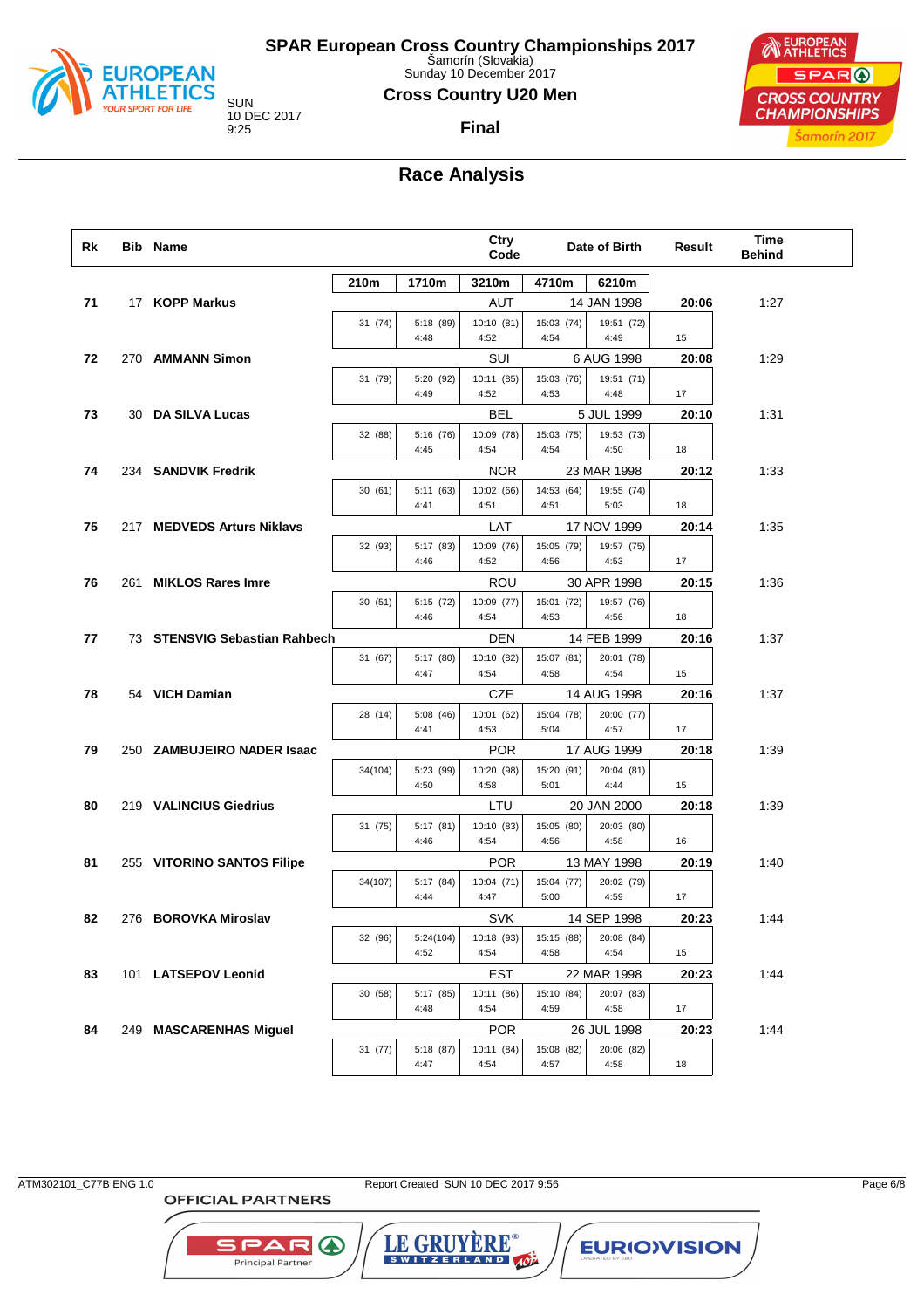

Sunday 10 December 2017

### **Cross Country U20 Men**

**Final**

10 DEC 2017



# **Race Analysis**

| Rk | <b>Bib Name</b>            |         |                     | Ctry<br>Code       |                    | Date of Birth             | Result | Time<br><b>Behind</b> |  |
|----|----------------------------|---------|---------------------|--------------------|--------------------|---------------------------|--------|-----------------------|--|
|    |                            | 210m    | 1710m               | 3210m              | 4710m              | 6210m                     |        |                       |  |
| 85 | 47 SVALINA Filip           |         |                     | CRO                |                    | 29 JUL 1998               | 20:26  | 1:47                  |  |
|    |                            | 34(106) | 5:24(101)           | 10:16 (91)         | 15:13 (86)         | 20:09 (85)                |        |                       |  |
|    |                            |         | 4:50                | 4:52               | 4:58               | 4:56                      | 17     |                       |  |
| 86 | 274 RUSUSURUKA Moïse Ahadi |         |                     | SUI                |                    | 16 MAY 1999               | 20:31  | 1:52                  |  |
|    |                            | 29 (22) | 5:17 (79)<br>4:49   | 10:12 (87)<br>4:56 | 15:13 (85)<br>5:01 | 20:13 (86)<br>5:01        | 18     |                       |  |
| 87 | 286 VERBOVSKÝ Matúš        |         |                     | <b>SVK</b>         |                    | 31 AUG 1998               | 20:32  | 1:53                  |  |
|    |                            | 33(100) | 5:24(105)           | 10:18 (94)         | 15:16 (89)         | 20:14 (87)                |        |                       |  |
|    |                            |         | 4:52                | 4:55               | 4:58               | 4:59                      | 18     |                       |  |
| 88 | 46 NOVOSEL Tomislav        |         |                     | <b>CRO</b>         |                    | 21 SEP 1999               | 20:33  | 1:54                  |  |
|    |                            | 32 (95) | 5:17 (86)           | 10:08 (75)         | 15:08 (83)         | 20:16 (88)                |        |                       |  |
|    |                            |         | 4:46                | 4:51               | 5:00               | 5:08                      | 17     |                       |  |
| 89 | 278 JÁNOŠÍK Kristián       |         |                     | <b>SVK</b>         |                    | 20 AUG 1999               | 20:33  | 1:54                  |  |
|    |                            | 34(108) | 5:24(106)<br>4:51   | 10:19 (95)<br>4:55 | 15:20 (90)<br>5:02 | 20:18 (90)<br>4:58        | 15     |                       |  |
| 90 | 258 DUMITRESCU Marian      |         |                     | ROU                |                    | 13 MAR 1999               | 20:33  | 1:54                  |  |
|    |                            | 30 (50) | 5:13 (68)           | 10:09 (79)         | 15:15 (87)         | 20:17 (89)                |        |                       |  |
|    |                            |         | 4:43                | 4:57               | 5:06               | 5:03                      | 17     |                       |  |
| 91 | 325 KOVALENKO Vladyslav    |         |                     | <b>UKR</b>         |                    | 27 SEP 1999               | 20:34  | 1:55                  |  |
|    |                            | 30 (43) | 5:19 (90)           | 10:21 (99)         | 15:24 (95)         | 20:18 (91)                |        |                       |  |
|    |                            |         | 4:50                | 5:02               | 5:04               | 4:55                      | 16     |                       |  |
| 92 | 267 MAJCENOVIC Teodor      |         |                     | SLO                |                    | 28 MAY 1999               | 20:43  | 2:04                  |  |
|    |                            | 29 (29) | 5:12 (65)<br>4:43   | 10:13 (89)<br>5:02 | 15:23 (94)<br>5:11 | 20:29 (93)<br>5:06        | 15     |                       |  |
| 93 | 102 Šalkauskas Deniss      |         |                     | <b>EST</b>         |                    | 1 DEC 1998                | 20:44  | 2:05                  |  |
|    |                            | 33(102) | 5:23 (97)           | 10:26(102)         | 15:31 (99)         | 20:29 (94)                |        |                       |  |
|    |                            |         | 4:50                | 5:03               | 5:05               | 4:59                      | 15     |                       |  |
| 94 | 279 KOPIAR Jakub           |         |                     | <b>SVK</b>         |                    | 16 JUL 1999               | 20:45  | 2:06                  |  |
|    |                            | 33 (97) | 5:24(103)           | 10:19 (96)         | 15:22 (92)         | 20:28 (92)                |        |                       |  |
|    |                            |         | 4:52                | 4:56               | 5:03               | 5:07                      | 17     |                       |  |
| 95 | 99 ABNER Mark              | 33(103) | 5:21 (95)           | EST                |                    | 1 SEP 1998<br>20:33 (95)  | 20:46  | 2:07                  |  |
|    |                            |         | 4:48                | 10:14 (90)<br>4:53 | 15:29 (97)<br>5:16 | 5:05                      | 14     |                       |  |
| 96 | 19 OBRECHT Bernhard        |         |                     | AUT                |                    | 9 JUL 1998                | 20:52  | 2:13                  |  |
|    |                            | 32 (81) | 5:23 (98)           | 10:25(100)         | 15:29 (98)         | 20:34 (96)                |        |                       |  |
|    |                            |         | 4:52                | 5:02               | 5:05               | 5:05                      | 19     |                       |  |
| 97 | 45 KOZUHAR Zlatko          |         |                     | <b>CRO</b>         |                    | 29 AUG 1999               | 20:55  | 2:16                  |  |
|    |                            | 32 (92) | 5:22 (96)           | 10:27(104)         | 15:39(102)         | 20:38 (97)                |        |                       |  |
|    |                            |         | 4:51                | 5:05               | 5:13               | 5:00                      | 17     |                       |  |
| 98 | 303 ATAÇ Sezgin            | 29 (24) |                     | TUR                |                    | 21 MAR 1998<br>20:39 (98) | 20:57  | 2:18                  |  |
|    |                            |         | 5:04<br>(9)<br>4:36 | 9:50 (47)<br>4:47  | 15:02 (73)<br>5:12 | 5:37                      | 19     |                       |  |
|    |                            |         |                     |                    |                    |                           |        |                       |  |

ATM302101\_C77B ENG 1.0 Report Created SUN 10 DEC 2017 9:56 Page 7/8

LE GRUYERE®

**EURIOVISION** 

**OFFICIAL PARTNERS** 

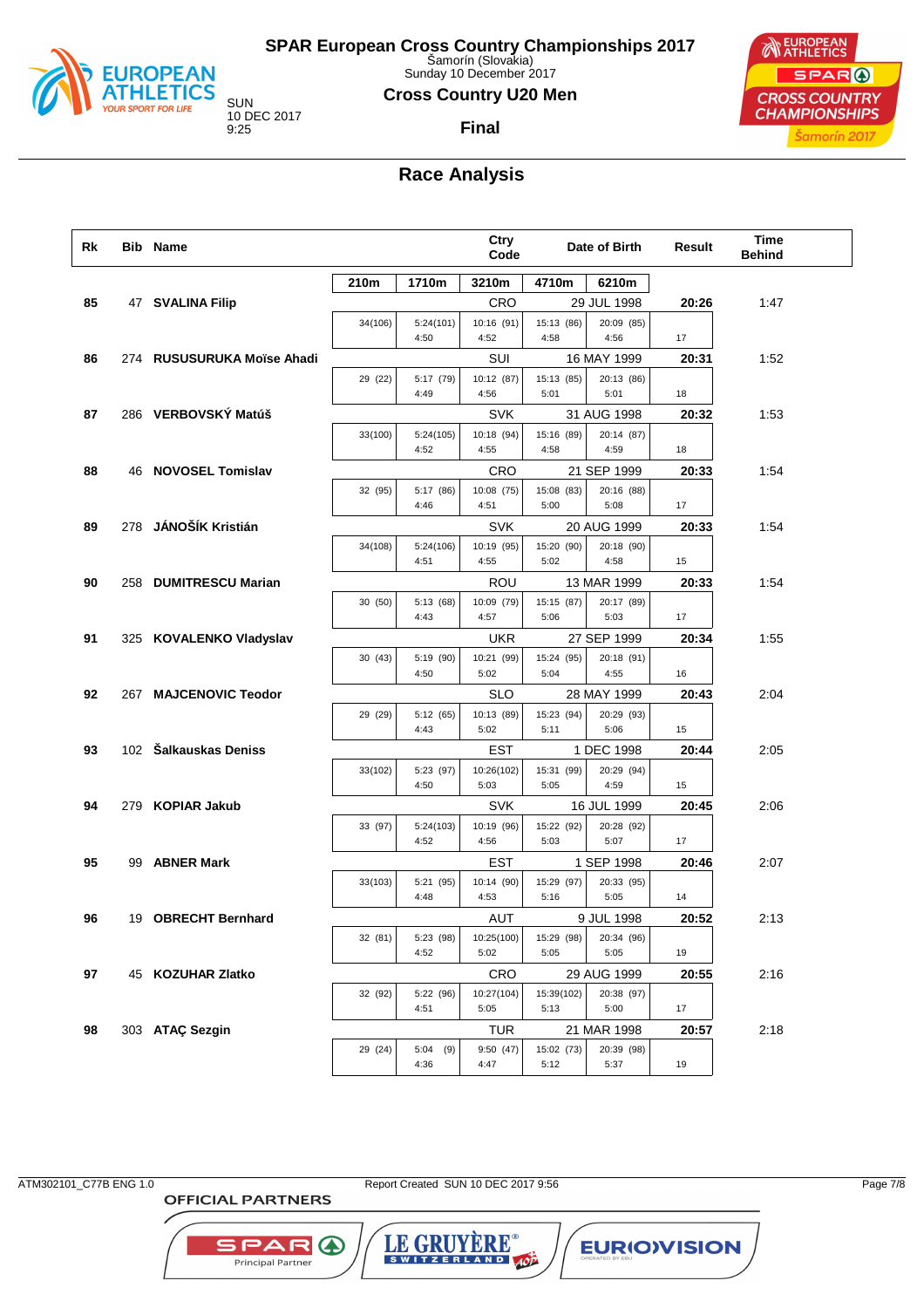

Sunday 10 December 2017

### **Cross Country U20 Men**

**Final**

10 DEC 2017

**NEUROPEAN** SPAR ( **CROSS COUNTRY CHAMPIONSHIPS** Šamorín 2017

## **Race Analysis**

| Rk  | <b>Bib Name</b>               |         |                   | Ctry<br>Code       |                    | Date of Birth      | Result     | <b>Time</b><br><b>Behind</b> |
|-----|-------------------------------|---------|-------------------|--------------------|--------------------|--------------------|------------|------------------------------|
|     |                               | 210m    | 1710m             | 3210m              | 4710m              | 6210m              |            |                              |
| 99  | 56 BJØRSLEV Oliver            |         |                   | <b>DEN</b>         |                    | 7 JUL 2000         | 20:57      | 2:18                         |
|     |                               | 31 (78) | 5:20 (93)<br>4:49 | 10:17 (92)<br>4:58 | 15:26 (96)<br>5:09 | 20:39 (99)<br>5:14 | 18         |                              |
| 100 | 70 Østdal Anton               |         |                   | <b>DEN</b>         |                    | 2 DEC 2001         | 20:58      | 2:19                         |
|     |                               | 32 (94) | 5:25(107)         | 10:27(106)         | 15:39(101)         | 20:41(100)         |            |                              |
|     |                               |         | 4:54              | 5:02               | 5:12               | 5:03               | 17         |                              |
| 101 | 328 LONSKYY Vadym             |         |                   | <b>UKR</b>         |                    | 31 MAY 1999        | 21:00      | 2:21                         |
|     |                               | 34(109) | 5:16(75)          | 10:20 (97)         | 15:34(100)         | 20:42(101)         |            |                              |
|     |                               |         | 4:42              | 5:05               | 5:14               | 5:09               | 19         |                              |
| 102 | 268 PINTAR Martin             |         |                   | <b>SLO</b>         |                    | 2 OCT 1998         | 21:05      | 2:26                         |
|     |                               | 32 (82) | 5:27(108)         | 10:33(108)         | 15:44(106)         | 20:46(102)         |            |                              |
|     |                               |         | 4:56              | 5:06               | 5:12               | 5:02               | 19         |                              |
| 103 | 100 KLJUZIN Karel-Sander      |         |                   | <b>EST</b>         |                    | 12 APR 1999        | 21:06      | 2:27                         |
|     |                               | 33(101) | 5:24(100)         | 10:26(103)         | 15:39(104)         | 20:49(104)         | 17         |                              |
|     |                               |         | 4:51              | 5:03               | 5:14               | 5:11               |            |                              |
| 104 | 264 CIMERMANCIC Matevž        |         |                   | <b>SLO</b>         |                    | 14 DEC 1999        | 21:07      | 2:28                         |
|     |                               | 29 (30) | 5:10 (50)<br>4:41 | 10:10 (80)<br>5:00 | 15:22 (93)<br>5:13 | 20:49(103)<br>5:27 | 19         |                              |
| 105 | 265 GRŽE Jaka                 |         |                   | <b>SLO</b>         |                    | 9 APR 1999         | 21:10      | 2:31                         |
|     |                               | 31 (70) | 5:24(102)         | 10:27(105)         | 15:39(103)         | 20:50(105)         |            |                              |
|     |                               |         | 4:54              | 5:04               | 5:12               | 5:12               | 20         |                              |
| 106 | 44 CIBAN Karlo                |         |                   | <b>CRO</b>         |                    | 22 JUL 2000        | 21:16      | 2:37                         |
|     |                               | 32 (86) | 5:20 (94)         | 10:25(101)         | 15:43(105)         | 20:58(106)         |            |                              |
|     |                               |         | 4:49              | 5:06               | 5:18               | 5:15               | 18         |                              |
| 107 | 256 ASMARANDEI Alexandru Alin |         |                   | <b>ROU</b>         |                    | 13 SEP 1998        | 22:29      | 3:50                         |
|     |                               | 31 (65) | 5:17 (82)         | 10:32(107)         | 16:20(107)         | 22:08(107)         |            |                              |
|     |                               |         | 4:47              | 5:16               | 5:49               | 5:48               | 22         |                              |
|     | 64 IBRAHIM Mubaarik           |         |                   | <b>DEN</b>         |                    | 2 NOV 1998         | <b>DNF</b> |                              |
|     |                               | 32 (83) | 5:32(109)<br>5:00 | 10:51(109)<br>5:20 |                    |                    |            |                              |
|     |                               |         |                   |                    |                    |                    |            |                              |
|     | 21 SCHEUCHER Paul             |         |                   | AUT                |                    | 15 SEP 1999        | <b>DNF</b> |                              |
|     |                               | 31 (69) | 5:18 (88)<br>4:48 | 10:13 (88)<br>4:56 |                    |                    |            |                              |



**OFFICIAL PARTNERS** 

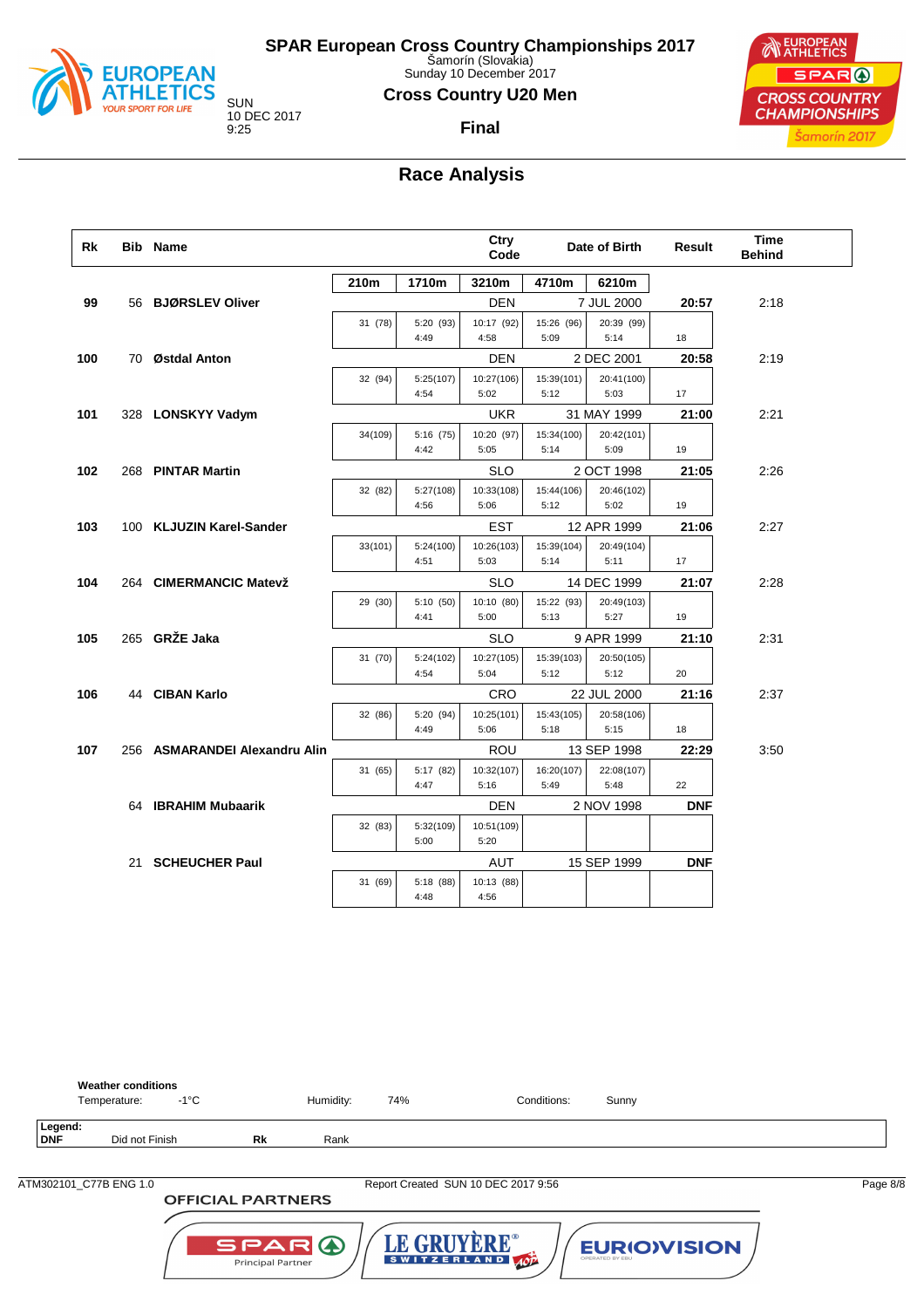

Sunday 10 December 2017

### **Cross Country U20 Men Team**

**Final**

SUN 10 DEC 2017 9:25

EUROPEAN SPAR ( **CROSS COUNTRY CHAMPIONSHIPS** Šamorín 2017

### **Results**

| Distance: 6280 m |  |  |
|------------------|--|--|
|------------------|--|--|

| Rank Ctry |                                     |     | <b>Bib Name</b>                | <b>Time</b> | <b>Position</b> | <b>Points</b> |
|-----------|-------------------------------------|-----|--------------------------------|-------------|-----------------|---------------|
| 1         | Spain (ESP)                         |     |                                |             |                 | 20            |
|           |                                     | 84  | GONZÁLEZ Miguel                | 18:47.54    | 5               | 5             |
|           |                                     | 87  | MAHBOUB Annasse                | 18:48.05    | 7               | 7             |
|           |                                     | 80  | FONTES Ignacio                 | 18:49.28    | 8               | 8             |
|           |                                     |     | 82 GARCÍA Mario                | 18:49.38    | 9               |               |
|           |                                     | 91  | <b>NOVALES Tariku</b>          | 18:53.07    | 13              |               |
|           |                                     |     | 92 OUMAIZ Ouassim              | 19:09.24    | 23              |               |
| 2         | France (FRA)                        |     |                                |             |                 | 27            |
|           |                                     |     | 112 GILAVERT Louis             | 18:44.54    | 3               | 3             |
|           |                                     |     | 118 KHELAF Yani                | 18:46.99    | 4               | 4             |
|           |                                     | 105 | <b>BOUM llyes</b>              | 19:07.26    | 20              | 20            |
|           |                                     | 124 | <b>SENARD Antoine</b>          | 19:28.33    | 33              |               |
|           |                                     |     | 122 PROUST Pierre              | 19:34.76    | 42              |               |
|           |                                     |     | 117 JOCTEUR-MONROZIER Pierrick | 19:53.70    | 65              |               |
| 3         | <b>Turkey (TUR)</b>                 |     |                                |             |                 | 49            |
|           |                                     | 305 | <b>BARBAROS Ramazan</b>        | 18:40.20    | $\mathbf{2}$    | $\mathbf{2}$  |
|           |                                     | 311 | GEDIKLIOGLU Abdurrahman        | 19:07.62    | 21              | 21            |
|           |                                     | 300 | AMAÇTAN Ömer                   | 19:12.63    | 26              | 26            |
|           |                                     |     | 306 BASTUG Ramazan             | 19:38.76    | 45              |               |
|           |                                     |     | 303 ATAÇ Sezgin                | 20:56.55    | 98              |               |
| 4         | <b>Belgium (BEL)</b>                |     |                                |             |                 | 51            |
|           |                                     | 37  | van de VELDE Tim               | 18:50.71    | 11              | 11            |
|           |                                     | 31  | DE SMET Dries                  | 19:00.80    | 16              | 16            |
|           |                                     | 34  | <b>HEYMANS John</b>            | 19:09.59    | 24              | 24            |
|           |                                     | 27  | AU DAH Ziad                    | 19:47.14    | 54              |               |
|           |                                     | 30  | DA SILVA Lucas                 | 20:09.84    | 73              |               |
| 5         | Norway (NOR)                        |     |                                |             |                 | 51            |
|           |                                     | 231 | <b>INGEBRIGTSEN Jakob</b>      | 18:38.23    | 1               | 1             |
|           |                                     | 228 | <b>HAUGEN Simen Halle</b>      | 19:01.31    | 18              | 18            |
|           |                                     |     | 235 STAVIK Håkon               | 19:27.48    | 32              | 32            |
|           |                                     |     | 234 SANDVIK Fredrik            | 20:11.88    | 74              |               |
| 6         | <b>Great Britain &amp; NI (GBR)</b> |     |                                |             |                 | 56            |
|           |                                     | 151 | <b>WILLIS Matthew</b>          | 18:56.48    | 14              | 14            |
|           |                                     | 131 | <b>DIJKSTRA Ben</b>            | 19:00.99    | 17              | 17            |
|           |                                     |     | 143 RICHARDSON William         | 19:09.82    | 25              | 25            |
|           |                                     |     | 125 BEATTIE Scott              | 19:13.72    | 27              |               |
|           |                                     |     | 136 HEYWARD Jake               | 19:22.39    | 30              |               |
|           |                                     |     | 150 WELLINGTON Lachlan         | 19:48.56    | 60              |               |

**OFFICIAL PARTNERS** 

**SPAR A** Principal Partner

ATM312000\_C73X ENG 1.0 Report Created SUN 10 DEC 2017 9:56 Page 1/4

LE GRUYÈRE®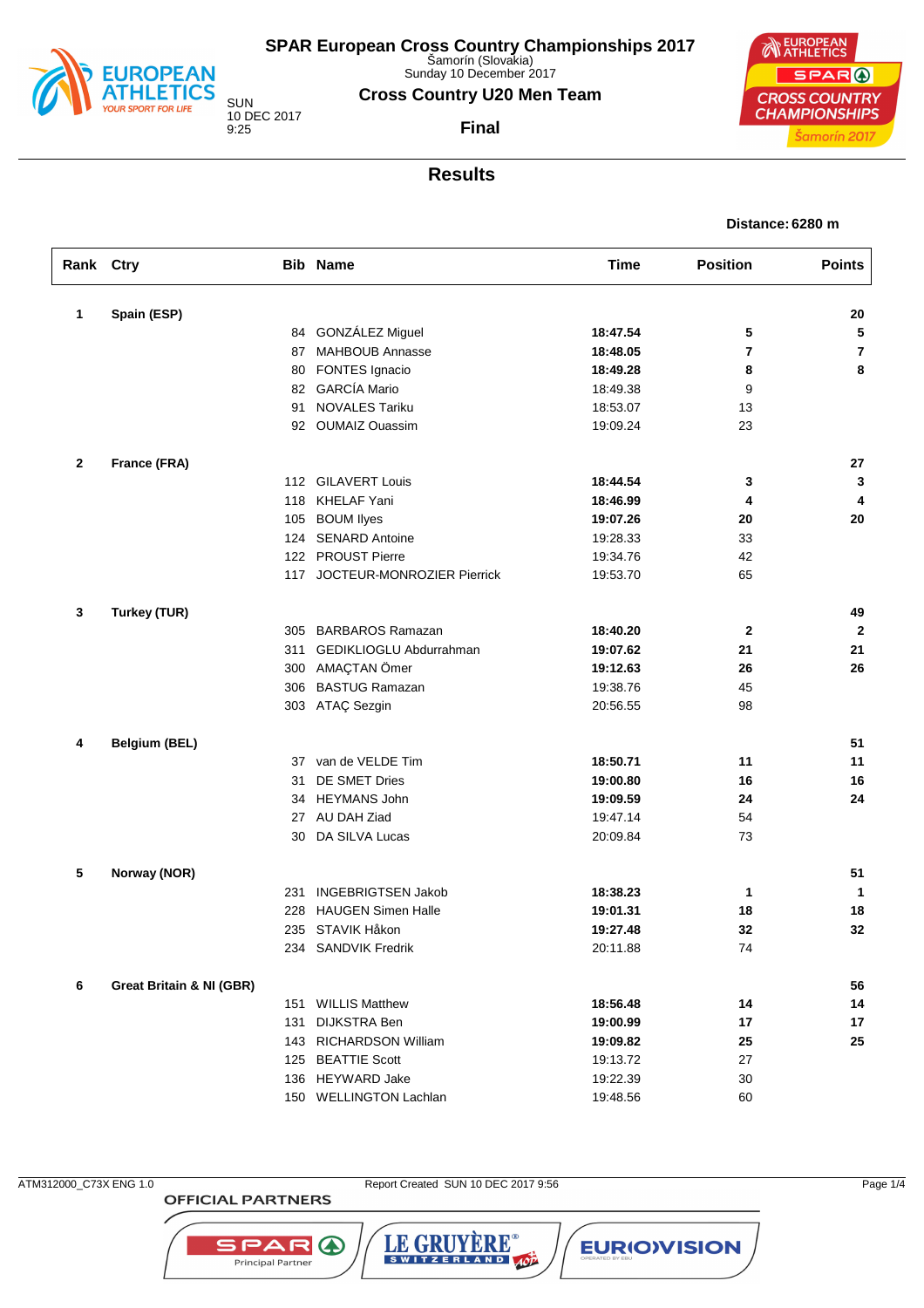

Sunday 10 December 2017

### **Cross Country U20 Men Team**

SUN 10 DEC 2017 9:25

**Final**



### **Results**

| Distance: 6280 m |  |
|------------------|--|
|                  |  |

| Rank Ctry      |               |     | <b>Bib Name</b>                | <b>Time</b> | <b>Position</b> | <b>Points</b> |
|----------------|---------------|-----|--------------------------------|-------------|-----------------|---------------|
| $\overline{7}$ | Italy (ITA)   |     |                                |             |                 | 83            |
|                |               |     | 195 ALFIERI Luca               | 19:03.81    | 19              | 19            |
|                |               |     | 212 POLIKARPENKO Sergiy        | 19:14.64    | 28              | 28            |
|                |               |     | 202 DE MARCHI Jacopo           | 19:29.00    | 36              | 36            |
|                |               |     | 209 GUERRA Massimo             | 19:39.50    | 46              |               |
|                |               | 210 | PAROLINI Sebastiano            | 19:43.90    | 52              |               |
|                |               |     | 201 CUNEO Ademe                | 19:48.48    | 58              |               |
| 8              | Romania (ROU) |     |                                |             |                 | 88            |
|                |               | 259 | <b>GARCEA Adrian</b>           | 18:47.87    | 6               | 6             |
|                |               |     | 262 RUSU Dorin Andrei          | 18:51.10    | 12              | 12            |
|                |               | 260 | <b>HERMAN Peter Daniel</b>     | 20:05.25    | 70              | 70            |
|                |               | 261 | <b>MIKLOS Rares Imre</b>       | 20:14.32    | 76              |               |
|                |               | 258 | <b>DUMITRESCU Marian</b>       | 20:32.84    | 90              |               |
|                |               |     | 256 ASMARANDEI Alexandru Alin  | 22:28.79    | 107             |               |
| 9              | Germany (GER) |     |                                |             |                 | 93            |
|                |               |     | 156 GÖRGER Markus              | 18:49.68    | 10              | 10            |
|                |               | 161 | <b>MOHUMED Mohamed</b>         | 19:28.94    | 35              | 35            |
|                |               |     | 167 ULMRICH Steffen            | 19:40.98    | 48              | 48            |
|                |               | 157 | JÄGER Nick                     | 19:43.38    | 51              |               |
|                |               |     | 152 BAUMANN Robert             | 19:48.45    | 57              |               |
| 10             | Ireland (IRL) |     |                                |             |                 | 97            |
|                |               |     | 173 CURTIN Fearghal            | 19:07.79    | 22              | 22            |
|                |               | 180 | <b>MCMEECHAN Craig</b>         | 19:29.10    | 37              | 37            |
|                |               | 175 | <b>EDGAR James</b>             | 19:30.64    | 38              | 38            |
|                |               |     | 179 MCELHINNEY Darragh         | 19:31.25    | 39              |               |
|                |               |     | 182 O'DONOVAN Charlie          | 19:33.36    | 41              |               |
|                |               |     | 176 FAY Brian                  | 19:41.14    | 49              |               |
| 11             | Denmark (DEN) |     |                                |             |                 | 153           |
|                |               | 68  | <b>LINDGREEN Andreas Holst</b> | 19:00.53    | 15              | 15            |
|                |               |     | 60 GERTSEN Jonas               | 19:48.67    | 61              | 61            |
|                |               |     | 73 STENSVIG Sebastian Rahbech  | 20:15.73    | 77              | 77            |
|                |               |     | 56 BJØRSLEV Oliver             | 20:56.78    | 99              |               |
|                |               |     | 70 Østdal Anton                | 20:57.24    | 100             |               |
|                |               |     | 64 IBRAHIM Mubaarik            | <b>DNF</b>  |                 |               |
| 12             | Sweden (SWE)  |     |                                |             |                 | 164           |
|                |               |     | 298 MADUREIRA PALM Miguel      | 19:40.29    | 47              | 47            |
|                |               |     | 293 LÖFQVIST Oliver            | 19:47.34    | 55              | 55            |
|                |               |     | 297 NILSSON Sebastian          | 19:51.82    | 62              | 62            |
|                |               |     | 295 ISMAIL Omar                | 19:54.37    | 66              |               |
|                |               |     |                                |             |                 |               |

**OFFICIAL PARTNERS** 

**SPAR A** Principal Partner

ATM312000\_C73X ENG 1.0 Report Created SUN 10 DEC 2017 9:56 Page 2/4

LE GRUYÈRE®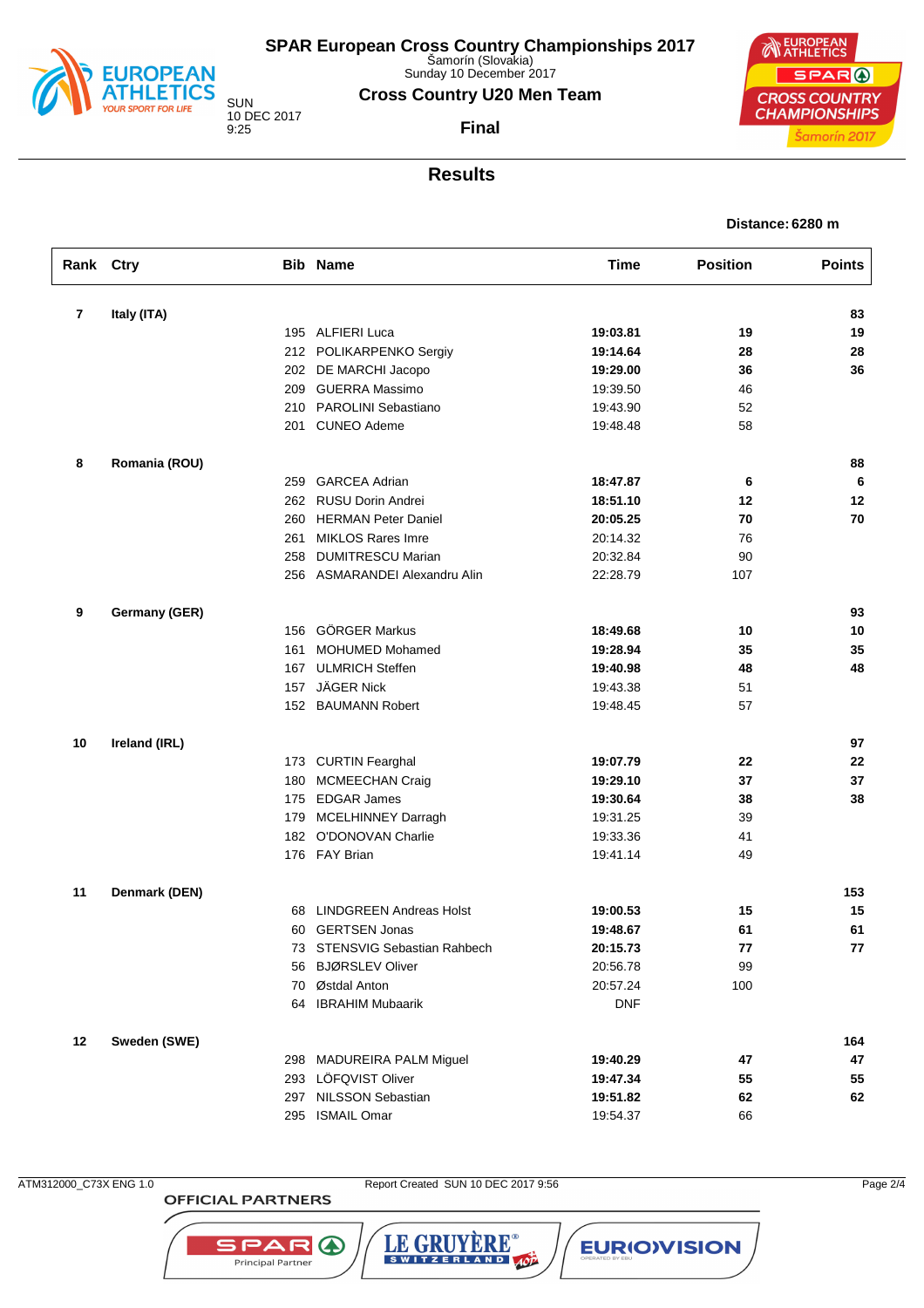

Šamorín (Slovakia) Sunday 10 December 2017

**Cross Country U20 Men Team**

**Final**

10 DEC 2017

**NEUROPEAN** SPAR ( **CROSS COUNTRY CHAMPIONSHIPS** Šamorín 2017

**Distance: 6280 m**

## **Results**

**Rank Ctry Bib Name Time Position Points**

**13 Ukraine (UKR) 187**

|    |                          | 317 ALFIMOV Artem          | 19:20.26   | 29  | 29  |
|----|--------------------------|----------------------------|------------|-----|-----|
|    | 320                      | <b>BADUN Vitaliv</b>       | 19:56.39   | 67  | 67  |
|    |                          | 325 KOVALENKO Vladyslav    | 20:33.44   | 91  | 91  |
|    |                          | 328 LONSKYY Vadym          | 20:59.82   | 101 |     |
| 14 | Portugal (POR)           |                            |            |     | 194 |
|    |                          | 246 FERREIRA Ricardo       | 19:28.74   | 34  | 34  |
|    | 250                      | ZAMBUJEIRO NADER Isaac     | 20:17.78   | 79  | 79  |
|    |                          | 255 VITORINO SANTOS Filipe | 20:18.12   | 81  | 81  |
|    |                          | 249 MASCARENHAS Miguel     | 20:22.77   | 84  |     |
| 15 | <b>Austria (AUT)</b>     |                            |            |     | 199 |
|    |                          | 22 SCHMID Stefan           | 19:48.52   | 59  | 59  |
|    | 16                       | <b>KOKALY Albert</b>       | 19:59.83   | 69  | 69  |
|    |                          | 17 KOPP Markus             | 20:05.59   | 71  | 71  |
|    | 19                       | <b>OBRECHT Bernhard</b>    | 20:51.88   | 96  |     |
|    | 21                       | <b>SCHEUCHER Paul</b>      | <b>DNF</b> |     |     |
| 16 | <b>Switzerland (SUI)</b> |                            |            |     | 203 |
|    |                          | 275 VOLERY Yan             | 19:52.91   | 63  | 63  |
|    | 271                      | KÖLLE Bjarne               | 19:57.63   | 68  | 68  |
|    | 270                      | <b>AMMANN Simon</b>        | 20:07.24   | 72  | 72  |
|    |                          | 274 RUSUSURUKA Moïse Ahadi | 20:30.09   | 86  |     |
| 17 | Slovakia (SVK)           |                            |            |     | 258 |
|    |                          | 276 BOROVKA Miroslav       | 20:22.30   | 82  | 82  |
|    | 286                      | VERBOVSKÝ Matúš            | 20:31.43   | 87  | 87  |
|    | 278                      | JÁNOŠÍK Kristián           | 20:32.58   | 89  | 89  |
|    |                          | 279 KOPIAR Jakub           | 20:44.52   | 94  |     |
| 18 | Croatia (CRO)            |                            |            |     | 270 |
|    |                          | 47 SVALINA Filip           | 20:25.31   | 85  | 85  |

## 46 NOVOSEL Tomislav **20:32.17 88 88** 45 KOZUHAR Zlatko **20:54.24 97 97** 44 CIBAN Karlo 21:15.20 106 **19 Estonia (EST) 271** 101 LATSEPOV Leonid **20:22.71 83 83** 102 Šalkauskas Deniss **20:43.63 93 93** 99 ABNER Mark **20:45.98 95 95** 100 KLJUZIN Karel-Sander 21:05.67 103

**OFFICIAL PARTNERS** 

**SPAR**O Principal Partner

ATM312000\_C73X ENG 1.0 Report Created SUN 10 DEC 2017 9:56 Page 3/4

LE GRUYERE®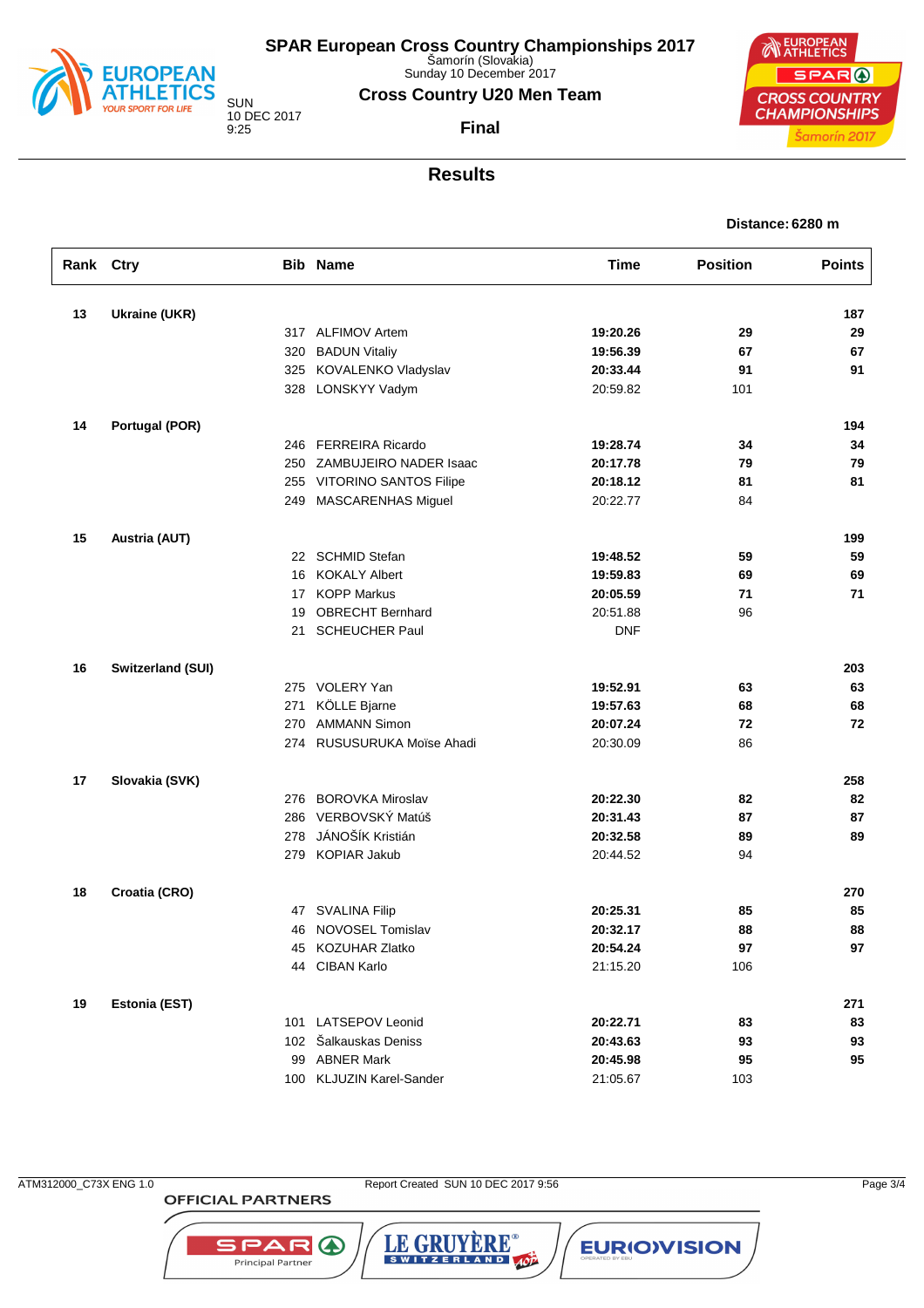

Sunday 10 December 2017

### **Cross Country U20 Men Team**

SUN 10 DEC 2017 9:25

**NEUROPEAN** SPAR ( **CROSS COUNTRY CHAMPIONSHIPS** Šamorín 2017

**Final**

## **Results**

**Distance: 6280 m**

| Rank Ctry |                |     | <b>Bib Name</b>        | Time     | <b>Position</b> | <b>Points</b> |
|-----------|----------------|-----|------------------------|----------|-----------------|---------------|
| 20        | Slovenia (SLO) |     |                        |          |                 | 298           |
|           |                | 267 | MAJCENOVIC Teodor      | 20:42.89 | 92              | 92            |
|           |                |     | 268 PINTAR Martin      | 21:04.23 | 102             | 102           |
|           |                |     | 264 CIMERMANCIC Matevž | 21:06.23 | 104             | 104           |
|           |                |     | 265 GRŽE Jaka          | 21:09.45 | 105             |               |

**OFFICIAL PARTNERS** 

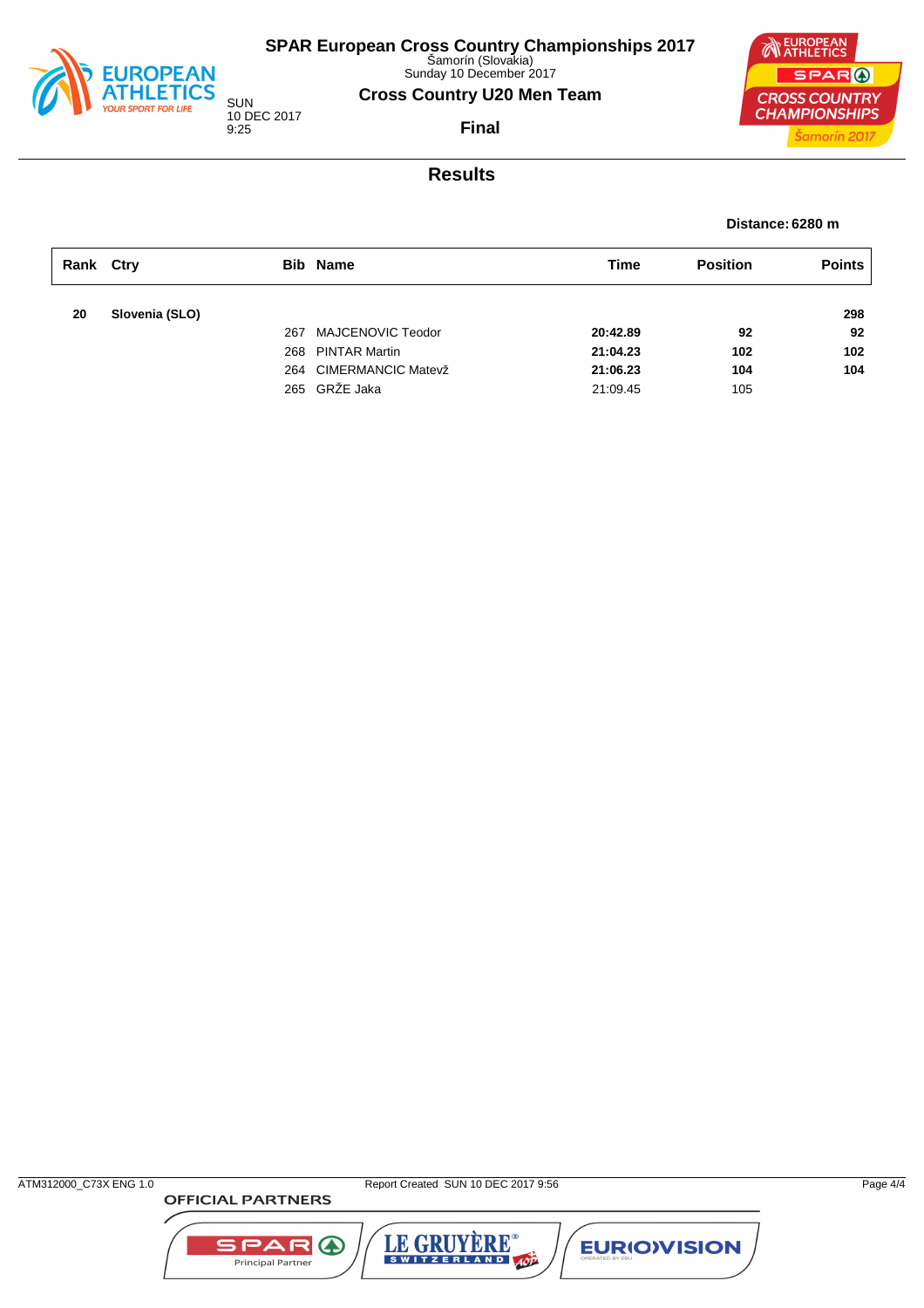

Sunday 10 December 2017

### **Cross Country U20 Women**

**Final**



10 DEC 2017 9:00

# **Results**

| Rk | <b>Bib Name</b>                                 | Ctry<br>Code | Date of Birth | Result | Time<br><b>Behind</b> |
|----|-------------------------------------------------|--------------|---------------|--------|-----------------------|
| 1  | 603 KNOWLES-JONES Harriet<br>Great Britain & NI | <b>GBR</b>   | 3 APR 1998    | 13:48  |                       |
| 2  | 643 TÓTH Lili Anna<br>Hungary                   | <b>HUN</b>   | 17 SEP 1998   | 13:59  | 11                    |
| 3  | 622 DATTKE Miriam<br>Germany                    | GER          | 24 JUN 1998   | 14:03  | 15                    |
| 4  | 695 LAU Jasmijn<br><b>Netherlands</b>           | <b>NED</b>   | 11 MAR 1999   | 14:05  | 17                    |
| 5  | 660 BATTOCLETTI Nadia<br>Italy                  | <b>ITA</b>   | 12 APR 2000   | 14:07  | 19                    |
| 6  | 679 TOMMASI Francesca<br>Italy                  | <b>ITA</b>   | 8 AUG 1998    | 14:07  | 19                    |
| 7  | 590 SENECHAL Mathilde<br>France                 | <b>FRA</b>   | 24 JAN 1998   | 14:08  | 20                    |
| 8  | 540 PEDERSEN Alberte Kjær<br>Denmark            | DEN          | 23 JUN 1998   | 14:09  | 21                    |
| 9  | 601 HUGHES Cari<br>Great Britain & NI           | <b>GBR</b>   | 15 MAR 1999   | 14:15  | 27                    |
| 10 | 652 MURPHY Sophie<br>Ireland                    | <b>IRL</b>   | 4 SEP 1998    | 14:15  | 27                    |
| 11 | 607 MHLANGA Khahisa<br>Great Britain & NI       | <b>GBR</b>   | 26 DEC 1999   | 14:16  | 28                    |
| 12 | 596 BROWN Niamh<br>Great Britain & NI           | <b>GBR</b>   | 16 APR 1999   | 14:17  | 29                    |
| 13 | 555 GARCÍA Marta<br>Spain                       | <b>ESP</b>   | 1 JAN 1998    | 14:17  | 29                    |
| 14 | 516 SHABANAVA Tatsiana<br><b>Belarus</b>        | <b>BLR</b>   | 20 MAR 1998   | 14:17  | 29                    |
| 15 | 566 RODRÍGUEZ Lucía<br>Spain                    | <b>ESP</b>   | 26 JUL 1998   | 14:18  | 30                    |
| 16 | 693 BLOKHUIS Roos<br><b>Netherlands</b>         | <b>NED</b>   | 5 FEB 2001    | 14:18  | 30                    |
| 17 | 739 SCLABAS Delia<br>Switzerland                | <b>SUI</b>   | 8 NOV 2000    | 14:21  | 33                    |
| 18 | 637 TERTSCH Lisa<br>Germany                     | <b>GER</b>   | 1 DEC 1998    | 14:23  | 35                    |
| 19 | 553 GALLARDO Carla<br>Spain                     | <b>ESP</b>   | 9 FEB 1999    | 14:23  | 35                    |
| 20 | 568 RUIZ Cristina<br>Spain                      | <b>ESP</b>   | 16 JAN 1999   | 14:24  | 36                    |
| 21 | 763 AKBINGÖL Emine<br>Turkey                    | <b>TUR</b>   | 11 JUL 2000   | 14:28  | 40                    |
| 22 | 666 CHERUBINI Elisa<br>Italy                    | <b>ITA</b>   | 30 AUG 1998   | 14:30  | 42                    |
| 23 | 579 LEMITRE Alexa<br>France                     | <b>FRA</b>   | 10 APR 1998   | 14:31  | 43                    |
| 24 | 708 MACHADO Mariana<br>Portugal                 | <b>POR</b>   | 12 NOV 2000   | 14:32  | 44                    |
| 25 | 774 KARASLAN Semra<br>Turkey                    | TUR          | 18 JAN 1998   | 14:33  | 45                    |

**OFFICIAL PARTNERS** 

ATW302101\_C73K ENG 1.0 Report Created SUN 10 DEC 2017 9:24 Page 1/5

LE GRUYÈRE®

**EURIOVISION** 

SPAR A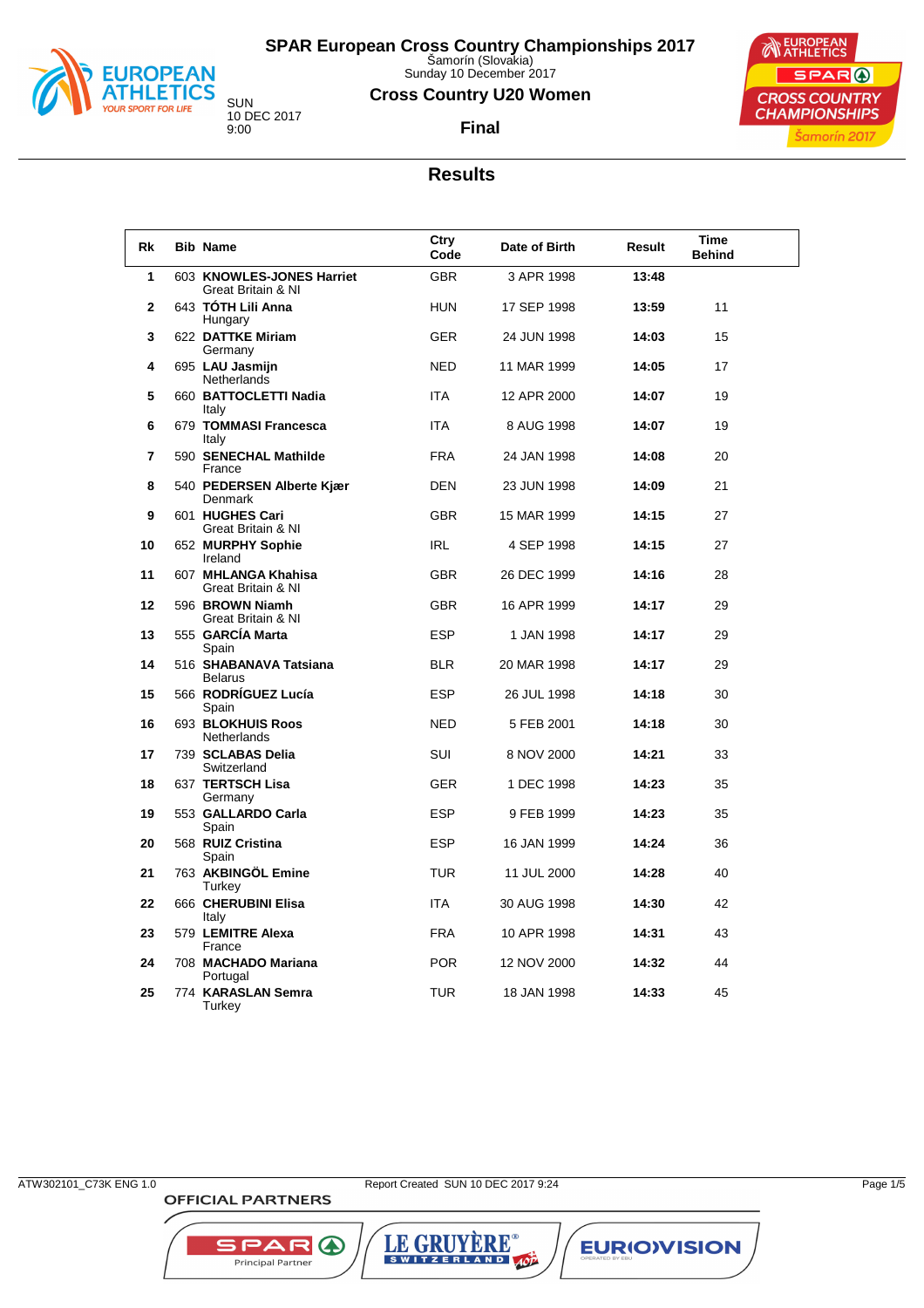

Sunday 10 December 2017

### **Cross Country U20 Women**

**Final**



10 DEC 2017

# **Results**

| Rk | <b>Bib Name</b>                         | Ctry<br>Code | Date of Birth | Result | <b>Time</b><br><b>Behind</b> |
|----|-----------------------------------------|--------------|---------------|--------|------------------------------|
| 26 | 703 TOPKA Beata<br>Poland               | POL          | 20 JAN 1999   | 14:34  | 46                           |
| 27 | 644 COTTER Stephanie<br>Ireland         | <b>IRL</b>   | 27 JAN 1999   | 14:35  | 47                           |
| 28 | 570 SEPPÄ Saija<br>Finland              | <b>FIN</b>   | 4 APR 1998    | 14:36  | 48                           |
| 29 | 770 DEMIRTAS Pinar                      | <b>TUR</b>   | 4 JUL 1998    | 14:36  | 48                           |
| 30 | Turkey<br>578 LEJARRAGA Julie           | <b>FRA</b>   | 7 FEB 1998    | 14:37  | 49                           |
| 31 | France<br>571 CARRERE Claire            | <b>FRA</b>   | 10 APR 2000   | 14:37  | 49                           |
| 32 | France<br>532 HELWIGH Anna Mark         | <b>DEN</b>   | 12 MAR 2000   | 14:37  | 49                           |
| 33 | Denmark<br>582 MITARD Alice             | <b>FRA</b>   | 7 MAR 1998    | 14:42  | 54                           |
| 34 | France<br>650 MCCANN Jodie              | <b>IRL</b>   | 3 FEB 2000    | 14:43  | 55                           |
| 35 | Ireland<br>736 HÄRING Sibylle           | SUI          | 7 NOV 2000    | 14:43  | 55                           |
| 36 | Switzerland<br>789 SEMYONOVA Bohdana    | <b>UKR</b>   | 26 AUG 1999   | 14:44  | 56                           |
| 37 | Ukraine<br>721 DOROFTEI Gabriela Andre  | ROU          | 23 AUG 1998   | 14:44  | 56                           |
| 38 | Romania<br>641 MOGOR Boglárka           | <b>HUN</b>   | 9 JAN 1999    | 14:47  | 59                           |
| 39 | Hungary<br>654 NICHOLSON Laura          | <b>IRL</b>   | 29 MAR 2000   | 14:47  | 59                           |
| 40 | Ireland<br>692 BAKKER Jasmijn           | <b>NED</b>   | 11 OCT 1999   | 14:47  | 59                           |
|    | <b>Netherlands</b>                      |              |               |        |                              |
| 41 | 567 ROMERO Andrea<br>Spain              | <b>ESP</b>   | 20 APR 2000   | 14:47  | 59                           |
| 42 | 589 ROLLIN Meline<br>France             | <b>FRA</b>   | 17 JUN 1998   | 14:48  | 1:00                         |
| 43 | 592 BARKER Phoebe<br>Great Britain & NI | <b>GBR</b>   | 27 NOV 1999   | 14:49  | 1:01                         |
| 44 | 713 RIBEIRO Rita<br>Portugal            | <b>POR</b>   | 13 FEB 1998   | 14:49  | 1:01                         |
| 45 | 779 USKUN Gülnaz<br>Turkey              | <b>TUR</b>   | 12 MAR 1998   | 14:49  | 1:01                         |
| 46 | 735 ALEMANNI Lara<br>Switzerland        | <b>SUI</b>   | 2 FEB 1998    | 14:50  | 1:02                         |
| 47 | 543 SØEFELDT Sophie<br><b>Denmark</b>   | <b>DEN</b>   | 21 APR 2000   | 14:50  | 1:02                         |
| 48 | 773 GÜNES Latife<br>Turkey              | <b>TUR</b>   | 11 JUL 1998   | 14:51  | 1:03                         |
| 49 | 623 FLACKE Johanna<br>Germany           | <b>GER</b>   | 15 JUN 1998   | 14:52  | 1:04                         |
| 50 | 699 LIZAKOWSKA Weronika<br>Poland       | <b>POL</b>   | 2 NOV 1998    | 14:52  | 1:04                         |

**OFFICIAL PARTNERS** 

LE GRUYÈRE®

**EURIOVISION** 

SPAR A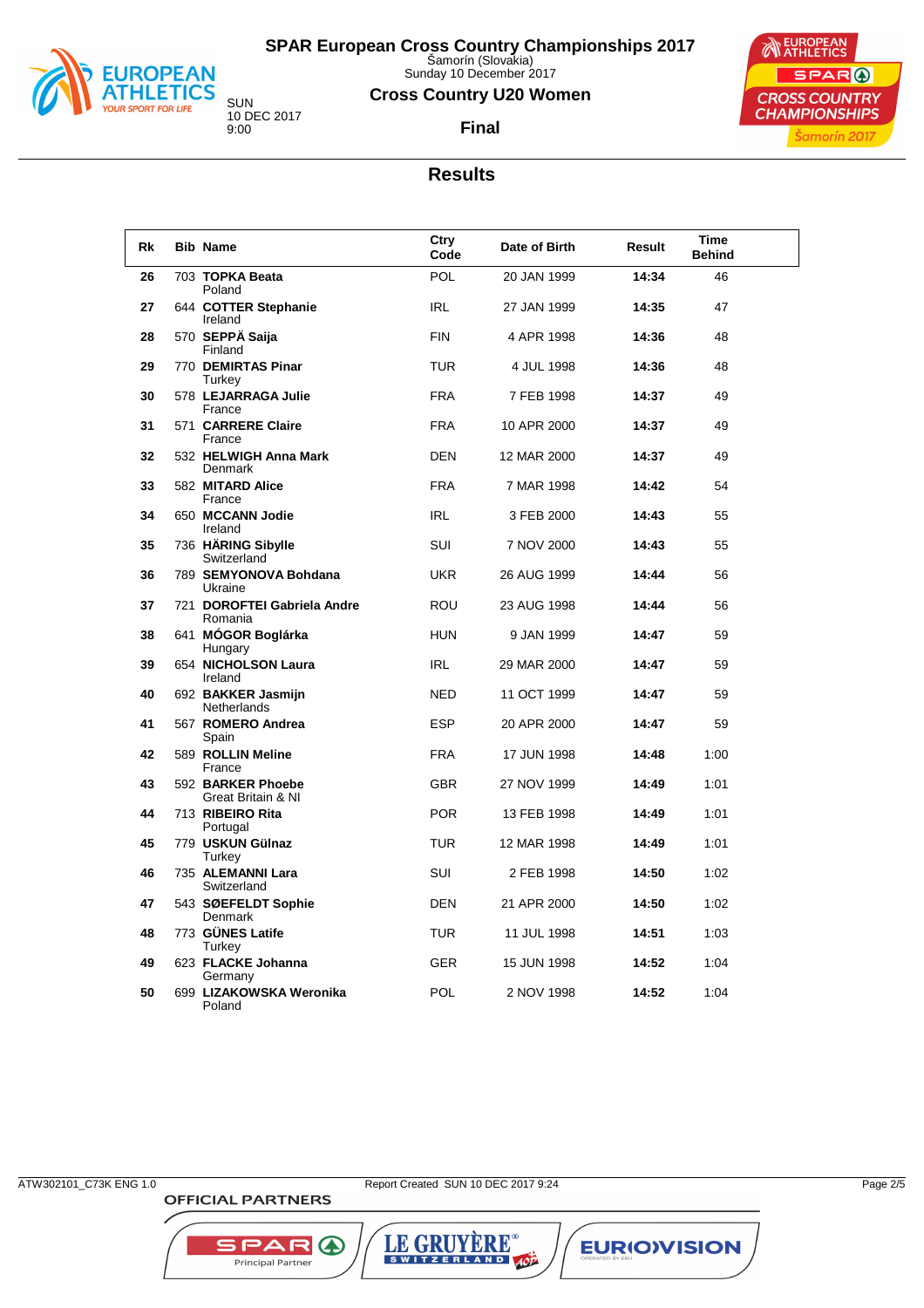

Sunday 10 December 2017

### **Cross Country U20 Women**

**Final**



10 DEC 2017

## **Results**

| <b>Rk</b> | <b>Bib Name</b>                         | Ctry<br>Code | Date of Birth | Result | Time<br>Behind |
|-----------|-----------------------------------------|--------------|---------------|--------|----------------|
| 51        | 670 MAJORI Micol<br>Italy               | <b>ITA</b>   | 4 JUN 1998    | 14:56  | 1:08           |
| 52        | 618 WEIR Victoria<br>Great Britain & NI | <b>GBR</b>   | 17 MAR 1998   | 14:57  | 1:09           |
| 53        | 667 DE MARCO Laura<br>Italy             | <b>ITA</b>   | 20 SEP 1998   | 15:00  | 1:12           |
| 54        | 664 CAVALLI Ludovica<br>Italy           | <b>ITA</b>   | 20 DEC 2000   | 15:02  | 1:14           |
| 55        | 640 MÁTÉ Anna<br>Hungary                | <b>HUN</b>   | 15 JUL 1999   | 15:04  | 1:16           |
| 56        | 732 GOŠEK Karin<br>Slovenia             | <b>SLO</b>   | 1 NOV 2000    | 15:05  | 1:17           |
| 57        | 723 OLENICI Angela Veronica<br>Romania  | ROU          | 24 SEP 2000   | 15:06  | 1:18           |
| 58        | 545 PETERSEN Laura Valgreen<br>Denmark  | <b>DEN</b>   | 28 DEC 2000   | 15:08  | 1:20           |
| 59        | 719 BOGOS Diana Elena<br>Romania        | <b>ROU</b>   | 25 JAN 1999   | 15:10  | 1:22           |
| 60        | 509 NELISSEN Paulien<br>Belgium         | <b>BEL</b>   | 12 SEP 1999   | 15:10  | 1:22           |
| 61        | 508 DESWAEF Mathilde<br>Belgium         | <b>BEL</b>   | 18 FEB 1999   | 15:10  | 1:22           |
| 62        | 646 EVERARD Fiona<br>Ireland            | IRL          | 30 SEP 1998   | 15:11  | 1:23           |
| 63        | 698 IZNEROWICZ Karolina<br>Poland       | <b>POL</b>   | 25 MAY 1998   | 15:12  | 1:24           |
| 64        | 740 STÜRNER Agnès<br>Switzerland        | SUI          | 6 DEC 1998    | 15:12  | 1:24           |
| 65        | 527 STÝBLOVÁ Bára<br>Czech Republic     | <b>CZE</b>   | 2 MAR 1999    | 15:15  | 1:27           |
| 66        | 501 BAUMGARTNER Anna<br>Austria         | <b>AUT</b>   | 4 OCT 2001    | 15:16  | 1:28           |
| 67        | 530 NIELSEN Anastacia Damm<br>Denmark   | <b>DEN</b>   | 25 SEP 2001   | 15:17  | 1:29           |
| 68        | 715 RODRIGUES Beatriz<br>Portugal       | <b>POR</b>   | 22 APR 1999   | 15:19  | 1:31           |
| 69        | 522 VUKANCIC Katarina<br>Croatia        | <b>CRO</b>   | 8 OCT 1999    | 15:19  | 1:31           |
| 70        | 688 Saltenyte Monika<br>Lithuania       | LTU          | 25 NOV 2000   | 15:19  | 1:31           |
| 71        | 546 VAN WAGENEN Mia<br>Denmark          | <b>DEN</b>   | 13 AUG 1999   | 15:22  | 1:34           |
| 72        | 658 SWEENEY Fian<br>Ireland             | IRL          | 29 JAN 1998   | 15:22  | 1:34           |
| 73        | 689 VAIDŽIULYTE Kamile<br>Lithuania     | LTU          | 17 APR 1998   | 15:22  | 1:34           |
| 74        | 627 KLEINE Linn Lara<br>Germany         | <b>GER</b>   | 10 MAY 2001   | 15:23  | 1:35           |
| 75        | 630 PAPENFUß Josina<br>Germany          | GER          | 24 SEP 2000   | 15:25  | 1:37           |

**OFFICIAL PARTNERS** 

ATW302101\_C73K ENG 1.0 Report Created SUN 10 DEC 2017 9:24 Page 3/5

LE GRUYÈRE®

**EURIOVISION** 

SPAR A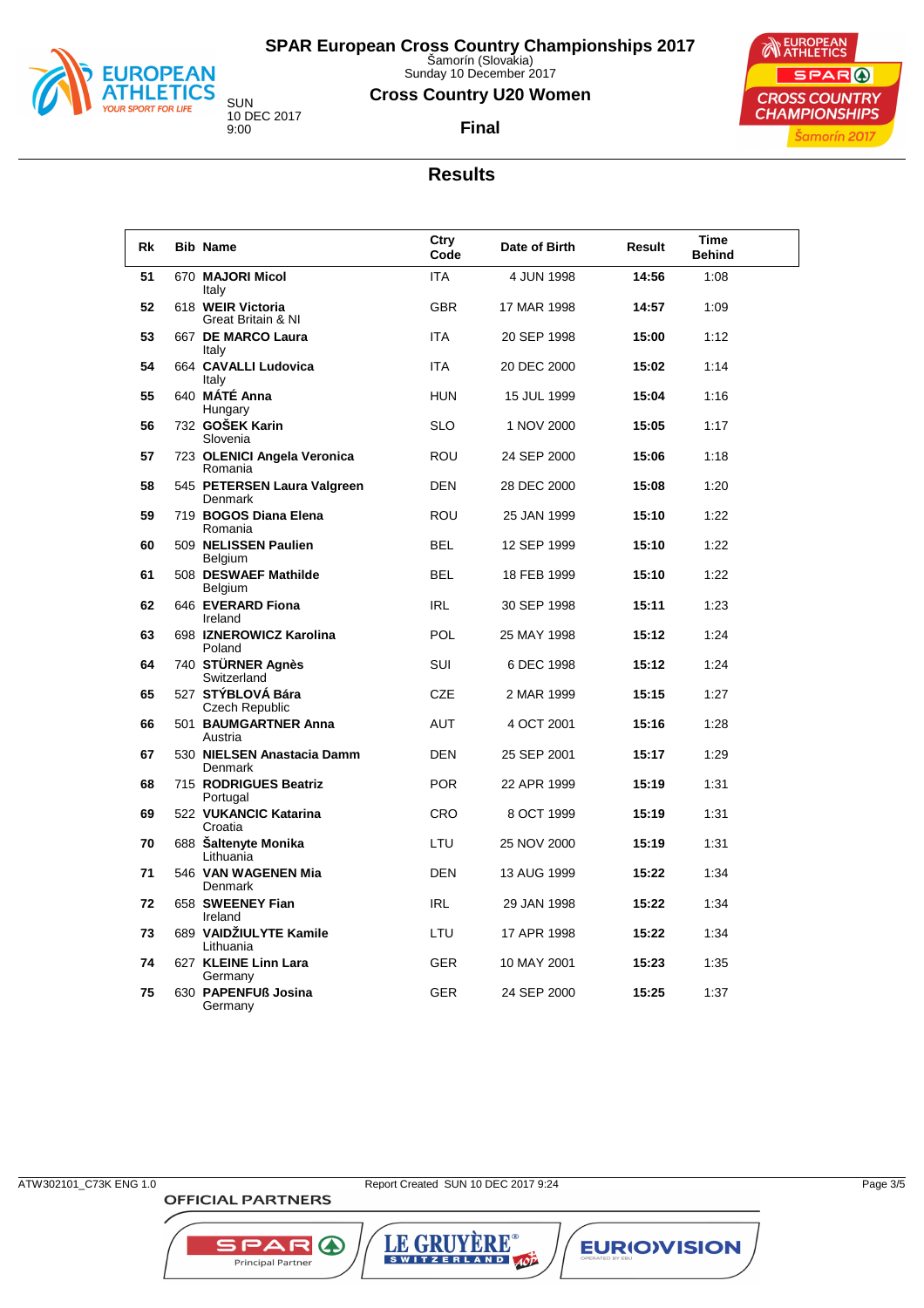

Sunday 10 December 2017

### **Cross Country U20 Women**



SUN 10 DEC 2017 9:00

**Final**

### **Results**

| Rk  | <b>Bib Name</b>                                 | Ctry<br>Code | Date of Birth | Result | Time<br><b>Behind</b> |
|-----|-------------------------------------------------|--------------|---------------|--------|-----------------------|
| 76  | 507 WOHLFAHRT Cornelia<br>Austria               | <b>AUT</b>   | 2 DEC 2000    | 15:26  | 1:38                  |
| 77  | 731 CESNIK Tina<br>Slovenia                     | <b>SLO</b>   | 19 APR 1999   | 15:26  | 1:38                  |
| 78  | 753 ZAVADSKÁ Alexandra<br>Slovakia              | <b>SVK</b>   | 14 APR 2000   | 15:26  | 1:38                  |
| 79  | 781 BOSHCHUK Alina<br>Ukraine                   | <b>UKR</b>   | 26 OCT 1999   | 15:29  | 1:41                  |
| 80  | 549 BARREIRO Isabel<br>Spain                    | <b>ESP</b>   | 26 APR 1999   | 15:29  | 1:41                  |
| 81  | 697 DIAS Julia<br>Poland                        | POL          | 23 AUG 1999   | 15:33  | 1:45                  |
| 82  | 722 IVANCESCU Oana Diana<br>Romania             | <b>ROU</b>   | 18 JUN 1998   | 15:34  | 1:46                  |
| 83  | 784 KRAVCHENKO Tetyana<br>Ukraine               | <b>UKR</b>   | 29 OCT 1998   | 15:35  | 1:47                  |
| 84  | 700 MEGGER Eliza<br>Poland                      | POL          | 29 AUG 1999   | 15:35  | 1:47                  |
| 85  | 642 PAVUK Tíra<br>Hungary                       | <b>HUN</b>   | 15 MAR 1999   | 15:35  | 1:47                  |
| 86  | 744 BELÁKOVÁ Lucia<br>Slovakia                  | <b>SVK</b>   | 19 APR 1998   | 15:38  | 1:50                  |
| 87  | 690 Žvinklyte Ugne<br>Lithuania                 | LTU          | 12 APR 2001   | 15:40  | 1:52                  |
| 88  | 720 BUTNARIU Alina Dumitrita<br>Romania         | <b>ROU</b>   | 22 SEP 1998   | 15:41  | 1:53                  |
| 89  | 505 PESENDORFER Katharina<br>Austria            | <b>AUT</b>   | 11 OCT 1999   | 15:42  | 1:54                  |
| 90  | 710 MARTINS Manuela<br>Portugal                 | <b>POR</b>   | 10 SEP 1998   | 15:46  | 1:58                  |
| 91  | 514 LEMEZ Katarina<br>Bosnia and Herzegovina    | <b>BIH</b>   | 16 JUN 2000   | 15:47  | 1:59                  |
| 92  | 684 KARINAUSKAITE Greta<br>Lithuania            | LTU          | 27 MAY 2001   | 15:47  | 1:59                  |
| 93  | 519 PAZMAN Elena<br>Croatia                     | <b>CRO</b>   | 24 OCT 2000   | 15:56  | 2:08                  |
| 94  | 728 VIZITEU Loredana<br>Romania                 | <b>ROU</b>   | 26 OCT 2000   | 16:01  | 2:13                  |
| 95  | 746 DEBNÁRIKOVÁ Sofia<br>Slovakia               | <b>SVK</b>   | 27 JUN 2000   | 16:02  | 2:14                  |
| 96  | 685 KLYBAITE Ramune<br>Lithuania                | LTU          | 7 JUL 1999    | 16:06  | 2:18                  |
| 97  | 791 SEVERIANOVA Tamara<br>Ukraine               | <b>UKR</b>   | 20 JUN 2001   | 16:10  | 2:22                  |
| 98  | 686 LINKUTE Aukse<br>Lithuania                  | LTU          | 24 DEC 1999   | 16:17  | 2:29                  |
| 99  | 515 ROLJIC Aleksandra<br>Bosnia and Herzegovina | <b>BIH</b>   | 16 JAN 2001   | 16:29  | 2:41                  |
| 100 | 683 PETRAKOVA Anna Marija<br>Latvia             | LAT          | 14 JUN 2000   | 16:34  | 2:46                  |

**OFFICIAL PARTNERS** 

ATW302101\_C73K ENG 1.0 Report Created SUN 10 DEC 2017 9:24 Page 4/5

LE GRUYÈRE®

**EURIOVISION** 

SPAR A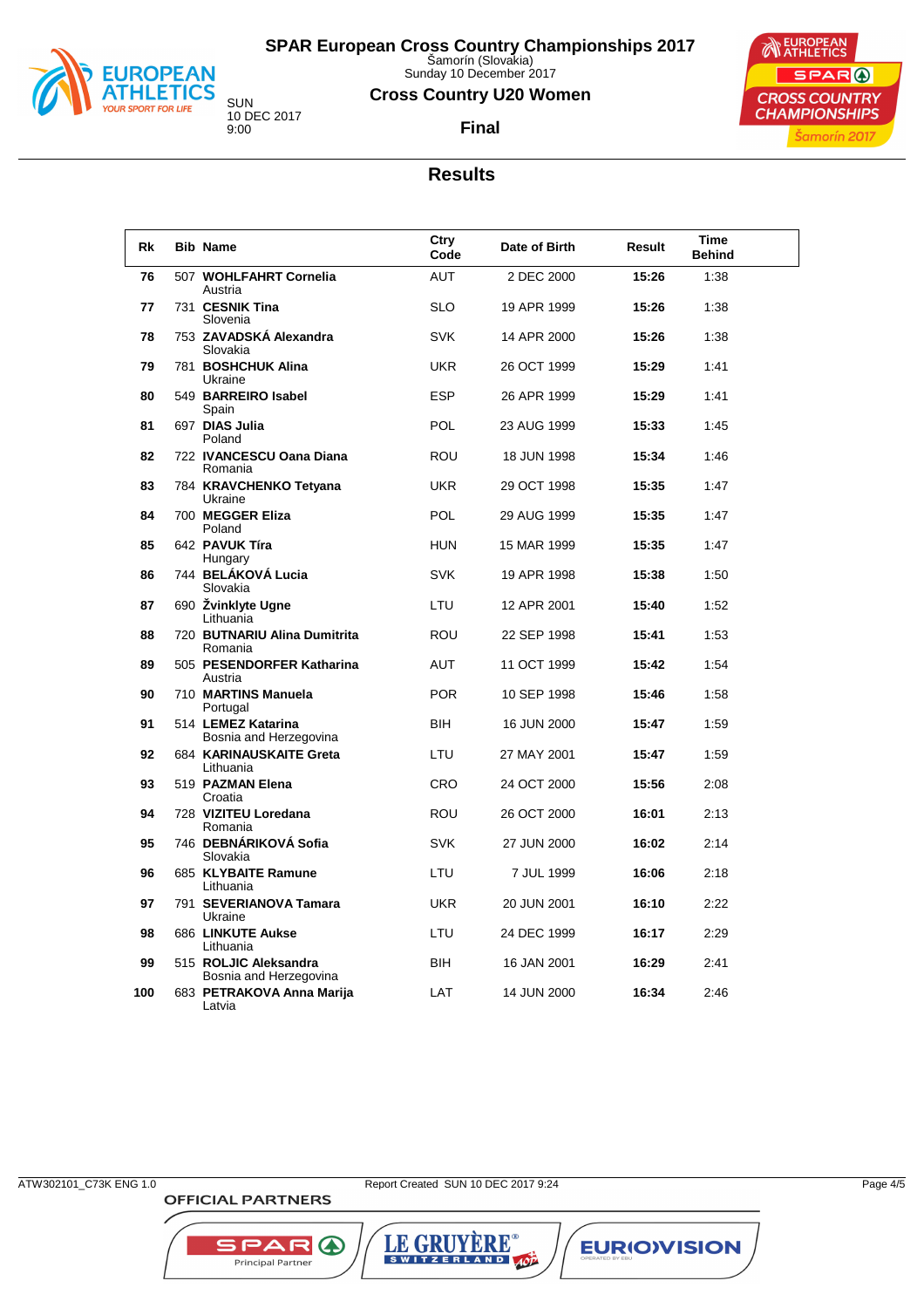

**Weather conditions**<br>Temperature: -1°C

**Legend:**

# **SPAR European Cross Country Championships 2017** Šamorín (Slovakia)

Sunday 10 December 2017

## **Cross Country U20 Women**

**Final**



10 DEC 2017 9:00

## **Results**

| Rk                         |     | <b>Bib Name</b>                 |                  |            | Ctry<br>Code | Date of Birth                      | <b>Result</b> | Time<br><b>Behind</b> |  |
|----------------------------|-----|---------------------------------|------------------|------------|--------------|------------------------------------|---------------|-----------------------|--|
| 101                        |     | 730 ARZENŠEK Urška<br>Slovenia  |                  |            | <b>SLO</b>   | 22 AUG 1999                        |               | 2:58                  |  |
| 102                        | 521 | <b>Srut Sandra</b><br>Croatia   |                  | <b>CRO</b> |              | 26 JAN 1999                        | 16:49         | 3:01                  |  |
| 103                        | 734 | <b>Stefane Vita</b><br>Slovenia |                  |            |              | 14 MAR 1998                        | 16:52         | 3:04                  |  |
| 104                        |     | 520 Simuncic Paula<br>Croatia   |                  |            | <b>CRO</b>   | 3 APR 1999                         | 17:27         | 3:39                  |  |
| <b>Intermediate Times:</b> |     |                                 | 210 <sub>m</sub> | 31.76      | 622          | DATTKE Miriam (GER)                |               |                       |  |
|                            |     |                                 | 660m             | 2:05.64    | 622          | DATTKE Miriam (GER)                |               |                       |  |
|                            |     |                                 | 1110m            | 3:41.05    | 622          | DATTKE Miriam (GER)                |               |                       |  |
|                            |     |                                 | 2610m            | 8:39.84    | 603          | KNOWLES-JONES Harriet (GBR)        |               |                       |  |
|                            |     |                                 | 4110m            | 13:29.09   | 603          | <b>KNOWLES-JONES Harriet (GBR)</b> |               |                       |  |

| Rk                     | Rank                     |                                                                                                              |          |
|------------------------|--------------------------|--------------------------------------------------------------------------------------------------------------|----------|
|                        |                          |                                                                                                              |          |
| ATW302101 C73K ENG 1.0 |                          | Report Created SUN 10 DEC 2017 9:24                                                                          | Page 5/5 |
|                        | <b>OFFICIAL PARTNERS</b> |                                                                                                              |          |
|                        |                          | LE GRUYÈRE®<br>SPARO<br><b>EURIOVISION</b><br>SWITZERLAND 40P<br>OPERATED BY EBU<br><b>Principal Partner</b> |          |

Temperature:  $-1^{\circ}$ C Humidity: 74% Conditions: Sunny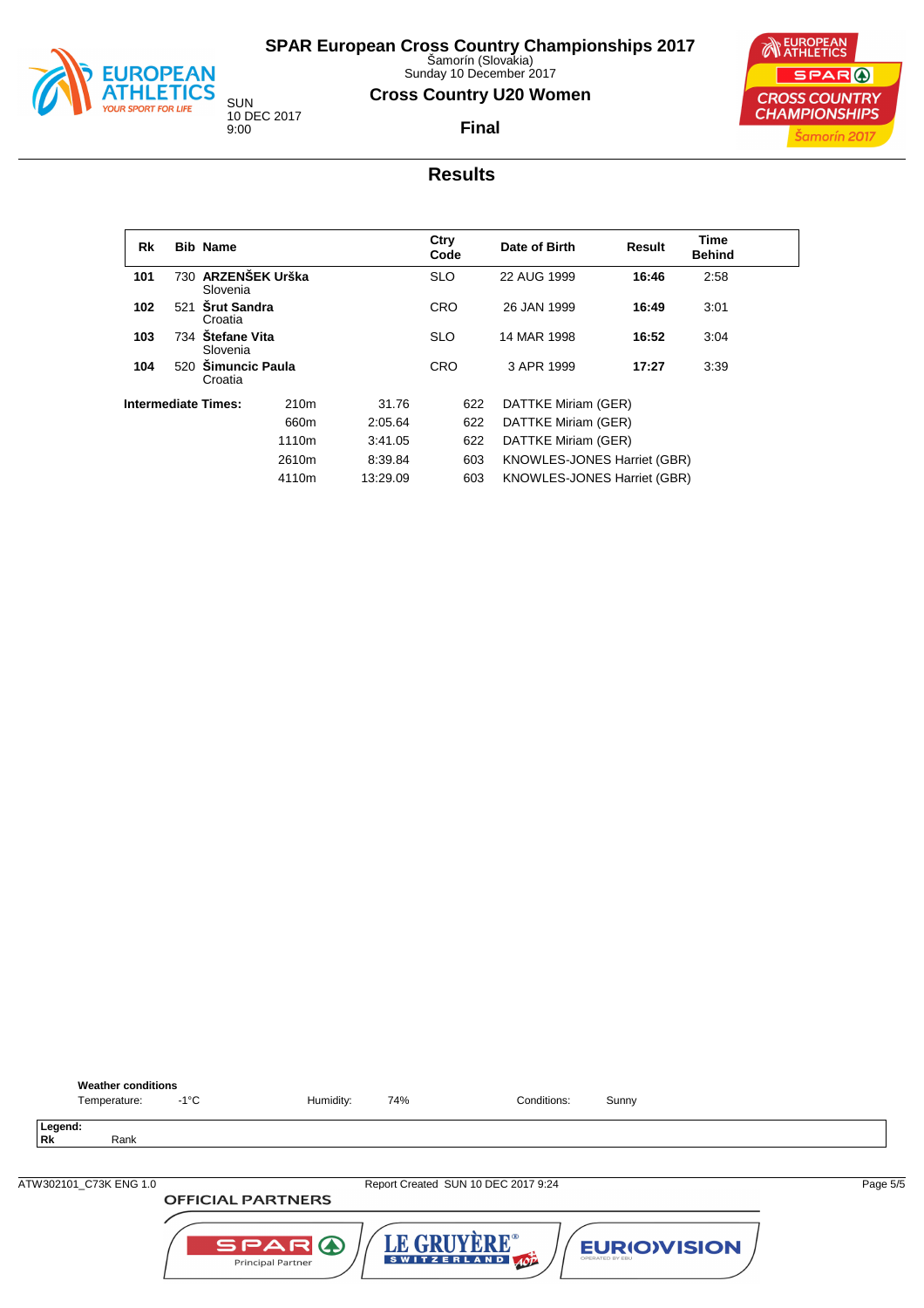

Sunday 10 December 2017

### **Cross Country U20 Women**

10 DEC 2017

## **Final**



## **Race Analysis**

| Rk           | <b>Bib Name</b>           |         |                     | Ctry<br>Code       |                     | Date of Birth       |       | <b>Time</b><br><b>Behind</b> |
|--------------|---------------------------|---------|---------------------|--------------------|---------------------|---------------------|-------|------------------------------|
|              |                           | 210m    | 660m                | 1110m              | 2610m               | 4110m               |       |                              |
| 1            | 603 KNOWLES-JONES Harriet |         |                     | <b>GBR</b>         |                     | 3 APR 1998          | 13:48 |                              |
|              |                           | 34 (18) | 2:07<br>(9)<br>1:34 | $3:42$ (2)<br>1:35 | 8:40<br>(1)<br>4:59 | 13:30(1)<br>4:50    | 19    |                              |
| $\mathbf{2}$ | 643 TÓTH Lili Anna        |         |                     | <b>HUN</b>         |                     | 17 SEP 1998         | 13:59 | 11                           |
|              |                           | 33 (12) | 2:07<br>(5)<br>1:34 | 3:42(5)<br>1:36    | 8:41<br>(4)<br>5:00 | $13:41$ (2)<br>5:00 | 18    |                              |
| 3            | 622 DATTKE Miriam         |         |                     | <b>GER</b>         |                     | 24 JUN 1998         | 14:03 | 15                           |
|              |                           | 32(1)   | $2:06$ (1)<br>1:34  | 3:42(1)<br>1:36    | (2)<br>8:40<br>4:59 | $13:45$ (3)<br>5:05 | 18    |                              |
| 4            | 695 LAU Jasmijn           |         |                     | <b>NED</b>         |                     | 11 MAR 1999         | 14:05 | 17                           |
|              |                           | 33(5)   | 2:06<br>(2)<br>1:34 | $3:42$ (3)<br>1:36 | 8:41<br>(3)<br>4:59 | $13:46$ (4)<br>5:06 | 20    |                              |
| 5            | 660 BATTOCLETTI Nadia     |         |                     | ITA                |                     | 12 APR 2000         | 14:07 | 19                           |
|              |                           | 33(8)   | 2:07(13)<br>1:35    | 3:43(17)<br>1:36   | 8:49(10)<br>5:07    | $13:49$ (5)<br>5:00 | 19    |                              |
| 6            | 679 TOMMASI Francesca     |         |                     | ITA                |                     | 8 AUG 1998          | 14:07 | 19                           |
|              |                           | 34 (27) | 2:08(18)<br>1:34    | 3:42(10)<br>1:35   | 8:49(11)<br>5:07    | 13:50(6)<br>5:01    | 18    |                              |
| 7            | 590 SENECHAL Mathilde     |         |                     | <b>FRA</b>         |                     | 24 JAN 1998         | 14:08 | 20                           |
|              |                           | 33(4)   | 2:07<br>(5)<br>1:35 | 3:42(8)<br>1:36    | 8:48<br>(5)<br>5:06 | 13:51(8)<br>5:03    | 17    |                              |
| 8            | 540 PEDERSEN Alberte Kjær |         |                     | <b>DEN</b>         |                     | 23 JUN 1998         | 14:09 | 21                           |
|              |                           | 37 (70) | 2:11(51)<br>1:34    | 3:44(28)<br>1:34   | (8)<br>8:49<br>5:05 | 13:51(7)<br>5:02    | 19    |                              |
| 9            | 601 HUGHES Cari           |         |                     | <b>GBR</b>         |                     | 15 MAR 1999         | 14:15 | 27                           |
|              |                           | 36 (57) | 2:08(25)<br>1:32    | 3:43(18)<br>1:35   | 8:49 (12)<br>5:07   | 13:58 (9)<br>5:09   | 18    |                              |
| 10           | 652 MURPHY Sophie         |         |                     | <b>IRL</b>         |                     | 4 SEP 1998          | 14:15 | 27                           |
|              |                           | 33 (13) | 2:07<br>(7)<br>1:34 | 3:42(7)<br>1:36    | 8:48<br>(6)<br>5:07 | 13:59 (11)<br>5:11  | 17    |                              |
| 11           | 607 MHLANGA Khahisa       |         |                     | <b>GBR</b>         |                     | 26 DEC 1999         | 14:16 | 28                           |
|              |                           | 34 (32) | 2:08(16)<br>1:34    | 3:43(14)<br>1:36   | 8:50 (13)<br>5:08   | 13:59 (12)<br>5:09  | 17    |                              |
| 12           | 596 BROWN Niamh           |         |                     | <b>GBR</b>         |                     | 16 APR 1999         | 14:17 | 29                           |
|              |                           | 36 (47) | 2:08(22)<br>1:33    | 3:43(22)<br>1:36   | 8:53(15)<br>5:11    | 13:59 (10)<br>5:06  | 18    |                              |
| 13           | 555 GARCÍA Marta          |         |                     | <b>ESP</b>         |                     | 1 JAN 1998          | 14:17 | 29                           |
|              |                           | 33 (15) | 2:08(15)<br>1:35    | 3:43(16)<br>1:36   | 8:53(16)<br>5:11    | 14:02 (15)<br>5:09  | 16    |                              |
| 14           | 516 SHABANAVA Tatsiana    |         |                     | <b>BLR</b>         |                     | 20 MAR 1998         | 14:17 | 29                           |
|              |                           | 35 (35) | 2:08(21)<br>1:34    | 3:44(24)<br>1:36   | 8:56(21)<br>5:13    | 14:02(16)<br>5:07   | 16    |                              |

ATW302101\_C77B ENG 1.0 Report Created SUN 10 DEC 2017 9:25 Page 1/8

**OFFICIAL PARTNERS** 



LE GRUYERE® **EURIOVISION**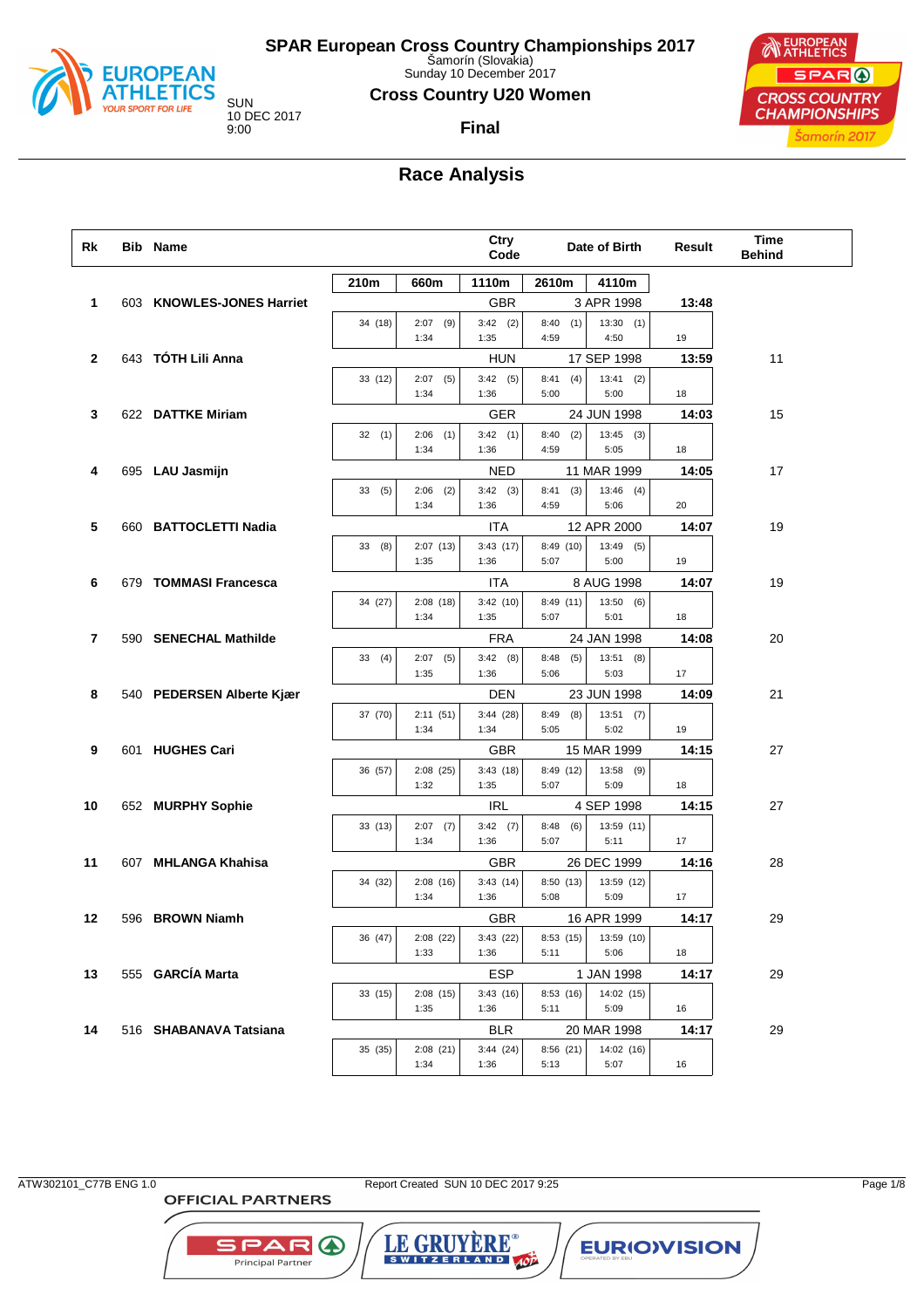

Sunday 10 December 2017

#### **Cross Country U20 Women**

**Final**

10 DEC 2017

## **EUROPEAN** SPAR ( **CROSS COUNTRY CHAMPIONSHIPS** Šamorín 2017

## **Race Analysis**

| Rk | <b>Bib Name</b>      |         |                     | Ctry<br>Code           |                     | Date of Birth             | Result      | <b>Time</b><br><b>Behind</b> |
|----|----------------------|---------|---------------------|------------------------|---------------------|---------------------------|-------------|------------------------------|
|    |                      | 210m    | 660m                | 1110m                  | 2610m               | 4110m                     |             |                              |
| 15 | 566 RODRÍGUEZ Lucía  |         |                     | <b>ESP</b>             |                     | 26 JUL 1998               | 14:18       | 30                           |
|    |                      | 33 (10) | 2:07(10)<br>1:35    | $3:42$ (9)<br>1:36     | 8:54(17)<br>5:12    | 14:01(13)<br>5:08         | 17          |                              |
| 16 | 693 BLOKHUIS Roos    |         |                     | <b>NED</b>             |                     | 5 FEB 2001                | 14:18       | 30                           |
|    |                      | 32(3)   | $2:07$ (4)<br>1:35  | 3:42(6)<br>1:36        | (7)<br>8:49<br>5:07 | 14:01 (14)<br>5:13        | 17          |                              |
| 17 | 739 SCLABAS Delia    |         |                     | SUI                    |                     | 8 NOV 2000                | 14:21       | 33                           |
|    |                      | 32(2)   | 2:06<br>(3)<br>1:34 | 3:42(4)<br>1:36        | 8:49<br>(9)<br>5:07 | 14:03(17)<br>5:15         | 18          |                              |
| 18 | 637 TERTSCH Lisa     |         |                     | GER                    |                     | 1 DEC 1998                | 14:23       | 35                           |
|    |                      | 33 (14) | 2:08(17)<br>1:35    | 3:43(15)<br>1:36       | 8:53(14)<br>5:10    | 14:05 (18)<br>5:13        | 18          |                              |
| 19 | 553 GALLARDO Carla   |         |                     | <b>ESP</b>             |                     | 9 FEB 1999                | 14:23       | 35                           |
|    |                      | 33(6)   | 2:07(11)<br>1:35    | 3:43(19)<br>1:36       | 8:57 (22)<br>5:14   | 14:07 (19)<br>5:10        | 17          |                              |
| 20 | 568 RUIZ Cristina    |         |                     | <b>ESP</b>             |                     | 16 JAN 1999               | 14:24       | 36                           |
|    |                      | 35 (37) | 2:08(28)<br>1:34    | 3:44(26)<br>1:36       | 8:58 (25)<br>5:14   | 14:07 (20)<br>5:10        | 18          |                              |
| 21 | 763 AKBINGÖL Emine   |         |                     | TUR                    |                     | 11 JUL 2000               | 14:28       | 40                           |
|    |                      | 36 (52) | 2:07(12)<br>1:32    | 3:42(12)<br>1:36       | 8:55 (20)<br>5:13   | 14:10 (21)<br>5:15        | 18          |                              |
| 22 | 666 CHERUBINI Elisa  |         |                     | <b>ITA</b>             |                     | 30 AUG 1998               | 14:30       | 42                           |
|    |                      | 36 (58) | 2:09(40)            | 3:45(37)               | 9:00(26)            | 14:14 (25)                |             |                              |
|    |                      |         | 1:34                | 1:36                   | 5:15                | 5:15                      | 16          |                              |
| 23 | 579 LEMITRE Alexa    | 33(7)   | $2:07$ (8)          | <b>FRA</b><br>3:42(11) | 8:54 (18)           | 10 APR 1998<br>14:13 (22) | 14:31       | 43                           |
|    |                      |         | 1:35                | 1:36                   | 5:12                | 5:20                      | 18          |                              |
| 24 | 708 MACHADO Mariana  |         |                     | <b>POR</b>             |                     | 12 NOV 2000               | 14:32       | 44                           |
|    |                      | 34 (24) | 2:09(32)<br>1:35    | 3:44(32)               | 8:57 (23)<br>5:13   | 14:16 (26)<br>5:19        | 17          |                              |
| 25 | 774 KARASLAN Semra   |         |                     | 1:36<br>TUR            |                     | 18 JAN 1998               | 14:33       | 45                           |
|    |                      | 34 (29) | 2:09(33)            | 3:45(36)               | 9:02(29)            | 14:14 (24)                |             |                              |
|    |                      |         | 1:35                | 1:37                   | 5:17                | 5:13                      | 19          |                              |
| 26 | 703 TOPKA Beata      |         |                     | POL                    |                     | 20 JAN 1999               | 14:34       | 46                           |
|    |                      | 34 (31) | 2:08(19)<br>1:34    | 3:43(21)<br>1:36       | 8:57 (24)<br>5:14   | 14:14 (23)<br>5:17        |             |                              |
| 27 | 644 COTTER Stephanie |         |                     | <b>IRL</b>             |                     | 27 JAN 1999               | 20<br>14:35 | 47                           |
|    |                      | 35 (40) | 2:10(44)            | 3:49(56)               | 9:06(38)            | 14:19 (28)                |             |                              |
|    |                      |         | 1:35                | 1:40                   | 5:17                | 5:13                      | 16          |                              |
| 28 | 570 SEPPÄ Saija      |         |                     | <b>FIN</b>             |                     | 4 APR 1998                | 14:36       | 48                           |
|    |                      | 34 (21) | 2:08(24)<br>1:35    | 3:44(31)<br>1:36       | 9:01(28)<br>5:17    | 14:20 (31)<br>5:20        | 16          |                              |
|    |                      |         |                     |                        |                     |                           |             |                              |

**OFFICIAL PARTNERS** 

**SPAR A** 

Principal Partner

ATW302101\_C77B ENG 1.0 Report Created SUN 10 DEC 2017 9:25 Page 2/8

LE GRUYERE®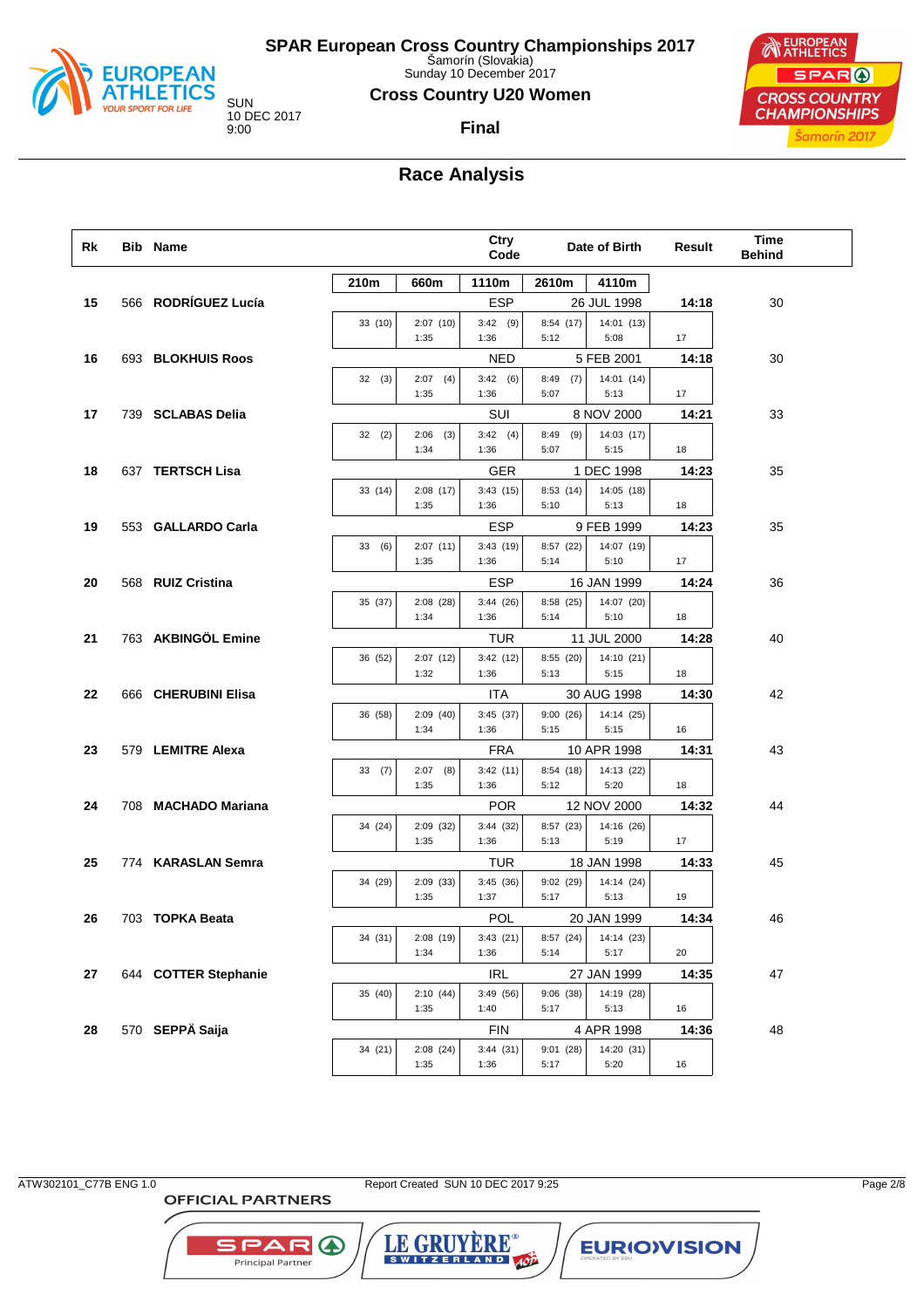

Sunday 10 December 2017

#### **Cross Country U20 Women**

**Final**

10 DEC 2017

## **EUROPEAN** SPAR ( **CROSS COUNTRY CHAMPIONSHIPS** Šamorín 2017

## **Race Analysis**

| Rk |     | <b>Bib Name</b>                |         |                  | Ctry<br>Code     |                  | Date of Birth      | Result | <b>Time</b><br><b>Behind</b> |  |
|----|-----|--------------------------------|---------|------------------|------------------|------------------|--------------------|--------|------------------------------|--|
|    |     |                                | 210m    | 660m             | 1110m            | 2610m            | 4110m              |        |                              |  |
| 29 |     | 770 DEMIRTAS Pinar             |         |                  | <b>TUR</b>       |                  | 4 JUL 1998         | 14:36  | 48                           |  |
|    |     |                                | 35 (41) | 2:08(20)<br>1:33 | 3:43(13)<br>1:35 | 9:02(30)<br>5:20 | 14:18 (27)<br>5:16 | 19     |                              |  |
| 30 |     | 578 LEJARRAGA Julie            |         |                  | <b>FRA</b>       |                  | 7 FEB 1998         | 14:37  | 49                           |  |
|    |     |                                | 37 (59) | 2:11(53)         | 3:48(51)         | 9:07(44)         | 14:21 (32)         |        |                              |  |
|    |     |                                |         | 1:35             | 1:38             | 5:20             | 5:15               | 16     |                              |  |
| 31 |     | 571 CARRERE Claire             |         |                  | <b>FRA</b>       |                  | 10 APR 2000        | 14:37  | 49                           |  |
|    |     |                                | 33 (9)  | 2:07(14)         | 3:43(20)         | 9:03(31)         | 14:20 (30)         |        |                              |  |
|    |     |                                |         | 1:35             | 1:36             | 5:20             | 5:18               | 17     |                              |  |
| 32 |     | 532 HELWIGH Anna Mark          |         |                  | DEN              |                  | 12 MAR 2000        | 14:37  | 49                           |  |
|    |     |                                | 36 (46) | 2:08(27)         | 3:44(25)         | 8:55 (19)        | 14:20 (29)         |        |                              |  |
|    |     |                                |         | 1:33             | 1:36             | 5:12             | 5:25               | 18     |                              |  |
| 33 |     | 582 MITARD Alice               |         |                  | <b>FRA</b>       |                  | 7 MAR 1998         | 14:42  | 54                           |  |
|    |     |                                | 36 (45) | 2:10(47)         | 3:47(42)         | 9:07(40)         | 14:24 (33)         |        |                              |  |
|    |     |                                |         | 1:35             | 1:37             | 5:20             | 5:18               | 18     |                              |  |
| 34 |     | 650 MCCANN Jodie               |         |                  | <b>IRL</b>       |                  | 3 FEB 2000         | 14:43  | 55                           |  |
|    |     |                                | 34 (25) | 2:10(41)<br>1:36 | 3:47(43)<br>1:38 | 9:07(41)<br>5:20 | 14:27 (37)<br>5:21 | 16     |                              |  |
| 35 |     | 736 HÄRING Sibylle             |         |                  | SUI              |                  | 7 NOV 2000         | 14:43  | 55                           |  |
|    |     |                                | 34 (33) | 2:09(36)         | 3:44(33)         | 9:03(32)         | 14:26 (36)         |        |                              |  |
|    |     |                                |         | 1:35             | 1:36             | 5:19             | 5:24               | 17     |                              |  |
| 36 |     | 789 SEMYONOVA Bohdana          |         |                  | UKR              |                  | 26 AUG 1999        | 14:44  | 56                           |  |
|    |     |                                | 34 (23) | 2:08(23)         | 3:44(29)         | 9:05(36)         | 14:26 (34)         |        |                              |  |
|    |     |                                |         | 1:35             | 1:36             | 5:22             | 5:21               | 18     |                              |  |
| 37 | 721 | <b>DOROFTEI Gabriela Andre</b> |         |                  | ROU              |                  | 23 AUG 1998        | 14:44  | 56                           |  |
|    |     |                                | 38 (82) | 2:12(61)         | 3:47(44)         | 9:04(33)         | 14:26 (35)         |        |                              |  |
|    |     |                                |         | 1:34             | 1:36             | 5:17             | 5:23               | 19     |                              |  |
| 38 |     | 641 MÓGOR Boglárka             |         |                  | <b>HUN</b>       |                  | 9 JAN 1999         | 14:47  | 59                           |  |
|    |     |                                | 35 (43) | 2:10(46)<br>1:35 | 3:47(46)<br>1:38 | 9:07(45)<br>5:20 | 14:28 (38)<br>5:22 | 19     |                              |  |
| 39 |     | 654 NICHOLSON Laura            |         |                  | <b>IRL</b>       |                  | 29 MAR 2000        | 14:47  | 59                           |  |
|    |     |                                | 34 (26) | 2:09(39)         | 3:47(41)         | 9:07(42)         | 14:29 (39)         |        |                              |  |
|    |     |                                |         | 1:36             | 1:38             | 5:21             | 5:23               | 18     |                              |  |
| 40 |     | 692 BAKKER Jasmijn             |         |                  | NED              |                  | 11 OCT 1999        | 14:47  | 59                           |  |
|    |     |                                | 37 (67) | 2:15(80)         | 3:52(76)         | 9:17 (59)        | 14:33 (47)         |        |                              |  |
|    |     |                                |         | 1:38             | 1:38             | 5:26             | 5:16               | 15     |                              |  |
| 41 |     | 567 ROMERO Andrea              |         |                  | ESP              |                  | 20 APR 2000        | 14:47  | 59                           |  |
|    |     |                                | 34 (30) | 2:11(52)         | 3:48(53)         | 9:13 (49)        | 14:32 (44)         |        |                              |  |
|    |     |                                |         | 1:37             | 1:38             | 5:25             | 5:20               | 16     |                              |  |
| 42 |     | 589 ROLLIN Meline              |         |                  | <b>FRA</b>       |                  | 17 JUN 1998        | 14:48  | 1:00                         |  |
|    |     |                                | 35 (42) | 2:10(49)<br>1:36 | 3:48(50)<br>1:38 | 9:10(48)<br>5:23 | 14:32 (43)<br>5:22 | 17     |                              |  |
|    |     |                                |         |                  |                  |                  |                    |        |                              |  |

ATW302101\_C77B ENG 1.0 Report Created SUN 10 DEC 2017 9:25 Page 3/8

LE GRUYERE®

**EURIOVISION** 

**OFFICIAL PARTNERS** 

**SPAR A** 

Principal Partner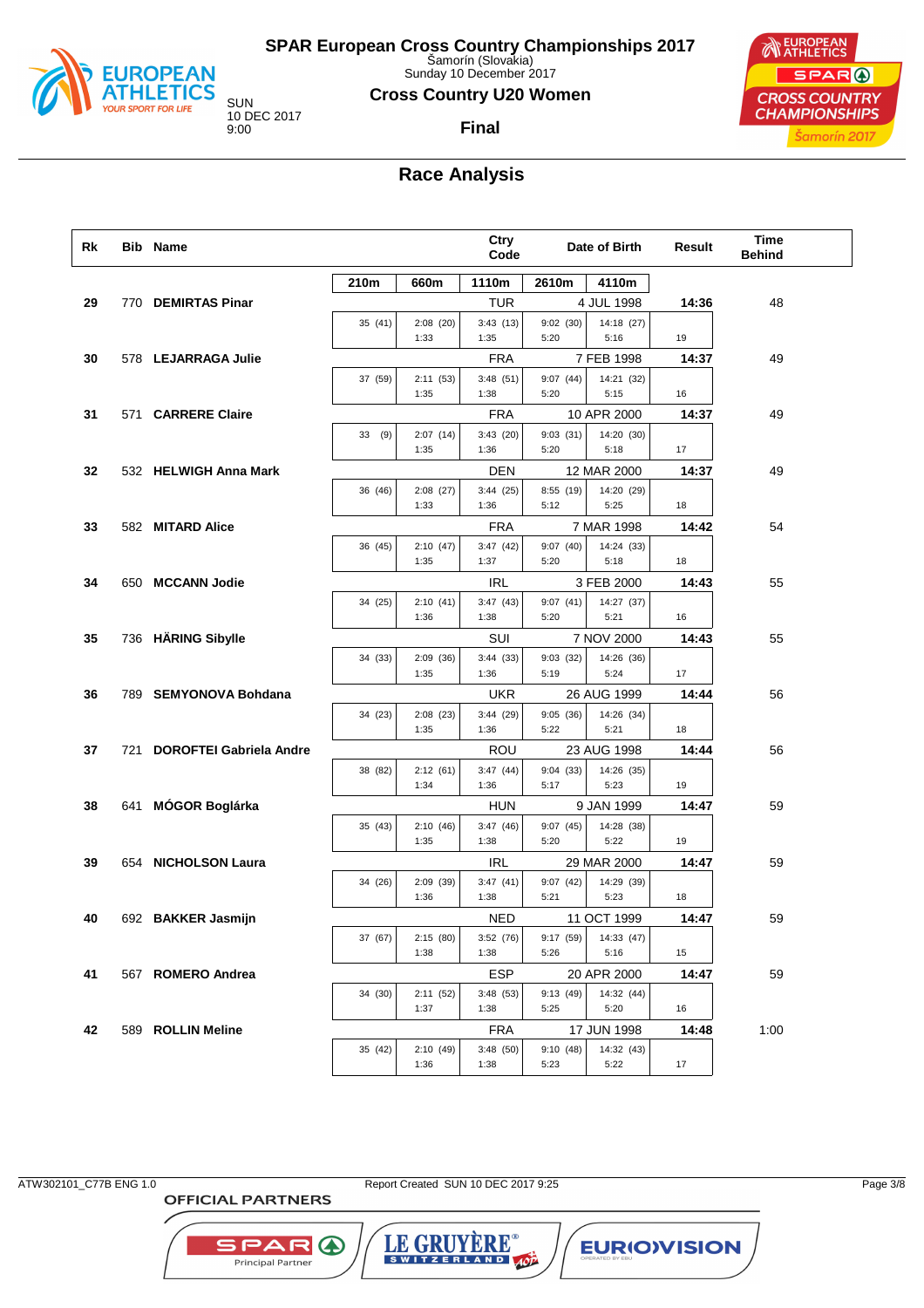

Sunday 10 December 2017

#### **Cross Country U20 Women**

**Final**

10 DEC 2017

## **EUROPEAN** SPAR ( **CROSS COUNTRY CHAMPIONSHIPS** Šamorín 2017

## **Race Analysis**

| Rk | <b>Bib Name</b>         |         |                  | Ctry<br>Code     |                  | Date of Birth             | Result | Time<br><b>Behind</b> |
|----|-------------------------|---------|------------------|------------------|------------------|---------------------------|--------|-----------------------|
|    |                         | 210m    | 660m             | 1110m            | 2610m            | 4110m                     |        |                       |
| 43 | 592 BARKER Phoebe       |         |                  | <b>GBR</b>       |                  | 27 NOV 1999               | 14:49  | 1:01                  |
|    |                         | 38 (76) | 2:10(45)<br>1:33 | 3:45(35)<br>1:35 | 9:06(37)<br>5:21 | 14:31 (42)<br>5:25        | 19     |                       |
| 44 | 713 RIBEIRO Rita        |         |                  | <b>POR</b>       |                  | 13 FEB 1998               | 14:49  | 1:01                  |
|    |                         | 35 (36) | 2:09(30)         | 3:43(23)         | 9:00(27)         | 14:30 (40)                |        |                       |
|    |                         |         | 1:34             | 1:35             | 5:17             | 5:30                      | 20     |                       |
| 45 | 779 USKUN Gülnaz        |         |                  | TUR              |                  | 12 MAR 1998               | 14:49  | 1:01                  |
|    |                         | 33 (16) | 2:09(37)         | 3:44(34)         | 9:04(34)         | 14:30 (41)                |        |                       |
|    |                         |         | 1:36             | 1:36             | 5:20             | 5:26                      | 20     |                       |
| 46 | 735 ALEMANNI Lara       |         |                  | SUI              |                  | 2 FEB 1998                | 14:50  | 1:02                  |
|    |                         | 34 (20) | 2:08(29)         | 3:44(30)         | 9:08(46)         | 14:33 (48)                |        |                       |
|    |                         |         | 1:35             | 1:36             | 5:25             | 5:26                      | 17     |                       |
| 47 | 543 SØEFELDT Sophie     |         |                  | <b>DEN</b>       |                  | 21 APR 2000               | 14:50  | 1:02                  |
|    |                         | 38 (85) | 2:14(77)<br>1:37 | 3:52(71)<br>1:38 | 9:13(50)<br>5:22 | 14:33 (45)<br>5:20        | 18     |                       |
| 48 | 773 GÜNES Latife        |         |                  |                  |                  |                           |        |                       |
|    |                         | 35 (34) | 2:10(43)         | TUR<br>3:46(39)  |                  | 11 JUL 1998<br>14:33 (46) | 14:51  | 1:03                  |
|    |                         |         | 1:36             | 1:37             | 9:06(39)<br>5:21 | 5:27                      | 19     |                       |
| 49 | 623 FLACKE Johanna      |         |                  | GER              |                  | 15 JUN 1998               | 14:52  | 1:04                  |
|    |                         | 37 (71) | 2:12(63)         | 3:50(60)         | 9:15(52)         | 14:35 (50)                |        |                       |
|    |                         |         | 1:35             | 1:38             | 5:26             | 5:21                      | 18     |                       |
| 50 | 699 LIZAKOWSKA Weronika |         |                  | <b>POL</b>       |                  | 2 NOV 1998                | 14:52  | 1:04                  |
|    |                         | 38 (81) | 2:12(64)         | 3:49 (55)        | 9:10(47)         | 14:35 (49)                |        |                       |
|    |                         |         | 1:35             | 1:37             | 5:22             | 5:26                      | 18     |                       |
| 51 | 670 MAJORI Micol        |         |                  | <b>ITA</b>       |                  | 4 JUN 1998                | 14:56  | 1:08                  |
|    |                         | 37 (64) | 2:13(69)<br>1:36 | 3:50(62)<br>1:38 | 9:15(54)<br>5:25 | 14:37 (52)<br>5:23        | 19     |                       |
|    |                         |         |                  |                  |                  |                           |        |                       |
| 52 | 618 WEIR Victoria       |         | 2:08(26)         | <b>GBR</b>       |                  | 17 MAR 1998<br>14:37 (51) | 14:57  | 1:09                  |
|    |                         | 36 (54) | 1:33             | 3:44(27)<br>1:36 | 9:04(35)<br>5:21 | 5:33                      | 21     |                       |
| 53 | 667 DE MARCO Laura      |         |                  | ITA              |                  | 20 SEP 1998               | 15:00  | 1:12                  |
|    |                         | 37 (72) | 2:12(66)         | 3:50(61)         | 9:15(53)         | 14:41 (53)                |        |                       |
|    |                         |         | 1:36             | 1:38             | 5:25             | 5:27                      | 19     |                       |
| 54 | 664 CAVALLI Ludovica    |         |                  | ITA              |                  | 20 DEC 2000               | 15:02  | 1:14                  |
|    |                         | 37 (62) | 2:13(72)         | 3:49 (59)        | 9:14(51)         | 14:43 (54)                |        |                       |
|    |                         |         | 1:37             | 1:37             | 5:25             | 5:29                      | 20     |                       |
| 55 | 640 MÁTÉ Anna           |         |                  | <b>HUN</b>       |                  | 15 JUL 1999               | 15:04  | 1:16                  |
|    |                         | 36 (48) | 2:12(65)<br>1:37 | 3:51(68)         | 9:16(57)<br>5:25 | 14:46 (55)                |        |                       |
|    | 732 GOŠEK Karin         |         |                  | 1:39             |                  | 5:31                      | 19     |                       |
| 56 |                         |         |                  | <b>SLO</b>       |                  | 1 NOV 2000                | 15:05  | 1:17                  |
|    |                         | 34 (19) | 2:10(42)<br>1:36 | 3:47(45)<br>1:38 | 9:15(55)<br>5:28 | 14:48 (57)<br>5:34        | 17     |                       |
|    |                         |         |                  |                  |                  |                           |        |                       |

ATW302101\_C77B ENG 1.0 Report Created SUN 10 DEC 2017 9:25 Page 4/8

**OFFICIAL PARTNERS** 



**EURIOVISION** 

LE GRUYERE®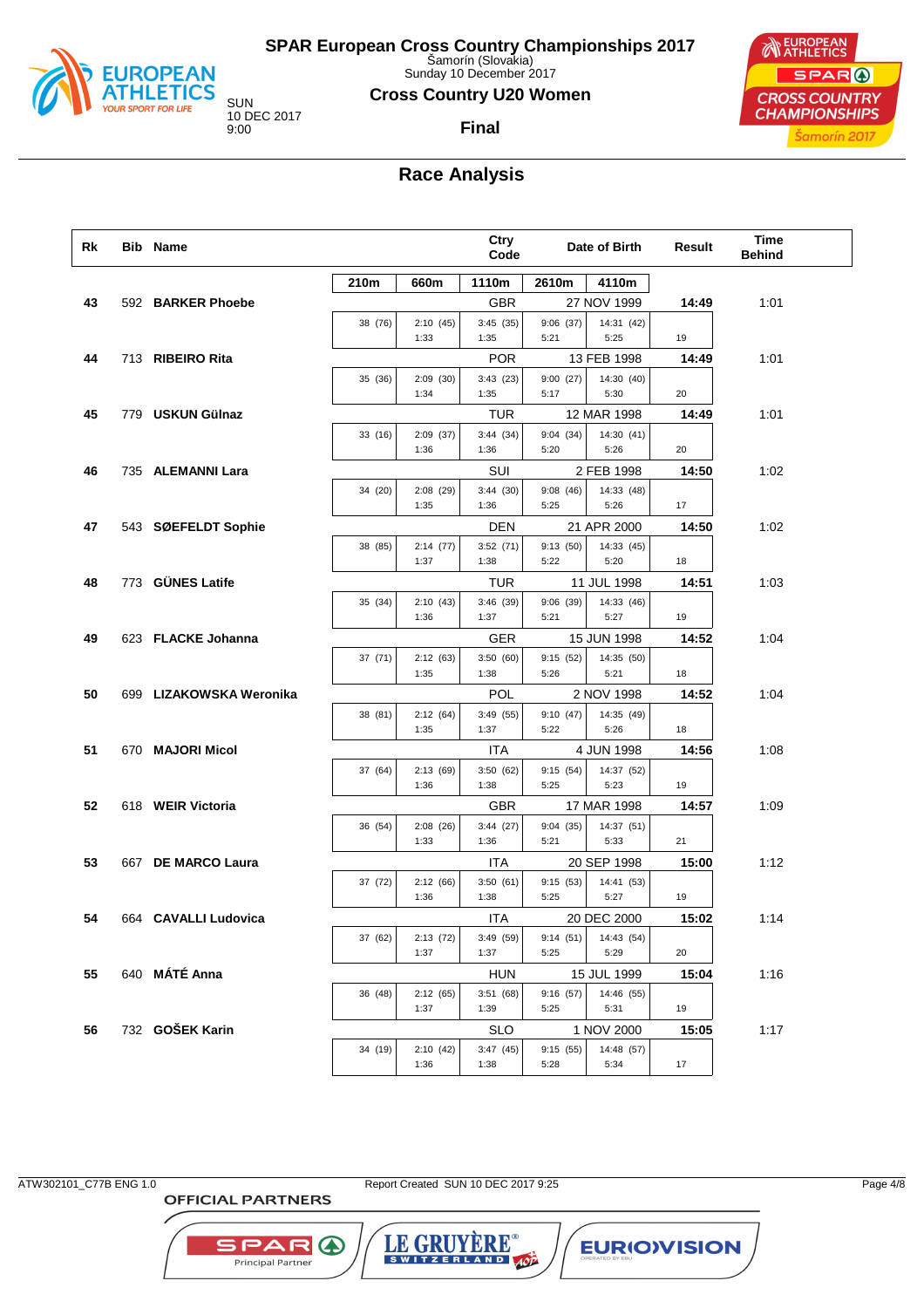

Sunday 10 December 2017

#### **Cross Country U20 Women**

10 DEC 2017

## **Final**



## **Race Analysis**

| Rk | Bib Name                    |         |                  | Ctry<br>Code      |                   | Date of Birth      | Result | Time<br><b>Behind</b> |
|----|-----------------------------|---------|------------------|-------------------|-------------------|--------------------|--------|-----------------------|
|    |                             | 210m    | 660m             | 1110m             | 2610m             | 4110m              |        |                       |
| 57 | 723 OLENICI Angela Veronica |         |                  | ROU               |                   | 24 SEP 2000        | 15:06  | 1:18                  |
|    |                             | 39 (96) | 2:12(68)         | 3:48(52)          | 9:21(60)          | 14:48 (56)         |        |                       |
|    |                             |         | 1:34             | 1:36              | 5:33              | 5:28               | 18     |                       |
| 58 | 545 PETERSEN Laura Valgreen |         |                  | <b>DEN</b>        |                   | 28 DEC 2000        | 15:08  | 1:20                  |
|    |                             | 37 (69) | 2:14(74)<br>1:37 | 3:52(73)<br>1:39  | 9:21(61)<br>5:30  | 14:49 (58)<br>5:29 | 19     |                       |
| 59 | 719 BOGOS Diana Elena       |         |                  | ROU               |                   | 25 JAN 1999        | 15:10  | 1:22                  |
|    |                             | 38 (94) | 2:12(67)         | 3:48(48)          | 9:07(43)          | 14:50 (59)         |        |                       |
|    |                             |         | 1:35             | 1:36              | 5:20              | 5:43               | 20     |                       |
| 60 | 509 NELISSEN Paulien        |         |                  | BEL               |                   | 12 SEP 1999        | 15:10  | 1:22                  |
|    |                             | 39(101) | 2:17(88)<br>1:39 | 3:54(81)<br>1:37  | 9:21(62)<br>5:28  | 14:54 (64)<br>5:34 | 16     |                       |
| 61 | 508 DESWAEF Mathilde        |         |                  | BEL               |                   | 18 FEB 1999        | 15:10  | 1:22                  |
|    |                             | 34 (22) | 2:09(31)         | 3:47(40)          | 9:15(56)          | 14:54 (63)         |        |                       |
|    |                             |         | 1:35             | 1:38              | 5:29              | 5:39               | 17     |                       |
| 62 | 646 EVERARD Fiona           |         |                  | <b>IRL</b>        |                   | 30 SEP 1998        | 15:11  | 1:23                  |
|    |                             | 37 (68) | 2:11(55)         | 3:50(63)          | 9:22(64)          | 14:53 (62)         |        |                       |
|    |                             |         | 1:34             | 1:39              | 5:33              | 5:32               | 19     |                       |
| 63 | 698 IZNEROWICZ Karolina     |         |                  | <b>POL</b>        |                   | 25 MAY 1998        | 15:12  | 1:24                  |
|    |                             | 38 (77) | 2:11(54)<br>1:34 | 3:48(49)<br>1:37  | 9:17(58)<br>5:30  | 14:51 (60)<br>5:34 | 21     |                       |
| 64 | 740 STÜRNER Agnès           |         |                  | SUI               |                   | 6 DEC 1998         | 15:12  | 1:24                  |
|    |                             | 37 (61) | 2:13(71)         | 3:52(75)          | 9:24(68)          | 14:53 (61)         |        |                       |
|    |                             |         | 1:37             | 1:40              | 5:32              | 5:30               | 20     |                       |
| 65 | 527 STÝBLOVÁ Bára           |         |                  | CZE               |                   | 2 MAR 1999         | 15:15  | 1:27                  |
|    |                             | 36 (56) | 2:10(48)         | 3:49 (57)         | 9:21(63)          | 14:57 (66)         |        |                       |
|    |                             |         | 1:34             | 1:39              | 5:33              | 5:36               | 19     |                       |
| 66 | 501 BAUMGARTNER Anna        |         |                  | AUT               |                   | 4 OCT 2001         | 15:16  | 1:28                  |
|    |                             | 33(11)  | 2:09(38)<br>1:37 | 3:49(54)<br>1:40  | 9:23(66)<br>5:35  | 14:57 (65)<br>5:34 | 20     |                       |
| 67 | 530 NIELSEN Anastacia Damm  |         |                  | <b>DEN</b>        |                   | 25 SEP 2001        | 15:17  | 1:29                  |
|    |                             | 37 (74) | 2:14(75)         | 3:52(74)          | 9:23(67)          | 14:58 (67)         |        |                       |
|    |                             |         | 1:37             | 1:39              | 5:32              | 5:35               | 19     |                       |
| 68 | 715 RODRIGUES Beatriz       |         |                  | <b>POR</b>        |                   | 22 APR 1999        | 15:19  | 1:31                  |
|    |                             | 33 (17) | 2:09(35)         | 3:46(38)          | 9:26(71)          | 15:01 (69)         |        |                       |
|    |                             |         | 1:36             | 1:38              | 5:41              | 5:35               | 18     |                       |
| 69 | 522 VUKANCIC Katarina       |         |                  | <b>CRO</b>        |                   | 8 OCT 1999         | 15:19  | 1:31                  |
|    |                             | 38 (92) | 2:17(90)<br>1:40 | 3:57 (89)<br>1:40 | 9:31 (80)<br>5:35 | 15:01 (71)<br>5:30 | 18     |                       |
| 70 | 688 Šaltenyte Monika        |         |                  | LTU               |                   | 25 NOV 2000        | 15:19  | 1:31                  |
|    |                             | 37 (66) | 2:16(83)         | 3:57(86)          | 9:31 (78)         | 15:01 (70)         |        |                       |
|    |                             |         | 1:39             | 1:41              | 5:35              | 5:30               | 19     |                       |

**OFFICIAL PARTNERS** 

**SPAR A** 

Principal Partner

ATW302101\_C77B ENG 1.0 Report Created SUN 10 DEC 2017 9:25 Page 5/8

LE GRUYERE®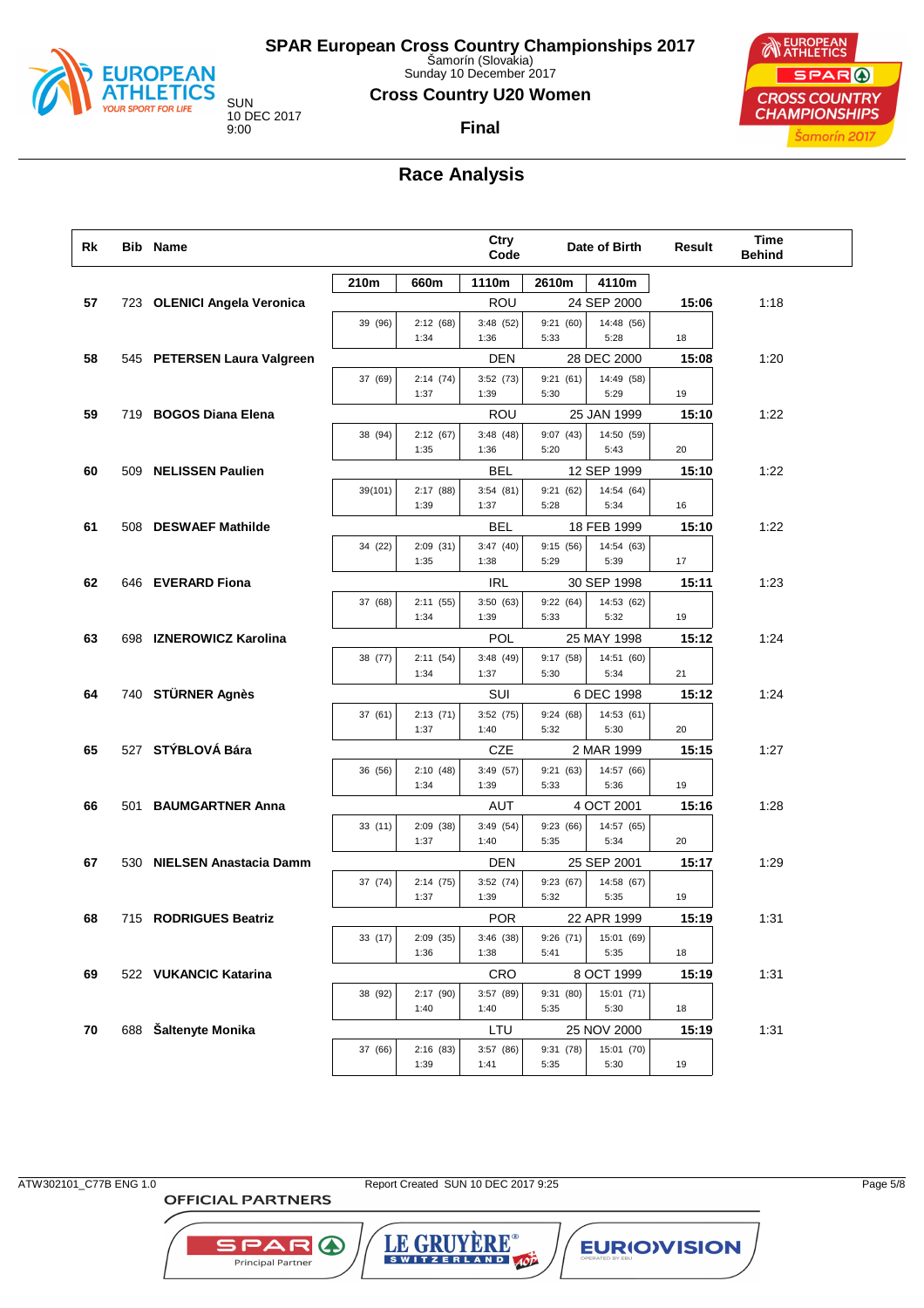

Sunday 10 December 2017

#### **Cross Country U20 Women**

**Final**

10 DEC 2017

## EUROPEAN SPAR ( **CROSS COUNTRY CHAMPIONSHIPS** Šamorín 2017

# **Race Analysis**

| 1110m<br>210m<br>660m<br>2610m<br>4110m<br>DEN<br>13 AUG 1999<br>15:22<br>1:34<br>71<br>546 VAN WAGENEN Mia<br>38 (91)<br>2:17(87)<br>3:56(84)<br>9:29(72)<br>15:01 (68)<br>1:39<br>5:33<br>5:32<br>1:40<br>21<br>IRL<br>15:22<br>1:34<br>72<br>658 SWEENEY Fian<br>29 JAN 1998<br>2:12(59)<br>3:52(72)<br>9:33(84)<br>15:04 (73)<br>38 (83)<br>5:42<br>5:32<br>1:34<br>1:41<br>18<br>689 VAIDŽIULYTE Kamile<br>73<br>LTU<br>17 APR 1998<br>15:22<br>1:34<br>9:31(79)<br>15:05 (75)<br>38 (78)<br>2:16(85)<br>3:57(88)<br>5:35<br>5:34<br>1:39<br>1:41<br>17<br>1:35<br>627 KLEINE Linn Lara<br><b>GER</b><br>10 MAY 2001<br>15:23<br>74<br>2:11(50)<br>3:49(58)<br>9:23(65)<br>15:04 (72)<br>36 (55)<br>5:34<br>5:42<br>1:35<br>1:39<br>20<br>75<br>630 PAPENFUß Josina<br><b>GER</b><br>24 SEP 2000<br>15:25<br>1:37<br>2:09(34)<br>3:48(47)<br>9:25(69)<br>15:05 (74)<br>34 (28)<br>1:39<br>5:38<br>5:41<br>1:35<br>20<br>2 DEC 2000<br>1:38<br>76<br>507 WOHLFAHRT Cornelia<br>AUT<br>15:26<br>2:12(60)<br>15:11 (78)<br>35 (38)<br>3:53(77)<br>9:31(76)<br>1:37<br>1:42<br>5:38<br>5:40<br>16<br>731 CESNIK Tina<br><b>SLO</b><br>19 APR 1999<br>1:38<br>15:26<br>77<br>3:53(80)<br>9:31(77)<br>15:08 (76)<br>38 (79)<br>2:15(81)<br>5:38<br>5:38<br>1:38<br>1:38<br>18<br>753 ZAVADSKÁ Alexandra<br>78<br><b>SVK</b><br>14 APR 2000<br>15:26<br>1:38<br>9:30(74)<br>15:08 (77)<br>36 (49)<br>2:12(62)<br>3:51(66)<br>5:39<br>1:36<br>1:40<br>5:40<br>18<br>79<br>781 BOSHCHUK Alina<br><b>UKR</b><br>26 OCT 1999<br>15:29<br>1:41<br>9:33 (82)<br>15:11 (80)<br>35 (44)<br>2:13(73)<br>3:54(82)<br>5:39<br>5:39<br>1:39<br>1:41<br>18<br><b>ESP</b><br>549 BARREIRO Isabel<br>26 APR 1999<br>15:29<br>1:41<br>80<br>9:30 (73)<br>15:11 (79)<br>37 (65)<br>2:15(78)<br>3:53(78)<br>5:37<br>5:42<br>1:38<br>1:39<br>18<br>81<br>697 DIAS Julia<br><b>POL</b><br>23 AUG 1999<br>1:45<br>15:33<br>4:00 (95)<br>9:43(90)<br>15:16 (83)<br>39 (98)<br>2:19(97)<br>1:41<br>1:42<br>5:43<br>5:33<br>17<br>82<br>722 IVANCESCU Oana Diana<br>ROU<br>18 JUN 1998<br>15:34<br>1:46<br>39 (97)<br>2:15(79)<br>3:53(79)<br>9:34 (85)<br>15:16 (84)<br>5:42<br>5:43<br>1:37<br>1:39<br>18<br>83<br>29 OCT 1998<br>784 KRAVCHENKO Tetyana<br><b>UKR</b><br>15:35<br>1:47<br>36 (51)<br>2:11(56)<br>3:51(64)<br>9:32(81)<br>15:17 (85)<br>1:36<br>1:40<br>5:42<br>5:46<br>18<br>700 MEGGER Eliza<br><b>POL</b><br>29 AUG 1999<br>15:35<br>1:47<br>84<br>38 (89)<br>3:51(69)<br>9:26(70)<br>15:15 (82)<br>2:14(76)<br>5:35<br>5:50<br>1:36<br>1:38<br>20 | Rk | Bib Name |  | Ctry<br>Code | Date of Birth | Result | <b>Time</b><br><b>Behind</b> |  |
|-----------------------------------------------------------------------------------------------------------------------------------------------------------------------------------------------------------------------------------------------------------------------------------------------------------------------------------------------------------------------------------------------------------------------------------------------------------------------------------------------------------------------------------------------------------------------------------------------------------------------------------------------------------------------------------------------------------------------------------------------------------------------------------------------------------------------------------------------------------------------------------------------------------------------------------------------------------------------------------------------------------------------------------------------------------------------------------------------------------------------------------------------------------------------------------------------------------------------------------------------------------------------------------------------------------------------------------------------------------------------------------------------------------------------------------------------------------------------------------------------------------------------------------------------------------------------------------------------------------------------------------------------------------------------------------------------------------------------------------------------------------------------------------------------------------------------------------------------------------------------------------------------------------------------------------------------------------------------------------------------------------------------------------------------------------------------------------------------------------------------------------------------------------------------------------------------------------------------------------------------------------------------------------------------------------------------------------------------------------------------------------------------------------------------------------------------------------------------------------------------------------------------------------------------|----|----------|--|--------------|---------------|--------|------------------------------|--|
|                                                                                                                                                                                                                                                                                                                                                                                                                                                                                                                                                                                                                                                                                                                                                                                                                                                                                                                                                                                                                                                                                                                                                                                                                                                                                                                                                                                                                                                                                                                                                                                                                                                                                                                                                                                                                                                                                                                                                                                                                                                                                                                                                                                                                                                                                                                                                                                                                                                                                                                                               |    |          |  |              |               |        |                              |  |
|                                                                                                                                                                                                                                                                                                                                                                                                                                                                                                                                                                                                                                                                                                                                                                                                                                                                                                                                                                                                                                                                                                                                                                                                                                                                                                                                                                                                                                                                                                                                                                                                                                                                                                                                                                                                                                                                                                                                                                                                                                                                                                                                                                                                                                                                                                                                                                                                                                                                                                                                               |    |          |  |              |               |        |                              |  |
|                                                                                                                                                                                                                                                                                                                                                                                                                                                                                                                                                                                                                                                                                                                                                                                                                                                                                                                                                                                                                                                                                                                                                                                                                                                                                                                                                                                                                                                                                                                                                                                                                                                                                                                                                                                                                                                                                                                                                                                                                                                                                                                                                                                                                                                                                                                                                                                                                                                                                                                                               |    |          |  |              |               |        |                              |  |
|                                                                                                                                                                                                                                                                                                                                                                                                                                                                                                                                                                                                                                                                                                                                                                                                                                                                                                                                                                                                                                                                                                                                                                                                                                                                                                                                                                                                                                                                                                                                                                                                                                                                                                                                                                                                                                                                                                                                                                                                                                                                                                                                                                                                                                                                                                                                                                                                                                                                                                                                               |    |          |  |              |               |        |                              |  |
|                                                                                                                                                                                                                                                                                                                                                                                                                                                                                                                                                                                                                                                                                                                                                                                                                                                                                                                                                                                                                                                                                                                                                                                                                                                                                                                                                                                                                                                                                                                                                                                                                                                                                                                                                                                                                                                                                                                                                                                                                                                                                                                                                                                                                                                                                                                                                                                                                                                                                                                                               |    |          |  |              |               |        |                              |  |
|                                                                                                                                                                                                                                                                                                                                                                                                                                                                                                                                                                                                                                                                                                                                                                                                                                                                                                                                                                                                                                                                                                                                                                                                                                                                                                                                                                                                                                                                                                                                                                                                                                                                                                                                                                                                                                                                                                                                                                                                                                                                                                                                                                                                                                                                                                                                                                                                                                                                                                                                               |    |          |  |              |               |        |                              |  |
|                                                                                                                                                                                                                                                                                                                                                                                                                                                                                                                                                                                                                                                                                                                                                                                                                                                                                                                                                                                                                                                                                                                                                                                                                                                                                                                                                                                                                                                                                                                                                                                                                                                                                                                                                                                                                                                                                                                                                                                                                                                                                                                                                                                                                                                                                                                                                                                                                                                                                                                                               |    |          |  |              |               |        |                              |  |
|                                                                                                                                                                                                                                                                                                                                                                                                                                                                                                                                                                                                                                                                                                                                                                                                                                                                                                                                                                                                                                                                                                                                                                                                                                                                                                                                                                                                                                                                                                                                                                                                                                                                                                                                                                                                                                                                                                                                                                                                                                                                                                                                                                                                                                                                                                                                                                                                                                                                                                                                               |    |          |  |              |               |        |                              |  |
|                                                                                                                                                                                                                                                                                                                                                                                                                                                                                                                                                                                                                                                                                                                                                                                                                                                                                                                                                                                                                                                                                                                                                                                                                                                                                                                                                                                                                                                                                                                                                                                                                                                                                                                                                                                                                                                                                                                                                                                                                                                                                                                                                                                                                                                                                                                                                                                                                                                                                                                                               |    |          |  |              |               |        |                              |  |
|                                                                                                                                                                                                                                                                                                                                                                                                                                                                                                                                                                                                                                                                                                                                                                                                                                                                                                                                                                                                                                                                                                                                                                                                                                                                                                                                                                                                                                                                                                                                                                                                                                                                                                                                                                                                                                                                                                                                                                                                                                                                                                                                                                                                                                                                                                                                                                                                                                                                                                                                               |    |          |  |              |               |        |                              |  |
|                                                                                                                                                                                                                                                                                                                                                                                                                                                                                                                                                                                                                                                                                                                                                                                                                                                                                                                                                                                                                                                                                                                                                                                                                                                                                                                                                                                                                                                                                                                                                                                                                                                                                                                                                                                                                                                                                                                                                                                                                                                                                                                                                                                                                                                                                                                                                                                                                                                                                                                                               |    |          |  |              |               |        |                              |  |
|                                                                                                                                                                                                                                                                                                                                                                                                                                                                                                                                                                                                                                                                                                                                                                                                                                                                                                                                                                                                                                                                                                                                                                                                                                                                                                                                                                                                                                                                                                                                                                                                                                                                                                                                                                                                                                                                                                                                                                                                                                                                                                                                                                                                                                                                                                                                                                                                                                                                                                                                               |    |          |  |              |               |        |                              |  |
|                                                                                                                                                                                                                                                                                                                                                                                                                                                                                                                                                                                                                                                                                                                                                                                                                                                                                                                                                                                                                                                                                                                                                                                                                                                                                                                                                                                                                                                                                                                                                                                                                                                                                                                                                                                                                                                                                                                                                                                                                                                                                                                                                                                                                                                                                                                                                                                                                                                                                                                                               |    |          |  |              |               |        |                              |  |
|                                                                                                                                                                                                                                                                                                                                                                                                                                                                                                                                                                                                                                                                                                                                                                                                                                                                                                                                                                                                                                                                                                                                                                                                                                                                                                                                                                                                                                                                                                                                                                                                                                                                                                                                                                                                                                                                                                                                                                                                                                                                                                                                                                                                                                                                                                                                                                                                                                                                                                                                               |    |          |  |              |               |        |                              |  |
|                                                                                                                                                                                                                                                                                                                                                                                                                                                                                                                                                                                                                                                                                                                                                                                                                                                                                                                                                                                                                                                                                                                                                                                                                                                                                                                                                                                                                                                                                                                                                                                                                                                                                                                                                                                                                                                                                                                                                                                                                                                                                                                                                                                                                                                                                                                                                                                                                                                                                                                                               |    |          |  |              |               |        |                              |  |
|                                                                                                                                                                                                                                                                                                                                                                                                                                                                                                                                                                                                                                                                                                                                                                                                                                                                                                                                                                                                                                                                                                                                                                                                                                                                                                                                                                                                                                                                                                                                                                                                                                                                                                                                                                                                                                                                                                                                                                                                                                                                                                                                                                                                                                                                                                                                                                                                                                                                                                                                               |    |          |  |              |               |        |                              |  |
|                                                                                                                                                                                                                                                                                                                                                                                                                                                                                                                                                                                                                                                                                                                                                                                                                                                                                                                                                                                                                                                                                                                                                                                                                                                                                                                                                                                                                                                                                                                                                                                                                                                                                                                                                                                                                                                                                                                                                                                                                                                                                                                                                                                                                                                                                                                                                                                                                                                                                                                                               |    |          |  |              |               |        |                              |  |
|                                                                                                                                                                                                                                                                                                                                                                                                                                                                                                                                                                                                                                                                                                                                                                                                                                                                                                                                                                                                                                                                                                                                                                                                                                                                                                                                                                                                                                                                                                                                                                                                                                                                                                                                                                                                                                                                                                                                                                                                                                                                                                                                                                                                                                                                                                                                                                                                                                                                                                                                               |    |          |  |              |               |        |                              |  |
|                                                                                                                                                                                                                                                                                                                                                                                                                                                                                                                                                                                                                                                                                                                                                                                                                                                                                                                                                                                                                                                                                                                                                                                                                                                                                                                                                                                                                                                                                                                                                                                                                                                                                                                                                                                                                                                                                                                                                                                                                                                                                                                                                                                                                                                                                                                                                                                                                                                                                                                                               |    |          |  |              |               |        |                              |  |
|                                                                                                                                                                                                                                                                                                                                                                                                                                                                                                                                                                                                                                                                                                                                                                                                                                                                                                                                                                                                                                                                                                                                                                                                                                                                                                                                                                                                                                                                                                                                                                                                                                                                                                                                                                                                                                                                                                                                                                                                                                                                                                                                                                                                                                                                                                                                                                                                                                                                                                                                               |    |          |  |              |               |        |                              |  |
|                                                                                                                                                                                                                                                                                                                                                                                                                                                                                                                                                                                                                                                                                                                                                                                                                                                                                                                                                                                                                                                                                                                                                                                                                                                                                                                                                                                                                                                                                                                                                                                                                                                                                                                                                                                                                                                                                                                                                                                                                                                                                                                                                                                                                                                                                                                                                                                                                                                                                                                                               |    |          |  |              |               |        |                              |  |
|                                                                                                                                                                                                                                                                                                                                                                                                                                                                                                                                                                                                                                                                                                                                                                                                                                                                                                                                                                                                                                                                                                                                                                                                                                                                                                                                                                                                                                                                                                                                                                                                                                                                                                                                                                                                                                                                                                                                                                                                                                                                                                                                                                                                                                                                                                                                                                                                                                                                                                                                               |    |          |  |              |               |        |                              |  |
|                                                                                                                                                                                                                                                                                                                                                                                                                                                                                                                                                                                                                                                                                                                                                                                                                                                                                                                                                                                                                                                                                                                                                                                                                                                                                                                                                                                                                                                                                                                                                                                                                                                                                                                                                                                                                                                                                                                                                                                                                                                                                                                                                                                                                                                                                                                                                                                                                                                                                                                                               |    |          |  |              |               |        |                              |  |
|                                                                                                                                                                                                                                                                                                                                                                                                                                                                                                                                                                                                                                                                                                                                                                                                                                                                                                                                                                                                                                                                                                                                                                                                                                                                                                                                                                                                                                                                                                                                                                                                                                                                                                                                                                                                                                                                                                                                                                                                                                                                                                                                                                                                                                                                                                                                                                                                                                                                                                                                               |    |          |  |              |               |        |                              |  |
|                                                                                                                                                                                                                                                                                                                                                                                                                                                                                                                                                                                                                                                                                                                                                                                                                                                                                                                                                                                                                                                                                                                                                                                                                                                                                                                                                                                                                                                                                                                                                                                                                                                                                                                                                                                                                                                                                                                                                                                                                                                                                                                                                                                                                                                                                                                                                                                                                                                                                                                                               |    |          |  |              |               |        |                              |  |
|                                                                                                                                                                                                                                                                                                                                                                                                                                                                                                                                                                                                                                                                                                                                                                                                                                                                                                                                                                                                                                                                                                                                                                                                                                                                                                                                                                                                                                                                                                                                                                                                                                                                                                                                                                                                                                                                                                                                                                                                                                                                                                                                                                                                                                                                                                                                                                                                                                                                                                                                               |    |          |  |              |               |        |                              |  |
|                                                                                                                                                                                                                                                                                                                                                                                                                                                                                                                                                                                                                                                                                                                                                                                                                                                                                                                                                                                                                                                                                                                                                                                                                                                                                                                                                                                                                                                                                                                                                                                                                                                                                                                                                                                                                                                                                                                                                                                                                                                                                                                                                                                                                                                                                                                                                                                                                                                                                                                                               |    |          |  |              |               |        |                              |  |
|                                                                                                                                                                                                                                                                                                                                                                                                                                                                                                                                                                                                                                                                                                                                                                                                                                                                                                                                                                                                                                                                                                                                                                                                                                                                                                                                                                                                                                                                                                                                                                                                                                                                                                                                                                                                                                                                                                                                                                                                                                                                                                                                                                                                                                                                                                                                                                                                                                                                                                                                               |    |          |  |              |               |        |                              |  |
|                                                                                                                                                                                                                                                                                                                                                                                                                                                                                                                                                                                                                                                                                                                                                                                                                                                                                                                                                                                                                                                                                                                                                                                                                                                                                                                                                                                                                                                                                                                                                                                                                                                                                                                                                                                                                                                                                                                                                                                                                                                                                                                                                                                                                                                                                                                                                                                                                                                                                                                                               |    |          |  |              |               |        |                              |  |

ATW302101\_C77B ENG 1.0 Report Created SUN 10 DEC 2017 9:25 Page 6/8

**OFFICIAL PARTNERS** 

SPAR A Principal Partner

LE GRUYERE®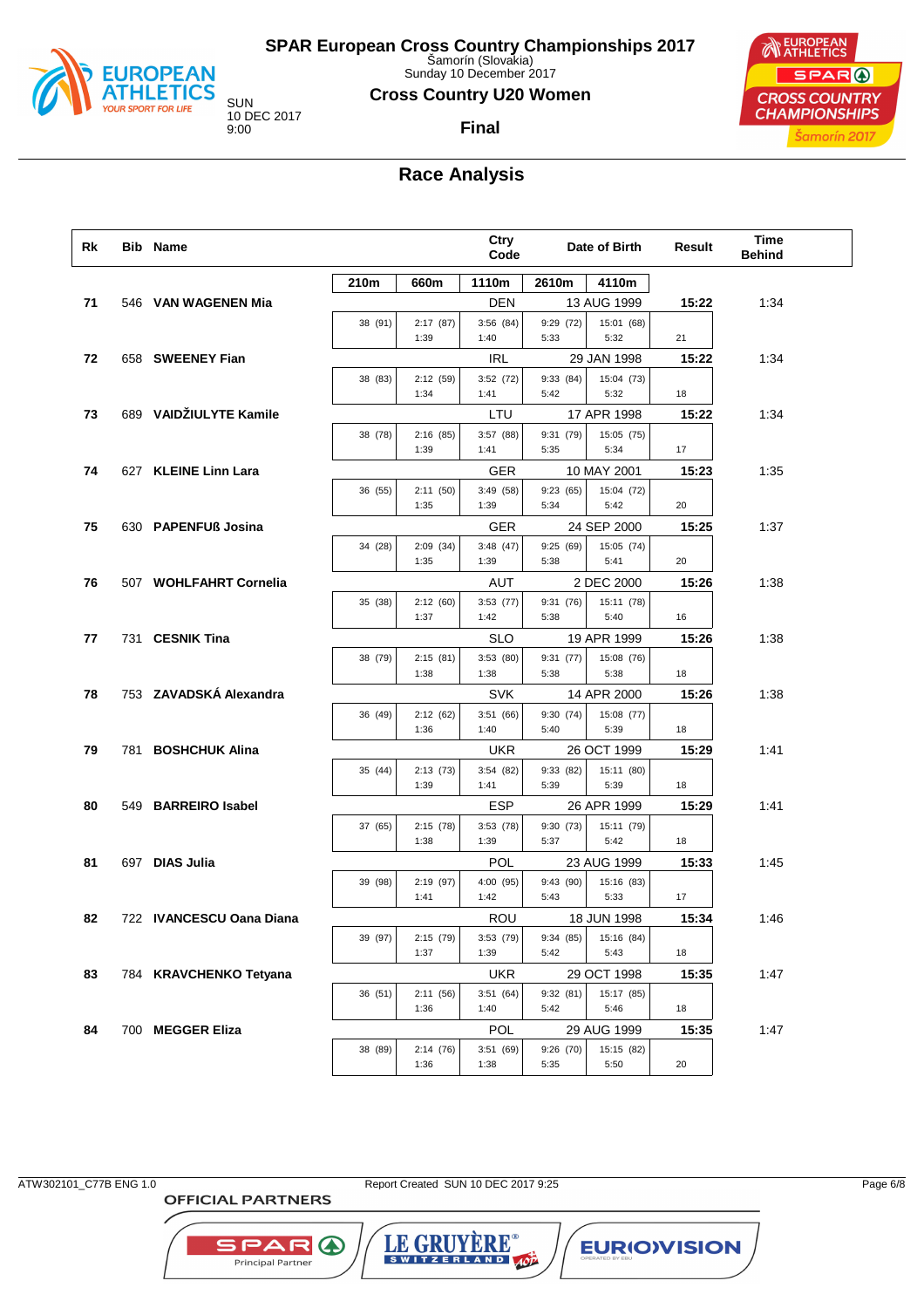

Sunday 10 December 2017

#### **Cross Country U20 Women**

10 DEC 2017

#### **Final**



## **Race Analysis**

| Rk | <b>Bib Name</b>              |         |                   | Ctry<br>Code      |                   | Date of Birth      | Result | Time<br><b>Behind</b> |
|----|------------------------------|---------|-------------------|-------------------|-------------------|--------------------|--------|-----------------------|
|    |                              | 210m    | 660m              | 1110m             | 2610m             | 4110m              |        |                       |
| 85 | 642 PAVUK Tíra               |         |                   | <b>HUN</b>        |                   | 15 MAR 1999        | 15:35  | 1:47                  |
|    |                              | 40(104) | 2:18(94)          | 3:59(91)          | 9:37(86)          | 15:15 (81)         |        |                       |
|    |                              |         | 1:38              | 1:41              | 5:39              | 5:39               | 20     |                       |
| 86 | 744 BELÁKOVÁ Lucia           |         |                   | <b>SVK</b>        |                   | 19 APR 1998        | 15:38  | 1:50                  |
|    |                              | 36 (53) | 2:11(57)<br>1:36  | 3:51(67)<br>1:40  | 9:30(75)<br>5:40  | 15:18 (86)<br>5:49 | 20     |                       |
| 87 | 690 Žvinklyte Ugne           |         |                   | LTU               |                   | 12 APR 2001        | 15:40  | 1:52                  |
|    |                              | 38 (86) | 2:18(95)          | 3:59 (92)         | 9:43(88)          | 15:21 (87)         |        |                       |
|    |                              |         | 1:41              | 1:41              | 5:44              | 5:39               | 19     |                       |
| 88 | 720 BUTNARIU Alina Dumitrita |         |                   | ROU               |                   | 22 SEP 1998        | 15:41  | 1:53                  |
|    |                              | 39 (99) | 2:13(70)          | 3:51(65)          | 9:33(83)          | 15:22 (88)         |        |                       |
|    |                              |         | 1:35              | 1:38              | 5:43              | 5:50               | 20     |                       |
| 89 | 505 PESENDORFER Katharina    |         |                   | AUT               |                   | 11 OCT 1999        | 15:42  | 1:54                  |
|    |                              | 36 (50) | 2:20(100)<br>1:45 | 4:04 (99)<br>1:45 | 9:48 (98)<br>5:44 | 15:26 (89)<br>5:38 | 17     |                       |
| 90 | 710 MARTINS Manuela          |         |                   | <b>POR</b>        |                   | 10 SEP 1998        | 15:46  | 1:58                  |
|    |                              | 38 (80) | 2:18(91)          | 4:01 (97)         | 9:46(94)          | 15:27 (90)         |        |                       |
|    |                              |         | 1:41              | 1:44              | 5:45              | 5:41               | 20     |                       |
| 91 | 514 LEMEZ Katarina           |         |                   | BIH               |                   | 16 JUN 2000        | 15:47  | 1:59                  |
|    |                              | 37 (60) | 2:18(92)          | 4:01 (96)         | 9:44(91)          | 15:30 (92)         |        |                       |
|    |                              |         | 1:42              | 1:44              | 5:43              | 5:46               | 17     |                       |
| 92 | 684 KARINAUSKAITE Greta      |         |                   | LTU               |                   | 27 MAY 2001        | 15:47  | 1:59                  |
|    |                              | 38 (88) | 2:18(96)<br>1:41  | 3:59(93)<br>1:41  | 9:43 (89)<br>5:44 | 15:27 (91)<br>5:45 | 21     |                       |
| 93 | 519 PAZMAN Elena             |         |                   | CRO               |                   | 24 OCT 2000        | 15:56  | 2:08                  |
|    |                              | 39(100) | 2:19(98)          | 4:00 (94)         | 9:47 (97)         | 15:39 (93)         |        |                       |
|    |                              |         | 1:41              | 1:41              | 5:48              | 5:52               | 18     |                       |
| 94 | 728 VIZITEU Loredana         |         |                   | ROU               |                   | 26 OCT 2000        | 16:01  | 2:13                  |
|    |                              | 39(102) | 2:16(84)          | 3:56(85)          | 9:44 (92)         | 15:42 (94)         |        |                       |
|    |                              |         | 1:38              | 1:41              | 5:48              | 5:58               | 20     |                       |
| 95 | 746 DEBNÁRIKOVÁ Sofia        |         |                   | <b>SVK</b>        |                   | 27 JUN 2000        | 16:02  | 2:14                  |
|    |                              | 37 (63) | 2:12(58)<br>1:35  | 3:51(70)<br>1:40  | 9:44 (93)<br>5:53 | 15:42 (95)<br>5:59 | 21     |                       |
| 96 | 685 KLYBAITE Ramune          |         |                   | LTU               |                   | 7 JUL 1999         | 16:06  | 2:18                  |
|    |                              | 38 (84) | 2:18(93)          | 3:59(90)          | 9:46 (95)         | 15:44 (96)         |        |                       |
|    |                              |         | 1:41              | 1:41              | 5:48              | 5:58               | 22     |                       |
| 97 | 791 SEVERIANOVA Tamara       |         |                   | <b>UKR</b>        |                   | 20 JUN 2001        | 16:10  | 2:22                  |
|    |                              | 37 (73) | 2:21(103)         | 4:04(100)         | 9:58(100)         | 15:50 (97)         |        |                       |
|    |                              |         | 1:44              | 1:44              | 5:54              | 5:53               | 21     |                       |
| 98 | 686 LINKUTE Aukse            |         |                   | LTU               |                   | 24 DEC 1999        | 16:17  | 2:29                  |
|    |                              | 37 (75) | 2:15(82)<br>1:38  | 3:56(83)<br>1:41  | 9:47 (96)<br>5:51 | 15:54 (98)<br>6:08 | 23     |                       |
|    |                              |         |                   |                   |                   |                    |        |                       |

ATW302101\_C77B ENG 1.0 Report Created SUN 10 DEC 2017 9:25 Page 7/8

**OFFICIAL PARTNERS** 

**SPAR A** Principal Partner

LE GRUYERE® **EURIOVISION**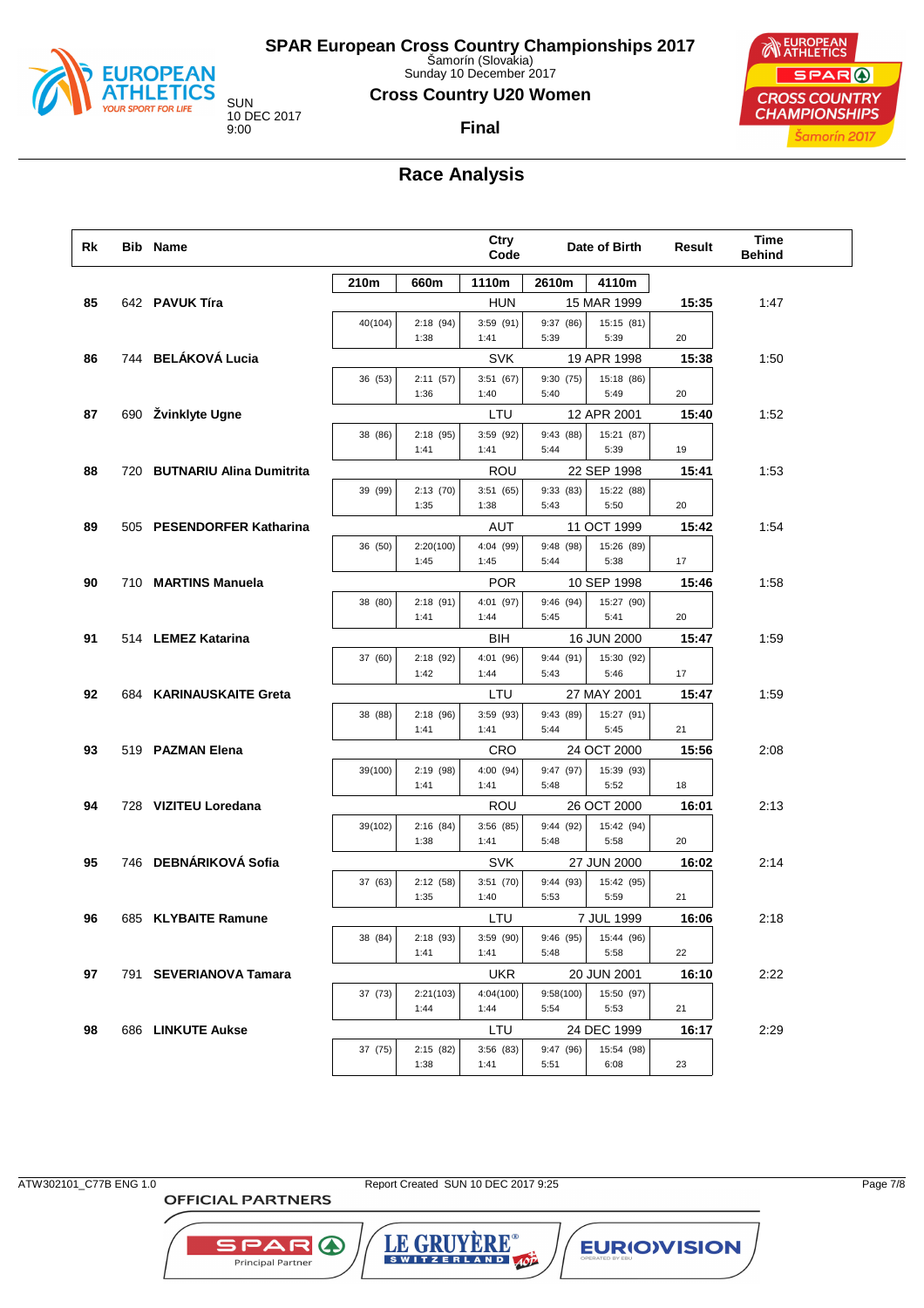

**Weather conditions**<br>Temperature: -1°C

**SPAR European Cross Country Championships 2017** Šamorín (Slovakia)

Sunday 10 December 2017

#### **Cross Country U20 Women**

**Final**

**NEUROPEAN** SPAR ( **CROSS COUNTRY CHAMPIONSHIPS** Šamorín 2017

10 DEC 2017 9:00

## **Race Analysis**

| Rk  |     | <b>Bib</b> Name           |         |           | Ctry<br>Code |            | Date of Birth | <b>Result</b> | Time<br><b>Behind</b> |
|-----|-----|---------------------------|---------|-----------|--------------|------------|---------------|---------------|-----------------------|
|     |     |                           | 210m    | 660m      | 1110m        | 2610m      | 4110m         |               |                       |
| 99  | 515 | <b>ROLJIC Aleksandra</b>  |         |           | BIH          |            | 16 JAN 2001   | 16:29         | 2:41                  |
|     |     |                           | 35 (39) | 2:17(86)  | 4:02(98)     | 9:57(99)   | 16:10 (99)    |               |                       |
|     |     |                           |         | 1:43      | 1:45         | 5:56       | 6:13          | 19            |                       |
| 100 |     | 683 PETRAKOVA Anna Marija |         |           | <b>LAT</b>   |            | 14 JUN 2000   | 16:34         | 2:46                  |
|     |     |                           | 38 (90) | 2:23(104) | 4:10(104)    | 10:10(101) | 16:14(100)    |               |                       |
|     |     |                           |         | 1:45      | 1:48         | 6:01       | 6:04          | 21            |                       |
| 101 | 730 | <b>ARZENŠEK Urška</b>     |         |           | <b>SLO</b>   |            | 22 AUG 1999   | 16:46         | 2:58                  |
|     |     |                           | 38 (95) | 2:17(89)  | 3:57(87)     | 9:41(87)   | 16:22(101)    |               |                       |
|     |     |                           |         | 1:39      | 1:40         | 5:45       | 6:41          | 25            |                       |
| 102 | 521 | Šrut Sandra               |         |           | <b>CRO</b>   |            | 26 JAN 1999   | 16:49         | 3:01                  |
|     |     |                           | 38 (87) | 2:20(101) | 4:07(102)    | 10:11(102) | 16:27(102)    |               |                       |
|     |     |                           |         | 1:43      | 1:47         | 6:05       | 6:17          | 22            |                       |
| 103 | 734 | Štefane Vita              |         |           | <b>SLO</b>   |            | 14 MAR 1998   | 16:52         | 3:04                  |
|     |     |                           | 39(103) | 2:21(102) | 4:08(103)    | 10:17(104) | 16:35(103)    |               |                       |
|     |     |                           |         | 1:42      | 1:48         | 6:10       | 6:18          | 18            |                       |
| 104 | 520 | <b>Šimuncic Paula</b>     |         |           | <b>CRO</b>   |            | 3 APR 1999    | 17:27         | 3:39                  |
|     |     |                           | 38 (93) | 2:20(99)  | 4:06(101)    | 10:17(103) | 17:02(104)    |               |                       |
|     |     |                           |         | 1:42      | 1:47         | 6:12       | 6:45          | 25            |                       |



Temperature: -1°C Humidity: 74% Conditions: Sunny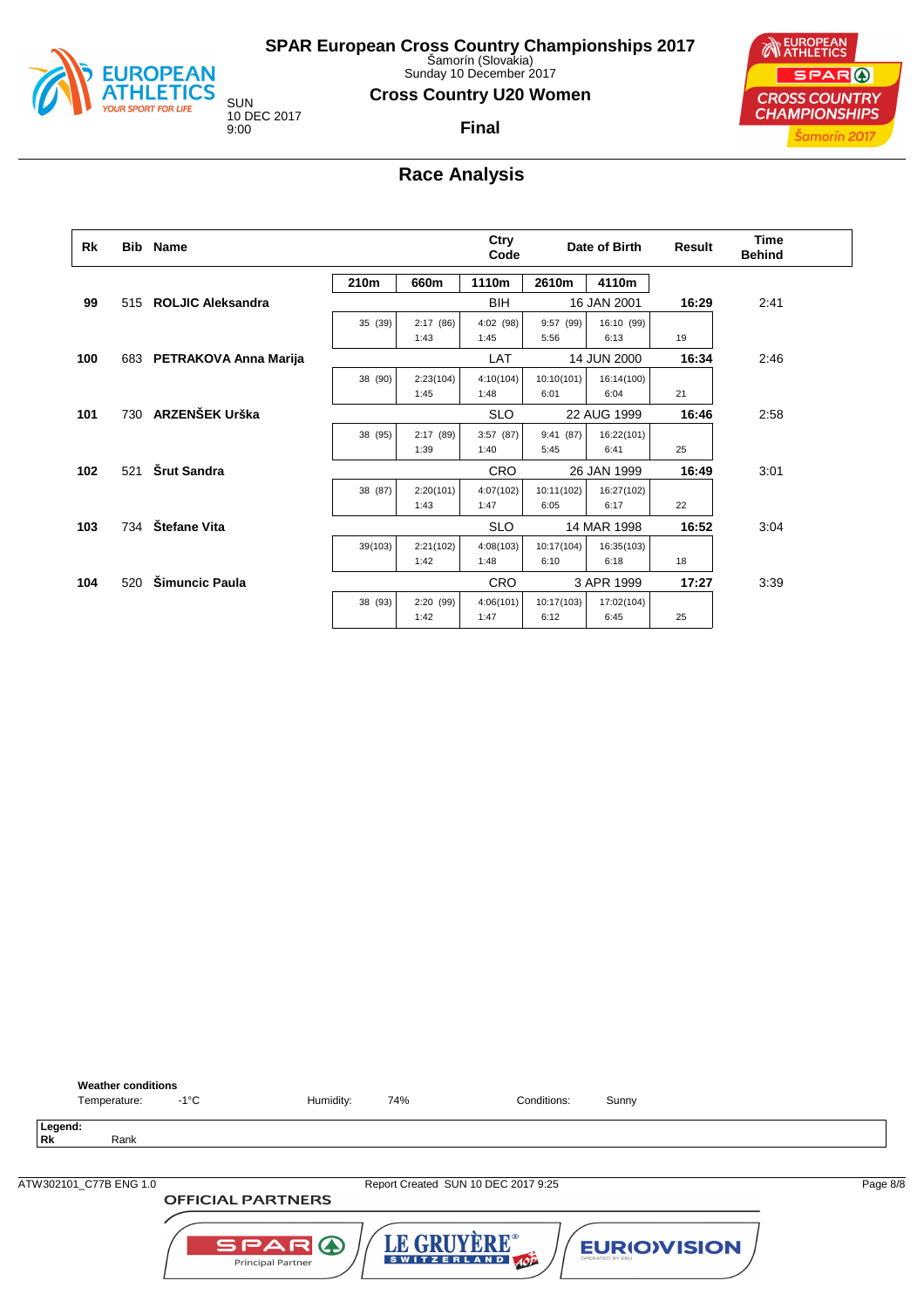

Sunday 10 December 2017

**Cross Country U20 Women Team**

10 DEC 2017

**Final**



### **Results**

| Distance: 4180 m |  |  |
|------------------|--|--|
|                  |  |  |

| Rank Ctry    |                                     |     | <b>Bib Name</b>           | <b>Time</b> | <b>Position</b> | <b>Points</b>  |
|--------------|-------------------------------------|-----|---------------------------|-------------|-----------------|----------------|
| 1            | <b>Great Britain &amp; NI (GBR)</b> |     |                           |             |                 | 21             |
|              |                                     |     | 603 KNOWLES-JONES Harriet | 13:47.41    | 1               | $\mathbf{1}$   |
|              |                                     | 601 | <b>HUGHES Cari</b>        | 14:14.62    | 9               | 9              |
|              |                                     |     | 607 MHLANGA Khahisa       | 14:15.82    | 11              | 11             |
|              |                                     |     | 596 BROWN Niamh           | 14:16.31    | 12              |                |
|              |                                     |     | 592 BARKER Phoebe         | 14:48.09    | 43              |                |
|              |                                     |     | 618 WEIR Victoria         | 14:56.90    | 52              |                |
| $\mathbf{2}$ | Italy (ITA)                         |     |                           |             |                 | 33             |
|              |                                     |     | 660 BATTOCLETTI Nadia     | 14:06.26    | 5               | 5              |
|              |                                     |     | 679 TOMMASI Francesca     | 14:06.95    | 6               | 6              |
|              |                                     |     | 666 CHERUBINI Elisa       | 14:29.79    | 22              | 22             |
|              |                                     |     | 670 MAJORI Micol          | 14:55.04    | 51              |                |
|              |                                     |     | 667 DE MARCO Laura        | 14:59.24    | 53              |                |
|              |                                     |     | 664 CAVALLI Ludovica      | 15:01.63    | 54              |                |
| 3            | Spain (ESP)                         |     |                           |             |                 | 47             |
|              |                                     |     | 555 GARCÍA Marta          | 14:16.84    | 13              | 13             |
|              |                                     |     | 566 RODRÍGUEZ Lucía       | 14:17.01    | 15              | 15             |
|              |                                     |     | 553 GALLARDO Carla        | 14:22.95    | 19              | 19             |
|              |                                     |     | 568 RUIZ Cristina         | 14:23.60    | 20              |                |
|              |                                     |     | 567 ROMERO Andrea         | 14:46.87    | 41              |                |
|              |                                     |     | 549 BARREIRO Isabel       | 15:28.42    | 80              |                |
| 4            | France (FRA)                        |     |                           |             |                 | 60             |
|              |                                     |     | 590 SENECHAL Mathilde     | 14:07.21    | 7               | $\overline{7}$ |
|              |                                     |     | 579 LEMITRE Alexa         | 14:30.65    | 23              | 23             |
|              |                                     |     | 578 LEJARRAGA Julie       | 14:36.20    | 30              | 30             |
|              |                                     |     | 571 CARRERE Claire        | 14:36.41    | 31              |                |
|              |                                     |     | 582 MITARD Alice          | 14:41.36    | 33              |                |
|              |                                     |     | 589 ROLLIN Meline         | 14:47.43    | 42              |                |
| 5            | <b>Netherlands (NED)</b>            |     |                           |             |                 | 60             |
|              |                                     |     | 695 LAU Jasmijn           | 14:04.69    | 4               | 4              |
|              |                                     |     | 693 BLOKHUIS Roos         | 14:17.24    | 16              | $16\,$         |
|              |                                     |     | 692 BAKKER Jasmijn        | 14:46.76    | 40              | 40             |
| 6            | Germany (GER)                       |     |                           |             |                 | 70             |
|              |                                     |     | 622 DATTKE Miriam         | 14:02.29    | $\mathbf{3}$    | $\mathbf{3}$   |
|              |                                     |     | 637 TERTSCH Lisa          | 14:22.22    | 18              | 18             |
|              |                                     |     | 623 FLACKE Johanna        | 14:51.58    | 49              | 49             |
|              |                                     |     | 627 KLEINE Linn Lara      | 15:22.98    | 74              |                |
|              |                                     |     | 630 PAPENFUß Josina       | 15:24.02    | 75              |                |

**OFFICIAL PARTNERS** 

**SPAR A** 

Principal Partner

ATW312000\_C73X ENG 1.0 Report Created SUN 10 DEC 2017 9:24 Page 1/4

LE GRUYÈRE®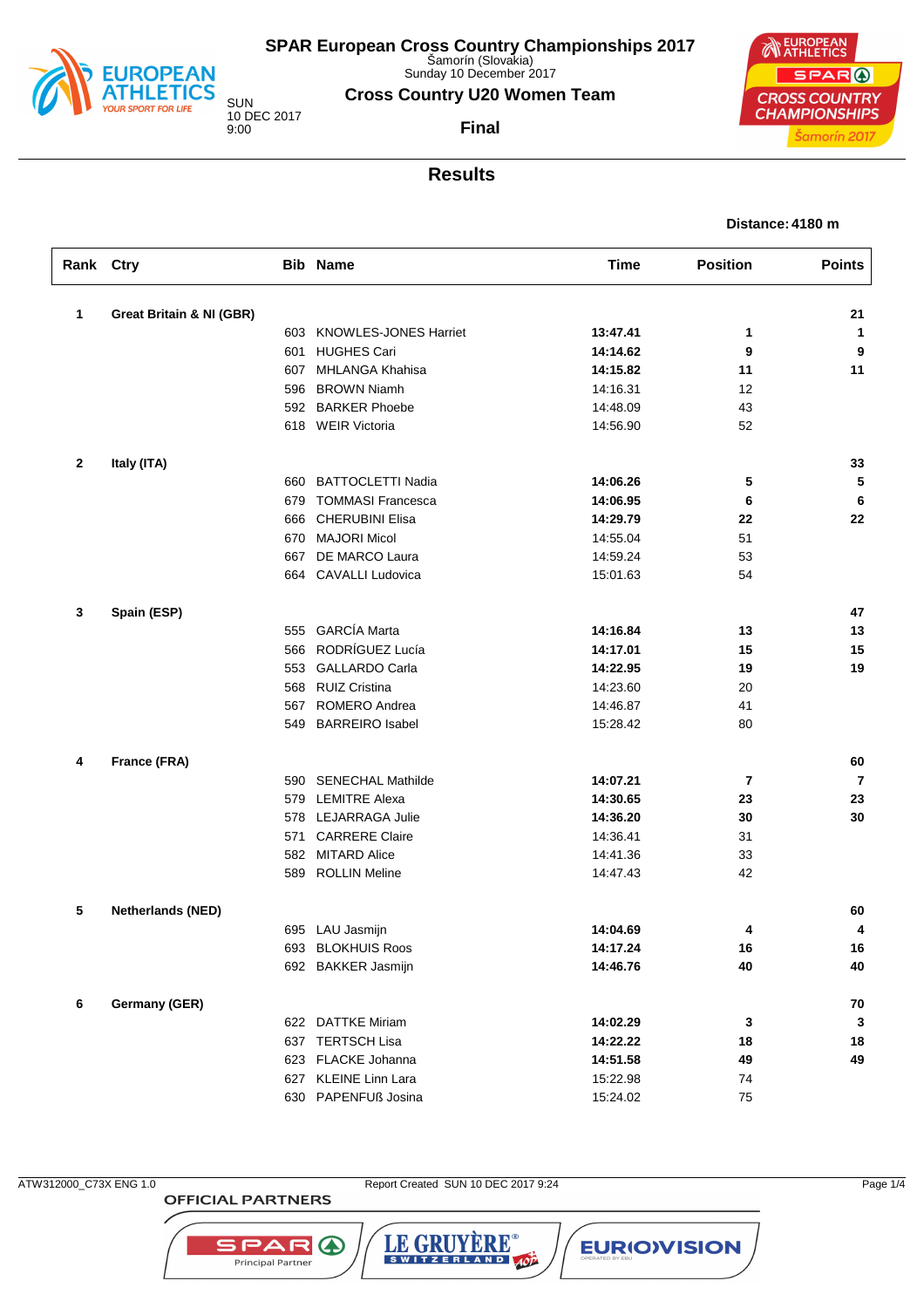

Sunday 10 December 2017

**Cross Country U20 Women Team**

10 DEC 2017

**Final**



#### **Results**

| Distance: 4180 m |  |  |
|------------------|--|--|
|                  |  |  |

| Rank Ctry               |                          |     | <b>Bib Name</b>             | <b>Time</b> | <b>Position</b> | <b>Points</b> |
|-------------------------|--------------------------|-----|-----------------------------|-------------|-----------------|---------------|
| $\overline{\mathbf{r}}$ | Ireland (IRL)            |     |                             |             |                 | 71            |
|                         |                          |     | 652 MURPHY Sophie           | 14:14.98    | 10              | 10            |
|                         |                          | 644 | <b>COTTER Stephanie</b>     | 14:34.10    | 27              | 27            |
|                         |                          | 650 | <b>MCCANN Jodie</b>         | 14:42.07    | 34              | 34            |
|                         |                          | 654 | NICHOLSON Laura             | 14:46.72    | 39              |               |
|                         |                          | 646 | <b>EVERARD Fiona</b>        | 15:10.78    | 62              |               |
|                         |                          |     | 658 SWEENEY Fian            | 15:21.38    | 72              |               |
| 8                       | Turkey (TUR)             |     |                             |             |                 | 75            |
|                         |                          |     | 763 AKBINGÖL Emine          | 14:27.37    | 21              | 21            |
|                         |                          | 774 | <b>KARASLAN Semra</b>       | 14:32.22    | 25              | 25            |
|                         |                          | 770 | <b>DEMIRTAS Pinar</b>       | 14:35.11    | 29              | 29            |
|                         |                          | 779 | <b>USKUN Gülnaz</b>         | 14:48.86    | 45              |               |
|                         |                          |     | 773 GÜNES Latife            | 14:50.24    | 48              |               |
| 9                       | Denmark (DEN)            |     |                             |             |                 | 87            |
|                         |                          |     | 540 PEDERSEN Alberte Kjær   | 14:08.79    | 8               | 8             |
|                         |                          | 532 | <b>HELWIGH Anna Mark</b>    | 14:36.55    | 32              | 32            |
|                         |                          |     | 543 SØEFELDT Sophie         | 14:49.37    | 47              | 47            |
|                         |                          |     | 545 PETERSEN Laura Valgreen | 15:07.84    | 58              |               |
|                         |                          |     | 530 NIELSEN Anastacia Damm  | 15:16.10    | 67              |               |
|                         |                          |     | 546 VAN WAGENEN Mia         | 15:21.03    | 71              |               |
| 10                      | Hungary (HUN)            |     |                             |             |                 | 95            |
|                         |                          | 643 | TÓTH Lili Anna              | 13:58.02    | $\mathbf{2}$    | $\mathbf{2}$  |
|                         |                          | 641 | MÓGOR Boglárka              | 14:46.61    | 38              | 38            |
|                         |                          | 640 | MÁTÉ Anna                   | 15:03.77    | 55              | 55            |
|                         |                          |     | 642 PAVUK Tíra              | 15:34.50    | 85              |               |
| 11                      | <b>Switzerland (SUI)</b> |     |                             |             |                 | 98            |
|                         |                          | 739 | <b>SCLABAS Delia</b>        | 14:20.66    | 17              | 17            |
|                         |                          | 736 | HÄRING Sibylle              | 14:42.73    | 35              | 35            |
|                         |                          | 735 | <b>ALEMANNI Lara</b>        | 14:49.32    | 46              | 46            |
|                         |                          |     | 740 STÜRNER Agnès           | 15:11.59    | 64              |               |
| 12                      | Portugal (POR)           |     |                             |             |                 | 136           |
|                         |                          | 708 | <b>MACHADO Mariana</b>      | 14:31.55    | 24              | 24            |
|                         |                          | 713 | <b>RIBEIRO Rita</b>         | 14:48.77    | 44              | 44            |
|                         |                          | 715 | <b>RODRIGUES Beatriz</b>    | 15:18.18    | 68              | 68            |
|                         |                          | 710 | <b>MARTINS Manuela</b>      | 15:45.62    | 90              |               |

**OFFICIAL PARTNERS** 

**SPAR A** Principal Partner

LE GRUYÈRE®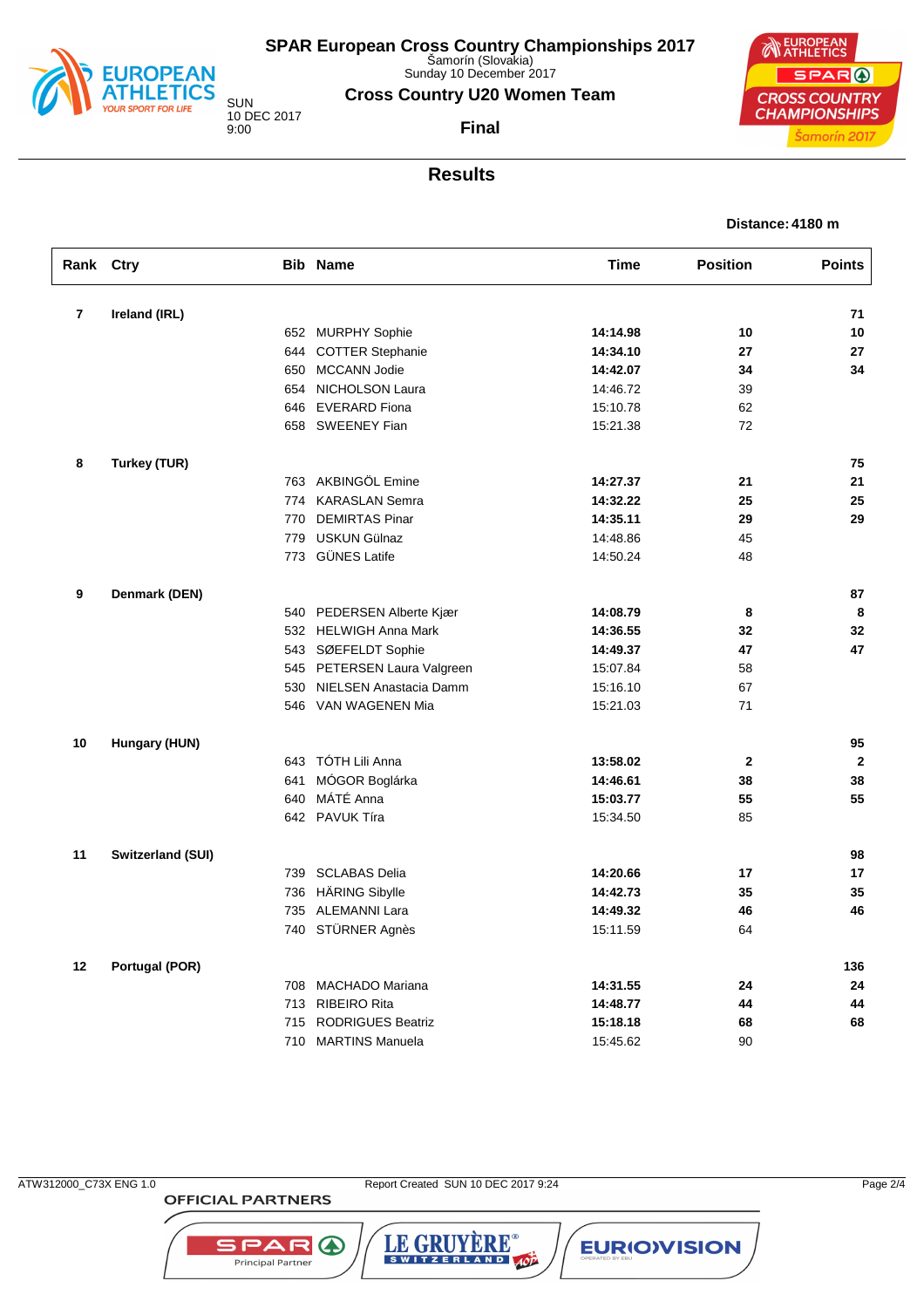

Sunday 10 December 2017

**Cross Country U20 Women Team**

10 DEC 2017

**Final**



#### **Results**

| Distance: 4180 m |  |
|------------------|--|
|------------------|--|

| Rank Ctry |                      |     | <b>Bib Name</b>                 | <b>Time</b> | <b>Position</b> | <b>Points</b> |
|-----------|----------------------|-----|---------------------------------|-------------|-----------------|---------------|
| 13        | Poland (POL)         |     |                                 |             |                 | 139           |
|           |                      |     | 703 TOPKA Beata                 | 14:33.07    | 26              | 26            |
|           |                      | 699 | LIZAKOWSKA Weronika             | 14:51.92    | 50              | 50            |
|           |                      | 698 | <b>IZNEROWICZ Karolina</b>      | 15:11.06    | 63              | 63            |
|           |                      | 697 | <b>DIAS Julia</b>               | 15:32.51    | 81              |               |
|           |                      | 700 | <b>MEGGER Eliza</b>             | 15:34.22    | 84              |               |
| 14        | Romania (ROU)        |     |                                 |             |                 | 153           |
|           |                      | 721 | DOROFTEI Gabriela Andre         | 14:43.94    | 37              | 37            |
|           |                      | 723 | <b>OLENICI Angela Veronica</b>  | 15:05.52    | 57              | 57            |
|           |                      | 719 | <b>BOGOS Diana Elena</b>        | 15:09.22    | 59              | 59            |
|           |                      |     | 722 IVANCESCU Oana Diana        | 15:33.70    | 82              |               |
|           |                      | 720 | <b>BUTNARIU Alina Dumitrita</b> | 15:40.87    | 88              |               |
|           |                      |     | 728 VIZITEU Loredana            | 16:00.28    | 94              |               |
| 15        | <b>Ukraine (UKR)</b> |     |                                 |             |                 | 198           |
|           |                      | 789 | SEMYONOVA Bohdana               | 14:43.25    | 36              | 36            |
|           |                      | 781 | <b>BOSHCHUK Alina</b>           | 15:28.08    | 79              | 79            |
|           |                      | 784 | KRAVCHENKO Tetyana              | 15:34.07    | 83              | 83            |
|           |                      | 791 | SEVERIANOVA Tamara              | 16:09.80    | 97              |               |
| 16        | Lithuania (LTU)      |     |                                 |             |                 | 230           |
|           |                      | 688 | Šaltenyte Monika                | 15:18.92    | 70              | 70            |
|           |                      | 689 | VAIDŽIULYTE Kamile              | 15:21.43    | 73              | 73            |
|           |                      | 690 | Žvinklyte Ugne                  | 15:39.01    | 87              | 87            |
|           |                      | 684 | <b>KARINAUSKAITE Greta</b>      | 15:46.92    | 92              |               |
|           |                      | 685 | <b>KLYBAITE Ramune</b>          | 16:05.15    | 96              |               |
|           |                      | 686 | <b>LINKUTE Aukse</b>            | 16:16.10    | 98              |               |
| 17        | Austria (AUT)        |     |                                 |             |                 | 231           |
|           |                      | 501 | <b>BAUMGARTNER Anna</b>         | 15:15.77    | 66              | 66            |
|           |                      | 507 | <b>WOHLFAHRT Cornelia</b>       | 15:25.23    | 76              | 76            |
|           |                      | 505 | PESENDORFER Katharina           | 15:41.93    | 89              | 89            |
| 18        | Slovenia (SLO)       |     |                                 |             |                 | 234           |
|           |                      |     | 732 GOŠEK Karin                 | 15:04.49    | 56              | 56            |
|           |                      | 731 | <b>CESNIK Tina</b>              | 15:25.53    | 77              | 77            |
|           |                      | 730 | ARZENŠEK Urška                  | 16:45.28    | 101             | 101           |
|           |                      |     | 734 Štefane Vita                | 16:51.92    | 103             |               |
| 19        | Slovakia (SVK)       |     |                                 |             |                 | 259           |
|           |                      |     | 753 ZAVADSKÁ Alexandra          | 15:25.65    | 78              | 78            |
|           |                      | 744 | BELÁKOVÁ Lucia                  | 15:37.33    | 86              | 86            |
|           |                      |     | 746 DEBNÁRIKOVÁ Sofia           | 16:01.85    | 95              | 95            |

**OFFICIAL PARTNERS** 

SPAR A

Principal Partner

ATW312000\_C73X ENG 1.0 Report Created SUN 10 DEC 2017 9:24 Page 3/4

LE GRUYÈRE®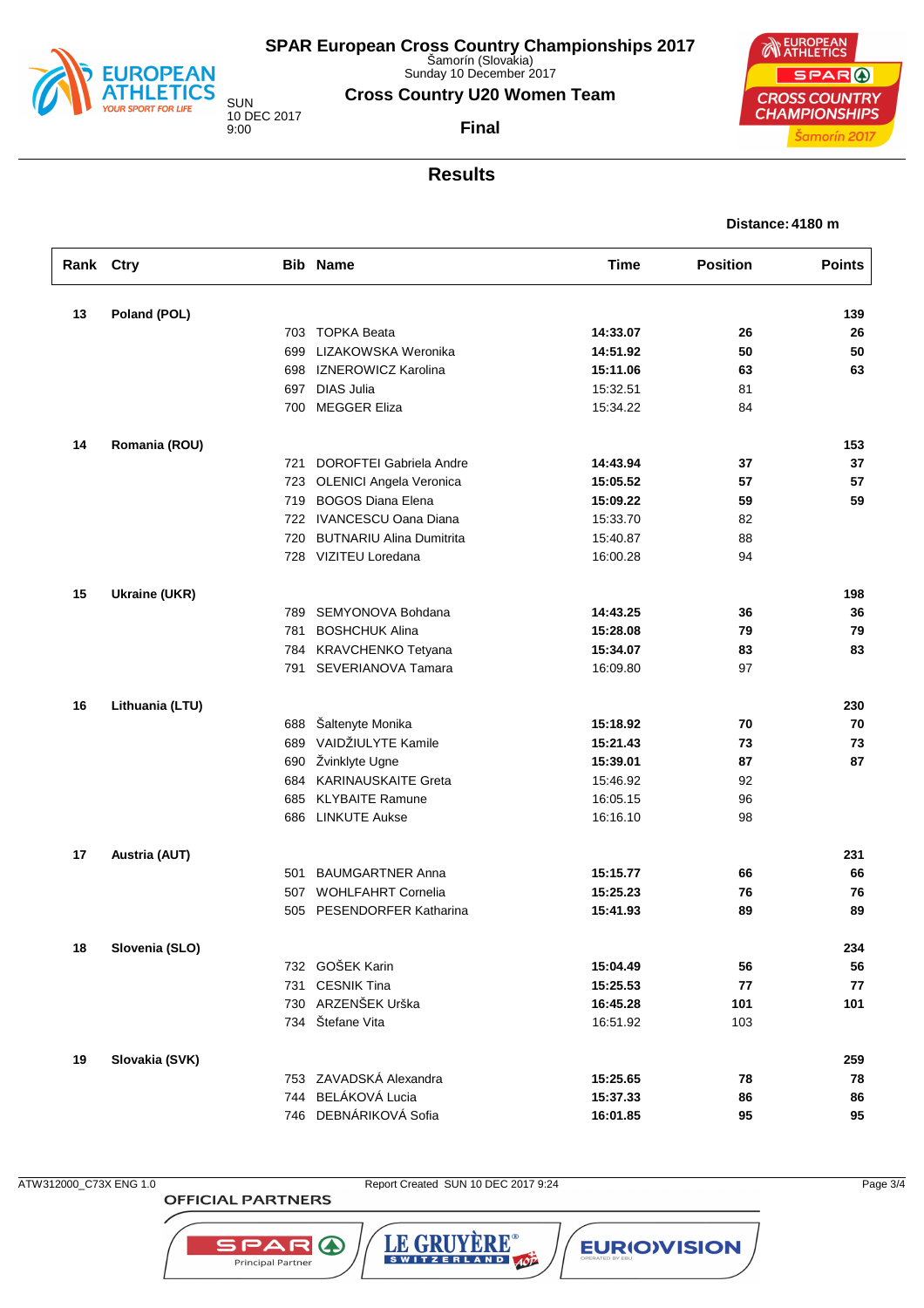

Sunday 10 December 2017

**Cross Country U20 Women Team**

SUN 10 DEC 2017 9:00

**Final**



## **Results**

#### **Distance: 4180 m**

| Rank Ctry |               | <b>Bib Name</b>       | Time     | <b>Position</b> | <b>Points</b> |
|-----------|---------------|-----------------------|----------|-----------------|---------------|
| 20        | Croatia (CRO) |                       |          |                 | 264           |
|           |               | 522 VUKANCIC Katarina | 15:18.64 | 69              | 69            |
|           |               | 519 PAZMAN Elena      | 15:55.94 | 93              | 93            |
|           |               | 521 Šrut Sandra       | 16:48.17 | 102             | 102           |
|           |               | 520 Šimuncic Paula    | 17:26.16 | 104             |               |

LE GRUYÈRE®

**EURIOVISION** 

**SPAR A** 

Principal Partner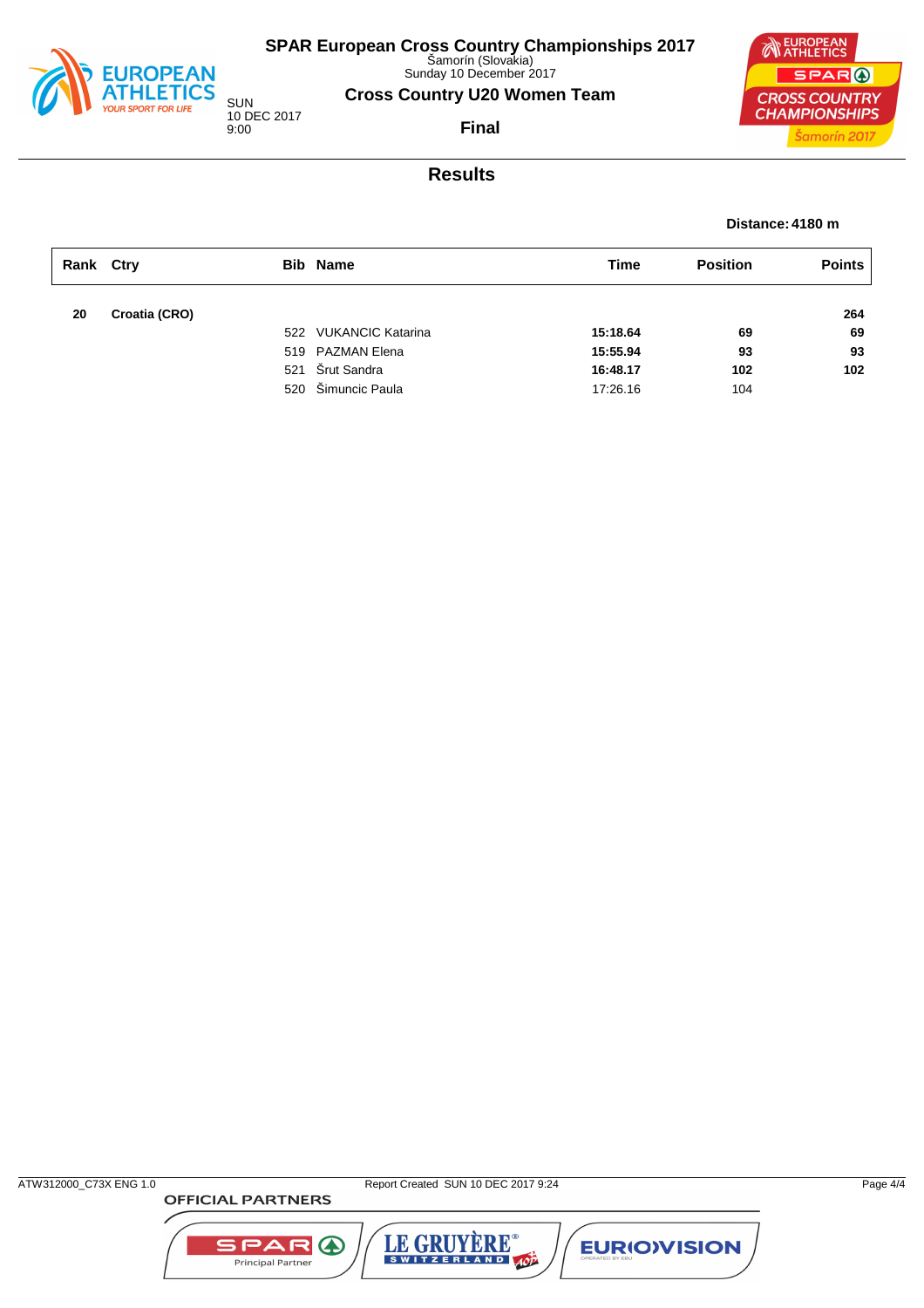

**Weather conditions**<br>Temperature: -1°C

**Legend: Rk** Rank **SPAR European Cross Country Championships 2017** Šamorín (Slovakia)

Sunday 10 December 2017

### **Cross Country Mixed Relay**



**EUROPEAN** SPAR ( **CROSS COUNTRY CHAMPIONSHIPS** Šamorín 2017

**Final**

### **Results**

| <b>Rk</b>    | <b>Bib Name</b>               |                         |                                | Ctry<br>Code             | Date of Birth                                                                                             | Result | <b>Time</b><br><b>Behind</b> |  |
|--------------|-------------------------------|-------------------------|--------------------------------|--------------------------|-----------------------------------------------------------------------------------------------------------|--------|------------------------------|--|
| 1            | <b>GREAT BRITAIN &amp; NI</b> |                         |                                | <b>GBR</b>               |                                                                                                           | 18:24  |                              |  |
| $\mathbf{2}$ | <b>CZECH REPUBLIC</b>         |                         |                                | <b>CZE</b>               |                                                                                                           | 18:25  | 1                            |  |
| 3            | <b>SPAIN</b>                  |                         |                                | <b>ESP</b>               |                                                                                                           | 18:26  | 2                            |  |
| 4            | <b>SWEDEN</b>                 |                         |                                | SWE                      |                                                                                                           | 19:02  | 38                           |  |
| 5            | <b>FRANCE</b>                 |                         |                                | <b>FRA</b>               |                                                                                                           | 19:04  | 40                           |  |
| 6            | <b>ITALY</b>                  |                         |                                | <b>ITA</b>               |                                                                                                           | 19:10  | 46                           |  |
| 7            | <b>GERMANY</b>                |                         |                                | <b>GER</b>               |                                                                                                           | 19:10  | 46                           |  |
| 8            | <b>TURKEY</b>                 |                         |                                | <b>TUR</b>               |                                                                                                           | 19:14  | 50                           |  |
| 9            | <b>UKRAINE</b>                |                         |                                | <b>UKR</b>               |                                                                                                           | 19:26  | 1:02                         |  |
| 10           | <b>DENMARK</b>                |                         |                                | <b>DEN</b>               |                                                                                                           | 19:36  | 1:12                         |  |
| 11           | <b>SLOVAKIA</b>               |                         |                                | <b>SVK</b>               |                                                                                                           | 20:31  | 2:07                         |  |
|              | <b>Intermediate Times:</b>    |                         |                                |                          |                                                                                                           |        |                              |  |
|              |                               | 1710m<br>3210m<br>4710m | 5:34.34<br>9:36.65<br>14:17.03 | CZE<br>GBR<br><b>GBR</b> | <b>CZECH REPUBLIC (CZE)</b><br><b>GREAT BRITAIN &amp; NI (GBR)</b><br><b>GREAT BRITAIN &amp; NI (GBR)</b> |        |                              |  |

| ATX305101 C73K ENG 1.0 |                                   | Report Created SUN 10 DEC 2017 13:31 |                                       | Page 1/1 |
|------------------------|-----------------------------------|--------------------------------------|---------------------------------------|----------|
|                        | <b>OFFICIAL PARTNERS</b>          |                                      |                                       |          |
|                        | SPARA<br><b>Principal Partner</b> | LE GRUYERE®<br>SWITZERLAND AOP       | <b>EURIOVISION</b><br>OPERATED BY EBU |          |

Temperature:  $-1^{\circ}$ C Humidity: 54% Conditions: Sunny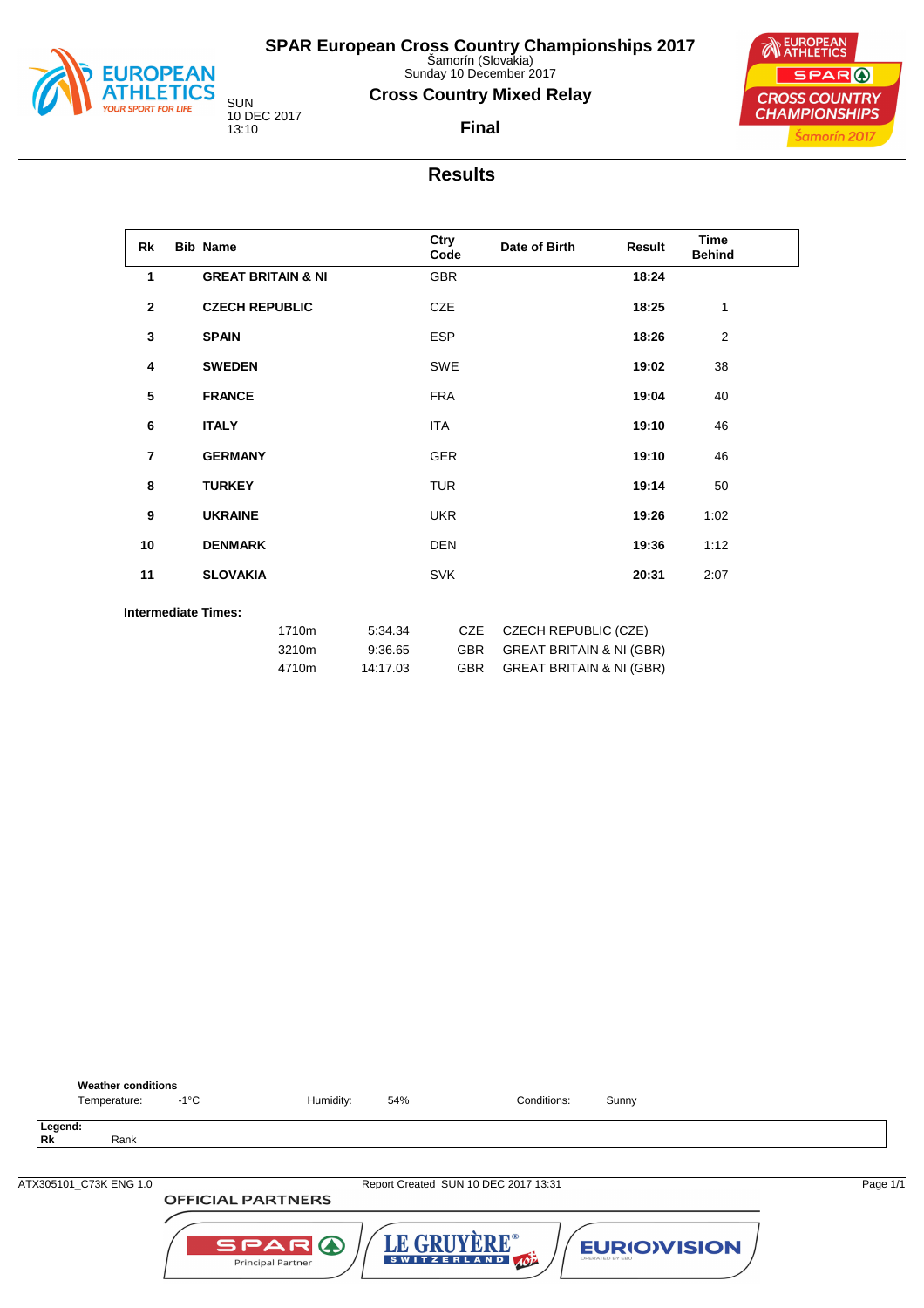

Sunday 10 December 2017

#### **Cross Country Mixed Relay**

**Final**

10 DEC 2017

**NEUROPEAN** SPAR ( **CROSS COUNTRY CHAMPIONSHIPS** Šamorín 2017

## **Race Analysis**

| Rk                      | <b>Bib Name</b> |                               | Ctry<br>Code |            |             | Date of Birth | <b>Result</b> | <b>Time</b><br><b>Behind</b> |
|-------------------------|-----------------|-------------------------------|--------------|------------|-------------|---------------|---------------|------------------------------|
|                         |                 |                               |              | 1710m      | 3210m       | 4710m         |               |                              |
| $\mathbf{1}$            |                 | <b>GREAT BRITAIN &amp; NI</b> |              | <b>GBR</b> |             |               | 18:24         |                              |
|                         |                 |                               |              | $5:39$ (3) | $9:37$ (1)  | 14:18(1)      |               |                              |
|                         |                 |                               |              |            | 3:59        | 4:41          | 4:07          |                              |
| $\mathbf{2}$            |                 | <b>CZECH REPUBLIC</b>         |              | CZE        |             |               | 18:25         | 1                            |
|                         |                 |                               |              | 5:35(1)    | $9:37$ (2)  | $14:22$ (2)   |               |                              |
|                         |                 |                               |              |            | 4:03        | 4:45          | 4:04          |                              |
| 3                       |                 | <b>SPAIN</b>                  |              | <b>ESP</b> |             |               | 18:26         | $\overline{2}$               |
|                         |                 |                               |              | $5:37$ (2) | $9:37$ (3)  | 14:22(3)      |               |                              |
|                         |                 |                               |              |            | 4:01        | 4:45          | 4:05          |                              |
| 4                       |                 | <b>SWEDEN</b>                 |              | SWE        |             |               | 19:02         | 38                           |
|                         |                 |                               |              | 5:48(5)    | 10:00(4)    | 14:44(4)      |               |                              |
|                         |                 |                               |              |            | 4:13        | 4:44          | 4:18          |                              |
| $\sqrt{5}$              |                 | <b>FRANCE</b>                 |              | <b>FRA</b> |             |               | 19:04         | 40                           |
|                         |                 |                               |              | $5:59$ (8) | $10:05$ (6) | 15:03(6)      |               |                              |
|                         |                 |                               |              |            | 4:06        | 4:59          | 4:01          |                              |
| $\bf 6$                 |                 | <b>ITALY</b>                  |              | <b>ITA</b> |             |               | 19:10         | 46                           |
|                         |                 |                               |              | $5:39$ (4) | $10:12$ (9) | 15:02(5)      |               |                              |
|                         |                 |                               |              |            | 4:34        | 4:50          | 4:08          |                              |
| $\overline{\mathbf{r}}$ |                 | <b>GERMANY</b>                |              | GER        |             |               | 19:10         | 46                           |
|                         |                 |                               |              | $6:04$ (9) | 10:11(7)    | $15:07$ (7)   |               |                              |
|                         |                 |                               |              |            | 4:07        | 4:56          | 4:04          |                              |
| 8                       |                 | <b>TURKEY</b>                 |              | <b>TUR</b> |             |               | 19:14         | 50                           |
|                         |                 |                               |              | 5:49(6)    | $10:01$ (5) | $15:07$ (8)   |               |                              |
|                         |                 |                               |              |            | 4:12        | 5:07          | 4:08          |                              |
| 9                       |                 | <b>UKRAINE</b>                |              | <b>UKR</b> |             |               | 19:26         | 1:02                         |
|                         |                 |                               |              | 5:51(7)    | 10:12(8)    | 15:19 (9)     |               |                              |
|                         |                 |                               |              |            | 4:22        | 5:07          | 4:08          |                              |
| 10                      |                 | <b>DENMARK</b>                |              | <b>DEN</b> |             |               | 19:36         | 1:12                         |
|                         |                 |                               |              | 6:13(10)   | 10:25 (10)  | 15:28 (11)    |               |                              |
|                         |                 |                               |              |            | 4:12        | 5:03          | 4:09          |                              |
| 11                      |                 | <b>SLOVAKIA</b>               |              | SVK        |             |               | 20:31         | 2:07                         |
|                         |                 |                               |              | 6:39(11)   | 10:57 (11)  | 15:28 (10)    |               |                              |
|                         |                 |                               |              |            | 4:19        | 4:31          | 5:04          |                              |



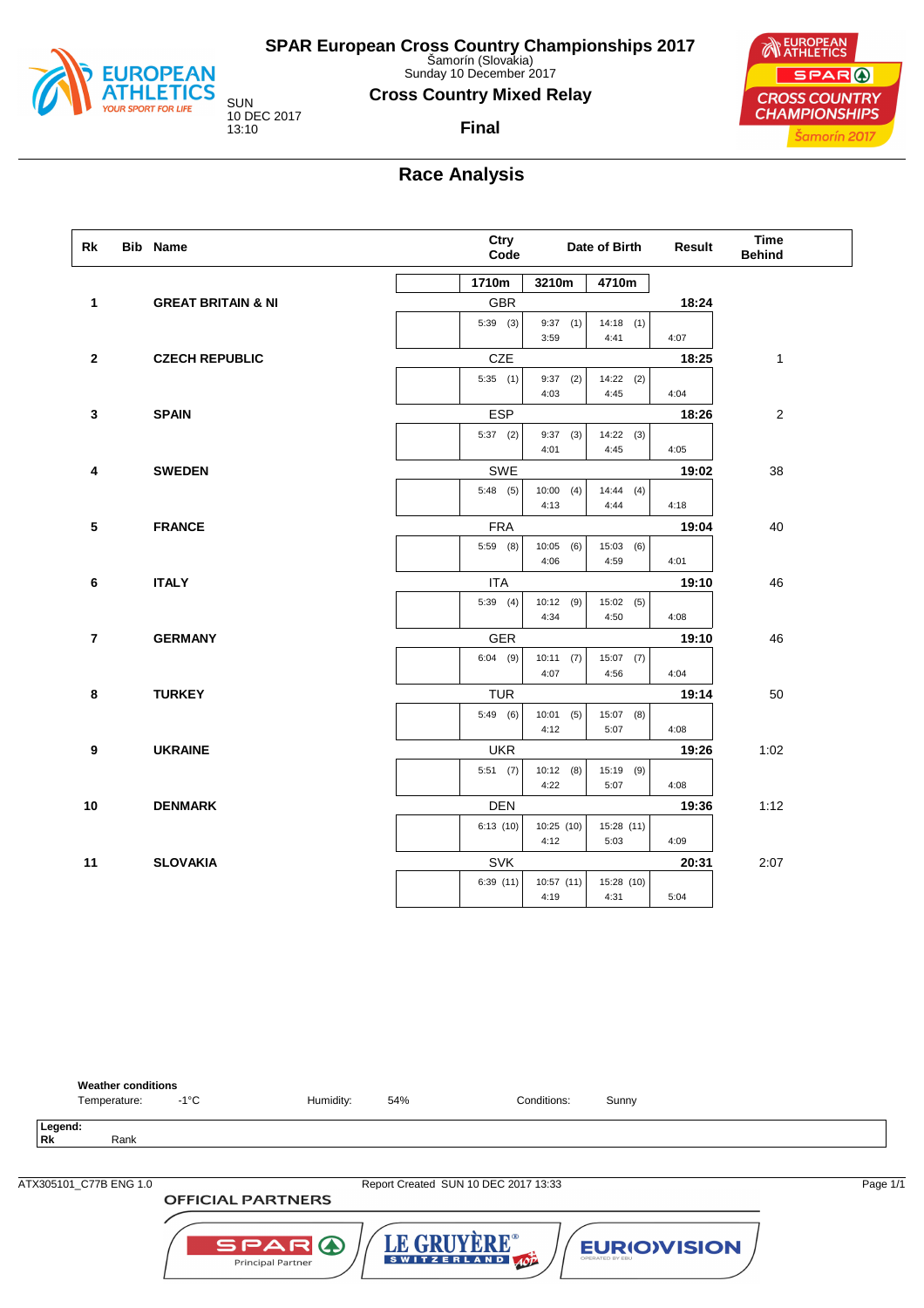

MEDAL TABLE – OVERALL

|       |                      |          |                             | RankRk   Country   Gold Medal Silver Medal   Bronze Medal   Total |   |
|-------|----------------------|----------|-----------------------------|-------------------------------------------------------------------|---|
|       | $\frac{N}{2N}$ GBR 5 |          |                             |                                                                   | 9 |
|       | $C^{\dagger}$ TUR 3  |          |                             | 3                                                                 |   |
|       | FRA 2                |          | 2                           |                                                                   |   |
|       | <b>E</b> SP          |          | $\overline{2}$              |                                                                   | 5 |
|       | $\blacksquare$ GER 1 |          | $\mathcal{D}_{\mathcal{L}}$ |                                                                   |   |
| 6     | NOR <sub>1</sub>     |          |                             |                                                                   |   |
|       | ITA                  | $\theta$ |                             |                                                                   |   |
| $=$ 8 | BEL 0                |          |                             |                                                                   |   |
| $=$ 8 | $\blacksquare$ CZE 0 |          |                             |                                                                   |   |
| $=$ 8 | $HUN$ 0              |          |                             |                                                                   |   |
| $=$ 8 | ROU <sub>0</sub>     |          |                             |                                                                   |   |
| $=$ 8 | <b>SWE</b>           | $\theta$ |                             |                                                                   |   |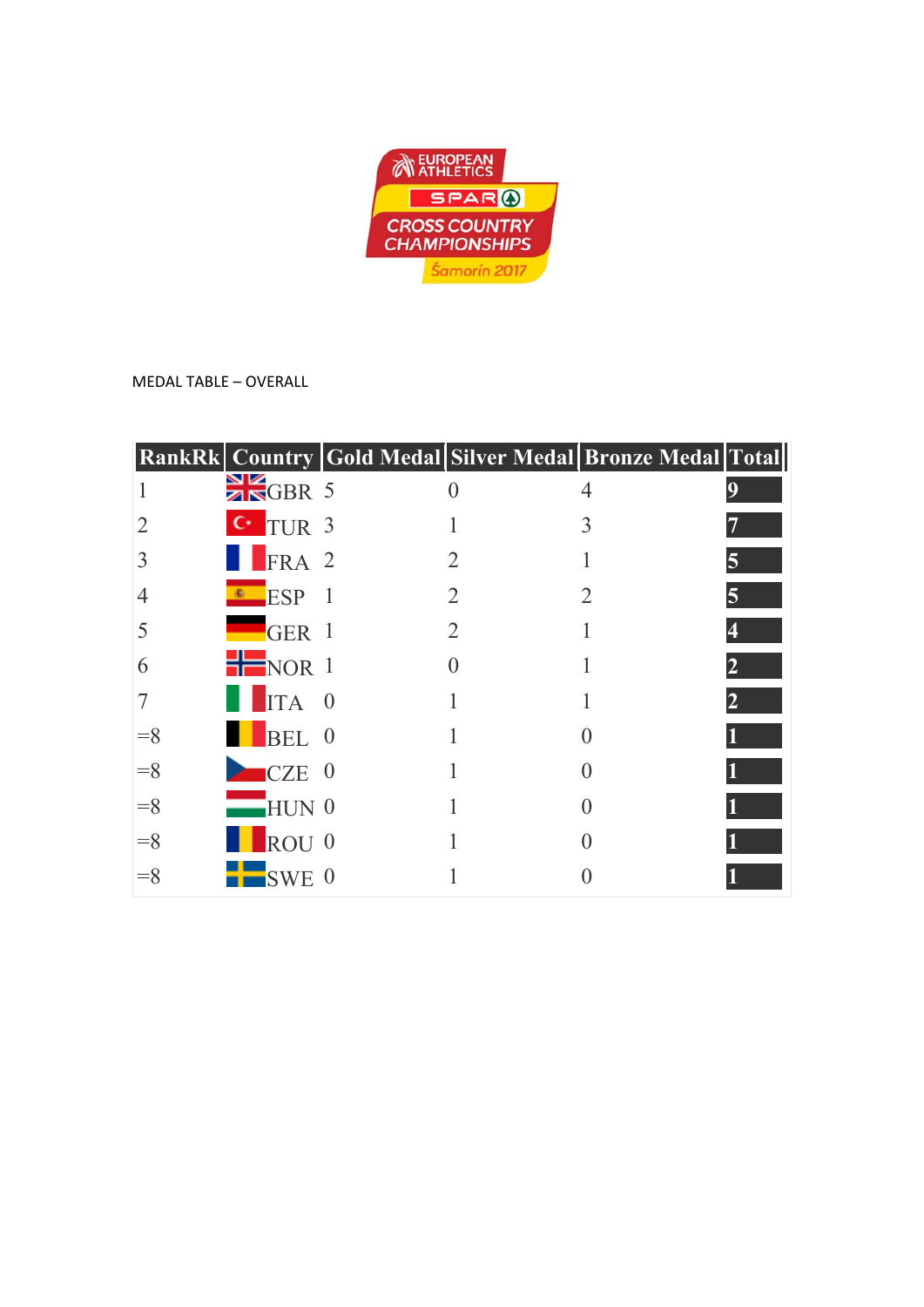## PLACING TABLE

|                          | <b>RankRk</b> Country            | Gold                     | Medal Medal    | Silver Bronze 4th 5th 6th 7th 8th Points |                          |                |                          |                          |                          |                |                    |
|--------------------------|----------------------------------|--------------------------|----------------|------------------------------------------|--------------------------|----------------|--------------------------|--------------------------|--------------------------|----------------|--------------------|
| $\mathbf{1}$             | ¥≼<br>GBR                        | 40                       |                | 24                                       | 5                        | $\overline{4}$ | 9                        | $\overline{a}$           | $\mathbf{1}$             | 83             | $^{+}$             |
| $\overline{2}$           | <b>FRA</b>                       | 16                       | 14             | 6                                        | 25 4                     |                | $\overline{\phantom{a}}$ | $\overline{4}$           | $\overline{2}$           | 71             | $\ddot{}$          |
| $\overline{3}$           | $ESP$ 8                          |                          | 14             | 12                                       | 5                        | 16             | $\sim$                   | $\overline{2}$           | $\overline{2}$           | 59             | $^{+}$             |
| $\overline{4}$           | $\mathbf{C}^*$<br>TUR            | 24                       | 7              | 18                                       |                          |                | $\overline{3}$           | $\overline{2}$           | $\overline{2}$           | 56             | $^{+}$             |
| 5                        | <b>GER</b>                       | 8                        | 14             | 6                                        | L,                       | $\overline{4}$ | 6                        | $\overline{4}$           | $\overline{\phantom{a}}$ | 42             | $\ddot{}$          |
| 6                        | <b>ITA</b>                       | $\overline{\phantom{m}}$ | 7              | 6                                        | $\overline{\phantom{m}}$ | 8              | 6                        | $\overline{2}$           |                          | 29             | $+$                |
| $\overline{\mathcal{I}}$ | <b>NOR</b>                       | 8                        |                | 6                                        |                          | $\overline{4}$ | $\overline{\phantom{0}}$ | $\overline{2}$           | $\overline{a}$           | 20             | $^{+}$             |
| 8                        | <b>SWE</b>                       |                          | 7              |                                          | 10                       | $\sim$         | $\overline{3}$           | $\bar{a}$                |                          | 20             | $\! + \!$          |
| 9                        | <b>BEL</b>                       |                          | 7              |                                          | 5                        | $\overline{4}$ | $\overline{3}$           |                          |                          | 19             | $\! + \!$          |
| 10                       | <b>ROU</b>                       |                          | 7              |                                          | 5                        |                | $\overline{3}$           | $\overline{\phantom{a}}$ | $\mathbf{1}$             | 16             | $\ddot{}$          |
| 11                       | <b>NED</b>                       |                          |                |                                          | 5                        | $\overline{4}$ |                          |                          | $\,1\,$                  | 10             | $^{+}$             |
| 12                       | <b>RI</b>                        |                          |                |                                          |                          | $\overline{4}$ |                          | $\overline{4}$           | $\overline{\phantom{a}}$ | 8              | $+$                |
| 13                       | <b>DEN</b>                       |                          |                |                                          |                          |                | $\mathfrak{Z}$           |                          | $4 \quad 1 \quad 8$      |                | $^{+}$             |
| $=14$                    | <b>CZE</b>                       |                          | $\tau$         |                                          |                          |                |                          |                          |                          | 7              | $\boldsymbol{+}$   |
| $=14$                    | <u>a shekara t</u><br><b>HUN</b> |                          | $\overline{7}$ |                                          |                          |                |                          |                          |                          | $\overline{7}$ | $\boldsymbol{+}$   |
| 16                       | <b>POR</b>                       |                          |                |                                          | 5                        |                |                          |                          | $\mathbf{1}$             | 6              | $\hspace{1.0cm} +$ |
| 17                       | <b>UKR</b>                       |                          |                |                                          |                          |                | $\overline{3}$           |                          |                          | $\mathfrak{Z}$ | $\ddag$            |
| 18                       | + SUI -                          |                          |                |                                          |                          |                |                          | $\overline{2}$           |                          | $\overline{2}$ | $\boldsymbol{+}$   |
| $=19$                    | $+$ FIN -                        |                          |                |                                          |                          |                |                          |                          | $\mathbf{1}$             | $\mathbf{1}$   | $\boldsymbol{+}$   |